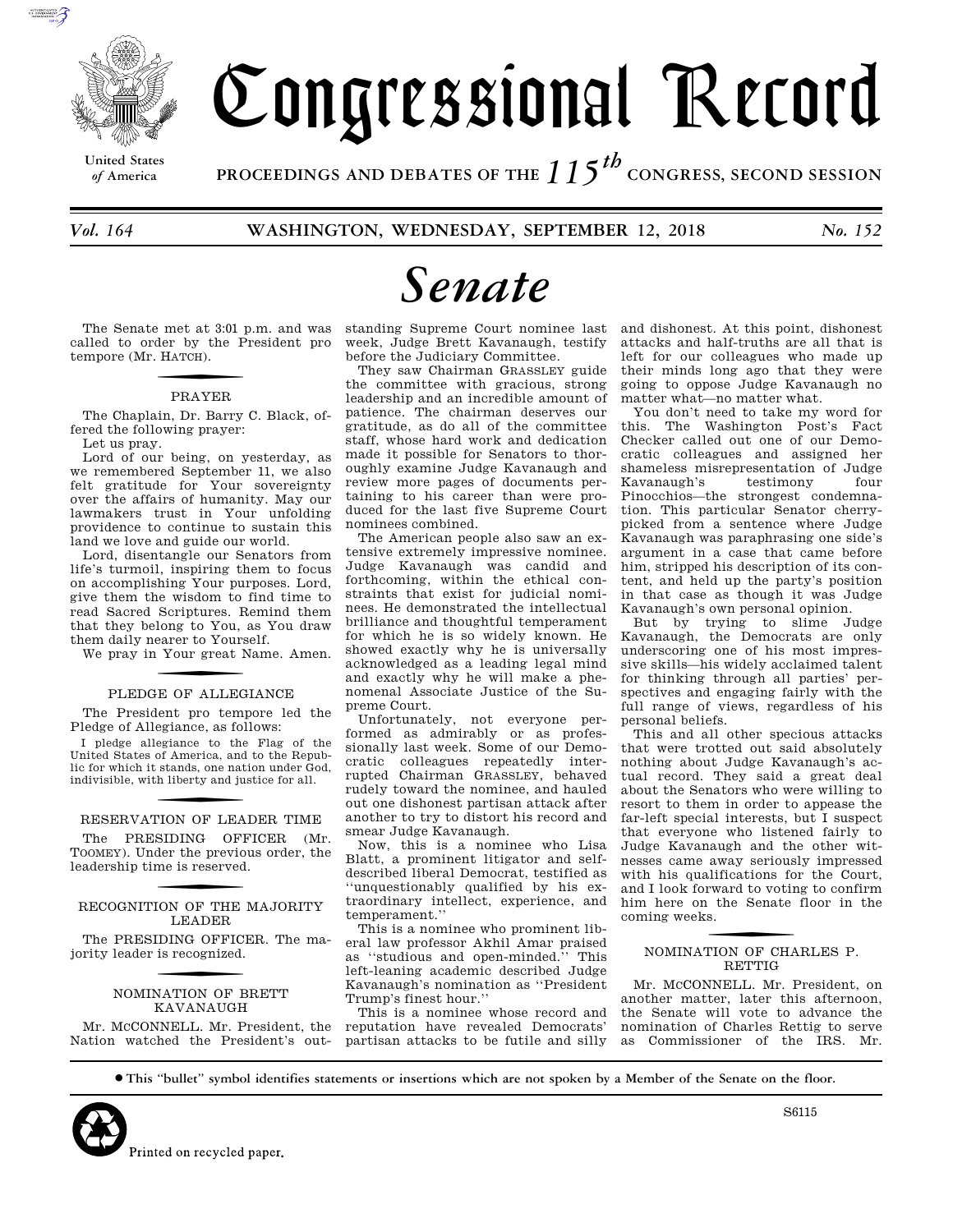Rettig's nomination comes at a crucial time, as the Federal Government continues to implement once-in-a-generation tax reform.

Recent memory reminds us just how important it is that all Americans get a fair shake from the agency that oversees the Tax Code. This historic new law makes it all the more important that the IRS continue to modernize and improve its technological infrastructure.

So I look forward to this nominee's getting to work on behalf of the American taxpayers.

## f APPROPRIATIONS

Mr. MCCONNELL. Mr. President, we will then turn back to appropriations. This week we will vote to approve the conference report that will fund energy and water, military construction and the VA, and the legislative branch.

This week's bills contain \$147 billion for projects ranging from waterways infrastructure to military family housing, to nuclear security and much more. This legislation equips the Army Corps of Engineers to carry out harbor maintenance, inland waterways restoration, and critical flood damage reduction efforts. It enables the Depart-<br>ment of Energy to support ment of Energy to support groundbreaking research in computing systems and energy efficiency and to step up the security of our Nation's nuclear arsenal.

The Military Construction and VA title funds overdue maintenance to operational facilities, as well as nearly \$2 billion in support for military family and personnel housing, and it expands resources for in-house VA medical services and broadens community options for veterans seeking vital treatment through funding of the VA MISSION Act.

These are national priorities with local impacts that will be felt in every one of our States.

In my home State of Kentucky, hundreds of millions of dollars will go toward training facilities at Fort Campbell and Fort Knox, infrastructure improvements in Appalachia, and environmental cleanup efforts in Paducah.

I know all Senators can tell similar stories for their own States. So we are looking forward to taking another step forward on regular appropriations and passing this conference report this week.

I want to thank Chairman SHELBY and Senator LEAHY for all they have done to keep this process going forward.

Thanks also to the subcommittee chairmen, Senator BOOZMAN and Senator DAINES; Senator ALEXANDER, who chaired the conference; and all of my colleagues on the Appropriations Committee.

So let's pass this legislation and keep making progress together.

## f OPIOID EPIDEMIC

Mr. MCCONNELL. Mr. President, on one final matter, the pain that opioid

addiction and drug abuse has inflicted on families across America is almost unfathomable. Every day, 115 more American lives are lost to overdose. Synthetic opioid deaths nationwide skyrocketed six-fold from 2014 to last year alone.

Sadly, the Commonwealth of Kentucky is all too familiar with these statistics. More than 1,500 Kentuckians died from a drug overdose in 2017, and Kentucky has ranked among the top 10 States for opioid fatalities for several years.

The tragic medical trends are only one of the ways this crisis is crippling communities all across our country. These drugs eat away at economic opportunities, they erode our labor market, and they make it even harder for distressed communities to get back on their feet.

So this is nothing short of a national emergency, and that is why Congress has already passed major legislation to address it, and very soon we will take significant new action by passing the legislation that has been shepherded by Senator ALEXANDER and his committee colleagues. This landmark package combines work from 5 different committees and 70 different Senators.

I am proud that two of my bills are included—the CAREER Act, to help individuals in recovery transition back into the workforce and access housing services, and a second provision that will step up accountability on Federal efforts to combat addiction among pregnant mothers.

These are just two pieces of this comprehensive package.

It will cut the supply of illegal drugs that pour over our borders, make it easier for communities to invest in recovery efforts, extend a helping hand to families and caregivers, and provide for the longer term medical innovation we need to put this crisis in the rearview mirror.

I am pleased to have played a part in developing this landmark response.

I am grateful to Chairman ALEX-ANDER and his colleagues, and I will be proud to vote for this legislation very soon.

## THE ECONOMY

Mr. MCCONNELL. Mr. President, on one final matter, it has been a rough week for our Democratic colleagues who claim that the Republican policy agenda wouldn't lay a good foundation for a strong economy, but it has been a great week for America's workers and middle-class families.

The evidence keeps piling up. Tax reform and regulatory reform have helped create the conditions for one of the best economic moments the American people have seen in recent memory, and some measures are at their best levels in decades.

Here is just a small sample:

''U.S. job growth accelerated in August and wages notched their largest annual increase in more than nine years.''

Another headline reads: ''Job openings hit record high.''

Another: ''Small business optimism surges to highest level ever.''

This economy is literally flying through all-time records faster than I can come to the floor and discuss them. Many of these numbers are unprecedented. They are exactly the opposite of what some gloom-and-doom Democrats insisted would happen if this unified Republican government put our opportunity agenda into effect.

Fortunately, my Republican colleagues and I know that getting Washington, DC, out of the way helps make good things happen for the American people, and that is exactly what we will continue to do.

f ENERGY AND WATER, LEGISLA-TIVE BRANCH, AND MILITARY CONSTRUCTION AND VETERANS AFFAIRS APPROPRIATIONS ACT, 2019—CONFERENCE REPORT

Mr. MCCONNELL. Mr. President, I ask that the Chair lay before the Senate the conference report to accompany H.R. 5895.

The PRESIDING OFFICER. The Chair lays before the Senate the conference report to accompany H.R. 5895, which will be stated by title.

The legislative clerk read as follows: The committee of conference on the disagreeing votes of the two Houses on the amendment of the Senate to the bill (H.R. 5895), making appropriations for the energy and water development and related agencies for the fiscal year ending September 30, 2019, and for other purposes, having met, after full and free conference, have agreed to their respective Houses:

That the House recede from its disagreement to the amendment of the Senate and agree to the same with an amendment, and the Senate agree to the same, signed by a majority of the conferees on the part of both Houses.

Thereupon, the Senate proceeded to consider the conference report.

(The conference report is printed in the House proceedings of the RECORD of September 10, 2018.)

CLOTURE MOTION

Mr. MCCONNELL. Mr. President, I send a cloture motion to the desk for the conference report.

The PRESIDING OFFICER. The cloture motion having been presented under rule XXII, the Chair directs the clerk to read the motion.

#### The legislative clerk read as follows: CLOTURE MOTION

We, the undersigned Senators, in accordance with the provisions of rule XXII of the Standing Rules of the Senate, do hereby move to bring to a close debate on the conference report to accompany H.R. 5895, an act making appropriations for energy and water development and related agencies for the fiscal year ending September 30, 2019, and for other purposes.

Mitch McConnell, John Thune, Thom Tillis, Lisa Murkowski, Mike Rounds, Jon Kyl, Lamar Alexander, Orrin G. Hatch, John Barrasso, Mike Crapo, Bill Cassidy, Roger F. Wicker, Pat Roberts, Ben Sasse, Lindsey Graham, Chuck Grassley, John Cornyn.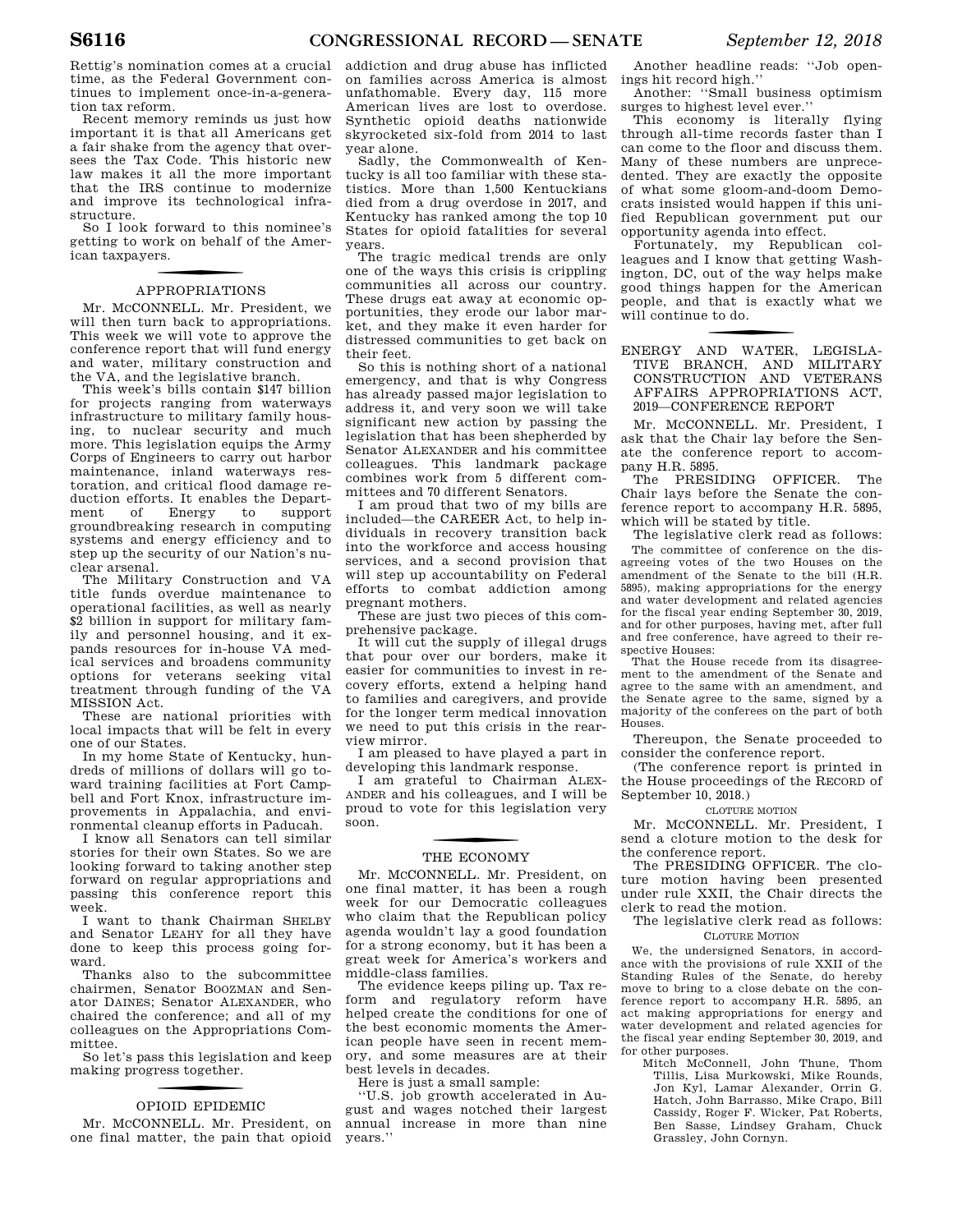Mr. MCCONNELL. I ask unanimous consent that the mandatory quorum call be waived.

The PRESIDING OFFICER. Without objection, it is so ordered.

CONCLUSION OF MORNING BUSINESS

The PRESIDING OFFICER. Under the previous order, morning business is closed.

## f EXECUTIVE SESSION

#### EXECUTIVE CALENDAR

The PRESIDING OFFICER. Under the previous order, the Senate will proceed to executive session to resume consideration of the following nomination, which the clerk will report.

The legislative clerk read the nomination of Charles P. Rettig, of California, to be Commissioner of Internal Revenue for the term expiring November 12, 2022.

The PRESIDING OFFICER. The Senator from Wyoming.

REPUBLICAN AGENDA AND NOMINATION OF BRETT KAVANAUGH

Mr. BARRASSO. Mr. President, the Senate recently completed what was easily the most productive August in memory. We passed six appropriations bills with full debate on the Senate floor. We passed the John S. McCain National Defense Authorization Act. We confirmed 25 appointees to important jobs in the administration. We confirmed 17 Federal judges to the bench, and we set up votes for another 8 earlier this month.

When I was home in Wyoming, I talked to a number of people around the State, and they were pleased to see how much we are actually getting done. I can state that they absolutely think we should keep up this pace.

Maybe the most important thing that people expect us to deal with quickly is confirming Judge Brett Kavanaugh to the Supreme Court. I believe we are off to a good start with confirmation hearings for Judge Kavanaugh, which were held last week in the Judiciary Committee.

What people who watched the hearings learned was that Judge Kavanaugh is well respected, mainstream, and a highly qualified individual for this important job. What people also saw is that some Members of the opposite party—the Democrats in the Senate—are totally unwilling to give him fair consideration.

Senators have been given access to more than 500,000 pages of records from his time as a judge and throughout his career in public service. That is three times the amount of information that any other Supreme Court nominee has ever produced. For some nominees of the Supreme Court, these kinds of documents are very important. They can tell us a lot about how a nominee thinks and about how he or she might approach the job of being a Justice. It is especially important when that person under consideration has never

served as a judge before, and sometimes that is all we have to look at. But that is not the case with Judge Kavanaugh.

Judge Kavanaugh has served on the circuit court of appeals for 12 years, and he has written opinions in over 300 cases. If anyone wants to know what he will act like as a judge, then they can just look at how he has already acted as a judge for the past dozen years.

These documents, these opinions he wrote in the 300 cases on the court in which he is serving, are the documents that matter. They are the ones that tell us how he approaches being a judge. Senators have had access to these court opinions since the day Judge Kavanaugh was nominated 8 weeks ago. If Democrats would just take the time to read through these opinions, they would see that Judge Kavanaugh is extremely thoughtful and is independent. He is absolutely devoted to preserving the rule of law and protecting the separation of powers that is the basis of our Constitution. If Democrats don't want to read through all these documents and these decisions, well, they can focus on the 13 cases where the Supreme Court adopted Judge Kavanaugh's reasoning. That is how much respect other judges and Justices have for the careful and compelling decisions he has written.

One case dealt with a regulation put out by the Environmental Protection Agency. Judge Kavanaugh found that the Agency had exceeded its authority under the law when they wrote the regulation. Judge Kavanaugh wrote that ''it is not our job to make the policy choices and set the statutory boundaries, but it is emphatically our job to carefully but firmly enforce the statutory boundaries.''

The Supreme Court agreed with Judge Kavanaugh's reasoning.

One constitutional scholar pointed out that ''Judge Kavanaugh commands wide and deep respect among scholars, lawyers, judges, and justices.''

Another legal scholar said that Judge Kavanaugh is ''one of the most learned judges in America on a variety of issues, ranging from theories of statutory interpretation to separation of powers.''

A third law professor agreed. He called Judge Kavanaugh ''a true intellectual—a leading thinker and writer on the subjects of statutory interpretation and federal courts.''

Finally, if it is even too much for some Democratic Senators to read through all the glowing reviews of Judge Kavanaugh's career, they could just look at what he has actually said. Look at his own simple, straightforward summary of his judging philosophy. In a speech last year, he made it very clear. He said: ''The judge's job is to interpret the law, not to make the law or make policy.''

This view—that the judge's job is to interpret the law, not to make the law or make policy—and every example I have seen from Judge Kavanaugh's

record is squarely in the mainstream of America's thinking today.

Despite all of this information being available, some Democrats are trying to say that they still want even more documents. They are hoping against hope that if they request another 500,000 pages, they can delay things a little longer. Well, let me assure you, it is not going to happen.

I think that most Democrats who have been making the most noise really don't want more documents. That is because so many of the Democrats complaining the loudest are the same ones who said that they have already made up their minds and made announcements that they are planning to vote against the nominee. Some were saying it before the nomination was even announced.

From the very beginning, liberal activists called on Senator SCHUMER to do everything in his power to keep this seat empty for as long as possible. There are several Senators on the other side of the aisle who have gladly taken up this challenge from the far left corners of their base.

I hope that more reasonable Democrats will reject the calls for needless delays and dangerous obstruction. I hope there are Democrats in the Senate who are willing to listen to what Judge Kavanaugh actually said during his hearing. I hope there are Democrats who are willing to read some of the hundreds of thousands of pages of documents. I hope there are some Democrats who are willing to listen to the experts who are describing Judge Kavanaugh as ''one of the most learned judges'' in our country.

It is clear that Judge Kavanaugh has the right approach to being a judge. It is clear that he is a person of solid character and that he has a strong intellect. It is clear that America needs Judge Kavanaugh on the Supreme Court and that it is time for Democrats to give up this pointless obstruction.

Thank you.

I yield the floor.

The PRESIDING OFFICER. The Senator from Montana.

CONFERENCE REPORT TO H.R. 5895

Mr. DAINES. Mr. President, the conference report that we are considering today is good news for our country. Along with providing funding for our veterans and supporting critical energy and infrastructure projects, it also includes \$4.8 billion for the agencies in the legislative branch.

The legislative branch portion of the conference report allocates funding in an appropriate manner. It promotes government transparency, as well as increasing security here at the Capitol Complex. This is very important.

In support of good government, this agreement includes a provision known as e-file, requiring U.S. Senate candidates to file campaign finance reports electronically, directly with the Federal Election Commission, as every other Federal candidate must do. Not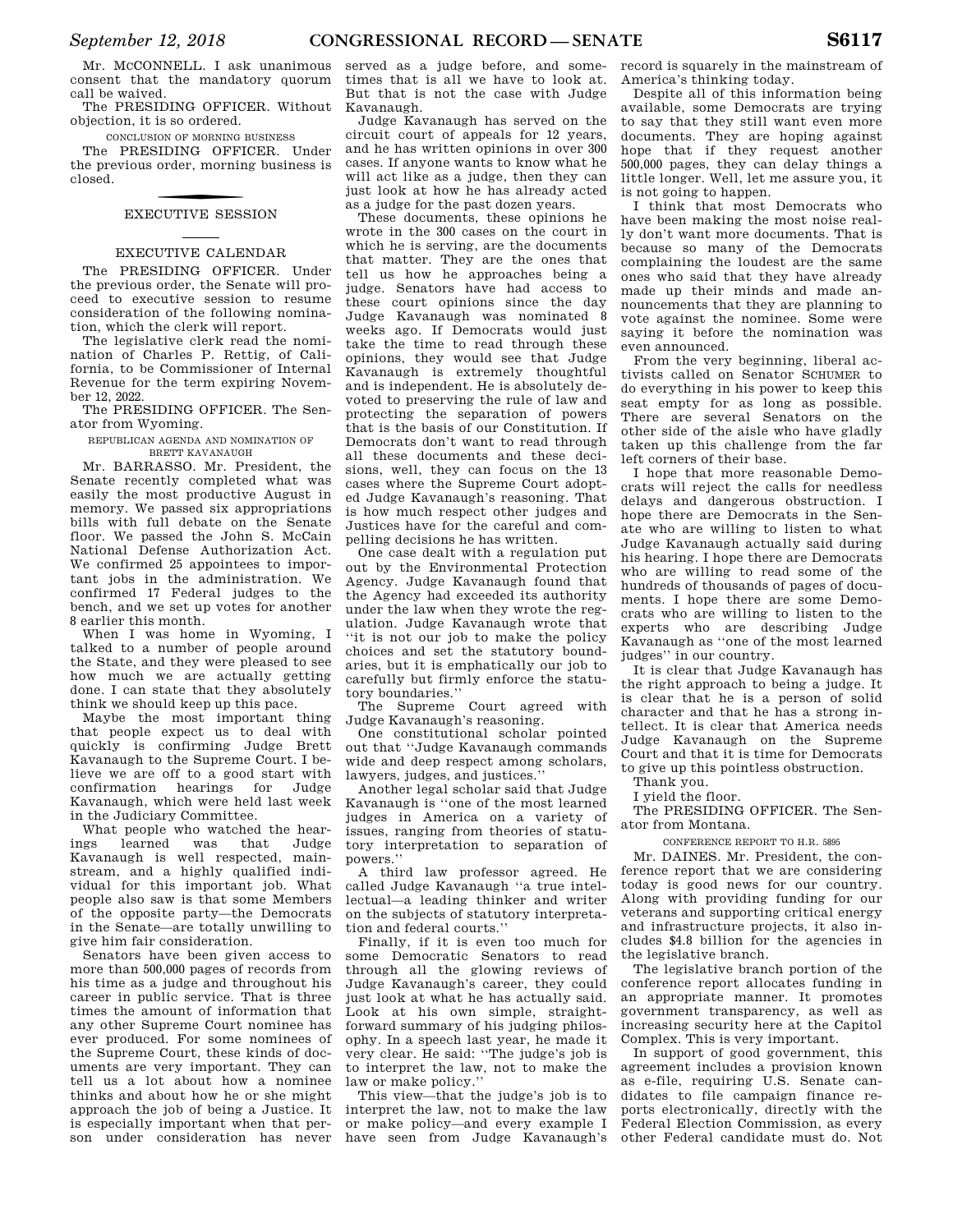only does this provision increase transparency, it will reduce bureaucratic inefficiency and will save about \$1 million in taxpayer dollars.

This agreement also provides \$589.7 million for the Government Accountability Office to hire additional staff to bolster oversight of government programs and spending. Having spent most of my career in the private sector, accountability is a good thing. There is not enough of it here in Washington, DC. In fact, according to a report issued by the GAO, the GAO returns \$128 for every dollar invested in its budget. That is a good example of accountability and getting results for the American taxpayer. In fact, the resulting benefit of this oversight by GAO was approximately \$74 billion in documented savings for the taxpayers in 2017. That is where you get the \$128 return for every dollar invested in the agency.

The Capitol Police is fully funded at the requested level of \$456.3 million, allowing for the continued protection of visitors coming to the Capitol campus every year, as well as the Members and their staff.

These are just a few highlights of the bill, which allocates resources in a responsible way to maintain existing services, as well as providing critical investments across the U.S. Capitol campus.

Lastly, and importantly, I want to thank Senator CHRIS MURPHY, my ranking member, for working with me in a bipartisan manner throughout this process. This is my first year as chairman of the Legislative Branch Subcommittee. I would also like to thank Chairman SHELBY and Vice Chairman LEAHY for their leadership and efforts to return to regular order on a Senate appropriations bill. This is quite remarkable, but it shouldn't be. The bar has been set so low in Washington, DC, that Congress can't get their appropriations bills or spending bills passed before the end of the current fiscal year going into next year. Well, guess what. The fiscal year ends on September 30, and here we are on September 12, moving forward now on appropriations. That is a good thing for our country.

I urge my colleagues to support this conference report as we continue to move these bills forward to fund the government on time and in the right way.

I see my distinguished colleague, Senator MURPHY from Connecticut, is here as well, and it has truly been an honor to serve with Senator MURPHY to move this forward on behalf of the American people.

#### Thank you, Mr. President.

The PRESIDING OFFICER. The Senator from Connecticut.

Mr. MURPHY. Mr. President, let me express my thanks in return to Chairman DAINES for being such a fantastic guide and a fantastic partner on this subcommittee budget. I am excited to bring this to my colleagues this morning. I will note that he took over midstream from Senator LANKFORD, who began this process. I will also note that we didn't really get moving so quickly to a conference committee until Senator DAINES took over. I give him great credit for adding so much and being such a great partner in all of this.

I really don't need to go through all of the important initiatives Senator DAINES already did; maybe I will spend a minute doing so. I would note that we made progress on some issues that had been stalled in the Legislative Appropriations Subcommittee for a long time—such as intern pay or the requirement to file campaign finance reports online—I think because we were able to do this budget on its own, with a real process, with a real committee debate, and with a real conference committee. When these budgets get tied up in giant omnibus negotiations, it tends to be that only the top four or five issues in the omnibus get the attention from the folks in the room. These budgets are very important, but maybe because they are a little bit smaller than the budget for HHS or the Department of Defense, they go untended to.

As we return to regular order, not only do I think that is a breath of fresh air for democracy, it is not good news for anybody when the decisions over a budget get decided behind closed doors amongst a very small set of people appointed by the Democratic leader and the Republican leader. It is also good government because when we do these budgets one by one, we get to flesh out some very important and sometimes controversial issues that we might not get to address when they are all lumped together in a massive package.

I hope this is now the way we do things. I congratulate Senator MCCON-NELL and Senator SHELBY for setting the tone. I know there are a couple of conference committees tomorrow on some other packages. I hope they go as well as ours did.

In this budget, we did some very good things. We have a long list of deferred maintenance here on this campus. We have 16.5 million square feet of buildings. We have millions of visitors who come to experience the U.S. Capitol. We provide \$734 million for the Architect of the Capitol to make those targeted investments.

and transparency were things Senator DAINES focused on as chairman. We will have 50 additional auditors and investigators at the Government Accountability Office. That is the office which makes sure that we are doing our job, that we are spending taxpayer dollars wisely. When they issue reports, the taxpayers save money, and now they have the ability to do more of that great work.

It also provides full funding for the Capitol Police. I want to specifically thank Senator DAINES for working with us to include in this budget an initiative that we started here in the Senate to improve protections and co-

ordination for Members' security off campus, to recognize the new and emerging threats that exist in and around Washington, DC.

Finally—I have said it before, but I will say it again—there is a breakthrough, a small amount of money to help compensate interns. Lives change when they get to experience something like working for their Member of Congress, for their Senator. It opens their eyes to a set of experiences that would not be available to them otherwise.

Under prior practice where very few Senate offices paid for those internship experiences, you had to be a child of means in order to get here. Now, hopefully, with this small amount of money we are giving to our interns, we will have a much greater pool of applicants and a much greater pool of young men and women who will be able to be here and work in our offices. I think that is good for this place, and I think it is good for the kids who are going to get to experience government. Faith in government and belief in civic participation couldn't be lower today. Giving more kids from diverse backgrounds access to the Federal Government is a very positive development.

Again, it has been a joy to work with Senator DAINES. It is great to be on a conference committee. I had heard rumors about conferences committees, and we got to sit on one and hammer out a budget with our House colleagues. I hope it sails through as we move to final debate and passage.

Thank you, Mr. President.

I yield the floor.

The PRESIDING OFFICER. The Senator from Pennsylvania.

FREEDOM OF THE PRESS

Mr. CASEY. Mr. President, I ask unanimous consent to speak as in morning business.

The PRESIDING OFFICER. Without objection, it is so ordered.

Mr. CASEY. Mr. President, I rise before you today to express the importance of freedom of the press both around the world and here at home. Journalists take risks—often great risks—to tell the stories of war, genocide, hunger, poverty, and corruption around the world while facing unprecedented rates of intimidation and violence.

Freedom of expression is the bedrock of our democracy, but we must not take it for granted. It is how we hold ourselves to the standards set by the Founders and hold ourselves accountable and how we protect our institutions from falling into traps set by those who seek to abuse power.

Earlier this year, I introduced S. Res. 501, a resolution recognizing threats to freedom of the press and freedom of expression. This resolution was introduced with Senators RUBIO and WYDEN, and I thank my colleagues for their leadership on this important issue.

This resolution highlights the importance of the freedom of the press, condemns attacks against journalists, and reaffirms press freedom as a priority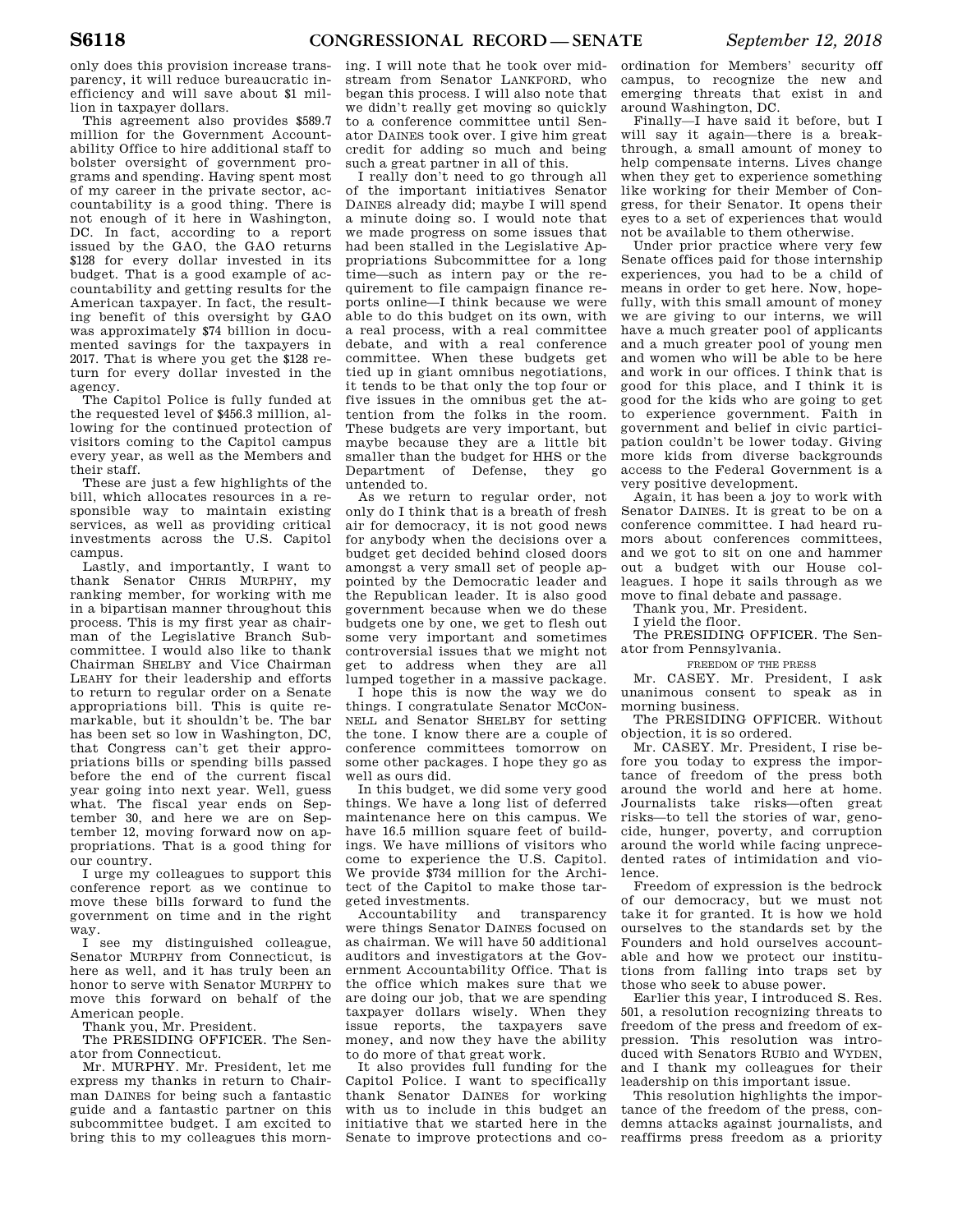for the U.S. Government. This resolution is in honor of the 46 journalists who were killed in 2017 for their reporting, for the 262 journalists who were imprisoned around the world last year, and, as part of that 262, the 21 journalists who were jailed just in 2017 for ''false news,'' which more than doubled the 2016 record.

These journalists are mothers and fathers and sons and daughters who put their lives and, indeed, their freedom on the line to shed a light on some of the world's toughest stories. I would like to tell the story of one of the journalists who lost his life last year, Chris Allen, while he bravely reported from a conflict area. I acknowledge Chris's parents, Joyce Krajian and John Allen, who are here with us today.

Chris grew up in Narberth, PA, and graduated from the University of Pennsylvania. Chris's parents say he was an explorer from an early age and had a keen interest in history. He went on to pursue his master's degree at Oxford. He was encouraged to go to places where history was being made. Chris embraced this calling and became a freelance journalist—first in eastern Ukraine, where he embedded with pro-Ukranian forces and reported for outlets like the Independent and the Guardian, in order to help give his audience a glimpse of the conflict up close.

His mother Joyce and his father John have shared this memory of Chris:

This desire to bring to light untold stories from uncovered regions of the world and the plights of their peoples—that's what motivated Chris. He wanted to know the thoughts and feelings of those encountering conflict firsthand.

So said his parents.

After 3 years in Ukraine, Chris decided to embed with the South Sudan opposition forces near the Ugandan border. On August 26, 2017, we understand that Chris walked overnight with these fighters and two other journalists to the town of Kaya. Chris was killed shortly after dawn while he photographed a gun battle between opposition and government forces. Chris was just 26 years old.

In the early years of his professional life, Chris had already committed himself to the vital job of covering dangerous places and exposing stories of vulnerable people whose countries were embroiled in war. In the year that has passed since his death, despite commitments from the South Sudanese Government to investigate, Joyce and John have no official information about how he was killed, and no one has been held accountable for the loss of their son. They have seen South Sudanese Government officials smear Chris's reputation and threaten other foreign journalists with the same fate. This is unthinkable for any parent to have to endure.

Chris Allen's parents have more questions than they have answers. Chris and others like him have lost their lives in the pursuit of truth, with no

accountability or justice. Other journalists sit in prison today for daring to speak truth to power. We have a responsibility to advance these core American values—the values of freedom of expression and freedom of the press. These values continue to serve as an example to the world.

As I mentioned earlier, our bipartisan resolution reaffirms press freedom as a priority for the United States. What does this mean exactly?

First, advocating for media freedom should be a feature of the U.S. Government's interactions with other governments where the media is censored, silenced, or threatened. I have had tough conversations over the years, as I know many of my colleagues have had, with foreign government officials about human rights and the rule of law. I know it can be difficult to advance these values while always cooperating on other issues like security or other political issues, but we must press these issues. Whether it is advocating for the release of two Reuters journalists who were detained under antiquated laws in Myanmar, pressing for an investigation into Chris Allen's death, or pushing for reforms to allow media workers to operate more freely, the U.S. Government must be consistent and persistent.

Perhaps more importantly, we must model the respect for free journalism and empower journalists here at home. Investigative journalism helps to hold accountable government officials, elected representatives, business leaders, and others. It exposes fraud and waste and corruption, which corrode our society. It helps us to connect with the men and the women in uniform who serve our Nation overseas and to understand the conflicts in which they fight. It shows us the atrocities of terrorist groups like ISIS and the abuses of dictatorial regimes like that of Bashar al-Assad's. Journalists amplify the voices of the most vulnerable among us and provide for us a window into the homes and into the hearts of people a world away.

Instead of respecting these professionals, President Trump has called them the ''enemy of the people.'' When we hear powerful voices denigrate tough reporting as ''fake news'' or bar reporters from doing their jobs by blocking access, we all must condemn it. Reporters, writers, photographers, and media workers in the United States have not been intimidated and will continue to carry the torch of core American values like freedom of the press. On both sides of the aisle, we have a responsibility to rebuke any anti-press narratives by any public officials. This narrative is not only antithetical to the values our Founders laid out in the Bill of Rights, but it is dangerous.

I urge my colleagues to support S. Res. 501 this week and to speak up for media freedoms every day.

I yield the floor.

The PRESIDING OFFICER. The Senator from Texas.

OPIOID EPIDEMIC

Mr. CORNYN. Mr. President, late this week or early next week, we will vote on a bill called the Opioid Crisis Response Act.

This is a powerful piece of legislation for which our colleague Chairman LAMAR ALEXANDER deserves great credit for shepherding through the process, but he was, by no means, alone in doing so. This bill, as he will tell you, represents the contribution of more than 70 different Senators and 5 different standing committees of the U.S. Senate. That takes a lot of careful work and a lot of determination. The bill is bipartisan, as one would expect, and that, of course, would not have happened without there having been intense collaboration. For those who like to say that bipartisanship is dead in the U.S. Senate, this bill and other bipartisan work we have done and will do is evidence that that is simply false.

In 2017, President Trump declared the opioid crisis a national public health emergency. Since then, we have seen 116 Americans die from opioid-related overdoses daily, and in places like New Hampshire, that death rate has been double the national average. In some places, coroners have asked local funeral homes to help because there has just not been enough room to store the bodies at the morgues. Let that sink in for just a minute. Coroners are asking funeral homes to help store the bodies because there is not enough room at the morgues because of the 116 Americans who lose their lives to opioid addiction each day.

People of all races and ethnicities regardless of gender—are dying. Drugs, of course, do not discriminate. Even when people survive overdoses, they often come back only to return to the prisons of their addictions. Sometimes they rob, steal, or sell themselves in order to get their fixes for oxycodone, hydrocodone, heroin, or fentanyl—all opioids. Meanwhile, for the rest of their lives, their relationships, their families crumble. Maybe they are looking for escape. Maybe they are looking for some sort of meaning. Maybe they are veterans who are self-medicating or they have mental diagnoses that simply go undiscovered, and, thus, they try to medicate by resorting to alcohol or, in this case, to opioids. Yet the result is always the same. Their bodies can't handle the poison, and their minds' cravings can never be wholly satisfied. That is how the breakdown begins.

Drug addiction and the carnage associated with it is, of course, nothing new in our country. What is new are the types of drugs that are being created by those who tinker with chemical formulas in order to evade our current laws. What is also new is the extent of the tragedy. Overdoses are going up in many places—so high, in fact, that the average life expectancy for adult males in the United States has fallen. As Christopher Caldwell wrote in ''First Things'' last year,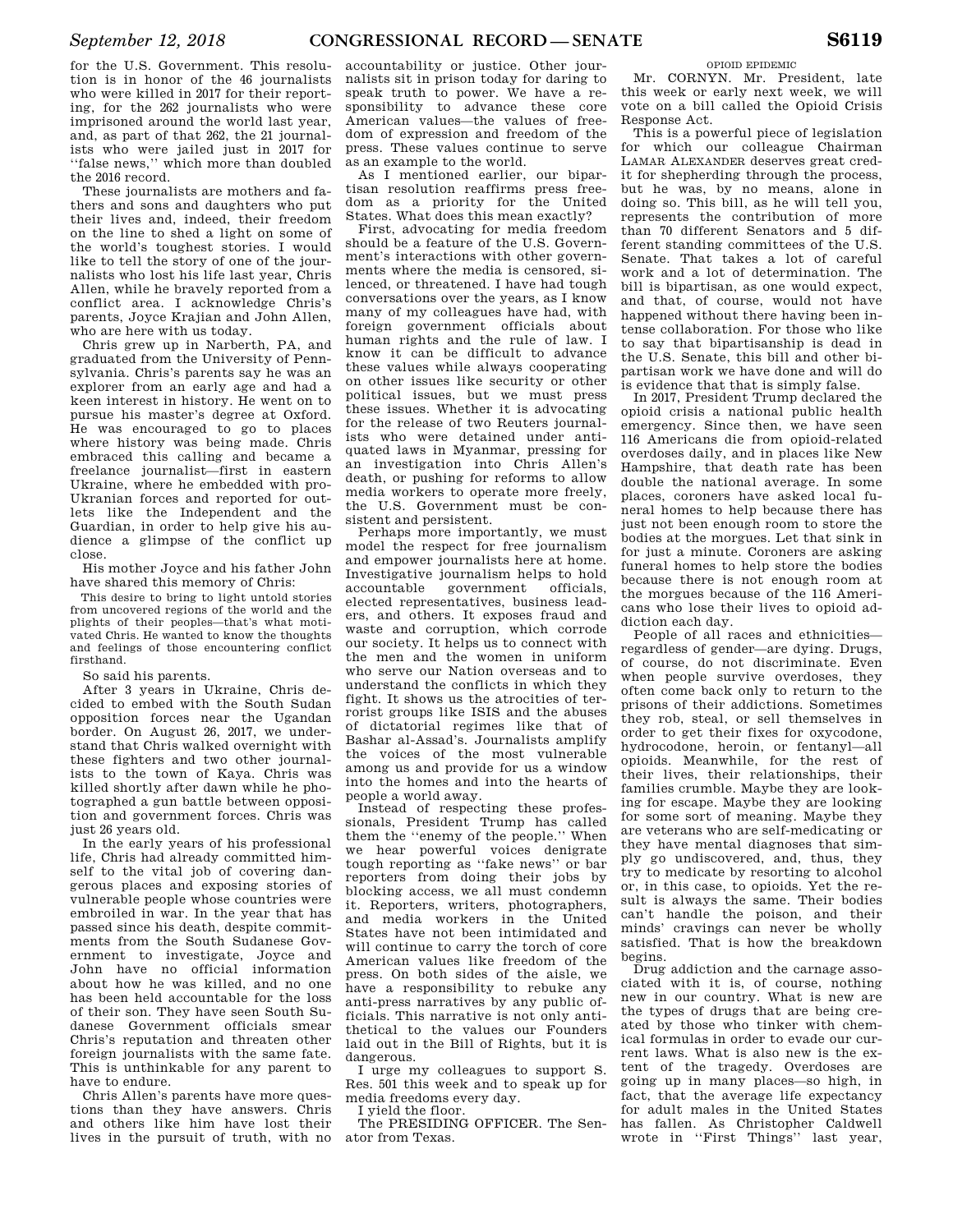''The death toll far eclipses those of all previous drug crises.''

The bill we will be voting on is our honest attempt to look this crisis in the eye, not to shy away from the ugly reality. The legislation tries, in several mutually reinforcing ways, to end what Caldwell calls the ''artificial hell'' of those who are addicted. It will supply States with critical funding. It will ensure that research is expedited and that patients will have access to substance abuse treatment. It will also improve detection and interdiction measures to reduce the supplies of illicit drugs that are being funneled across our southern border. I will return to the border in a moment and our neighbor Mexico's role in this.

Part of the opioids package involves legislation I introduced with the senior Senator from California, Mrs. FEIN-STEIN, called the Substance Abuse Prevention Act. It is one of the critical pieces of this broader bill we will be voting on. In addition to reauthorizing lifesaving programs, it is aimed at reducing demand. Of course, supply increases to meet the increasing demand, and we have to do something about the demand side in order to deal with this problem.

It does this first by reauthorizing the Office of National Drug Control Policy, which oversees the executive branch's efforts on narcotics control by developing a national drug control strategy and coordinating efforts with the States.

Second, it reauthorizes one of our Nation's most important programs for preventing youth substance abuse and keeping drugs out of our neighborhoods, the Drug-Free Communities Program.

Third, the legislation expands opioid and heroin awareness. Of course, heroin is just one type of opioid. It also improves substance abuse treatment and will hopefully result in prescribers of controlled substances being better trained and educated on the potential harmful effects of the drugs they are prescribing.

Finally, under our legislation, Senator FEINSTEIN's and mine, the Attorney General can also make grants available that focus on substance use disorders. Some of these grants will be used to determine the effectiveness of programs that pair social workers with families who struggle with substance use disorders. We need to invest in programs that actually work, that make a quantifiable, measurable difference. So these grants will help.

Like the rest of the country, my State is no stranger when it comes to opioid addiction. According to the National Institute on Drug Abuse, Texas deaths from heroin and fentanyl—its wicked cousin—have been steadily increasing since 2010. These are real people we have lost, who have real families and real lives. Cash Owen, from Austin, TX, was only 22 years old. When he went to Westlake High School in Austin, where my daughters attended, he

liked to cook for a hobby. He later overdosed on heroin. His is just one example of another life lost to this terrible scourge.

Obviously, I come from a border State and realize, when it comes to stemming addiction, it is a two-way street. We need to do our part to try to deal with the demand side and to also prevent illicit substances from crossing our borders.

ICE—Immigration and Customs Enforcement—deserves a lot of credit when it comes to fighting the opioid crisis in America. Despite some politicians' bizarre and irresponsible calls to abolish the agency, it continues to make great strides in protecting public health and public safety. For example, ICE initiated 3,900 cases for human smuggling just last year. It has arrested more than 4,700 members of transnational gangs who moved people and drugs across our border into the United States. It has seized more than 980,000 pounds of narcotics, including drugs such as fentanyl, a synthetic opioid. As I said, it is a two-way street.

Actually, fentanyl is worth dwelling on because it shows just how implicated Mexico is in all of this.

Fentanyl was first developed as a synthetic painkiller and anesthetic. It is 100 times more potent than morphine and up to 50 times stronger than heroin. What is happening is that enterprising drug traffickers and designers are taking pure fentanyl and cutting it with other substances—sometimes heroin, sometimes cocaine, and sometimes methamphetamine. But sometimes amateurs use cheaper fillers and less professional equipment, which makes the doses even more dangerous and the people who take it more likely to overdose.

There remains a debate on just how much fentanyl comes to the United States via Mexico. We know that some comes directly from places like China through our national Postal Service, but a sizable percentage is certainly snuck across our border, along with other illegal drugs, from Mexico.

According to the San Diego Union-Tribune, Customs and Border Patrol seized 355 kilograms of fentanyl at the San Diego ports of entry alone in 2017. By the way, a kilogram is 2.2 pounds. They seized 355 kilograms of fentanyl at the San Diego ports of entry alone in 2017.

There are fentanyl routes that run through Mexican cartel strongholds and head north across the border into the United States. They funnel an estimated 80 percent of the drug across the border.

All this is to say that we here in the United States are not alone because the Mexican Government has its hands full as well. Fentanyl seizures inside Mexico have risen sharply, with just under a kilogram seized in 2013 to more than 100 kilograms seized inside of Mexico last year. According to government data obtained by InSight Crime, in the first 6 months of this year, 2018,

Mexican authorities seized 114 kilograms.

Of course, it is not just problems with fentanyl that we share; our heroin problem in the United States is also tied directly to Mexico. U.S. officials estimate that 90 percent of the heroin used in the United States is produced and trafficked from Mexico.

From all the news regarding the opioid crisis, we know what the results are in our country, but what about Mexico? Is this a problem just for the United States, or is this a problem for Mexico as well?

In Juarez, right across the El Paso border, a rehab center treats nearly 300 patients a day, including many heroin addicts. In Tijuana, where drug use reportedly starts as early as middle school, we know they also have a big problem. We know that all across Mexico, adolescent consumption is on the rise, particularly with regard to drugs like marijuana. But it is not just marijuana, it is methamphetamine, fentanyl, heroin—you name it. In fact, according to a recent survey, the percentage of Mexican men and women between the ages of 12 and 65 who admit to using illegal drugs has roughly doubled since 2011.

Here is my point: American and Mexican carnage is related. It is actually interrelated. That is why in recent years, through programs like the Merida Initiative, we have worked together with the Mexican Government to combat this multiheaded monster. But our two governments will have to work even closer in the months and days ahead because gangs, cartels, and drug runners are all adapting, diversifying, and evolving based on new circumstances, and we need to make sure we keep up with their innovations.

In Mexico, since 2007, roughly 200,000 people have died as a result of drug-related violence. That is more than all the deaths in the war zones in Afghanistan and Iraq combined. In Mexico, 200,000 people have died as a result of drug-related violence in the last 10 years.

Now the cartels have diversified. As someone put it, they are commodity agnostic—they will do anything for money. They will ship people from Central America across the border—adults with children, or so-called family units, or unaccompanied children. They will move drugs. Now they are involved in the fuel theft business as well. Black market gasoline is now a \$1 billion industry in Mexico. They are also involved in mining, port operations, and other industries. They have multiple income streams. As I said, they are diversifying.

Meanwhile, the bloodshed continues unabated. The most violent year in Mexico's recorded history was 2017. The armed conflict between the cartels and Mexico's military, which started 12 years ago under President Felipe Calderon, now ranks as perhaps the deadliest war in the world apart from Syria. Mexico is second only to Syria as the deadliest war zone on the planet.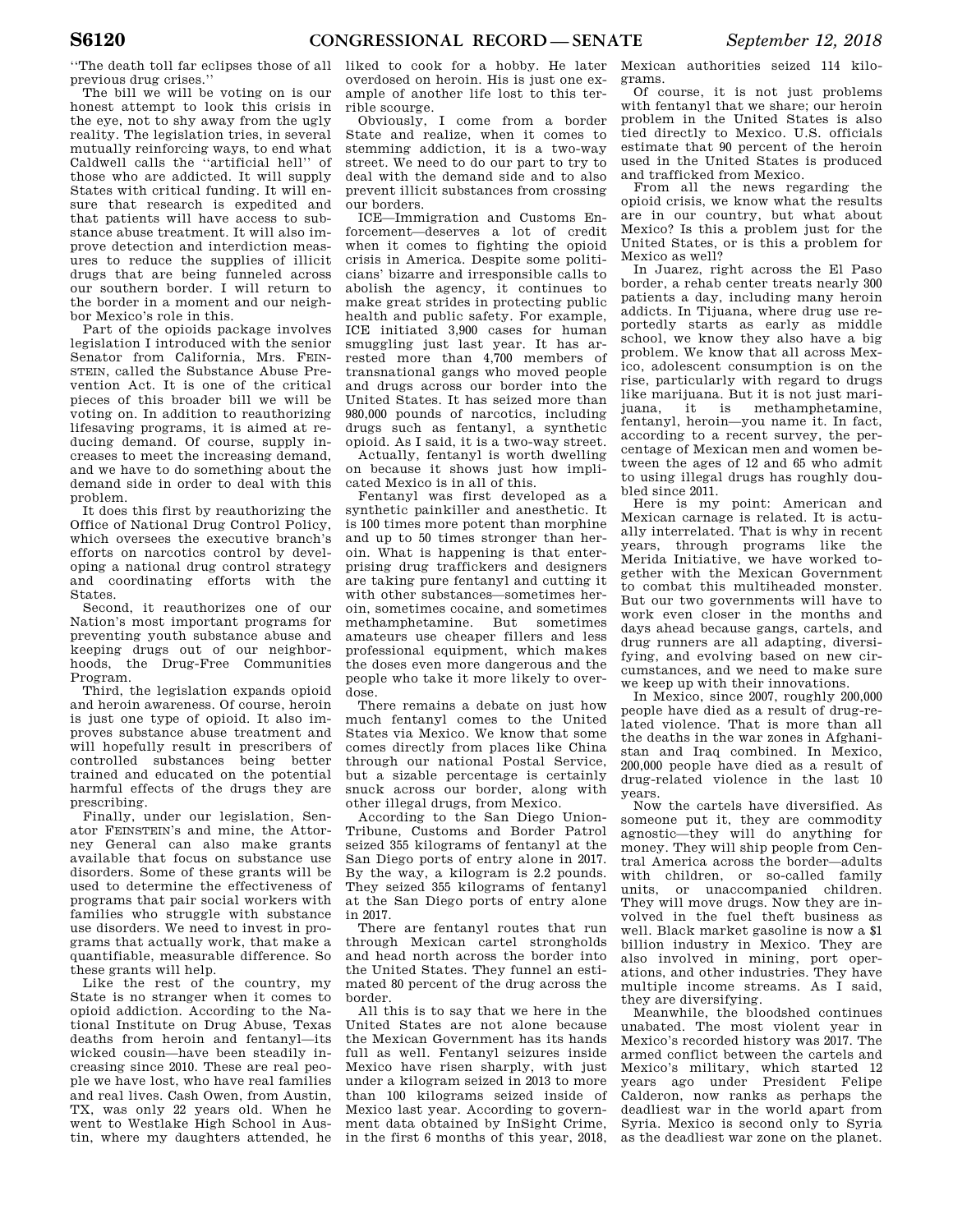As that war continues—and by the way, we support Mexico's waging it we may think that the United States has been mostly spared, but that really depends on your perspective. Fortunately, we have been spared the most

gruesome acts of public violence by and large, although there are certainly notable exceptions. The U.S. Centers for Disease Control and Prevention estimates that more than 72,000 Americans died from a drug overdose last year. I wonder why we don't read about this in the newspapers or hear about it on TV. We have somehow become numb or anesthetized to the fact that tens of thousands of

Americans have taken their own lives accidentally through a drug overdose. Of those 72,000 people who died as a result of a drug overdose last year, 49,000 were associated with opioids, which include substances such as fentanyl and heroin.

The annual numbers continue to rise, with the death toll for 2017 nearly 10 percent higher than a year earlier. This problem is getting worse, not better. Experts believe the rise is attributable to opioids becoming more readily available and more potent than recent versions of the drug.

So here in the United States, we are losing lives as well. That is why the vote later this week or earlier next week on this bill is so important—it is how we will attempt to make some progress in dealing with this crisis. That is also why our partnership with Mexico must consistently be strengthened and reinforced.

Our drug problem—and ultimately the associated violence and criminality—is Mexico's, and Mexico's is ours.

I yield the floor.

I suggest the absence of a quorum. The PRESIDING OFFICER (Mr.

GARDNER).

The clerk will call the roll.

The legislative clerk proceeded to call the roll.

Mr. SCHUMER. Mr. President, I ask unanimous consent that the order for the quorum call be rescinded.

The PRESIDING OFFICER. Without objection, it is so ordered.

RECOGNITION OF THE MINORITY LEADER

The PRESIDING OFFICER. The Democratic leader is recognized.

REMEMBERING SEPTEMBER 11

Mr. SCHUMER. Mr. President, yesterday was the 17th anniversary of the 9/11 attacks—an event that changed my city and our country forever. I spent the morning at the 9/11 Memorial in Lower Manhattan. Two deep scars in the Earth remind us where mighty towers once stood.

I will never forget that day, nor the next: the phones—when they worked ringing endlessly; the smell of death; the lines of hundreds of people holding homemade signs—I will never forget that—as I walked there. President Bush sent a plane, and we went to Ground Zero the day after. Hundreds of people were lined up asking: ''Have you

seen my father Joe?'' ''Have you seen my daughter Mary?'' The towers had crashed, but no one knew how many people had survived. It was awful.

Mr. President, 3,000 souls were lost in one day—one of the bloodiest days on American soil since the Civil War—people I knew: a guy I played basketball with in high school, a businessman who helped me on my way up, a firefighter with whom I went around the city to ask people to donate blood.

Seventeen years ago today, September 12, 2001, I called on Americans to wear the flag in remembrance of those who were lost, the brave men and women who rushed to find those who might still be alive. I have worn that flag every single day since. I will wear it every day of my life for the rest of my life in remembrance of those who were lost.

This year, I want to turn everyone's attention to a harrowing statistic. By the end of 2018, we expect that more people will have died from exposure to toxic chemicals on 9/11 than were killed on that day itself. Last year, 23 current or former members of the New York Police Department died of 9/11-related diseases—the same number who died on September 11. A new tablet was recently installed at the Hall of Heroes at One Police Plaza to commemorate all the new deaths of members of the FDNY. There is now an American living with a 9/11-related illness in every one of the 50 States and 429 of the 436 congressional districts. I guess they have 436 counting the District of Columbia.

Just as we will never forget the bravery so many fallen Americans showed that terrible day, let us never forget those first responders who did survive, only to contract cancer or a respiratory illness from breathing in a toxic cocktail of dust and ash at Ground Zero.

Nearly a decade ago, I was proud, along with my colleague from New York, to pass the Zadroga Act to provide healthcare for our first responders and a victim compensation fund to help survivors who get sick and the families who lost a loved one to illness. Three years ago, I was proud to work across the aisle to make the healthcare component of the Zadroga Act virtually permanent.

Next year, however, Congress must reauthorize the September 11th Victim Compensation Fund because the administrator of the fund now predicts that the funding will not last until 2020, as we had previously hoped. So many new claims are being filed because so many of these deadly cancers are now showing up. As the death tally from 9/11 continues to grow, we have to make sure the fund is capitalized with enough money to provide an ever longer list of 9/11 victims. So I want to remind my colleagues that soon we have to come together once again to do what is right for the families of the first responders and the surviving first responders themselves who, without

hesitation, risked their lives to save other lives 17 years ago yesterday.

NOMINATION OF BRETT KAVANAUGH

Now, last week, the Judiciary Committee concluded its hearings on President Trump's nominee to the Supreme Court, Judge Brett Kavanaugh. Over the course of 2 days of questioning, Brett Kavanaugh managed to avoid definitively answering nearly every question of substance, making a mockery of his participation in the hearings. He refused to say that he believed Roe v. Wade was correctly decided. He refused to say that he would affirmatively uphold the existing healthcare law, including protections for over 100 million Americans with preexisting conditions.

He even refused to visit what many consider to be his extreme views on executive power and would not even say if he believed the President was obligated to comply with a duly issued subpoena.

It didn't matter if members of the Judiciary Committee phrased the questions about already decided cases or hypothetical situations. When he got an already decided case, he said he couldn't talk about those. When he got a hypothetical case, he said he couldn't talk about those. He couldn't talk about anything—anything. What the heck did we have him before us and the American people for if he refused to answer any of these questions?

So after 2 full days of questioning, the American people are no closer to understanding the kind of jurist judge Kavanaugh would be if confirmed to the Court.

In my view, Judge Kavanaugh's silence on crucial questions about Roe, healthcare, and executive power speaks volumes about his fitness for the Supreme Court. There were so many questions he failed to answer or were purposely evaded, and many times, when he did answer, his answers were totally unsatisfactory and did not answer the question.

Senators LEAHY and DURBIN, for instance, asked numerous questions about his involvement in the Bush administration controversies, including interrogations and the nominations of controversial judges, like Pryor and Pickering. Judge Kavanaugh either avoided answering or offered misleading testimony.

In 2004, Judge Kavanaugh told Senator FEINSTEIN that he didn't know about a potential judicial nominee's views on abortion in the vast majority of cases, but recently released emails show that he was told about and discussed nominees' views on ideology, including Roe.

Judge Kavanaugh repeatedly denied knowledge of the Bush administration's policy on detention and interrogation of combatants, but emails released last week indicate that he had meetings on the subject, reviewed talking points, and opined on legal strategy.

Judge Kavanaugh claimed that he only learned of President Bush's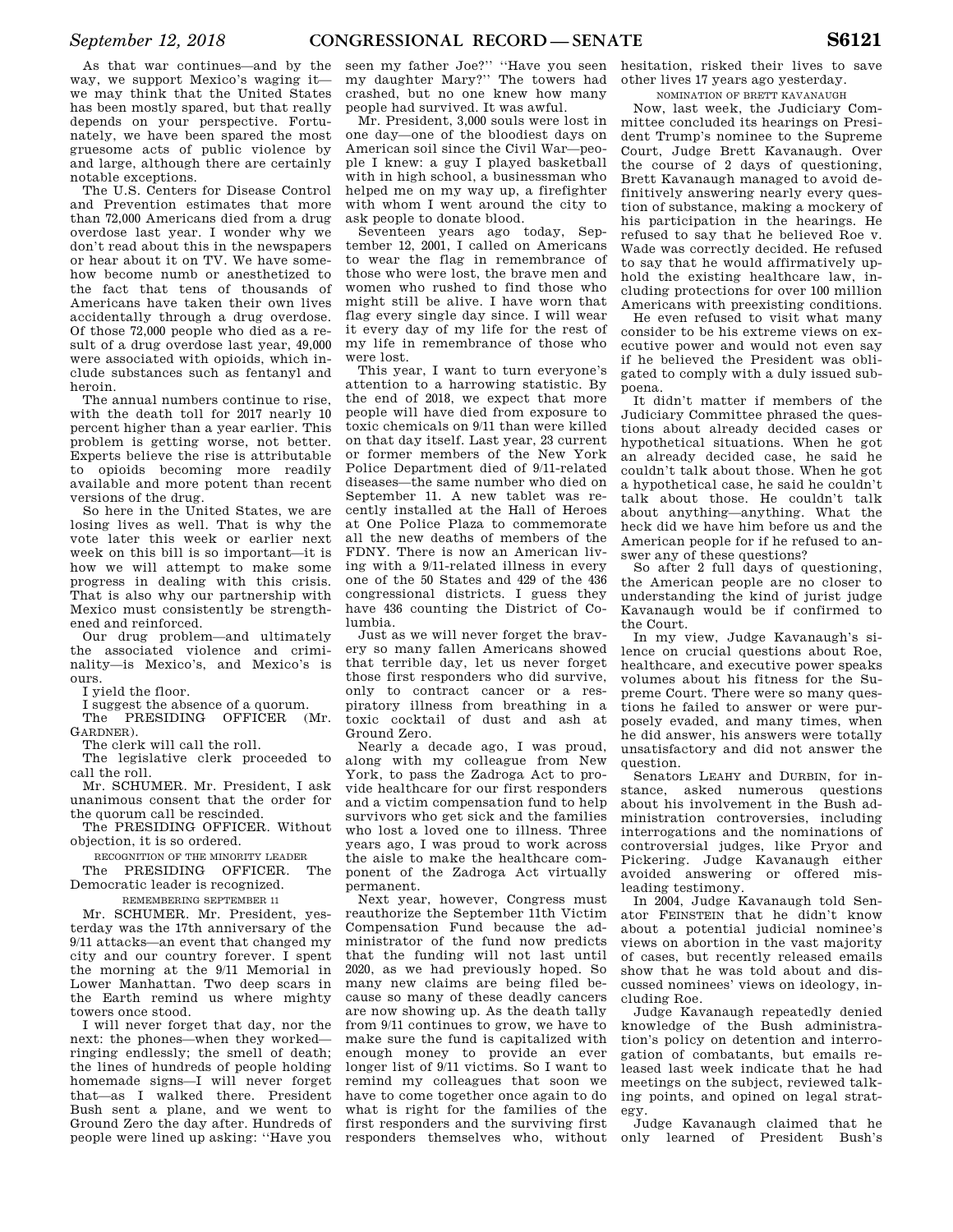warrantless surveillance program when it became public, but an email suggests he knew about a memo justifying the White House's authorization of the program.

Judge Kavanaugh said, for instance, again, that he didn't personally work on the extremely controversial Judge William Pryor, but new records tell a different story. Emails show Judge Kavanaugh was personally involved.

So the extent and the number of these discrepancies is very disturbing, and these discrepancies were made about only the small portion of his record that Republicans have released. Given what we heard last week, who knows what is hidden in the 90 percent of Judge Kavanaugh's record that Republicans continue to hide.

I was disappointed to hear that yesterday Chairman GRASSLEY said that his committee would not examine Judge Kavanaugh's misstatements. He said it was an ''executive branch decision'' to look at misleading testimony, which clearly defies all logic. Clearly, the chairman of the Judiciary Committee prefers to turn a blind eye to Judge Kavanaugh repeatedly misleading his committee. He, like his colleagues, just wants to rush the nomination through.

The misleading testimony Judge Kavanaugh gave in his confirmation hearing raises larger questions about Judge Kavanaugh's fitness for the bench. Here we have a partisan attorney, involved in every major partisan legal fight for two decades and who shaded the truth about those events to a congressional committee in order to cast his nomination in a more favorable light. What does that say about his impartiality? It certainly doesn't suggest that he is simply this nonideological, nonpolitical, neutral arbiter of the law.

Part of our responsibility in the Senate is to ensure that all judges, especially at the Supreme Court level, meet the highest standard of judicial impartiality and ethics, lest the Supreme Court become simply an extension of the partisanship we experience here in Congress and his rulings be viewed as illegitimate by half the country.

So I urge my colleagues on the other side to scrutinize Judge Kavanaugh's comments to the Judiciary Committee and decide for themselves whether he was completely forthcoming, because if a nominee provides false or misleading testimony to a committee, that should weigh very heavily on the minds of every Senator when it comes time to vote to confirm or reject the nominee.

I yield the floor. The PRESIDING OFFICER. The Senator from Arkansas.

#### APPROPRIATIONS MINIBUS

Mr. BOOZMAN. Mr. President, sometime soon the Senate will be voting on the first fiscal year 2019 appropriations minibus. It has been a long time since we have brought conferenced bills to the floor, and I am pleased that the

Military Construction, Veterans Affairs, and Related Agencies Appropriations bill is a part of this package. This bill is the result of a bipartisan commitment to return to regular order, and I thank Chairman SHELBY and Vice Chairman LEAHY for leading the Senate in this process and providing all Members a voice in determining how taxpayer dollars are spent.

We have worked hard with our House colleagues over the past two months to develop a thoughtful and responsible conference report that took into account the input of Members on both sides of the aisle. The conference committee made thoughtful decisions about how to provide maximum readiness for the warfighters and prioritize investments at the Department of Veterans Affairs so it can take care of our veterans.

This bill provides \$97.1 billion in discretionary spending, which is \$5.1 billion over last year's level. Within that, the VA is provided a record level of resources at \$86.5 billion in discretionary funding. That is \$5 billion over last year's level and \$1.1 billion over the President's request. These resources will provide healthcare and other important benefits earned by U.S. servicemembers.

Included in the bill is \$1.25 billion more than requested for medical services and community care to support the VA's traditional community care programs as it transitions to a new and improved program. The bill includes \$8.6 billion for mental health services, \$865 million for the caregivers program, and \$1.8 billion for VA homelessness programs, including \$380 million for the Supportive Services for Veteran Families Program. It includes \$400 million for opioid misuse prevention and treatment and \$270 million for rural health initiatives.

The bill provides \$10.3 billion to support military construction and family housing needs, a \$241 million increase over last year's level.

It also funds \$921 million for overseas contingency operations and the European Deterrence Initiative, \$171 million increase over last year's level. In total, 190 military construction projects are funded to restore warfighter readiness and increase lethality of our installations within the United States and around the globe.

This bill also funds improvements to fuel logistics at Little Rock Air Force Base, in addition to a measure to move forward with development on the base's runway.

I am also pleased that the package increases funding to the Veterans History Project, an initiative led by the Library of Congress that builds an archive of oral histories and personal documents of the men and women who served our country in uniform. This is a unique collection of memories of our veterans who served from World War I to the Iraq war and other recent conflicts. It is an important program that ensures future generations understand

the sacrifices our combat veterans made to protect our freedoms. Preserving the experiences of our veterans is an honorable way to recognize their bravery and dedication to our country.

Since its beginning, approximately two decades ago, the project has collected the stories of nearly 1,400 veterans from Arkansas, and nearly 50 of those have been conducted by my office. We are training more and more Arkansans to conduct these interviews for submission to the project.

These are all things that we can be excited about related to this bill. A lot of time and a lot of energy has gone into putting this legislation together. I would like to thank Senator SCHATZ and his staff, including Chad Schulken and Jason McMahon, and Chairman CARTER and Ranking Member WASSERMAN SCHULTZ and their staffs for working hard to address the needs of our servicemembers and our veterans.

I would also like to thank very much my own staff, including Patrick Magnuson, Jennifer Bastin, Joanne Hoff, and Carlos Elias for their dedication and hard work in moving this bill through the committee process, to the Senate floor, and through conference negotiations.

Finally, I want to thank Chairman SHELBY and Vice Chairman LEAHY, along with Chairman FRELINGHUYSEN and Ranking Member LOWEY, for the dedication and leadership they provided throughout this bipartisan process.

I strongly urge my colleagues in the Senate to support final passage so we can get this bill to the President's desk.

I yield the floor.

The PRESIDING OFFICER. The Senator from New Jersey.

NOMINATION OF CHARLES P. RETTIG

Mr. MENENDEZ. Mr. President, I rise today to oppose President Trump's nominee for Commissioner of the IRS, Mr. Charles Rettig. Now more than ever, the American people need government officials who are willing to stand up and speak truth to power. Unfortunately, Mr. Rettig failed to convince me that he is up for that part of the job.

During his time before the Senate Finance Committee, on which I serve, Mr. Rettig gave me no indication that he would protect New Jerseyans facing the threat of double taxation under the tax bill passed by this Congress and signed into law by President Trump late last year, nor did Mr. Rettig express any respect for the rights of States to administer their own constitutionally upheld charitable contribution tax credit programs. Instead, Mr. Rettig left me all but certain that he would be a rubberstamp for this administration's politically motivated tax policies and would allow a backdoor tax increase on countless middleclass families. At a time when we need independence and impartiality at the IRS, that is absolutely unacceptable.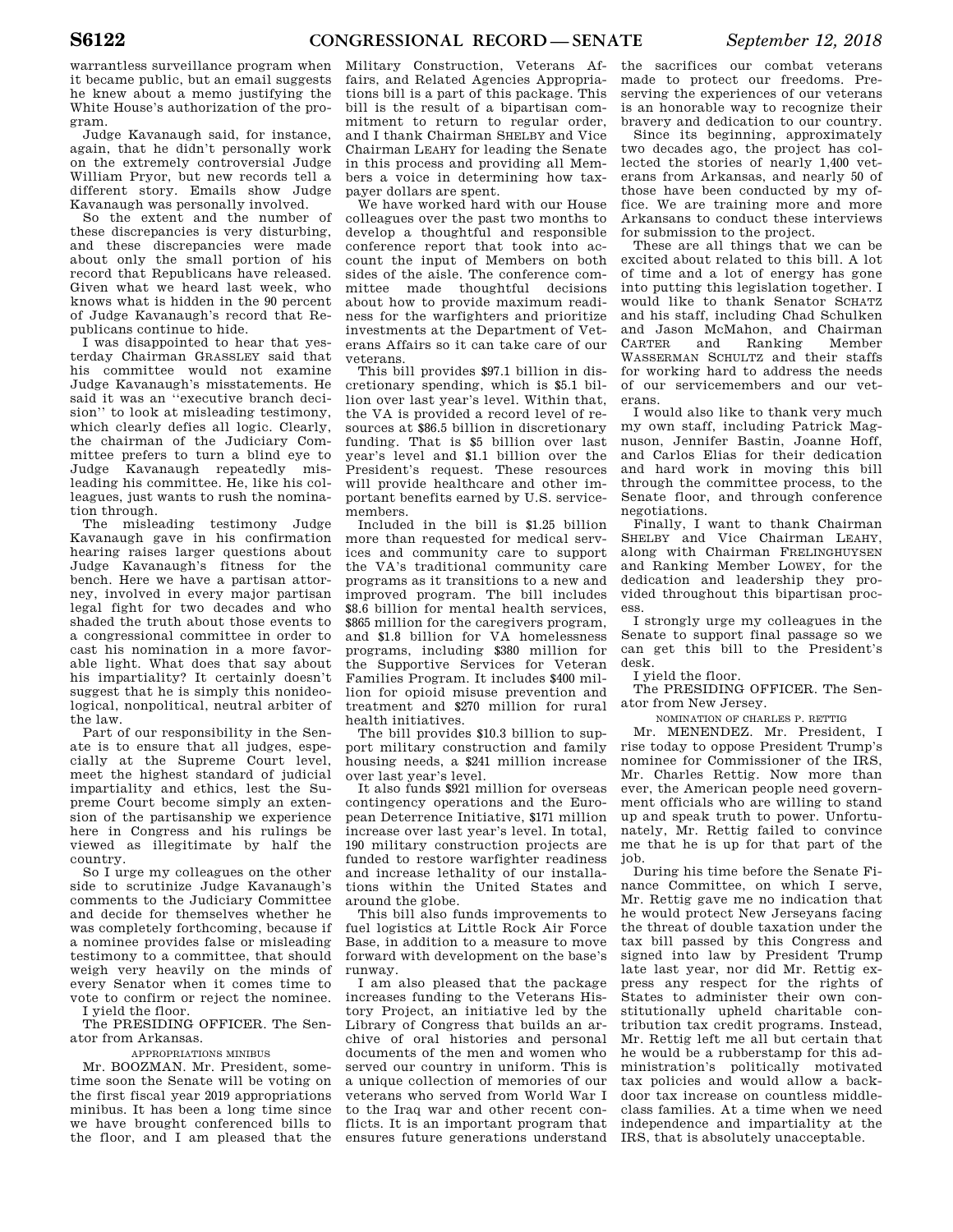As we speak, the Treasury Department and the IRS are trying to make sense of the deficit-exploding corporate tax cuts rushed through Congress by the Republican majority last December—tax cuts that, according to the Congressional Budget Office, will drive us toward trillion-dollar annual deficits by 2020 and by undermining the Affordable Care Act, eventually will strip 13 million Americans of their healthcare coverage.

As the IRS attempts to implement these misguided policies, corporations are pulling every string to rig the Tax Code in their favor. Apparently, it wasn't enough for them to get a massive trillion-dollar tax windfall from President Trump. So now they are amassing armies of accountants and legions of lobbyists to get even more out of the IRS. That is why drug companies are rushing to reclassify their cash stocked overseas as assets so they can pay a fraction of what they would otherwise owe. That is why oil companies are drilling into the law to find new loopholes in the way we tax foreign profits. CEOs want no stone left unturned, no loophole left unopened.

But there is one group that is not getting any special access or sweetheart deals, and that is middle-class families like those in my home State of New Jersey. I have said before and I will say again that the Trump tax bill was one giant hit job on New Jersey's middle class and that of States similarly situated.

You would think that with \$1.5 trillion in tax cuts, Republicans could have cut taxes for everyone. Yet, under the Trump tax plan, 40 percent of New Jersey taxpayers will either face an average tax increase of \$2,100 or get no tax cut at all. That is because Republicans gutted the State and local tax deduction, which 1.8 million homeowners across my State alone depend on to avoid being taxed twice on the same money. These people aren't high rollers. They weren't born into multimillion dollar trust funds. They are middle-class families who work hard for everything they have.

As you can see, 83 percent of New Jerseyans who deduct their property taxes make under \$200,000 a year. Nationwide, half of all taxpayers who claim these deductions make under \$100,000. In New Jersey, the average deduction totals about \$18,000 per filer far above the arbitrary cap imposed by Donald Trump and his corporate-sponsored Republican Congress. It means the average New Jersey taxpayer who itemizes their returns could lose \$8,000 in deductions this year alone.

Even the President's own top economic adviser agrees. Larry Kudlow made this quote before he was Director of the National Economic Council, which means the quote is really clear and unvarnished in its truthfulness. He said:

When you end the state and local deduction, because rates are still relatively high, you are going to hurt a lot of different peo-

ple. So the internal logic was not good and this is not a true tax-reform bill.

Only in Washington could Republicans borrow \$2 trillion from China to cut taxes for big corporations and still need to hike taxes on New Jersey families and families like New Jersey families in other States in order to pay for it. That is exactly what Republicans did by capping the State and local tax deduction and hitting our middle class with an even higher property tax burden.

But we New Jerseyans aren't known for being pushovers. That is why, last December, several mayors across our State allowed homeowners to prepay their 2018 property taxes before Trump's harmful policies took effect in January. That is why, back in May, I proudly joined Governor Phil Murphy as he signed a new law to shield homeowners from higher property tax burdens.

Under this program, homeowners who contribute to a State-approved charity may receive a property tax credit worth up to 85 percent of those donations. In this regard, New Jersey didn't reinvent the wheel with this new law. It was modeled after existing tax credit programs on the books for at least 32 other States. All of those here in red offer tax credits to residents who contribute to certain charities.

In our case, we are not shielding families from higher property tax bills but making sure New Jersey has the resources needed to keep cops on the beat, firefighters on the job, and New Jersey schools on the cutting edge.

The IRS has consistently respected these programs. Back in 2011, the Chief Counsel of the IRS released an advisory memo clarifying that State tax credits do not—I repeat—do not prohibit taxpayers from writing off the full value of their charitable donations from their Federal taxes. In other words, getting a tax credit doesn't mean you made more money, and thus you shouldn't be taxed more as a result. That is what is happening across the land in all of these 32 States.

It is not just the IRS that upheld these programs. This issue has gone before the U.S. Supreme Court, and the Supreme Court ruled that these tax credits are not considered things of value but rather amount to ''the government declin[ing] to impose a tax.''

So let's review. The IRS never had a problem with the 32 other States who had charitable deduction tax credit programs on the books—never. The IRS never had a problem; that is, until New Jersey and States like New Jersey decided to create one—until New Jersey and similar States decided to create one. As soon as New Jersey and other States established this perfectly legal tax credit program, the IRS suddenly decided to reverse course. All of a sudden, they are willing to go to court over this and challenge a well-established precedent.

Apparently, the Trump administration is so intent on sticking it to New Jersey and States like New Jersey that they are willing to jeopardize all of these programs in all of these States all of them, all of them.

Let me give a few examples of these programs that will be endangered if Mr. Rettig fails to stand up for the rights of States. In Alabama, there is a program that offers families a 100-percent tax credit for contributing to private school scholarship funds. In Missouri, there are several very worthy programs that offer tax credits for contributions—one for shelters for domestic abuse survivors, another for donations for campuses focused on the STEM fields. There are tax credits for donating to State colleges in Indiana, water conservation in Colorado, and public road construction in Arkansas. There are similar programs in Missouri, Kansas, and Georgia.

I could go on and on, but here is the bottom line: At least 30 State tax credit programs are now in jeopardy because the Trump administration changed the rules in the middle of the game—changed their previous counsel's decision, changed course from what the Supreme Court said.

I have heard a lot of lip service from my colleagues about States' rights over the years. They are all about States' rights—until it comes to States like New Jersey and their rights.

Some say that President Trump and the Republican Congress capped the property tax deduction because they have it out for so-called blue States. But at the end of the day, the States most affected by this foolish policy aren't red States or blue States; they are America's blue-chip States, America's innovation States, America's economic powerhouse States.

New Jersey didn't become an economic powerhouse by accident. Our success wasn't born overnight. It is the result of the priorities we set and the investments we make.

Take it from Kathryn, a constituent of mine from New Jersey. She wrote to me after she saw what happened with the tax bill:

My husband and I pay nearly \$13,000 a year in property taxes to the town of Oradell. For this, we receive excellent services and have reputable public schools. I pay taxes to the state of NJ which support our infrastructure, other cities, and necessary programs.

I am fine paying what I already pay. That being said, I feel very strongly that it is unacceptable to be taxed on taxes that I already pay.

Kathryn is right. She is right. It is no coincidence that New Jersey claims more in State and local tax deductions than other States in the Nation and also has some of the best schools in the Nation. We pay for them. Yet, with the Trump tax scam, Republicans want us to pay for them twice.

The Federal income tax system has historically allowed taxpayers to deduct the taxes they pay at the local level. This is one of the longest standing deductions in the Nation's history—to deduct from their Federal returns—and for good reasons. States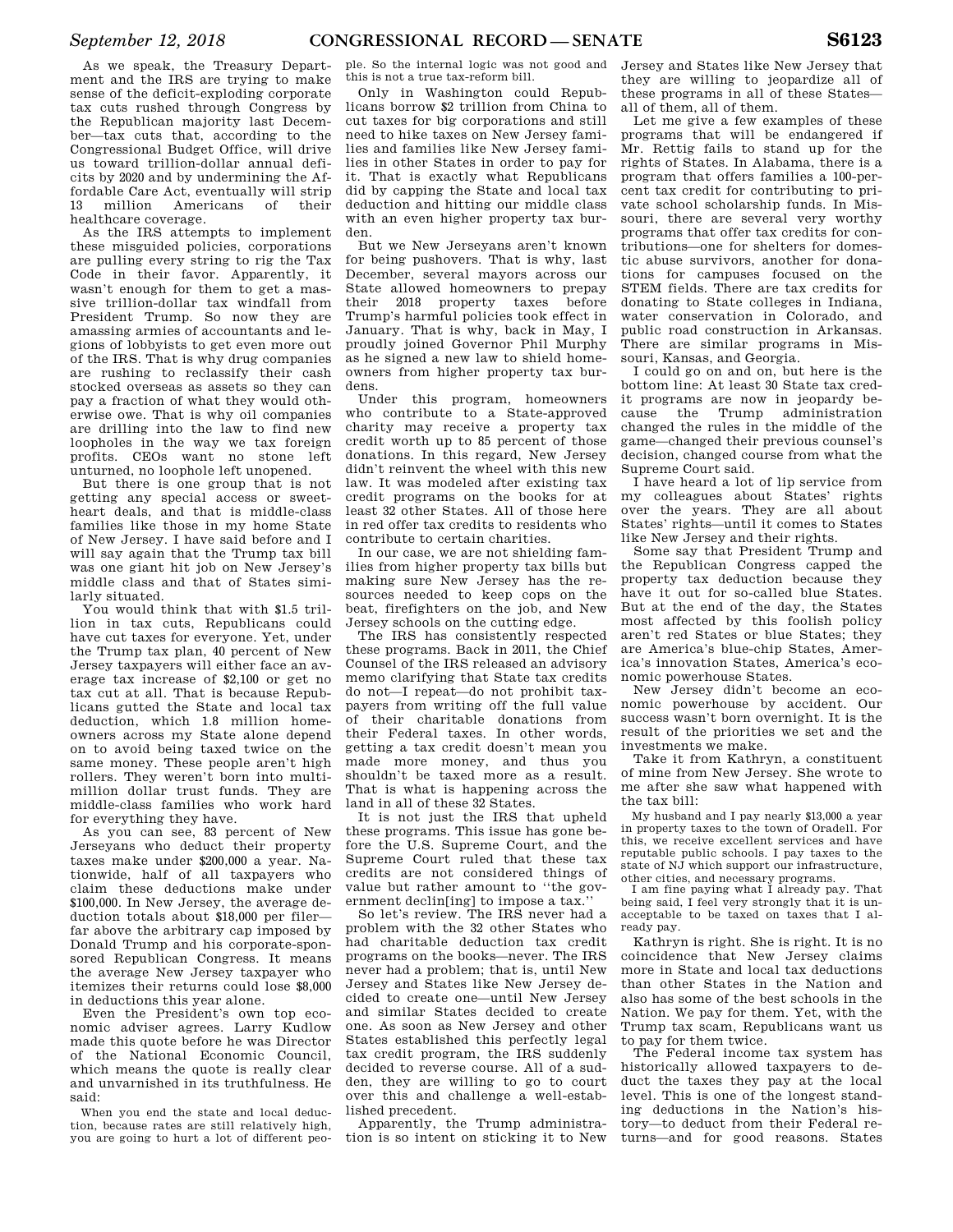that invest in education, infrastructure, and opportunity for all have higher per capita incomes, enjoy more prosperity, and rely less on Federal handouts. These are the types of investments that make New Jersey a great place to live, work, and raise a family.

You don't have to take my word for it. Earlier this year, Save the Children named New Jersey the No. 1 place in America to raise a child. I want it to stay that way.

In New Jersey, we invest in public schools because we know that they prepare students to compete in high-paying fields like biotechnology, sustainable agriculture, and medicine. In New Jersey, we invest in public health and law enforcement because we know we are all better off when our streets are safe and our families are healthy. In New Jersey, we invest in mass transit and infrastructure because we know it connects workers with opportunities to climb the income ladder.

We do these things for a reason. New Jersey is stronger when we open the doors of opportunity for as many people as possible. We see it here: State investments, better education, higher wages, a stronger middle class, top three States by SALT deduction. They also do incredibly well in educational achievement and income. There is a clear correlation.

But the Republican Congress has put these job-creating, economy-growing, opportunity-expanding investments in the crosshairs by gutting the property tax deduction. In the process, they are threatening the validity of legitimate programs operating in 30 other States.

The Federal Tax Code has always worked to ensure that Americans don't pay taxes twice on their hard-earned money; that was until Donald Trump came along. Then Republicans abandoned their so-called fiscal conservatism, and together they passed a tax scam that subjects hundreds of thousands of New Jerseyans, and many more in other States, to double taxation.

For as long as I can remember, I have heard my Republican colleagues preach about protecting, not punishing, success. But the Republican tax law is a tax on New Jersey's success, slamming hundreds of thousands of families with higher property tax burdens, not in a few years, not in a decade—no, right now—now. It is not fair, and it is not right. It is wrong to force New Jersey families to pay more just so that big corporations and wealthy CEOs can pay less.

In the end, I can't in good conscience support this nominee. He will not protect New Jersey's middle class—and those in other States like it—from higher property tax bills. He will not respect perfectly legal State-based programs like those 32 other States that offer tax credits in return for contributions to nonprofits that do critical work in their communities. He will be nothing more than a Republican rubberstamp for President Trump's po-

litically motivated tax policies. The last thing we need is an IRS that is politically weaponized.

Whether you want to take a stand against double taxation or you don't agree with the Trump administration's politically motivated assault on the rights of States to set their own tax policies, I hope Republicans and Democrats alike will join me in voting down this nomination. Taxpayers in New Jersey and across the Nation deserve better than tax policies that knock the knees out from underneath them and an IRS Commissioner who kicks them while they are down.

I yield the floor.

The PRESIDING OFFICER. The Senator from Mississippi.

Mr. WICKER. Mr. President, I intend to address the Senate on the topic of Bosnia and Herzegovina, but I want to observe that the distinguished leader may be coming in just a moment for a unanimous consent request. If he does, I will be happy to yield during the middle of my remarks so he can take care of that item of business.

#### BOSNIA AND HERZEGOVINA

Mr. President, it is important for this Senate and this country to once again be interested in Bosnia and Herzegovina. During my time in Congress, and particularly since joining the U.S. Helsinki Commission, which I now chair, the Western Balkans have been an ongoing concern of mine. Although our relationship with all of these countries of the Western Balkans is important, the United States has a specific interest, a particular interest, in Bosnia and Herzegovina. We need to concentrate more on that.

I had the opportunity in July to lead a nine-member bicameral delegation to Bosnia. The delegation sought to see more of the country and to hear from its citizens, rather than meet only in the offices of senior Bosnian officials. We visited the small town of Trebinie in the entity of Republika Srpska, and we visited the city of Mostar in the entity of the Federation. Then, we went on and visited in Sarajevo, the capital, engaging with international officials, the Bosnian Presidency, and citizens seeking a better Bosnia.

Bosnia was a U.S. foreign policy priority when I came to the House in 1995. In less than a decade, Bosnia had gone from international acclaim while hosting the Winter Olympics to the scene of the worst carnage in human suffering in Europe since World War II. The conflict that erupted in Bosnia in 1992 was not internally generated. Rather, Bosnia became the victim of the breakup of Yugoslavia and the extreme nationalist forces this breakup unleashed throughout the region, first and foremost by Serbian leader and war criminal Slobodan Milosevic.

At this point, I will be happy to yield to the distinguished majority leader for whatever purposes he would choose.

The PRESIDING OFFICER. The majority leader.

Mr. MCCONNELL. Mr. President, I thank my friend from Mississippi. I will be brief.

#### ORDER OF PROCEDURE

Mr. President, I ask unanimous consent that notwithstanding rule XXII, the cloture motion on the conference report to accompany H.R. 5895 be withdrawn; that if cloture is invoked on the Rettig nomination, all postcloture time be yielded back and the Senate vote on the nomination; further, that if the nomination is confirmed, the motion to reconsider be considered made and laid on the table and the President be immediately notified of the Senate's action; that the Senate then resume legislative session and resume consideration of the conference report; that there be 10 minutes of debate equally divided in the usual form; that following the use or yielding back of time, the Senate vote on adoption of the conference report; and finally, that S. Con. Res. 46, correcting the title of H.R. 5985, be considered and agreed to, and the motions to reconsider be considered made and laid upon the table.

The PRESIDING OFFICER. Without objection, it is so ordered.

Mr. MCCONNELL. For the information of our colleagues, these will be the only rollcall votes during this week's session.

The PRESIDING OFFICER. The Senator from Mississippi.

#### BOSNIA AND HERZEGOVINA

Mr. WICKER. Mr. President, back to the subject of Bosnia, the carnage and tragic conflict that occurred in the early 1990s was more than about Bosnia. It was about security in a Europe just emerging from its Cold War divisions and the international principles upon which that security was based. For that reason, the United States, under President Bill Clinton, rightly exercised leadership when Europe asked us to, having failed to do so themselves. The Clinton administration brokered the Dayton peace agreement in November 1995 and enabled NATO to engage in peacemaking and peacekeeping to preserve Bosnia's unity and territorial integrity. That was the Bosnian peace agreement.

Almost a quarter of a century later, after the expenditure of significant diplomatic, military, and foreign assistance resources, the physical scars of the conflict have been largely erased. As we learned during our recent visit, the country remains far short of the prosperous democracy we hoped it would become and that its people deserve. Mostar, a spectacular city to visit, remains ethnically divided with Bosniak and Croat students separated by ethnicity in schools, even inside the same school buildings. Bosnian citizens, who are of minority groups, such as Jews, Romanis, or of mixed heritage, still cannot run for certain political offices.

This is 2018. They can't run for Statelevel Presidency, simply because of their ethnicity. Neither can Bosniaks and Croats in Republika Srpska or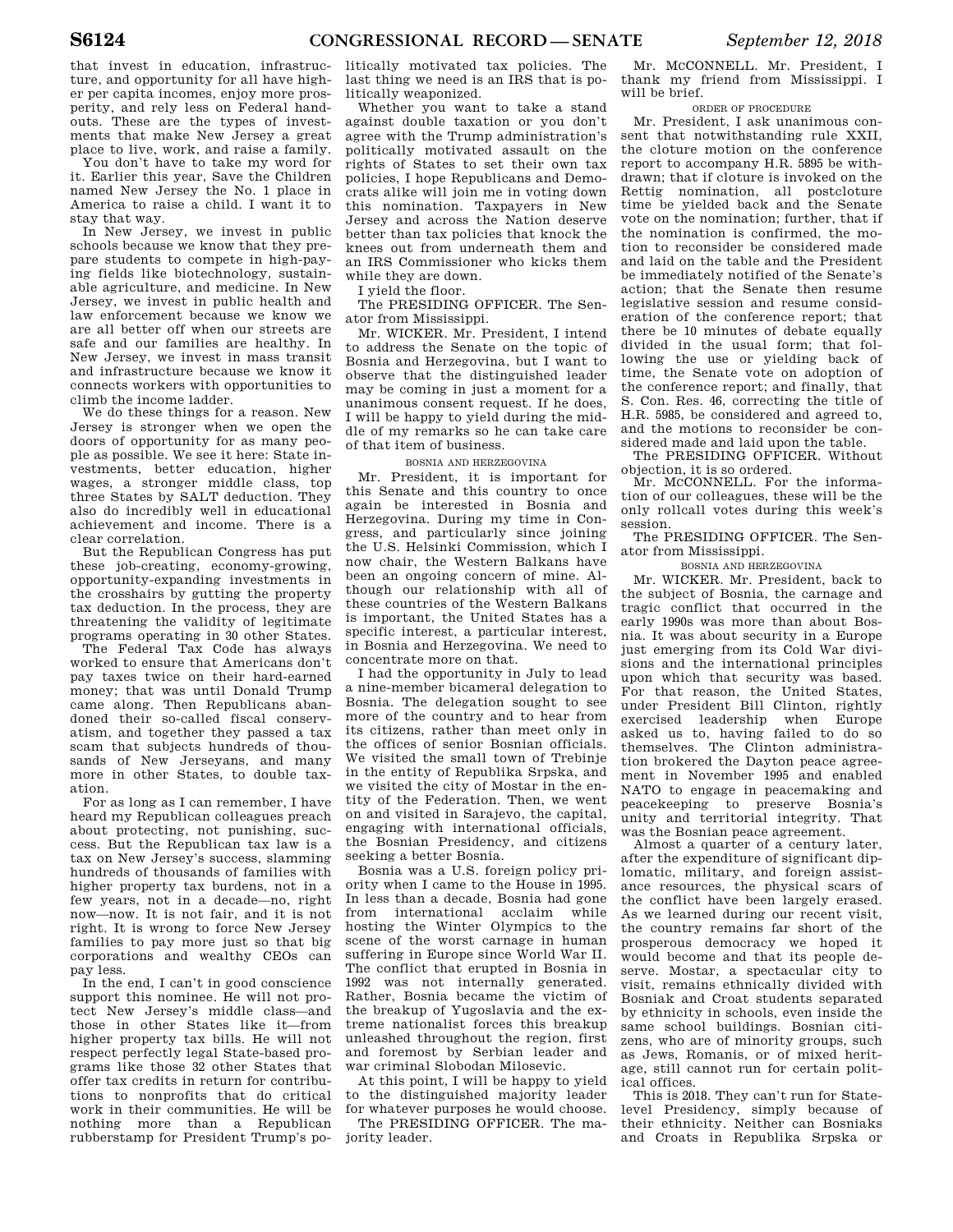Serbs in the Bosnian Federation run for the Presidency because of their ethnicity, in Europe in 2018. Nor can those numerous citizens who, on principle, refuse to declare their ethnicity because it should not replace their real qualifications for holding office.

This goes on despite repeated rulings by the European Court of Human Rights that this flaw in the Dayton-negotiated Constitution must be corrected. In total, well over 300,000 people in a country of only 3.5 million fall into these categories despite what is likely their strong commitment to the country and to its future as a multiethnic state. This is simply wrong, and it needs to end.

In addition, youth employment in Bosnia is among the highest in the world, and many who can leave the country are doing so, finding a future in Europe and finding a future in the United States. This denies Bosnia much of its needed talent and energy.

Civil society is kept on the sidelines. Decisions in Bosnia are being made by political party leaders who are not accountable to the people. They are the decision makers. The people should be decision makers. Corruption is rampant. Ask anyone in Europe, and they will tell you, Bosnia's wealth and potential is being stolen by corruption.

General elections will be held in October with a system favoring the status quo and resistance to electoral reforms that would give Bosnians more rather than fewer choices.

The compromises made two and a half decades ago in Dayton to restore peace and give the leading ethnic groups—Bosniaks, Serbs, and Croats an immediate sense of security make governance dysfunctional today. Twoand-a-half-decades-old agreements make governance inefficient today in Bosnia. Collective privileges for these groups come at the expense of the individual human rights of the citizens who are all but coerced into making ethnic identity their paramount concern and a source of division, when so many other common interests should unite them. Ethnically based political parties benefit as they engage in extensive patronage and corruption. Beneath the surface, ethnic reconciliation has not taken hold, and resulting tensions can still destabilize the country and even lead to violence. Malign outside forces, particularly Vladimir Putin's Russia but also influences from Turkey and Gulf States, seek to take advantage of the political impasse and malaise, steering the country away from its European and Euro-Atlantic aspirations.

As a result of these developments, Bosnia and Herzegovina is not making much progress, even as its neighbors join NATO and join the EU or make progress toward their desired integration.

In my view, we should rightly credit the Dayton agreement for restoring peace to Bosnia. That was 25 years ago, but it is regrettable the negotiators did

not put an expiration date on ethnic accommodations so Bosnia could become a modern democracy. As one of our interlocutors told us, the international community, which has substantial powers in Bosnia, has steadily withdrawn, turning over decision making to Bosnian officials who were not yet committed to making the country work and naively hoping the promise of future European integration would encourage responsible behavior. That has not happened.

Of course, we can't turn back the clock and can't insert that expiration date on the Dayton agreement, but having made a difference in 1995, we can and should help make a difference again today. It is in our national security interest that we do so.

I suggest the following. The United States and our European friends should state, unequivocally, that Dayton is an absolute baseline, which means only forward progress should be allowed. Separation or new entities should be declared to be clearly out of the question.

Secondly, U.S. policymakers should also remind everyone that the international community, including NATO, did not relinquish its powers to Bosnia but simply has chosen to withdraw and exercise them less robustly. We should seek an agreement to resurrect the will to use these powers and to do so with resolve if growing tensions make renewed violence a credible possibility.

Next, the United States and Europe should adopt a policy of imposing sanctions on individual Bosnian officials who are clearly engaged in corruption or who ignore the Dayton parameters, Bosnian law, and court rulings in their work. Washington has already done this regarding Republika Srpska President Milorad Dodik, and just recently, Nikola Spiric, a member of Bosnia's House of Representatives. However, the scope should be expanded, and European capitals need to join us in this regard.

Senior U.S. officials, as well as Members of Congress, should make Sarajevo a priority. I hope more of our Members will visit Bosnia and increase our visibility, demonstrate our continued commitment, and enhance our understanding.

Bosnia may not be ready to join NATO, but its Membership Action Plan should be activated without further delay. As soon as this year's elections are over in Bosnia, the international community should encourage the quick formation of new parliaments and governments at all levels, followed immediately by vigorous reform efforts that eliminate the discrimination in the criteria for certain offices, ensure that law enforcement more effectively serves and protects all residents, and end the corruption in healthcare and so many other violent areas of daily life.

Our policy must shift back to an impetus on universal principles of individual human rights and citizen-based government. Indeed, the privileges

Dayton accorded to the three main ethnic groups are not rights but privileges that should not be upheld at the expense of genuine democracy and individual rights.

We, in my view, have been far too fatalistic about accepting in Bosnia what we are not willing to accept anywhere else. We also underestimate what Bosnians might find acceptable, and we should be encouraging them to support leaders based on credentials, positions, and personal integrity, not based on ethnicity. There should no longer be a reason why a Bosniak, Serb, or Croat voter should be prohibited by law from considering a candidate of another ethnicity or a multiethnic political party. All candidates and parties would do well to seek votes from those not belonging to a single ethnic group. This may take time and perhaps some effort, but it should happen sooner rather than later.

Let me conclude by asserting that greater engagement is in the interest of the United States—the economic interest and the national security interest. Our country is credited with Bosnia's preservation after the country was almost destroyed by aggression, ethnic cleansing, and genocide. Thank God our country was there for Bosnia.

Our adversaries—notably, but not exclusively, Russia—would like nothing more than to make an American effort fail in the end, and they would ensure that its repercussions are felt elsewhere around the globe.

Current trends in Bosnia make the country an easier entry point for extremism in Europe, including Islamic extremism. If we wait for discrimination and ethnic tensions to explode again, our engagement will then become a moral imperative at significantly greater cost.

The people of Bosnia, like their neighbors throughout the Balkans, know they are in Europe but consider the United States their most trusted friend, their most honest friend. They want our presence and engagement, and given the tragedies they have experienced, they have earned our support and friendship.

I yield the floor.

The PRESIDING OFFICER. The Senator from Ohio.

Mr. PORTMAN. Mr. President, today I want to talk about some of the positive steps the U.S. Senate is about to take in pushing back against-

Mr. WHITEHOUSE. Mr. President, if the Senator will yield for 1 minute, I would like to make a unanimous consent request that at the conclusion of Senator PORTMAN's remarks, I be recognized, and that at the conclusion of my remarks, Senator SMITH be recognized.

The PRESIDING OFFICER. Is there an objection?

Mr. PORTMAN. There is no objection.

The PRESIDING OFFICER. Without objection, it is so ordered.

Mr. WHITEHOUSE. Thank you. Thank you, Senator PORTMAN.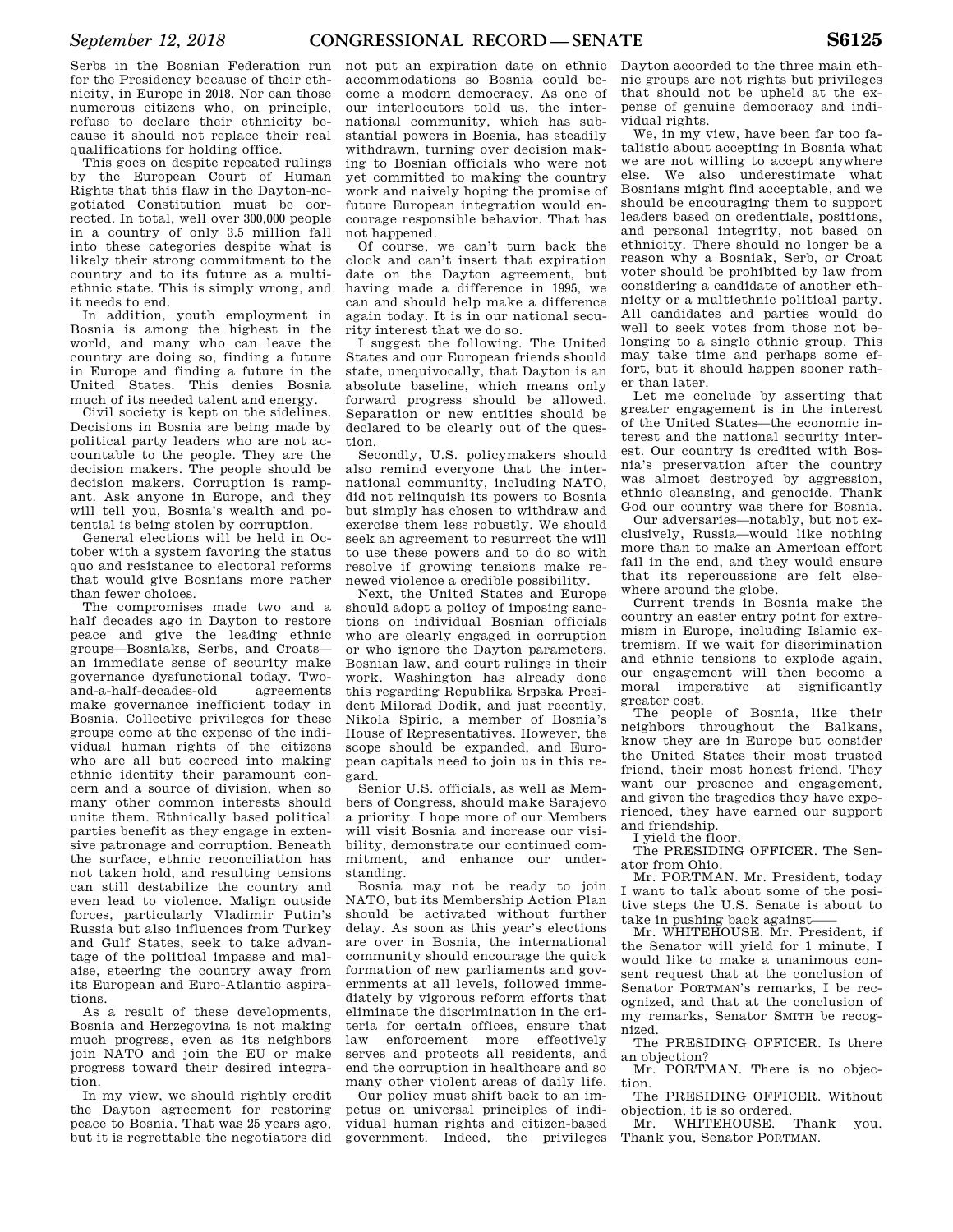#### OPIOID EPIDEMIC

Mr. PORTMAN. I thank my colleague, and I am going to talk about him in a second and the work we have done with regard to pushing back against the opioid epidemic that has hit our States. In this body, every single Member is affected by it, and our country is affected by it in very significant ways.

Because of the dangerous hurricanes that are approaching our coast, it looks as though the vote we had expected tomorrow and the debate we had expected tomorrow on the opioid package may be postponed based on what I just heard from the majority leader. But in the next several days, the Senate is expected to take up comprehensive legislation that comes from four or five different committees in Congress to fight the addiction crisis, to help our communities combat some of the deadliest aspects of this crisis nationally. This help is urgently needed. Let's start with talking about how

Congress got here.

First, just a couple of years ago, we passed two bills in Congress that were historic and are making a difference. One is called the Comprehensive Addiction and Recovery Act, or CARA; the other is called the 21st Century Cures Act.

CARA, which I coauthored with my colleague SHELDON WHITEHOUSE, who is on the Senate floor with us—he spoke just a moment ago—provides resources directly to evidence-based prevention, treatment, and recovery programs. These are nonprofit programs. For the most part, they are able to apply to the Federal Government directly for grant money. They are doing things that are innovative and new to try to get at this problem, and in many respects, they are working and making a difference.

This year alone, there will be about \$608 million spent on these programs that offer innovative solutions to this stubborn problem that is affecting everyone in this Chamber.

The Cures legislation, 21st Century Cures legislation, this year will be \$500 million annually. That goes directly to the States, and the States then give grants to various programs in those States.

In my home State of Ohio, for instance, \$26 million has come each of the last 2 years. Sadly, Ohio is one of the hardest hit States in the country, so we have a larger grant allocation than some States that have not had as many overdoses and deaths and rates of addiction that are as high as we have had.

I was a very strong supporter of the 21st Century Cures funding, and I applaud Senators ALEXANDER and MUR-RAY, as well as Senator BLUNT and other Appropriations Committee members on both sides of the aisle for their work on that.

Of course, with regard to the CARA legislation, it is actually working out there. I have now had the opportunity to see how it is working. I have been to

about a dozen CARA grant recipients in Ohio over the last year alone. I have seen new and powerful ways that the communities back in Ohio are helping to turn the tide of addiction.

Last month, as an example, I visited the Whitehall fire station outside of Columbus, OH. They are doing something innovative for a fire station. They have opened their doors and partnered with another organization. They get CARA funding, and the other organization gets Cures funding to provide immediate help for those who are coming in and are seeking it or have overdosed; Narcan has been applied and has reversed the effects of these overdoses. Yet that gap that so often occurs in our communities doesn't occur there because it is seamless. People can go right into treatment.

The program, again, was made possible by this CARA grant. It opens the doors of the fire station, and it is working.

I was there at a time when, just coincidentally, an addict came in. His name was Blake. Blake was, as he described himself, a heroin addict, and he had heroin on his person. I had the opportunity to speak with Blake and offer him some words of encouragement. I had an opportunity to ask him why he was there and what had happened in the past. He said that he had been to three treatment programs. They hadn't worked. He had gone straight from a short-term treatment program right back to the streets. The gap had occurred.

He also said that he was ready, and he appreciated the opportunity to go straight into a treatment program, which he had not had before.

I had a chance to speak with him, and I told him to stay in touch with me, to let me know what is going on. Last week, he called, and Blake said that he is now in a 3-month treatment program in Portsmouth, OH. He is optimistic; he is confident. He believes that because of this approach, he has an opportunity now to get clean, to get back with his family and get back to work.

This is what is often needed: a seamless transition from immediate medical attention—the application of Narcan to reverse the effects—to treatment, to longer term recovery in order for people to overcome their addiction. That is what CARA and Cures prioritize, and that is why these programs are so important.

Once again, we will see in the funding this year that those programs have been held up. The good parts of the programs, in particular, are being used as an example for the entire country.

Despite the legislative progress we have made, and despite what I see back home with communities beginning to make a difference, overall, the situation is not getting better; it is getting worse. You might ask: Why is that?

Well, I believe it is for one simple reason, and that is the advent of new drugs, particularly less expensive and

more powerful synthetic opioids that have come into our communities in the last few years. The new data from the Centers for Disease Control and Prevention, CDC, show that overdose deaths increased 9 percent from 2016 to 2017, the last year for which we have data. My home State of Ohio had a 91⁄2 percent increase in overdose deaths.

In total, CDC estimates that 72,000 Americans—72,000 Americans—died last year from overdoses, the No. 1 cause of death for Americans under the age of 50. Over 48,000 of those overdose deaths were caused by opioids, and about 30,000 of those were caused by synthetic forms, particularly fentanyl. That is more than 60 percent, so this is the big issue right now.

Two-thirds of the overdose deaths in my home State of Ohio are being caused by synthetic opioids, fentanyl. Columbus, OH, unfortunately had a number of deaths over a short period of time, all due to fentanyl. There were about 20,000 fentanyl overdose deaths in 2016, meaning there has been a 50 percent increase in just 1 year.

When you go from 2013 to 2017, there has been an 850-percent increase just during 5 years—an 850-percent increase in fentanyl overdose deaths in our country.

The opioid crisis has continued to tighten its grip around communities across our country, and the emergence of fentanyl has presented a new challenge in turning the tide of this epidemic. Just as we were making progress, this more deadly, less expensive scourge has come into our families, our communities, our States. That is why we need to take action—and take action this week.

I would like to thank the majority leader, Senator MCCONNELL, and the Democratic leader, Senator SCHUMER, for agreeing to bring this legislation to the floor.

I would also like to thank Chairman LAMAR ALEXANDER for his good work in bringing together all of the different proposals from these four or five committees I talked about and negotiating with all sides to come up with consensus legislation. This should be nonpartisan, not just bipartisan. This is something that is attacking our communities at their core.

I would like to thank and commend the several committees that have held public hearings and contributed legislative ideas to this mix. That includes the Judiciary Committee, the HELP Committee, the Finance Committee, and others.

This bipartisan consensus package puts politics aside and does what is right for our communities. It includes some additional legislative priorities I have been working on over the past couple of years that I believe are going to make a real difference in this fight.

Earlier this year, again with Senator WHITEHOUSE and others, we introduced CARA 2.0, the next version of the Comprehensive Addiction and Recovery Act. A number of those provisions are included in this package.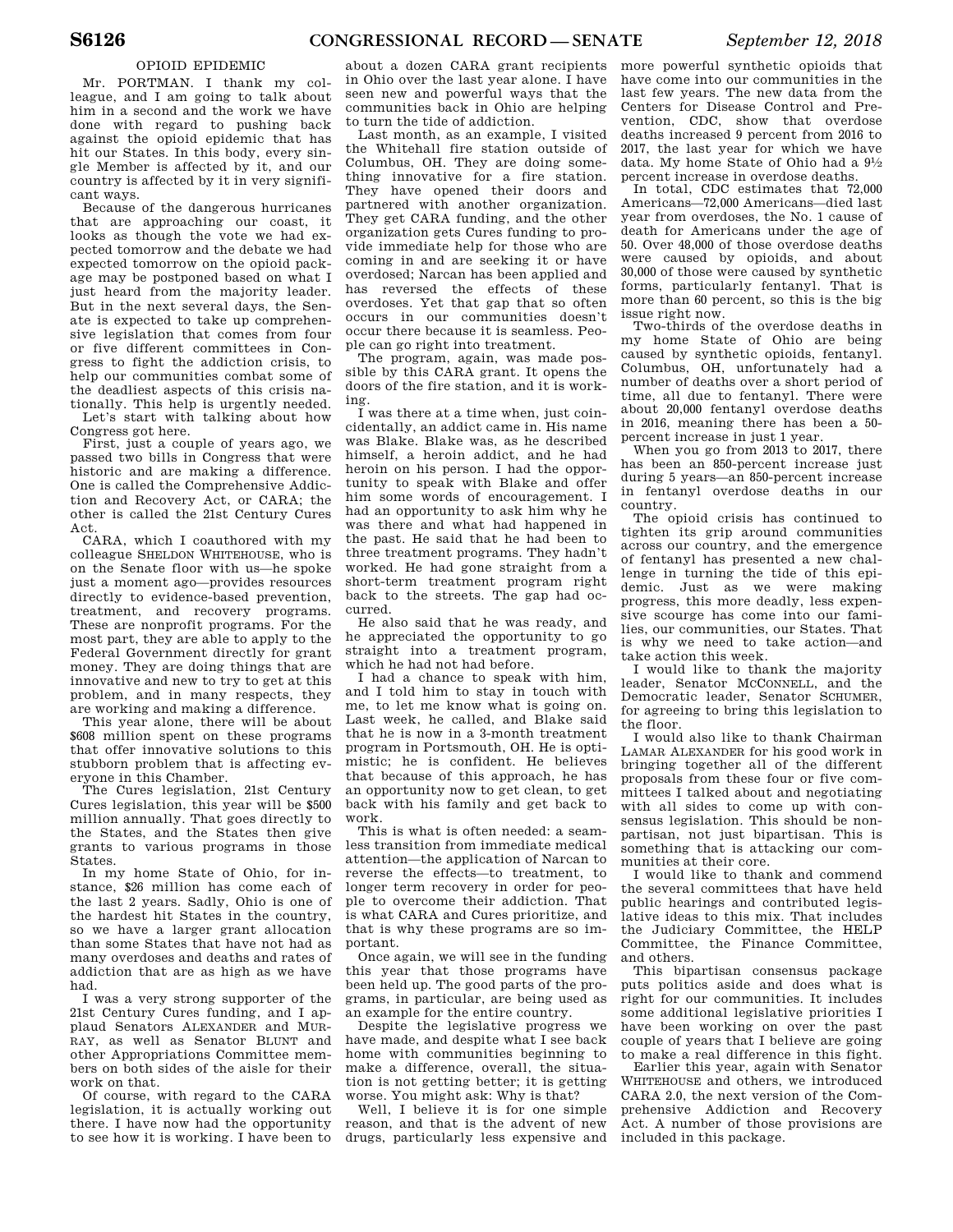The legislation also authorizes support for high school and college students to help children and young adults recover from substance abuse disorders. We have had amazing models in Ohio for this, like the Collegiate Recovery Community at Ohio State. Columbus is now opening its first recovery high school next year.

Finally, CARA 2.0 contributed the opioid legislation that includes \$60 million for a plan of safe care for babies born dependent on drugs. Their mothers are addicted, and they are born with neonatal abstinence syndrome. It is a very sad situation, but it is a reality in my State and in so many others.

To further help these newborn babies, the legislation includes what is called the CRIB Act, which is bipartisan legislation I coauthored that helps newborns suffering from addiction get the best care possible in the best setting possible to get the love and support they need to be able to recover.

It will also help ensure that babies born with neonatal abstinence syndrome get the help they need in their early stages of development, so they can live up to their God-given purpose in life, which is not to live with this.

The legislation before us also reauthorizes a number of important programs that have a proven record of success, like drug courts, like the drugfree communities prevention grants, like the high-intensity drug trafficking areas, where law enforcement can better coordinate at every level. These are all positive strides that will help improve what is working in combating this epidemic and provide more resources to help some of the most vulnerable groups affected.

But, colleagues, I think the most important and immediate difference in turning the tide on this opioid epidemic will come from a bill that is called the STOP Act. It is a bipartisan bill that I coauthored with AMY KLO-BUCHAR from Minnesota. It will combat the scourge of fentanyl we talked about earlier. This issue of an 850-percent increase in this one kind of drug coming in, causing more and more overdoses—synthetic opioids—has to be addressed; 81 Americans are dying every single day. That is the best data we have from last year. This year, unfortunately, it is likely to be even higher. It is a new poison flooding our communities.

The STOP Act will close a loophole that drug traffickers have been using to ship fentanyl into our country. Unbelievably, fentanyl is actually manufactured primarily in China, and it primarily comes into our communities through the U.S. mail system. You might think this comes overland from Mexico or somewhere else, but this is coming in through our mail system, primarily from China.

We conducted an 18-month investigation into this in the Permanent Subcommittee on Investigations, which I chair, and we revealed just how easy it is to purchase fentanyl online and have it shipped to the United States.

Based on our undercover investigation, these drugs can be found through a simple Google search, and overseas sellers we accessed essentially guaranteed delivery if the fentanyl was sent through the U.S. mail system.

To be clear, they guaranteed delivery if it is sent through the U.S. mail system, not if it is sent through other carriers, like private carriers—FedEx, UPS, DHL, and others.

It is easy to see why they prefer the Postal Service for shipping these deadly synthetic drugs. The Postal Service has a weaker screening standard than do the private carriers.

After 9/11, Congress passed a law requiring carriers like UPS, FedEx, and DHL to get what is actually called electronic advance data on international packages entering the United States. This electronic advance data allows law enforcement to have a chance to stop this poison because they can find out where the package is from, what is in it, and where it is going. They can then use good data, use algorithms that they have come up with to determine which packages are suspect and pull them off the line.

I have seen this. I have seen U.S. Customs and Border Protection do it at distribution centers for these private carriers. I have also seen, unfortunately, that the Postal Service is not doing what they should be doing.

Without the information identifying packages, it is next to impossible; it is like identifying a needle in a haystack.

Fentanyl is 50 times more potent than heroin, and it is relatively inexpensive. It is so deadly that as little as 2 milligrams, equal to a few specks of salt, is enough to be fatal. Drug users and dealers have moved to fentanyl as a more accessible, less expensive alternative. I am told that 1 gram of the deadly mixture of heroin and fentanyl can cost about half as much on the street as 1 gram of heroin alone.

Drug users seeking a less expensive and stronger high are seeking it out, and drug dealers are mixing it into a number of other street drugs. No street drug is safe because the fentanyl is being mixed. It is being laced into all kinds of other drugs, often unknowingly to the person buying the drug.

To give you an idea of how deadly this drug is, recently police in Columbus seized 2.2 pounds of fentanyl, which is equal to about 31⁄2 cups—a small enough amount to fit in a plastic bag in your kitchen. That 2.2 pounds of fentanyl is enough to kill 500,000 people, roughly the population of the city of Cleveland.

Because of its extreme potency, deadly doses can be shipped in small packages that are almost impossible to identify without having the necessary information and screening devices in the Postal Service. The U.S. Postal Service system isn't required to do it yet. As a result, they have chosen not to do so. Only recently, under congressional pressure, have they begun getting this data on some packages entering the United States.

Even so, last year, based on their testimony, they say they have received data on 36 percent of the international packages. That is a step in the right direction. By the way, that still means that over 318 million packages are coming here with no screening at all.

Even when they have identified drugs—packages that are likely containing drugs—only 80 percent are given to law enforcement. So 20 percent is still going into our communities. This needs to be changed. It is a glaring loophole. Everyone knows it. It undermines the safety and security of our country in fundamental ways.

The STOP Act will significantly disrupt the flow of fentanyl into the United States by simply holding the U.S. Postal Service, a Federal agency, to the same standards as private carriers. It will require the Postal Service to collect advance electronic data immediately on 70 percent of packages entering the United States by the end of the year and 100 percent for China. Then, it will require 100 percent of international packages in the United States by the end of 2020.

It is a commonsense solution to address the most urgent and deadliest aspects of the opioid epidemic we face. At the very least, it will increase the risk of sending these drugs into our country and raise the street price of fentanyl. That is why it has such broad bipartisan support. There is a growing momentum behind this legislation, and I look forward to the Senate's passing it in the next several days as part of the broader legislation we talked about earlier.

It will not solve the crisis, but it will act as a tourniquet to stop the flow of fentanyl in this country and it will allow comprehensive programs, such as CARA and the Cures legislation, to be prioritized and to function and to allow Americans to live up to their full potential and to allow our communities to heal.

I look forward to President Trump's signing this legislation into law—both the broader opioid legislation and the STOP Act—so it can begin making a difference in communities in my home State of Ohio and all around the country.

I yield back.

The PRESIDING OFFICER (Mr. LEE). The Senator from Rhode Island.

CLIMATE CHANGE

Mr. WHITEHOUSE. Mr. President, I am delighted to be joined today by my colleague Senator TINA SMITH of Minnesota. Both my home State of Rhode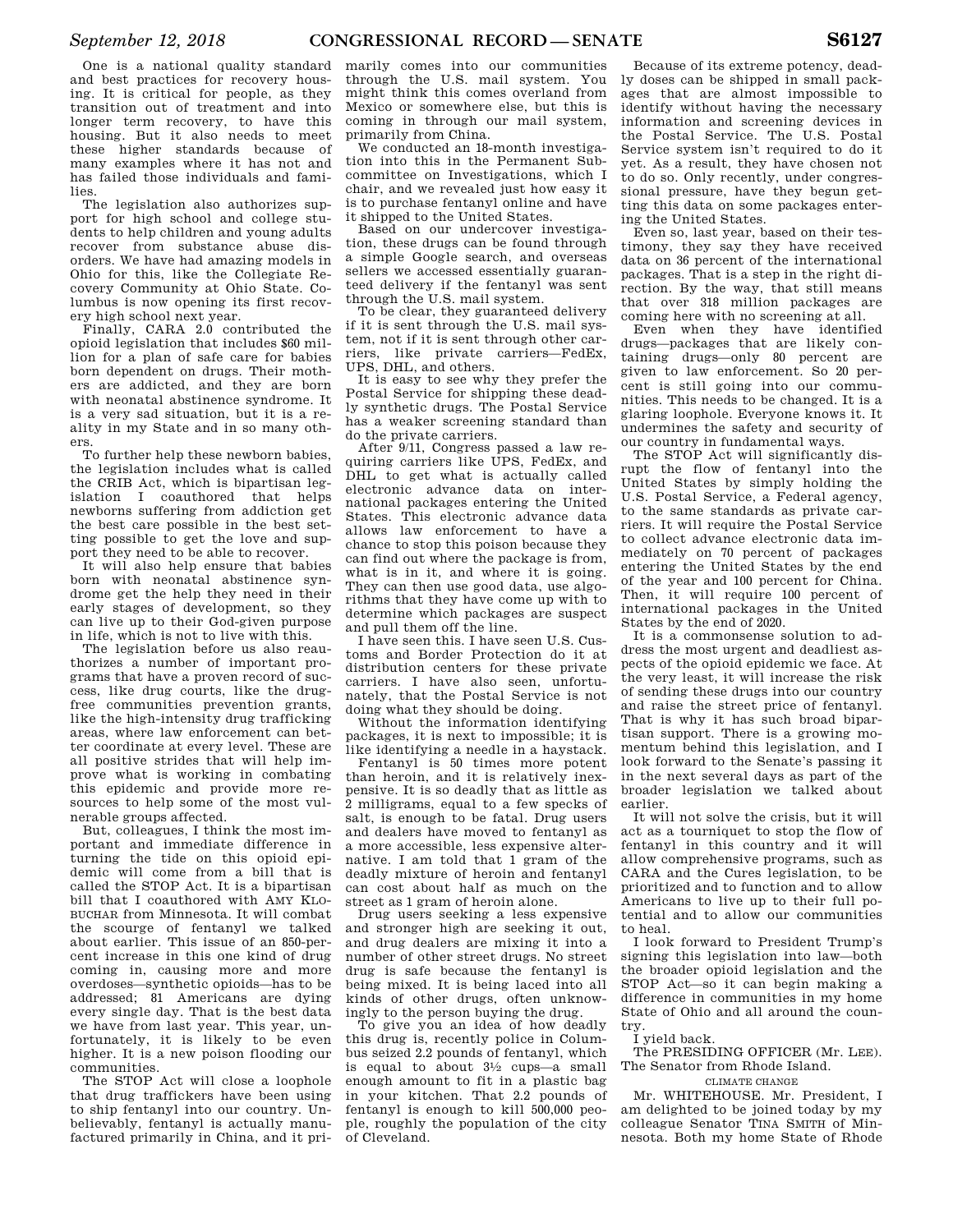Island and her State of Minnesota are heavily involved in the booming renewable energy sector.

President Trump has called climate change a hoax, but no matter how much his administration may try to prop up the old, dirty, dangerous, polluting fossil fuel industry, there is no denying the clean energy revolution.

The rapid growth of renewables has been underway for decades, but it has really accelerated in the last several years. It took global wind and solar developers 40 years to install the first 1 trillion watts of power generation. A recent estimate from Bloomberg found that the next trillion will be installed within 5 years. That is 40 years for the first trillion and 5 years for the second. Part of the reason is that lower costs of renewables mean that building out the second trillion will cost half as much as the first trillion.

This chart shows the year-to-year costs of generating energy from wind, from Lazard. Since 2009, the costs for onshore wind have dropped by twothirds. Onshore wind costs are down two-thirds in basically a decade.

Here is the same chart for solar power. Utility-scale solar costs have dropped 86 percent over the same time period. ''In some scenarios,'' writes Lazard, ''the full lifecycle costs of building and operating renewablesbased projects have dropped below the operating costs alone of conventional generation technologies such as coal or nuclear.''

When you look at the drop in solar costs compared to other resources, you see how dramatic the change has been. This graphic is from the World Economic Forum.

The renewable industry in America has grown to 3.3 million jobs—more than all fossil fuel jobs combined. AT&T has been a leader in this, adopting the World Wildlife Fund's Corporate Renewable Energy Buyers' Principles and signing up under that for 220 megawatts from an Oklahoma wind farm and 300 megawatts from a Texas wind farm, one of the largest corporate renewable purchases in history. So, congratulations, Texas and Oklahoma, for the new home State renewable energy jobs, and AT&T, for your leadership.

In Rhode Island, the Governor's 2018 Rhode Island Clean Energy Industry Report has shown that clean energy jobs have risen by 2 percent since 2014, bringing over 6,600 new clean energy jobs and bringing us to nearly 16,000 Rhode Islanders working in clean energy, and it is projected to continue to grow. We lead also on energy efficiency, ranking third on the American Council for an Energy-Efficient Economy's 2017 scorecard.

In Senator SMITH's State of Minnesota, the public utilities commission has required since 1993 that there be a social cost of carbon standard for new infrastructure at \$43 per ton of carbon emitted. Minnesota leads in being a State whose public utility commission is factoring the cost of carbon into its decision making rather than making the general public pay for what the carbon-producing utilities should be paying for.

Other States are powering forward. I saw Mr. BENNET on the floor. His State of Colorado Public Utilities Commission just unanimously approved an Xcel Energy program to build out a cleaner energy mix and retire older fossil fuel units. Specifically, they are going to retire 660 megawatts of operating coal, close it down, and replace it with \$2.5 billion in new renewables and battery storage. The initial request for bids brought in a flood of new renewable energy proposals below the cost of existing coal and natural gas facilities.

Now, here, because of the politics, political funding, Citizens United, and all the trash that is unleashed in our politics, there is a sharp political divide on climate change and renewable energy brought to you by our fossil fuel friends. But out in the real world, some of the most Republican States are actually at the forefront. The Department of Energy last week released a report showing that Texas is leading the Nation in generation, with over 22 gigawatts of wind capacity. Right behind them are Oklahoma and Kansas, with more than 5 gigawatts of installed wind capacity. Just over 6 percent of the nation's electricity in 2017 was wind nationally, but if you go to Iowa, Kansas, Oklahoma, and South Dakota, they all have more than 30 percent of their power coming from clean wind power.

Oklahoma is at 32 percent. Kansas is at 36 percent. Iowa is at 37 percent. South Dakota is at 30 percent, and North Dakota is at 27 percent.

Mr. President, I ask unanimous consent to have the Department of Energy reports printed in the RECORD.

There being no objection, the material was ordered to be printed in the RECORD, as follows:

TEXAS, OKLAHOMA, AND IOWA LEAD THE NATION

WASHINGTON, DC—Today, the U.S. Department of Energy (DOE) released three wind energy market reports demonstrating that as wind installations continue across the country and offshore wind projects move beyond the planning process, technology costs and wind energy prices continue to fall. The reports cover three market sectors: landbased utility scale, distributed, and offshore wind.

Highlights from this past year include larger, more powerful wind turbines and lower technology costs and wind power prices for on land and offshore applications, as well as U.S. distributed wind capacity crossing the 1 gigawatt (GW) threshold.

The 2017 Wind Technologies Market Report, prepared by DOE's Lawrence Berkeley National Laboratory, found the following:

The U.S. wind industry installed 7,017 megawatts (MW) of capacity last year, bringing total utility-scale wind capacity to nearly 89 GW.

In total, 41 states operated utility-scale wind projects. Texas leads the nation with over 22 GW of wind capacity, while Oklahoma, Iowa, California, and Kansas have more than 5,000 MW.

Another 13 states have more than 1,000 MW.

In 2017, wind energy contributed 6.3 percent of the nation's electricity supply, more than 10 percent of total generation in 14 states, and more than 30 percent in four of those states—Iowa, Kansas, Oklahoma, and South Dakota.

Bigger turbines with longer blades are enhancing wind plant performance. Wind projects built in the past few years have seen capacity factors increase by 79 percent compared to projects installed from 1998 to 2001.

The average installed cost of wind projects in 2017 was \$1,611 per kilowatt (kW), down 33 percent from the peak in 2009–2010.

The U.S. wind industry supported more than 105,000 jobs and saw \$11 billion invested in new wind plants in 2017.

The 2017 Distributed Wind Market Report, prepared by DOE's Pacific Northwest National Laboratory, highlights the following:

In total, U.S. wind turbines in distributed applications reached a cumulative installed capacity of 1,076 MW. This capacity comes from roughly 81,000 turbines installed across all 50 states, Puerto Rico, the U.S. Virgin Islands, and Guam.

In 2017, Iowa, Ohio, and California led the nation in new distributed wind capacity installed as a result of large-scale turbines installed by commercial and industrial facilities and electricity distribution utilities.

Thirty-five percent of distributed wind projects installed in 2017 were at homes, and 25 percent were agricultural installations.

U.S. manufacturers of small wind turbines and their supply chain vendors are located in 27 states.

Between 2015 and 2017, U.S.-based small wind turbine manufacturers accounted for more than \$226 million in export sales.

The 2017 Offshore Wind Technologies Market Update, prepared by DOE's National Renewable Energy Laboratory, found the following:

The U.S. offshore wind industry recently took a leap forward as commercial-scale projects were competitively selected in Massachusetts (800 MW), Rhode Island (400 MW), and Connecticut (200 MW).

New York, New Jersey, and Maryland also have offshore wind projects in the development pipeline.

The U.S. offshore wind project pipeline has reached a total of 25,464 MW of capacity across 13 states, including the 30 MW Block Island Wind Farm commissioned in 2016.

In Europe—where most offshore wind development has occurred to date—recent offshore wind project auctions have continued the trend of developers committing to lower electricity prices for projects that will be operating in the 2020s.

New offshore wind turbines are being developed with 10–12 megawatts of capacity (compared to an average capacity of 2.3 MW for land-based turbines and 5.3 MW for offshore wind turbines installed in 2017). As a result, demand is increasing for specialized ships that will be able to install these very large turbines in U.S. waters.

About 60 percent of the U.S. offshore wind resource lies in deep waters. Developing a project in deep waters requires wind turbines on floating foundations.

In the U.S., floating offshore wind projects have been proposed off the coasts of Maine, California, and Hawaii.

Mr. WHITEHOUSE. Mr. President, amazingly, this report comes from the same Energy Department currently pushing coal bailout proposals, but that is what you get from helpless, weak leadership from this administration that will not face up either to the scientific reality of climate change or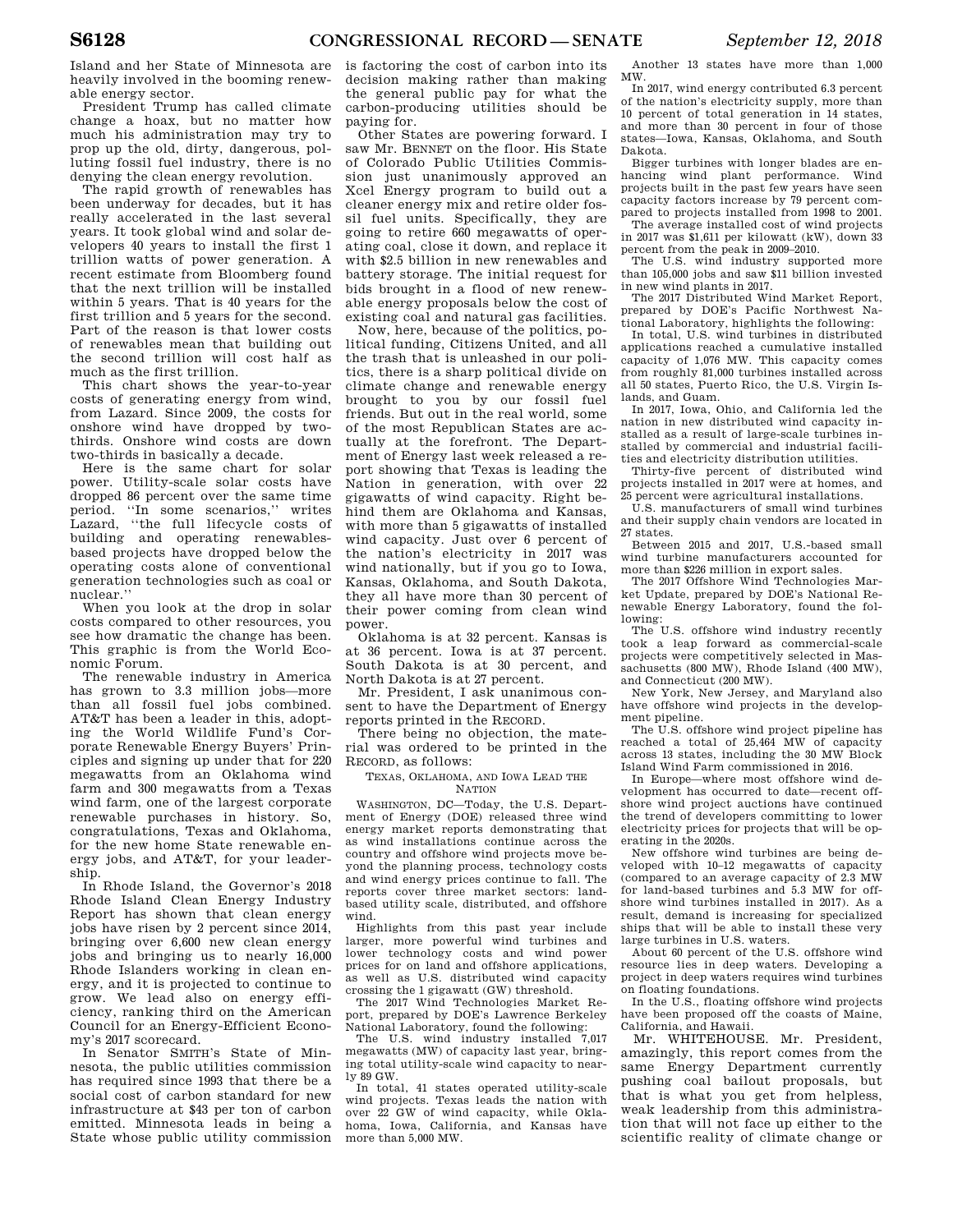the economic reality of energy markets.

FERC, the Federal Energy Regulatory Commission, has just finalized a rule for energy storage that could spur as much as 50 gigawatts of additional energy storage across the United States, and that could be a conservative estimate if renewables prices keep along those trajectories we showed before. That FERC rule on energy storage, by the way, is unanimous and bipartisan. The ISO system operators, like ISO-New England, are doing their best to remove obstacles that had kept renewables from competing fairly in capacity auctions and dispatch decisions. This is saving consumers money.

It was reported by Utility Dive that during the July heat wave in New England, distributed solar, which can reduce demand during peaks, saved customers some \$20 million.

This is reliable stuff out in Iowa, where Midwestern is the ISO. They figured out the algorithms to treat wind as reliable baseload power, and the FERC storage rule will further enable this transition.

As you can imagine, the fossil fuel industry is not letting this go without a fight. They are up to their usual political mischief to try to protect their \$700 billion annual subsidy that they get from polluting for free. Their shady tactics are just as would be expected.

Start with the fossil fuel industry. They put in front of them the U.S. Chamber of Commerce and the National Association of Manufacturers to screen what is really the dirty fossil fuel industry. Those two groups put in front of them some fake consumer group called the Consumer Energy Alliance, and that fake Consumer Energy Alliance put in front of it something called Kentuckians for Solar Fairness, all in an effort to fight rooftop solar for individuals in Kentucky. That is the kind of nonsense the fossil fuel industry gets up to to try to defend itself. But despite that, you can't stop progress. You can't deny costs. You can't win against energy that is cheaper, reliable, and carbon-free. It is time for us to wake up, throw our weight into clean energy, and move forward into the future, rather than let the fossil fuel industry condemn us to a dirty past.

With that I yield to my colleague, Senator SMITH.

The PRESIDING OFFICER. The Senator from Minnesota.

Ms. SMITH. Mr. President, I ask unanimous consent to be allowed to continue with my remarks.

The PRESIDING OFFICER. Without objection.

Ms. SMITH. Mr. President, I rise today to join my colleague Senator WHITEHOUSE as he takes to the Senate floor to speak on climate change for the 219th time.

Mr. WHITEHOUSE is the Senate leader on climate change, and his foresight, actions, and determination on this issue are remarkable. I am very proud to join him today.

Climate change is a dire threat to our environment and to our children's future, and yet, if we rise to the challenge of responding to climate change, it will offer us major economic opportunity. The clean energy transition is already creating jobs, reducing the cost of generating electricity, clearing the air, and improving our health.

The old idea that responding to climate change comes at the expense of the American economy is outdated and inaccurate. The clean energy economy is the economy of the 21st century. We see this every day in Minnesota, which is a national leader in the clean energy transition.

The climate is rapidly changing, and these changes are caused by human activities that release greenhouse gases. I know this because it is what science shows us.

In Minnesota, we take special pride in the severity of our winters, but Minnesota winter temperatures have increased by 6 degrees since 1970. More than our pride is at stake. Agriculture and forest pests that were once held in check by severe winter cold are now thriving. Summer temperatures are on a pace to make Minnesota as warm as Kansas by the end of the century. Some models suggest that changing climate and spreading pests could eliminate Minnesota's iconic evergreen forests by 2100.

Urgent action is needed to limit further climate change. If we don't reduce greenhouse gas emissions to near zero by 2060, the world will cross a dangerous warming threshold—a threshold that the United States and other nations have pledged to avoid.

I am deeply worried about these threats, and so are our children, but I am also hopeful because I have seen how tapping into the abundant wind and sunshine is building a new energy economy that is clean, green, and full of opportunity.

Here is just one example. Shortly after becoming a Senator, I visited the Vetter family farm near Mankato, MN, and saw firsthand how renewable energy can provide new sources of income for farmers. The Vetters raise hogs, but they also farm the sun through a 14 acre community solar garden. The Vetters inspired me to become a champion for the energy title in the Senate farm bill, which provides Federal support for rural renewable energy projects.

Just 3 years ago, Minnesota wasn't much of a player in solar energy, despite the fact that we had nearly the same solar potential as Houston, TX. However, new State policy has led to strong growth and solar energy development. The State began a community solar garden program in 2013, and Minnesota now has enough solar energy to power nearly 120,000 homes. During the first quarter of 2018, Minnesota was fifth in the Nation for solar installations.

Now Minnesota is a model, but the Southeastern United States and almost all of the western half of the country has as much or more sunshine than Minnesota and lots of opportunity.

Minnesota is new to solar, but we have long been a national leader in wind energy. Today, nearly 20 percent of our electricity comes from wind turbines. Like solar, the fuel costs for an installed turbine are zero. So wind energy is sheltered from the ups and downs of fossil fuel prices. Wind energy is also a rural economic engine. A single industrial-sized turbine can bring a family farm \$4,000 to \$8,000 in lease revenue each year.

My State is home to the two largest wind and solar installation companies in the country—Mortenson Energy in the Twin Cities and Blattner Energy in rural Avon. Together, they have installed renewable energy capacity across the country equivalent to 100 coal plants.

Clean energy brings good jobs. For example, wind energy technician is one of the fastest growing jobs in the country, with an average salary of \$54,000, and it doesn't require a 4-year college degree.

Jobs in Minnesota's clean energy sector are growing twice as fast as jobs in other parts of our State's economy. Employers report they are having trouble finding the skilled workers they need to fill these jobs. To address this problem, I have introduced legislation to help employers partner with high schools and community colleges so students can gain the skills they need to get these jobs.

Last year, renewable energy contributed 25 percent of the electricity generated in Minnesota. Nuclear power, which also does not release greenhouse gases, contributed an additional 23 percent. From a climate change perspective, Minnesota is already halfway to being a 100-percent clean energy State, and we are not slowing down. Xcel, our largest utility, is on track to deliver 60 percent renewable and 85 percent clean energy by 2030. Great River Energy, which serves many of our rural electric co-ops, is committed to 50 percent renewables by that same date. Why are they doing this? Well, it is not all about saving the planet. Wind energy has become the cheapest way to add new electricity to Minnesota's electric grid. Yes, Minnesota is windy, but so is every State in the middle of the country. And, as Senator WHITEHOUSE described, most coastal States have tremendous wind power potential through offshore wind farms.

This summer, the McKnight Foundation released a groundbreaking analysis of what decarbonizing Minnesota's economy would mean. If Minnesota continues to move away from fossil fuels and toward clean energy, we can achieve a dramatic reduction in greenhouse gas emissions by 2050. That would mean an electric mix that includes at least 91 percent clean energy. That would mean total energy bill savings of \$600 to \$1,200 per Minnesota household each year. It also would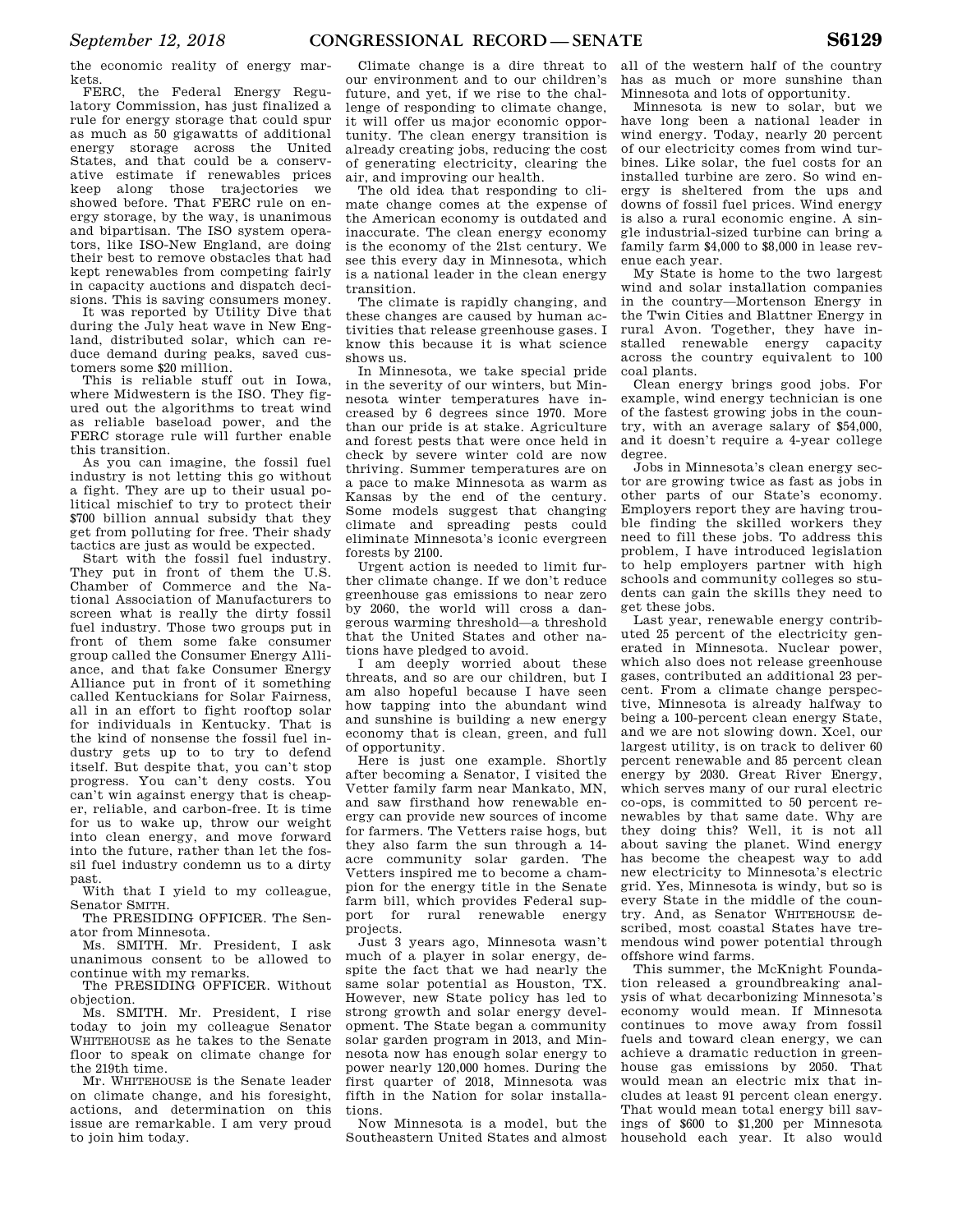mean 20,000 more jobs in our State compared to a ''business as usual'' scenario, with continued reliance on fossil fuels.

Given all of the upsides, it is disheartening that the President continues to do everything in his power to slow down the clean energy transition. He would rather take us backward than have America remain a world leader pushing forward. He is pulling the United States out of the Paris climate agreement. He is taking steps to roll back auto fuel efficiency standards and trampling on the rights of States that want to maintain rigorous targets. He has tried repeatedly to keep uneconomic and polluting coal plants open a move that, if successful, would cost American taxpayers and electric bill payers billions of dollars a year.

In a recent attack on clean energy, President Trump has proposed replacing the Clean Power Plan with an alternative that would actually increase greenhouse gas emissions and, by the administration's own calculation, cause up to 1,400 additional deaths per year due to air pollution. Just yesterday, the Trump administration proposed to weaken rules that limit the release of methane—a potent greenhouse gas.

Instead, the Federal Government can and should partner with States to encourage the spread of clean energy. The Federal Government should help States lead and not hold them back.

First, we should set national clean energy targets. These should be a floor, not a ceiling, setting States free to innovate and adopt the best way to meet energy emission reductions given their local resources, local economies, and local sensibilities.

Second, the Federal targets should be technology neutral. The goal is to reduce greenhouse gas emissions. In one place, this might mean wind power; in another, nuclear power. Some States have great hydropower resources, while others might choose to utilize carbon capture and storage upgrades to existing coal plants.

Third, we should work with States to enhance the interstate transmission system. I have talked a lot about what Minnesota is doing on clean energy. States like California and Hawaii and many others are certainly also leading the way. With transmission, the Texas grid expansion provides a potential national model. That expansion is helping bring clean electricity from the windy western part of Texas to the large cities in the east.

Fourth, the Federal Energy and Regulatory Commission must properly account for greenhouse gas emissions when it approves projects. It should allow States to value their nuclear plants as zero-emission sources. As the original fleet of nuclear plants retires, it is imperative that they be replaced with non-emitting power sources.

Last, the Federal government should expand support for cutting-edge energy research at our National Labs and at

State universities. The Federal Government also needs to recognize that the discoveries in the lab only help if they are actually deployed. We must help States and utilities take risks on new, potentially game-changing technologies. To those ends, I recently introduced legislation to help fund both research and initial deployment of new energy storage technologies.

We have everything to lose if we fail to meet the challenge of climate change. We owe our children and the next generation a better alternative.

I again thank Senator WHITEHOUSE for his leadership on this issue and for inviting me to join him today.

Mr. President, I yield the floor.

The PRESIDING OFFICER. The Senator from Oregon.

Mr. WYDEN. Mr. President, the Senate is a bit behind in terms of the schedule. I ask unanimous consent, as the ranking Democrat on the Senate Finance Committee—we will be voting on Mr. Rettig here shortly—that I be allowed to speak for up to 15 minutes at the conclusion of my colleague Senator BENNET's remarks.

The PRESIDING OFFICER. Without objection, it is so ordered.

The Senator from Colorado.

Mr. BENNET. Mr. President, I ask unanimous consent to complete my remarks.

The PRESIDING OFFICER. Without objection, it is so ordered.

THE ECONOMY

Mr. BENNET. Mr. President, in recent weeks, President Trump has gone around the country touting the strength of the economy. He said:

Our economy is the strongest it has ever been in the history of our country, and you just have to look at the numbers to know that.

The numbers do tell us that the economy is strong and getting stronger, and that is a good thing, but they also tell us that the economy has been strengthening since 2010—after President Obama acted to save us from another Great Depression and when some Members of Congress wouldn't lift a finger to help him.

During President Obama's term, even as the economic data showed more and more investment and more growth, the other side talked down the recovery because, even though it was good for America, it didn't help them win elections. As a candidate, this was Donald Trump's specialty. He was a master of this in September 2016—long into the recovery—when he said: ''This is the weakest so-called recovery since the Great Depression.'' The Great Depression wasn't a recovery; it was the Great Depression. We were coming out of the great recession.

He even questioned the government's monthly jobs report, at one point calling it ''total fiction.''

''Nobody has jobs. . . . It is not a real economy. It is a phony set of numbers. They cooked the books,'' he said of the government's report. ''Don't believe those phony numbers when you hear 4.9

percent or 5 percent unemployment. The number's probably 28, 29, as high as 35. In fact, I even heard recently 42 percent.'' He campaigned on that.

Now that he is President, Donald Trump's attitude has changed. This month he said that we have the strongest economy in the history of our Nation. It turns out that he loves those jobs reports that he criticized so readily under President Obama:

JUST OUT: 3.9% Unemployment. 4% is Broken! In the meantime, WITCH HUNT!

If you only read the President's twitter feed—which I don't recommend you could be forgiven for believing that the economy was collapsing under President Obama but is now roaring back under his administration. As usual, the truth is not nearly as partisan.

If we ignore the hyperbole and exaggeration and review the actual history, the trends are clear. The economy was shrinking and shedding jobs when President Obama took office. He stepped in and made difficult decisions, and soon after, the economy began growing, adding jobs and gaining strength. And it has continued under President Trump, I am pleased to say. Let's look at the record.

Last week, President Trump celebrated the almost 4 million jobs created since the election. In the first year and a half of President Trump, the economy created an average of 189,000 jobs a month. That is good. Compare that to the last year and a half under President Obama when the economy created 208,000 jobs a month. Unfortunately, we have lost some ground since the Obama administration, but we are still making progress. This chart demonstrates that.

This chart also demonstrates that despite President Trump's deficit-busting tax cuts and higher spending, job growth has actually slowed under his administration. The same is true for wages. I don't take any pleasure in this, but, as you can see here, average hourly earnings grew at a rate of 1.3 percent during the course of President Obama's last 18 months; they grew by 1.1 percent during President Trump's first 18 months. That growth has slowed.

Last week, President Trump also said that we have more people working today than at any point ever in history. That is true, but it has been true since May of 2014. In fact, the private sector has added jobs for 102 months straight—the longest streak on record, and 80 percent of that streak was during the Obama administration.

As in other parts of his life, when it comes to jobs, President Trump is once again coasting on his inheritance.

President Trump said:

Economic growth last quarter was 4.2 percent, and as you people know, it was headed down, big. And it was a low number. A very low number. It would have been, in my opinion, it would have been less than zero. It was heading to negative numbers.

First, the economy did grow by 4.2 percent last quarter, but it grew by the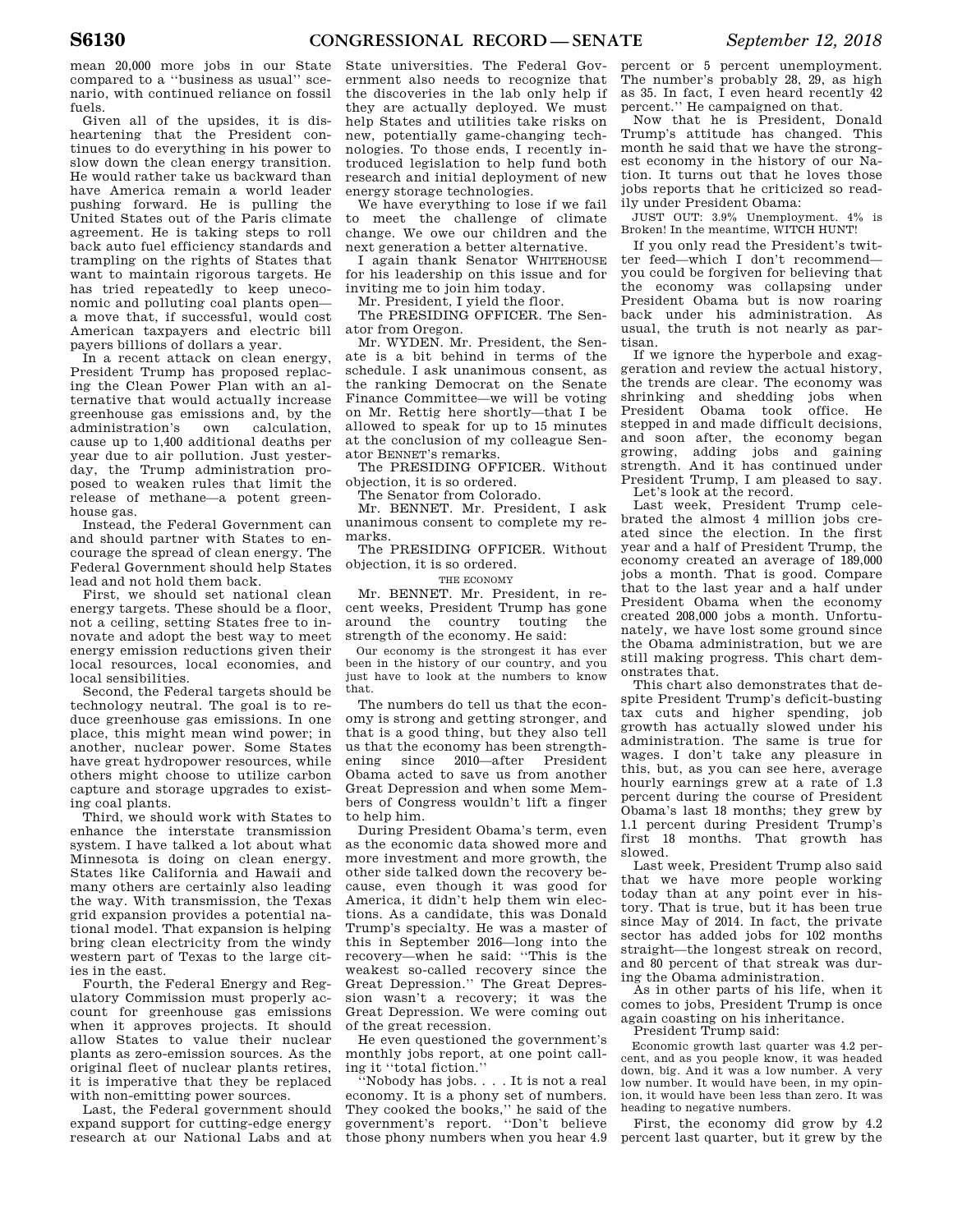same rate for several quarters in 2015 and 2016 under President Obama.

There is not a single economist who thought we were ''heading to negative numbers'' at the end of the Obama administration. In fact, when asked, a surrogate for this administration couldn't name a single economist to back up the President's claim.

Most recently, on Monday, President Trump tweeted:

The GDP Rate (4.2%) is higher than the Unemployment Rate (3.9%) for the first time in over 100 years!

Even FOX News had to call him out on that one. They pointed out that since 1948, GDP growth has been higher than the unemployment rate 63 different times. This is not the first time; it has happened 63 times.

The one thing that actually has happened for the first time during the course of this administration is that it is the first time in American history that the unemployment rate is falling and our deficit is going up. That has never happened before. It is hard to do that. The level of irresponsibility required to have an outcome where your unemployment is falling and your deficit is rising is unheard of in American history.

The Congressional Budget Office just announced that the government spent \$895 billion more than it took in over the past 11 months. That is a 33-percent increase in our deficit from last year. It is a 53-percent increase in our deficit since the last year of the Obama administration just 2 years ago. And by the way, we still have a month to go in this year. So the deficit has increased under this Republican President, this Republican Senate, this Republican House majority, by more than half since President Obama left office.

By the way, and parenthetically, the last time unemployment was 3.9 percent was the year 2000, when we had a projected surplus of \$5.6 trillion. That was at the end of the Clinton administration.

This is all a far cry from candidate Donald Trump's promise to eliminate our debt over a period of 8 years or his promise to provide great healthcare for a fraction of the price, whereby everyone will be taken care of better than they are taken care of now, or his promise to build the greatest infrastructure on the planet Earth—the roads and railways and airports of tomorrow. I haven't seen any tweets about that lately.

I will give him this: President Trump promised he would be the greatest jobs President God ever created. Do you know what? He has been the greatest jobs President God ever created since Barack Obama was President of the United States.

I want to finish by suggesting that instead of trafficking in complete falsehoods and untruths and exaggerations about what he has saved us from and how phenomenally well he is doing while he is creating these enormous deficits as our economy grows, the

American people would be a lot better served by a conversation about the much deeper challenges we face—for example, why wages have decoupled from productivity, why incomes have not kept pace with cost, why automation and global competition have put tremendous pressure on workers and wages and what we are going to do about it, why inequality continues to rise and economic mobility in the United States continues to fall below that of European countries. That is what we should be talking about. Ignoring these issues doesn't make them disappear.

Reality is out there in States like Colorado and all across our country, and our lack of mobility and our extraordinary inequality is bearing down on us. Even if the President chooses to ignore it, for the sake of our children, we cannot.

I yield the floor.

Mr. LEAHY. Mr. President, American taxpayers are facing an uncertain time. After rushing to pass an enormously complex, budget-busting tax bill late last year, Republicans in Congress have set the table for the upcoming tax season to be a time of serious confusion for the public. At the center of this sits the IRS, which is in the midst of trying to modernize its systems, effectively perform its tax collection functions, and implement this boondoggle of a tax law. Today the Senate considers a nominee to head the IRS. While I strongly disagree with most of the tax policy decisions that this administration has made, I am supporting this nominee because the IRS deserves to have dedicated leadership at the top.

There is little debate over Mr. Rettig's qualifications for this position. By all accounts, he has extensive tax law experience and has worked closely with the IRS in advisory roles over the years. Perhaps, most importantly, he would ensure that the IRS has full-time leadership in place, which stands in stark contrast to how the administration has chosen to run the agency to date. Rather than putting an Acting Commissioner in place who would serve exclusively in that role, the administration chose instead to have a political appointee in the Department of Treasury split his time between his policy role in the Department and the critical role of leading the IRS. There is no doubt that this does a disservice to American taxpayers. It also raises questions about the political independence of the IRS.

I appreciate that many Senators will be opposing this nomination because of the egregious decision made by the administration in July to end the reporting of so-called ''dark money'' donors to the IRS. In a time when Russia has been shown to use these types of organizations to funnel money as part of an effort to influence our elections, ending the reporting of donor information raises serious questions about who this administration is aiming to protect. I was proud to join a letter led by Sen-

ators KLOBUCHAR and WYDEN urging the Department of Treasury to reinstate the reporting requirements.

At the same time, we have seen the impact that the lack of dedicated leadership and the disastrous budget cuts adopted over the years by Republicans has had at the IRS. Its website crashed on tax day, crippling the ability of millions of Americans to file their taxes on time. Rural Americans are struggling to get the help they need to file their taxes. It still needs to provide guidance to taxpayers on how the Republican tax law will impact them. Without a full-time leader in place, I worry that the IRS will be rudderless at the top. Ultimately, such an outcome would be unfair to hard-working Vermonters who just want to pay their taxes as quickly and easily as possible.

As vice chairman of the Appropriations Committee, I will continue to fight for the funding the IRS needs to meet the many challenges it faces and repair the damage caused by years of budget neglect. I will also be supporting the nominee today, despite my unequivocal opposition to the IRS dark money decision, so that the agency has the leadership it needs as well.

The PRESIDING OFFICER. The Senator from Oregon.

Mr. WYDEN. Mr. President, the Senate is considering tonight the nomination of Charles Rettig to lead the Internal Revenue Service. Let's be clear. This is not a typical IRS Commissioner debate.

Over the last several months, the Trump administration has weaponized the Tax Code to punish its political adversaries and benefit shadowy, farright groups that seek to buy American elections. Two months ago, just hours after Maria Butina was outed as an alleged Russian spy who sought to influence our elections, the Trump administration announced a new rule, opening the floodgates to more dark money and foreign money in American politics. Dark money groups used to be required to disclose their donors to the IRS. With this new Trump rule, they will not be required to disclose at all.

To my colleagues, here is what this all means. Over the next 2 months, while political ads flood the airwaves, millions of Americans are going to wonder how much of this stuff is paid for by law-breaking foreigners and special interests. Because of the new rule, the Internal Revenue Service and law enforcement are going to be in the dark as well. There are a few reasons this new rule is unjustifiable and undemocratic.

First, it had no debate in the Finance Committee, where we have jurisdiction over the Tax Code. It had no debate on the Senate floor. I do recall my Republican colleagues bemoaning what they considered to be anti-conservative political interference by the Internal Revenue Service even when none was found. Now, with a Republican administration in office, they are changing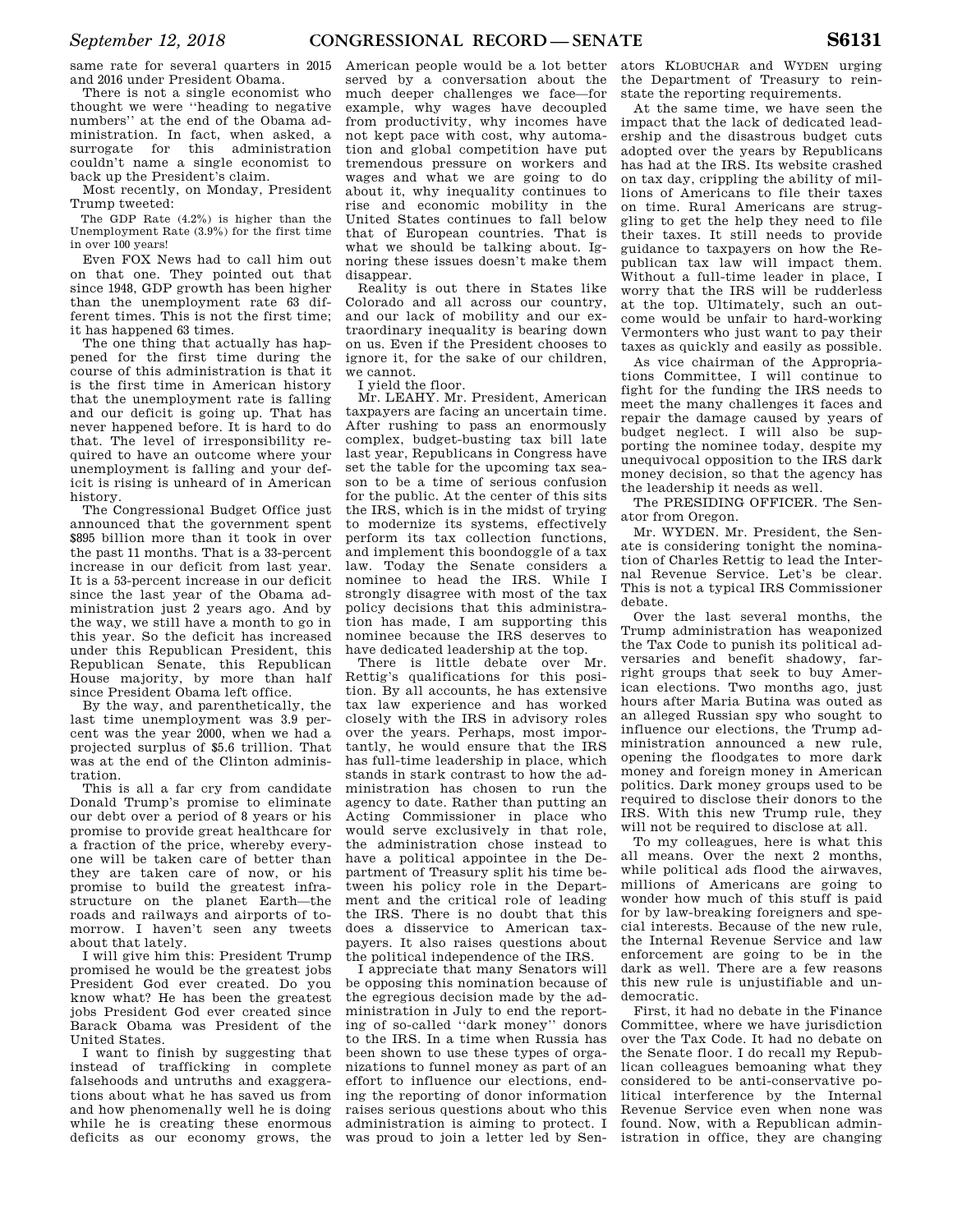the tax rules to allow for more political interference by creative outside groups and foreigners.

Second, the timing of this announcement could not have more clearly underscored the rotten corruption at the heart of this policy. The new dark money rule was announced on a Monday night—the same day it was revealed that Maria Butina had been indicted for using the National Rifle Association as a conduit to influence our democracy with personal and financial ties. Another administration, in seeing that kind of news come down, might have said: Hey, we ought to hold off on making drastic changes. It might have said: Let's put a little more space between the indictment of an alleged Russian spy and the rollout of our dark money rule that would make the spy's job even easier—not this Trump administration. It was undeterred. It, obviously, decided it could not wait to get this new rule on the books to make it easier for foreign actors and special interests to hide in the shadows while their dollars influence our elections.

The tax rules and election laws in America, with respect to who has to disclose political spending, are already badly broken, especially after Citizens United. Now the administration is taking an enormous problem and making it much worse. The Trump dark money rule is only going to mean that individual Americans will have even less faith that they will be in control of our democracy. This takes us even further from the true meaning of one person, one vote. It puts even more power and more influence in the hands of the special interests.

The fact is, the arguments for this change do not add up. I have heard members of the Trump administration say, including the Treasury Secretary, that none of this information was public before, so there is no reason to collect it; that there is just no big deal here.

To my colleagues, the overwhelming majority of Americans want more disclosure, not less. The administration, in effect, admits it was not using the information political donors used to have to turn over. It sounds to me like the Trump argument for this dark money rule goes pretty much like this: We were not going to enforce the campaign spending laws anyway, so we decided not to bother collecting the special interest information at all.

That is going to be cold comfort to the millions of Americans who are going to get clobbered by enormously funded political ads for the next 2 months before our election.

The bottom line is, the Trump dark money rule is anti-law enforcement, anti-democratic, and anti-disclosure. It puts a blindfold on law enforcement at the exact moment Congress ought to be coming up with new approaches to shed more sunlight on political spending and defend American democracy from foreign influence.

The Finance Committee's vote on Mr. Rettig's nomination was, coinci-

dentally, scheduled to take place during the same week the rule came down. Obviously, this issue was a focal point in the discussion. I raised the issue during the markup. Mr. Rettig had an opportunity to tell the committee he would try to fix it. He did not. He wouldn't even acknowledge the serious problem here for the cause of transparency and openness in our government.

In my view, this rule ought to be put up to the same standard of scrutiny the majority has applied to several other rules that were put in place by the previous administration. The Senate ought to use the powers granted to it by the Congressional Review Act, and it ought to vote on whether this rule should stand. Yet now the Trump administration is taking unprecedented steps to hide its dark money policy from that kind of scrutiny. Trump officials are keeping their rule off the official books for as long as they can to prevent the Senate from holding their dark money rule to the same standard that had been applied to the Obama administration.

When it publishes the rule in the Federal Register or it confirms that it will not be published there but will be published elsewhere, the rule becomes eligible for a challenge under the Congressional Review Act. So far, the Trump administration hasn't taken either step, even though I asked for a response 3 weeks ago. As a result, in the Senate, we have been unable to get a straight answer as to when it is coming or whether it plans to publish the congressional review issue at all. It looks to me like the administration has a policy on its hands that it knows is corrupt, that it knows is undemocratic, so it is playing hide the ball. The more the public hears about the dark money rule, the less it likes it, and we are going to keep talking about it.

I close with one last point, in that there is a lot about the Trump tax policy to be concerned about this evening. Senator MENENDEZ talked about how blue States, like Oregon, California, New Jersey, and others, were hit with a gut punch. Capping the State and local tax deductions to target people in those States reveals the rotten core of the Trump tax policy. Tonight, as we consider the Rettig nomination, I don't know of anything more corrupt in front of this body than to make it even harder for the American people to know where dark money—foreign money—is coming from.

For that reason, I urge my colleagues to oppose the Rettig nomination. He was asked to acknowledge that this is a serious problem. He wouldn't go there. He was asked to describe what he would do to correct the problem. He wouldn't go there. This is as corrupt as anything I know of before the U.S. Senate, and I will be working with my colleagues to fix this dark money crisis and undo the damage the Trump tax law has brought on, and I will be opposing the Rettig nomination.

I yield the floor.

The PRESIDING OFFICER. The Senator from Oregon.

Mr. MERKLEY. Mr. President, thank you so much to my colleague from Oregon for his remarks on taking on the systematic corruption of dark money as it relates to this nomination.

Mr. MERKLEY. I yield the floor.

#### CLOTURE MOTION

The PRESIDING OFFICER (Mr. TILLIS). Pursuant to rule XXII, the Chair lays before the Senate the pending cloture motion, which the clerk will state.

The bill clerk read as follows:

#### CLOTURE MOTION

We, the undersigned Senators, in accordance with the provisions of rule XXII of the Standing Rules of the Senate, do hereby move to bring to a close debate on the nomination of Charles P. Rettig, of California, to be Commissioner of Internal Revenue for the term expiring November 12, 2022.

Mitch McConnell, Joni Ernst, John Boozman, Shelley Moore Capito, Johnny Isakson, David Perdue, Roger F. Wicker, John Hoeven, John Cornyn, Mike Rounds, Orrin G. Hatch, Roy Blunt, John Barrasso, Deb Fischer, Rob Portman, Thom Tillis, Tom Cotton.

The PRESIDING OFFICER. By unanimous consent, the mandatory quorum call has been waived.

The question is, Is it the sense of the Senate that debate on the nomination of Charles P. Rettig, of California, to be Commissioner of Internal Revenue for the term expiring November 12, 2022, shall be brought to a close?

The yeas and nays are mandatory under the rule.

The clerk will call the roll.

The bill clerk called the roll.

Mr. CORNYN. The following Senators are necessarily absent: the Senator from Georgia (Mr. ISAKSON) and the Senator from Pennsylvania (Mr. TOOMEY).

Further, if present and voting the Senator from Pennsylvania (Mr. TOOMEY) would have voted ''yea.''

Mr. DURBIN. I announce that the Senator from Florida Mr. NELSON) is necessarily absent.

The PRESIDING OFFICER. Are there any other Senators in the Chamber desiring to vote?

The yeas and nays resulted—yeas 63, nays 34, as follows:

[Rollcall Vote No. 205 Ex.]

#### YEAS—63

| Alexander    | Ernst         | Manchin                                                 |
|--------------|---------------|---------------------------------------------------------|
| Barrasso     | Fischer       | McCaskill                                               |
| Bennet       | Flake         | McConnell                                               |
| Blunt        | Gardner       | Moran                                                   |
| Boozman      | Graham        | Murkowski                                               |
| Brown        | Grasslev      | Murphy<br>Paul<br>Perdue<br>Portman<br>Risch<br>Roberts |
| Burr         | Hassan        |                                                         |
| Capito       | Hatch         |                                                         |
| Casey        | Heitkamp      |                                                         |
| Cassidy      | Heller        |                                                         |
| Collins      | Hoeven        |                                                         |
| Corker       | Hyde-Smith    |                                                         |
| Cornvn       | <b>Inhofe</b> | Rounds                                                  |
| Cortez Masto | Johnson       | Rubio                                                   |
| Cotton       | Jones         | Sasse                                                   |
| Crapo        | Kennedy       | Schatz                                                  |
| Cruz         | Kvl           | Scott                                                   |
| Daines       | Lankford      | Shaheen                                                 |
| Donnelly     | Leahv         |                                                         |
| Enzi         | Lee           |                                                         |
|              |               |                                                         |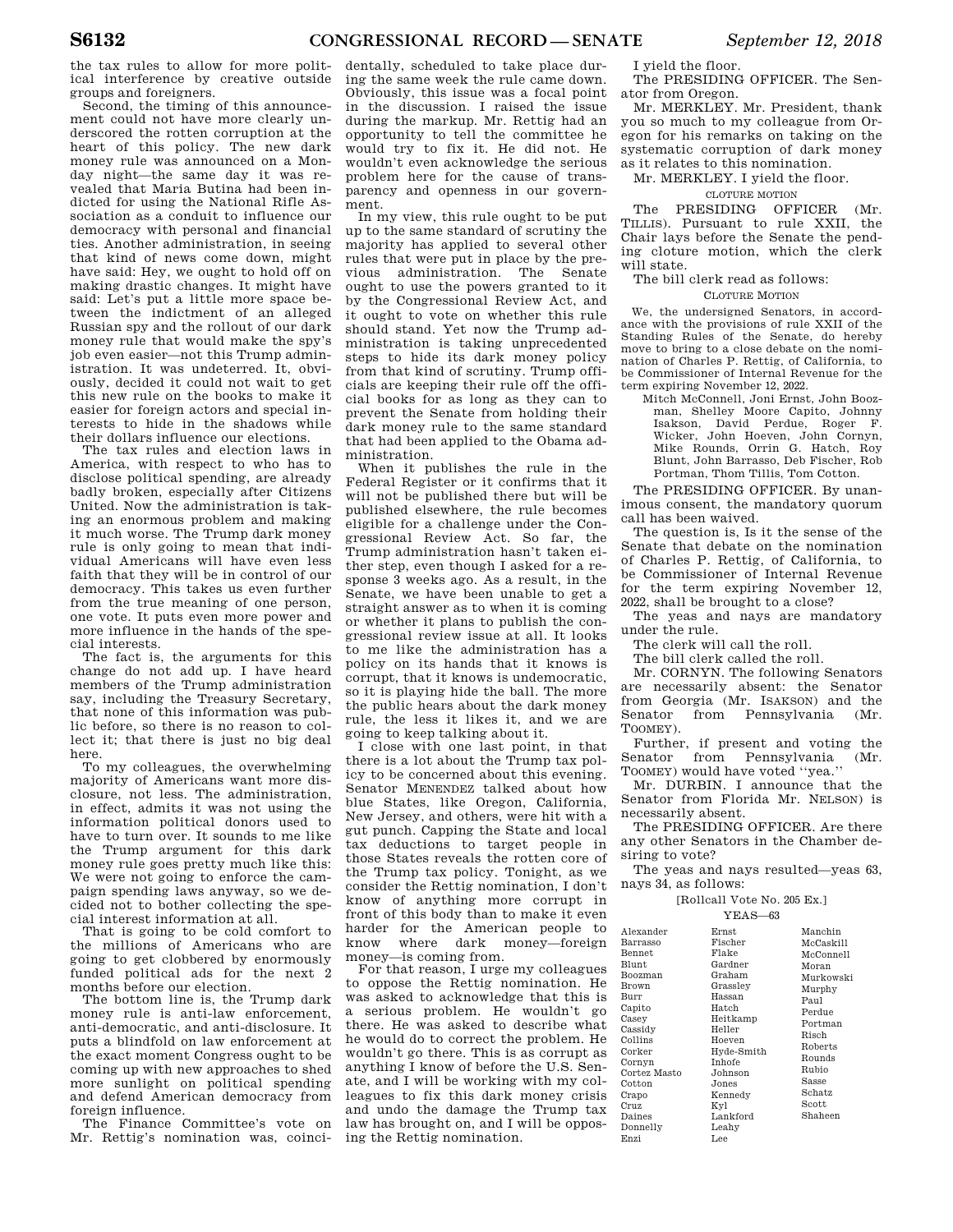#### *September 12, 2018* **CONGRESSIONAL RECORD — SENATE S6133**

| Shelby<br>Sullivan                                                                                                                   | Thune<br>Tillis                                                                                                                          | Wicker<br>Young                                                                                          |
|--------------------------------------------------------------------------------------------------------------------------------------|------------------------------------------------------------------------------------------------------------------------------------------|----------------------------------------------------------------------------------------------------------|
|                                                                                                                                      | $NAYS-34$                                                                                                                                |                                                                                                          |
| Baldwin<br>Blumenthal<br>Booker<br>Cantwell<br>Cardin<br>Carper<br>Coons<br>Duckworth<br>Durbin<br>Feinstein<br>Gillibrand<br>Harris | Heinrich<br>Hirono<br>Kaine<br>King<br>Klobuchar<br>Markey<br>Menendez<br>Merkley<br>Murray<br>Peters<br>Reed<br>Sanders<br>NOT VOTING-3 | Schumer<br>Smith<br>Stabenow<br>Tester<br>Udall<br>Van Hollen<br>Warner<br>Warren<br>Whitehouse<br>Wyden |
| Isakson                                                                                                                              | Nelson                                                                                                                                   | Toomey                                                                                                   |

The PRESIDING OFFICER. On this vote, the yeas are 63, the nays are 34.

The motion is agreed to.

The Senator from Texas.

Mr. CORNYN. Mr. President, I ask unanimous consent that the remaining votes in this series be 10 minutes in length.

The PRESIDING OFFICER. Without objection, it is so ordered.

VOTE ON RETTIG NOMINATION

The PRESIDING OFFICER. Under the previous order, all post-cloture time has expired.

The question is, Will the Senate advise and consent to the Rettig nomination?

Mr. PORTMAN. Mr. President, I ask for the yeas and nays.

The PRESIDING OFFICER. Is there a sufficient second?

There appears to be a sufficient second.

The clerk will call the roll.

The assistant bill clerk called the roll.

Mr. CORNYN. The following Senators are necessarily absent: the Senator from North Carolina (Mr. BURR) and the Senator from Georgia (Mr. ISAK-SON).

Mr. DURBIN. I announce that the Senator from Florida (Mr. NELSON) is necessarily absent.

The PRESIDING OFFICER. Are there any other Senators in the Chamber desiring to vote?

The result was announced—yeas 64, nays 33, as follows:

[Rollcall Vote No. 206 Ex.]

|               | $YFAS - 64$   |               |
|---------------|---------------|---------------|
| Alexander     | Flake         | Murkowski     |
| Barrasso      | Gardner       | Murphy        |
| <b>Bennet</b> | Graham        | Paul          |
| <b>Blunt</b>  | Grassley      | Perdue        |
| Boozman       | Hassan        | Portman       |
| <b>Brown</b>  | Hatch         | Risch         |
| Capito        | Heitkamp      | Roberts       |
| Cardin        | Heller        | Rounds        |
| Casey         | Hoeven        | Rubio         |
| Cassidy       | Hyde-Smith    | <b>Sasse</b>  |
| Collins       | <b>Inhofe</b> | Schatz        |
| Corker        | Johnson       | Scott         |
| Cornyn        | Jones.        | Shaheen       |
| Cortez Masto  | Kennedy       |               |
| Cotton        | Kyl           | Shelby        |
| Crapo         | Lankford      | Sullivan      |
| Cruz          | Leahy         | Thune         |
| Daines        | Lee           | <b>Tillis</b> |
| Donnelly      | Manchin       | Toomey        |
| Enzi          | McCaskill     | Wicker        |
| <b>Ernst</b>  | McConnell     | Young         |
| Fischer       | Moran         |               |
|               | $NAYS-33$     |               |
| Baldwin       | <b>Booker</b> | Carper        |
| Blumenthal    | Cantwell      | Coons         |

| Duckworth  | Klobuchar |
|------------|-----------|
| Durbin     | Markey    |
| Feinstein  | Menendez  |
| Gillibrand | Merklev   |
| Harris     | Murray    |
| Heinrich   | Peters    |
| Hirono     | Reed      |
| Kaine      | Sanders   |
| King       | Schumer   |
|            | NOT VO'   |

Van Hollen Warner Warren Whitehouse Wyden VOTING<sub>-3</sub>

Smith Stabenow Tester Udall

Burr Isakson Nelson

The nomination was confirmed.

The PRESIDING OFFICER. Under the previous order, the motion to reconsider is considered made and laid upon table, and the President will be immediately notified of the Senate's action.

## **LEGISLATIVE SESSION**

f ENERGY AND WATER, LEGISLA-TIVE BRANCH, AND MILITARY CONSTRUCTION AND VETERANS AFFAIRS APPROPRIATIONS ACT, 2019—CONFERENCE REPORT

The PRESIDING OFFICER. Under the previous order, the Senate will resume legislative session in consideration of the conference report to accompany H.R. 5895. The cloture motion is withdrawn.

There will now be 10 minutes of debate, equally divided in the usual form. The Senator from Alabama.

Mr. SHELBY. Mr. President, I will try to be brief. It is getting late.

A few months ago, I came to the floor and urged my colleagues to set aside partisan disputes so that we could focus on our most basic constitutional responsibility: funding the government in a deliberate and timely manner.

Most observers deemed the prospect dubious at best. Who could blame them? Like so much in Washington, the appropriations process was broken, but at the urging of Leaders MCCON-NELL and SCHUMER and with the help of my colleagues on both sides of the aisle—Vice Chairman LEAHY, in particular—we began to put the pieces back together.

Steadily, methodically, we passed 9 of the 12 annual appropriations bills in the Senate by overwhelming bipartisan margins. Today, I am pleased to present my colleagues with the first dividends of their cooperation.

The conference report before the Senate tonight contains the 2019 appropriations bills for Energy and Water Development, Military Construction and Veterans Affairs, and the Legislative Branch. It contains very critical funding to help transition our veterans to the new healthcare program they deserve and have earned under the VA Mission Act. It funds nearly 200 construction projects that are very important to America's military. It does a lot of other things, but I can say that this is an important package, and it is very important in what this package does not contain. It contains no poison pills—none of the partisan riders that have taken down appropriations bills Families to help veterans and their

in recent years in this package. As a result, the conference report looks a lot like the package that passed the Senate a few months ago by a vote of 86 to 5.

We have a long way to go, but we are getting there with this first batch of appropriations bills. I want to take a second and thank the leaders of both sides, Vice Chairman LEAHY, the members of the Appropriations Committee, and all of my colleagues for their cooperation in this effort. I look forward to continuing to work together and urge you to vote for the conference report.

The PRESIDING OFFICER. The Senator from Vermont.

Mr. LEAHY. Mr. President, I want to speak briefly on this.

Today, the Senate will consider final passage of the ''Minibus #1'' conference report. This package contains the Legislative Branch, Energy and Water Development, and Military Construction and Veterans Affairs and Related Agencies Appropriations Bills.

I agree with what Vice Chairman SHELBY has said. When we first considered this package in June, we held our first real debate on the Senate floor on an appropriations bill in many years. We had eight rollcall votes on amendments. We adopted a managers' package that Senator SHELBY and I submitted. It contained 32 more—a step toward returning to regular order.

Today, we are going to take another step. This is not exactly the bill I would have written. I think it is safe to say it is not exactly the bill Chairman SHELBY would have written. We know you have to have compromise. You have to work things out. I also knew I could rely on his word, and he could rely on my word. That is why we are here today voting on this bipartisan package.

The Military Construction and Veterans Affairs appropriations bill includes significant new investments in mental health and opioid abuse treatment. We are not just talking about things we would like to do to address opioid abuse; we are actually including it in a bill. It invests \$1 billion in new funding over fiscal year 2017 levels for mental healthcare programs and suicide prevention and \$454 million over fiscal year 2017 for opioid treatment and prevention.

This bill also provides resources important to Vermonters. It increases funding for long-term, noninstitutional care programs like the Veterans Independence Program in Vermont, which partners with community providers to support veterans who prefer to continue living in their own homes, avoiding costly nursing home care and offering better quality of life. It provides funding for homeless veterans programs, such as the Grant and Per Diem program that offers supportive transitional housing to homeless veterans, and it includes a \$40 million increase for Supportive Services for Veteran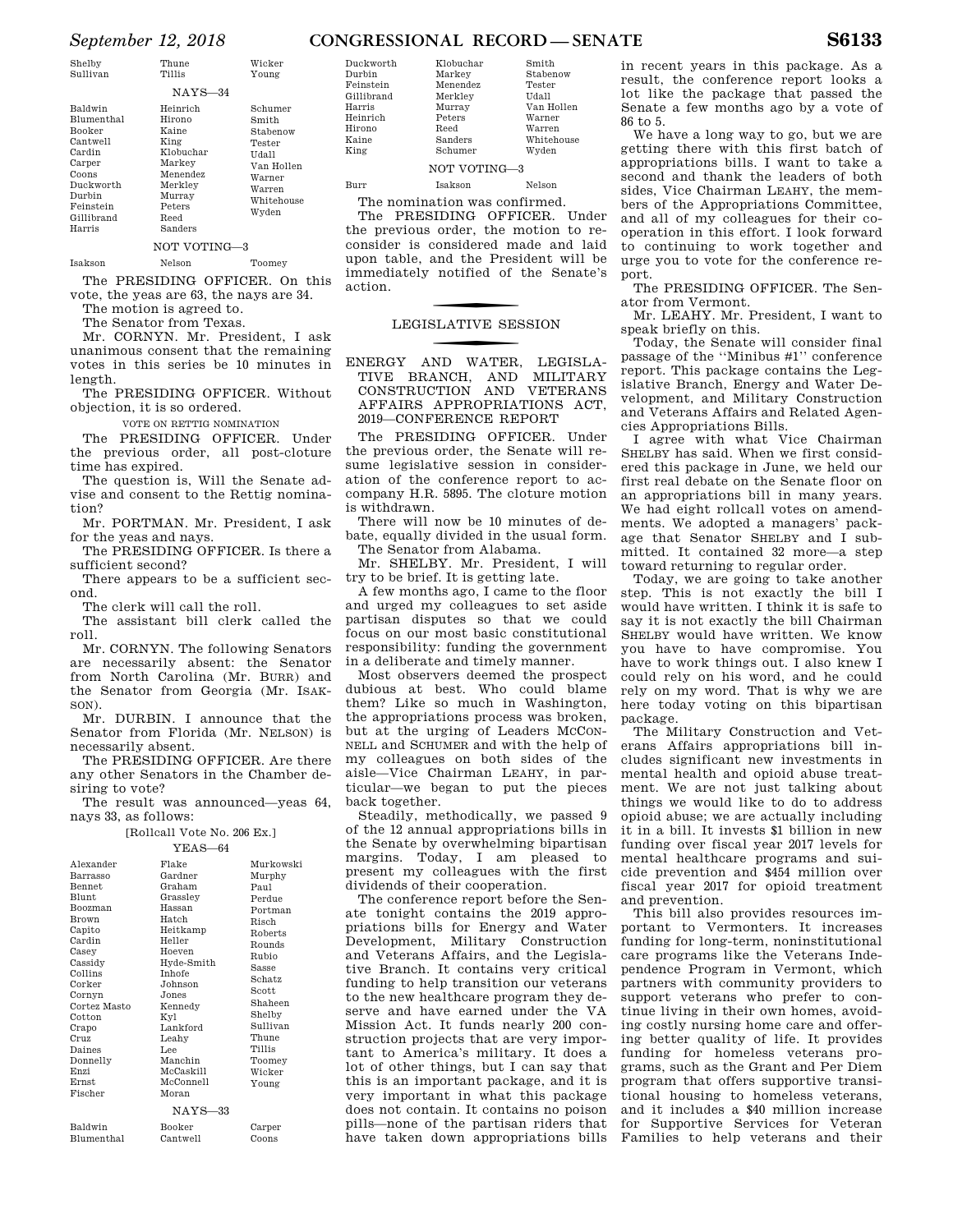families secure permanent affordable housing.

The bill nearly doubles funding for the popular Adaptive Sports Grant Program and expands it so that more service-disabled veterans, including those who suffer from invisible injuries like PTSD and brain injuries, can participate in lifelong sports in their communities, or train to showcase their mental and physical training at national competitions. This bill also includes a \$40 million investment for the National Center for Post-Traumatic Stress Disorder and its evidence-based approach to the treatment of veterans bearing the hidden wounds of war.

However, I am extremely disappointed that House Republicans and President Trump refused to accommodate funding for the costs associated with the VA Choice Program. The program is going to face a shortfall beginning in May 2019. We are not helping our veterans if we make promises we don't keep. We cannot just take funding from other programs for veterans or terminate programs to help low-income Americans or important research at the National Institutes of Health, even though the President is proposing it.

We must adjust the budget caps to accommodate programs for our veterans that have already passed Congress and been signed into law.

We made a promise to veterans. The chairman and I will work hard on making sure Congress keeps that promise.

In the Energy and Water Development appropriations bill, we make significant investments that support scientific research, make America more competitive in clean energy and increase funds for renewable energy.

Congress rejected President Trump's shortsighted attempt to eliminate ARPA-E, which researches and invests in new energy technologies, and increased its funding by \$60 million over fiscal year 2018. Thanks to the Bipartisan Budget Agreement, investments in the Office of Science are increased by \$1.2 billion over fiscal year 2017, paving the way for new and groundbreaking scientific research.

And with Hurricane Florence set to make landfall on America's East Coast, this package includes the highest ever level of funding for the Army Corps' Civil Works program of nearly \$7 billion. For every dollar invested, it is estimated that there is a \$16.60 return by mitigating flood damage and transportation rate savings from moving goods on our waterways.

The Energy and Water bill also makes important investments in our rural communities through regional commissions, including \$20 million for the four-State Northern Border Regional Commission. We once again provide strong funding for the Weatherization Program, which helps so many families in Vermont and other northern States who struggle with high home heating prices during the cold

the bill supports much needed repairs and improvements in our environmental infrastructure and energy infrastructure and strengthens innovative ways to deliver these critical assets that will make Vermont and the entire country more resilient to the changing climate and violent weather events.

The Legislative Branch Appropriations Bill includes funding to pay congressional interns for the first time. A congressional internship offers an entrance to a career in public service, but many dedicated, young adults do not have the means to spend a summer working for free in Washington or in our home districts. By paying interns for their work, we open the door to a wider and more diverse pool of applicants looking to serve their country.

I have long realized the potential benefits to our country of providing this opportunity to talented young people from diverse backgrounds. That is why, since my first day in the Senate, in 1975, I made sure there were the resources available in my office to compensate our interns. I am glad this opportunity will now be available in every office, both House and Senate.

For the first time in the legislative branch bill, we are also requiring Senate candidates to file electronic campaign finance reports, something the House has required since 1995. This will increase transparency in campaign finance and finally bring the system into the 21st century.

This is a compromise bill. It makes significant investments in the American people. It was not an easy path to get to where we are, but the Shelby-Leahy-McConnell-Schumer agreement we entered into—the four of us—has laid the bipartisan framework for a path forward. This package does have bipartisan support. It is free of poison pill riders, and it is in line with the bipartisan budget agreement.

I commend my friend RICHARD SHELBY for his leadership. I also thank Senators ALEXANDER, FEINSTEIN, BOOZ-MAN, SCHATZ, DAINES, and MURPHY for their vital contributions.

This is the only successful path forward for the remaining appropriations bills, and I am hopeful that House Republicans will continue to engage with this process.

I also remain hopeful that President Trump will join this bipartisan and bicameral vision for the appropriations process.

However, the President's repeated shutdown threats are not helpful.

Just last week, at a campaign style rally, the President threatened to shut down the government after the midterm elections—an attempt that would avoid the immediate political consequences of his brash and short-sighted decision to hold the American people hostage for his useless and ill-considered border wall, which he has repeatedly promised Mexico would pay for.

winter months. Ad I am pleased that litical talking point. It has real con-A government shutdown is not a po-

sequences on real people, and I hope the President will leave his rhetoric at his rally and work with Republicans and Democrats in Congress.

In the Senate, we have come together, Republicans and Democrats. We have made more progress than we have in decades in appropriations.

I hope that we will continue down this path and pass the two additional minibus appropriations bills that are in conference before the end of the fiscal year. Funding the government is one of Congress's most basic responsibilities, and we owe it to the American people to do our jobs.

Lastly, I often say I am a constitutional impediment to my staff—Chuck Kieffer, Chanda Betourney, Jessica Berry, Jay Tilton, and Jean Kwon, as well as Chairman SHELBY's staff, Shannon Hines, Jonathan Graffeo, and David Adkins, as well as the staff on both sides of the aisle for each of the three subcommittees. It takes a lot people to get a bill like this across the finish line, and I thank them for their hard work and dedication.

I am ready to vote.

I ask for the yeas and nays.

The PRESIDING OFFICER. Is there a sufficient second?

There appears to be a sufficient second.

All time is yielded back.

The question is on the adoption of the conference report.

The clerk will call the roll.

The senior assistant legislative clerk called the roll.

Mr. CORNYN. The following Senators are necessarily absent: the Senator from North Carolina (Mr. BURR) and the Senator from Georgia (Mr. ISAK-SON).

Further, if present and voting, the Senator from Georgia (Mr. ISAKSON) would have voted ''yea.''

Mr. DURBIN. I announce that the Senator from Florida (Mr. NELSON) is necessarily absent.

The PRESIDING OFFICER. Are there any other Senators in the Chamber desiring to vote?

The result was announced—yeas 92, nays 5, as follows:

[Rollcall Vote No. 207 Leg.]

YEAS—92

| Alexander      | Donnelly      | King      |
|----------------|---------------|-----------|
| Baldwin        | Duckworth     | Klobuchar |
| Barrasso       | Durbin        | Kyl       |
| <b>Bennet</b>  | Enzi          | Lankford  |
| Blumenthal     | Ernst         | Leahv     |
| <b>Blunt</b>   | Feinstein     | T.ee      |
| Booker         | Fischer       | Manchin   |
| <b>Boozman</b> | Gardner       | McCaskill |
| Brown          | Graham        | McConnell |
| Cantwell       | Grassley      | Menendez  |
| Capito         | Harris        | Merkley   |
| Cardin         | Hassan        | Moran     |
| Carper         | Hatch         | Murkowski |
| Casey          | Heinrich      | Murphy    |
| Cassidy        | Heitkamp      | Murray    |
| Collins        | Heller        | Perdue    |
| Coons          | Hirono        | Peters    |
| Corker         | Hoeven        | Portman   |
| Cornyn         | Hyde-Smith    | Reed      |
| Cortez Masto   | <b>Inhofe</b> | Risch     |
| Cotton         | Johnson       | Roberts   |
| Crapo          | Jones         | Rounds    |
| Cruz           | Kaine         | Rubio     |
| Daines         | Kennedy       | Sanders   |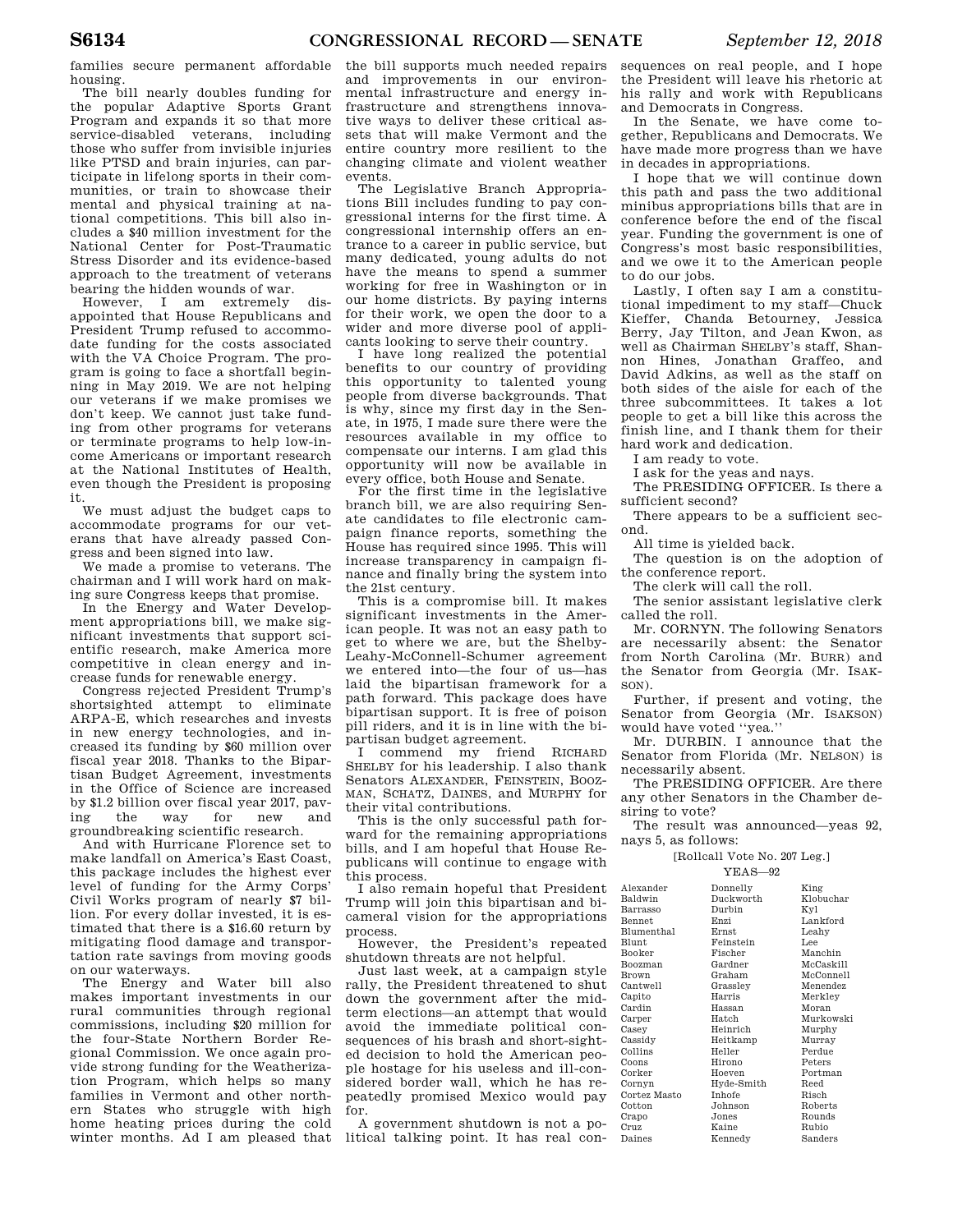| Sasse<br>Schatz<br>Schumer<br>Scott<br>Shaheen<br>Shelby<br>Smith | Stabenow<br>Sullivan<br>Tester<br>Thune<br><b>Tillis</b><br>Toomey<br>Udall | Van Hollen<br>Warner<br>Whitehouse<br>Wicker<br>Wyden<br>Young |
|-------------------------------------------------------------------|-----------------------------------------------------------------------------|----------------------------------------------------------------|
|                                                                   | $NAYS-5$                                                                    |                                                                |
| Flake<br>Gillibrand                                               | Markey<br>Paul                                                              | Warren                                                         |
|                                                                   | NOT VOTING-3                                                                |                                                                |
| Burr                                                              | Isakson                                                                     | Nelson                                                         |

The conference report was agreed to. The PRESIDING OFFICER. Under the previous order, S. Con. Res. 46 is considered and agreed to and the motion to reconsider is considered made and laid upon the table.

The concurrent resolution (S. Con. Res. 46) was agreed to.

(The concurrent resolution is printed in today's RECORD under ''Submitted Resolutions.'')

# f MORNING BUSINESS

Mr. ALEXANDER. Mr. President, I ask unanimous consent that the Senate be in a period of morning business, with Senators permitted to speak therein for up to 10 minutes each, and I ask consent to speak for as long as I may require.

The PRESIDING OFFICER. Without objection, it is so ordered.

## 50 YEARS OF KENTUCKY EDUCATIONAL TELEVISION

Mr. MCCONNELL. Mr. President, I would like to take a moment to celebrate one of the great public educational resources in my home State of Kentucky. This month, we mark the 50th anniversary of Kentucky Educational Television, KET, which has provided a vital service to the Commonwealth. It is my privilege to take a look back at the distinguished history of this organization and its impact on Kentucky families.

When KET officially signed on the air in 1968 under the leadership of its founding director, University of Kentucky professor O. Leonard Press, it did so during school hours on the second largest land-based network in the world. Its first instructional program was ''Kentucky is My Land,'' which directly addressed KET's mission to deliver quality educational programming for all levels and to explore the beauty and heritage of the Commonwealth of Kentucky. That original goal has animated the remarkable educational and public affairs programming of this network for half a century.

During its first decade on the air, KET continued to expand and provide important services to its viewers, which included the debut of consequential Kentucky journalists such as Al Smith and KET's first nationally distributed instructional series, ''Universe & I.'' In addition, the network began its televised coverage of the proceedings of the Kentucky General Assembly, providing unprecedented access and public transparency to our State's legislature and a valuable civic education to our citizens.

As an affiliate of the Public Broadcasting Service, PBS, KET also brings nationally treasured programs into the homes of thousands of Kentuckians. Programs such as Julia Child's ''The French Chef,'' ''Masterpiece Theatre,'' and many of Ken Burns's historical documentary series have made an indelible impact on our country. As KET has grown, it has expanded its programming around the clock to provide educational opportunities to Kentuckians 24 hours a day, 7 days a week.

Throughout the years, KET has also grown its public affairs content, delivering news of the day and critical information to viewers. Staffed with topnotch journalists and featuring interviews with well-known Kentuckians, these programs are an important part of the network's overall mission. Throughout my career, I have enjoyed both viewing and periodically joining these programs to discuss vital issues to the future of Kentucky.

Keeping faith with its educational goals, the network has developed important partnerships with educational institutions and universities in Kentucky. In fact, Morehead State University began offering KET distance learning courses for dual credit, and the KET Fast Forward program has excelled as a learning system for GED test preparation.

I commend KET's 50 years of awardwinning service to my home State. It is my privilege to congratulate the network on its success, and I look forward to many more years of quality programming in our Commonwealth. I urge my Senate colleagues to join me in celebrating KET's exemplary work.

### 125TH ANNIVERSARY OF HELEN KELLER SERVICES

Mr. SCHUMER. Mr. President, today I wish to congratulate Helen Keller Services, HKS, on its 125th anniversary, which will be celebrated at its gala at the Liberty Warehouse in Brooklyn, NY, on September 13, 2018.

Since 1893, the Helen Keller Services has been committed to improving the lives of individuals who are blind, visually impaired, or have combined hearing and vision loss. The talented and dedicated staff at the Helen Keller Services has made over 60,000 visits to the homes and communities of individuals who are blind or visually impaired. Over 900,000 children ages 3–5 have received preschool vision screenings to ensure they are equipped for success in the classroom. The organization has placed over 14,000 individuals in jobs with the help of their programs. The totality of their impact over the past 125 years is hard to overstate.

This fall the organization will move its headquarters to a new 44,000-squarefoot facility located at 180 Livingston Street in Brooklyn. This modern struc-

ture will house new classrooms and training rooms, a specialized gym for prekindergarten students, new offices and workstations, a Low Vision Center, and a new technology training space. This will aide HKS in serving the blind and visually impaired community for decades to come.

While the scope of its services has changed and expanded substantially over the past century and a quarter, allowing HKS to touch the lives of countless blind, visually impaired, and deafblind men women and children, what has not changed is its steadfast commitment to Brooklyn, the surrounding communities, and the entire New York region. I congratulate the Helen Keller Services on achieving this milestone and thank them for their outstanding service to New York.

## f REMEMBERING SUVASH DARNAL

Mr. LEAHY. Mr. President, I have spoken before about Suvash Darnal, an extraordinary Nepalese Dalit activist who was tragically killed in a traffic accident in Virginia on August 15, 2011.

Mr. Darnal was only 31 years old when he died, but he had already made more of his life than many people who live to be twice or three times his age. He grew up impoverished, with nothing to look forward to. In large measure because of the adversity he experienced and his inherent thirst for knowledge, he became a passionate advocate for his people at home and around the world. As I have said before, his integrity, his humility, his vision, and his dedication live on as an inspiring example of why caste discrimination has no place in the 21st century, in Nepal or anywhere else.

From 2008 to 2009, Mr. Darnal was a fellow at the National Endowment for Democracy. Carl Gershman, President of NED, was among Mr. Darnal's admirers and has helped to convey the lessons of Mr. Darnal's life to a wider audience.

I ask unanimous consent that Mr. Gershman's account of recent events in Kathmandu in remembrance of Suvash Darnal be printed in the RECORD.

There being no objection, the material was ordered to be printed in the RECORD, as follows:

#### [From the kathmandupost] (By Carl Gershman)

Aug. 28, 2018.—I visited Nepal recently to attend two days of memorial events held in honour of Suvash Darnal, an activist for Dalit rights who perished in a terrible car accident in Washington in 2011. I first met Darnal a decade ago when he was a Reagan-Fascell Democracy Fellow at the National Endowment for Democracy (NED), the organisation that I head. 1 found him to be an unusually gifted democracy activist. He had a marvellously engaging personality, and he impressed many people in Washington as a sophisticated analyst of Nepal at a time when the country was just coming out of a civil war. He was also an ardent and effective spokesman against caste discrimination.

Darnal had the ability to make the Dalit issue come alive for Americans, partly by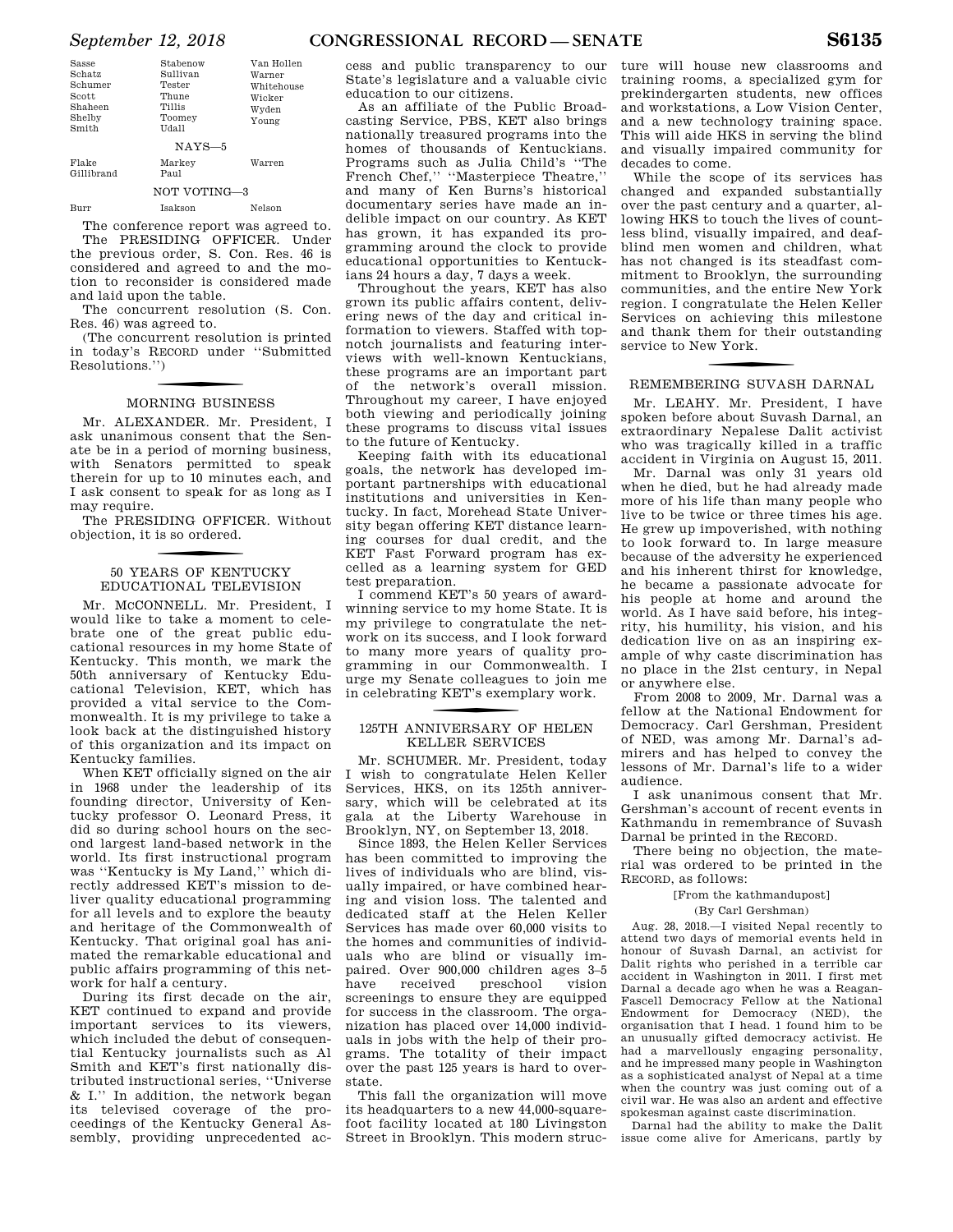drawing parallels with America's own history of slavery and racial discrimination. There are obviously great differences between the US and Nepal, as well as between racial and caste discrimination. But experiences have a way of travelling across borders and cultures in our globalised world, and in his public presentation as a NED fellow on discrimination against Dalits, Darnal called for a programme of 'affirmative action', an idea that was developed in the US after the civil rights movement to highlight the need for proactive measures to address the deeply rooted problem of racial inequality.

One of the attributes that made Darnal such an effective activist was that he understood the importance of organisation and the need for institutions of civil society capable of taking collective action. When he was only 20 years old, he took the lead in creating the Jagaran Media Centre which was both the largest Dalit media outlet in South Asia and an advocacy group fighting to eliminate caste-based discrimination.

When king Gyanendra took power in 2001 and shut down Nepal's nascent democracy, he helped found the Collective Campaign for Peace, a coalition of 43 non-governmental organisations that became the secretariat for the civic movement fighting for the restoration of democracy. And when he returned from his fellowship at NED, during which he had thought deeply about the need to change the pure-impure dichotomy of the caste-based culture and system in Nepal, he created the Samata Foundation to bridge the gap between politics and caste.

What has impressed me about the Dalit movement in Nepal is that it did not succumb to discouragement by Darnal's tragic death, but has found a way to build upon his legacy of struggle and organisation. The programme of remembrance on August 14–15 consisted of three major events—a conference at Tribhuvan University at which five young Dalit scholars and practitioners presented papers on different dimensions of the continuing struggle against caste discrimination; an evening forum where four prominent international scholars placed the Dalit issue in a global context; and a concluding award ceremony at Kathmandu's City Hall attended by 500 people at which frontline Dalit activists were recognised for their efforts to carry forward Darnal's vision of social justice.

These events took place at a time of deep anxiety among Dalits over the rise of nationalism in Nepal that has led the Left Alliance government to dismiss demands for minority rights and the inclusion of marginalised groups as inconsistent with the need for national unity. This problem was addressed by a paper delivered at the Tribhuvan University conference by Amar BK, a PhD candidate at the University of Pittsburgh in the US, who wrote that despite the hopes for an end to untouchability engendered by the adoption in 2007 of a progressive interim constitution, the recent rise of Hindu religious nationalism has caused an anti-Dalit backlash. Other conference papers highlighted the persistence of exclusion and discrimination in the judiciary in Nepal and the need to refute 'dominant narratives' against affirmative action, such as that the policy undermines meritocracy.

Despite the current backsliding on the Dalit issue, I was heartened that the movement is pressing ahead at every level. In Parliament, Dalit Members of Parliament are preparing shadow bills on the critical issues of land reform, employment, housing, health care, education and the defence of political rights and freedom of assembly and association. At the state level, the Samata Foundation is developing a leadership academy to train new Dalit members of Provincial As-

semblies. Training and protection are also being provided to the thousands of Dalits who have been elected to positions on local councils but who are being blocked by oldline forces from carrying out their responsibilities. And, of course, there are continuing efforts to address the critical longterm need for youth education and capacitybuilding.

What especially impressed me was the invariably positive and hopeful attitude that the Dalit activists take to the challenges they face, despite the legacy of harsh discrimination and a bloody civil war. At the Tribhuvan University conference, for example, grassroots activist Sona Khatik movingly described the terrible injustices she had suffered, yet said that she had decided early on to take her revenge by doing good deeds, not by using violence. Darnal's widow Sarita Pariyar also took the path of nonviolence by invoking the memory of Dr Martin Luther King when she spoke about ending the scourge of caste humiliation.

This positive attitude exemplified the spirit of Suvash Darnal, who always rejected the politics of grievance and victimisation. He never appealed to people's sense of guilt over the injustices done to Dalits, nor did he ever ask for sympathy, let alone pity. Rather than put people off with rancour and righteous anger, he preferred to draw them in with humour, warmth and wit. He always took the high road and appealed to common ideals of social justice and shared humanity. The Dalit movement is building upon what Suvash accomplished, and is using his example as a model and inspiration. If they succeed, they will make Nepal a stronger and more successful country, and will give inspiration to others around the world who are responding to new threats to democracy at a very troubled time in world history.

## f BUDGET ENFORCEMENT LEVELS FOR FISCAL YEAR 2019

Mr. ENZI. Mr. President, section 251 of the Balanced Budget and Emergency Deficit Control Act of 1985, BBEDCA, establishes statutory limits on discretionary spending and allows for various adjustments to those limits. In addition, sections 302 and 314(a) of the Congressional Budget Act of 1974 allow the chairman of the Budget Committee to establish and make revisions to allocations, aggregates, and levels consistent with those adjustments.

The Senate will soon consider the conference report to H.R. 5895, a spending measure covering programs within the jurisdiction of the Senate Appropriations Subcommittees on Energy and Water, military construction and Veterans Affairs, and the Legislative Branch. The military construction portion of this legislation includes funding for military construction designated as overseas contingency operations funding pursuant to section  $251(b)(2)(A)(ii)$ of BBEDCA. These provisions provide \$921 million in budget authority for fiscal year 2019. The inclusion of the overseas contingency operations designations with these provisions makes this spending eligible for an adjustment under the Congressional Budget Act.

On June 18, 2018, I filed an adjustment relating to S. Amdt. 2910 to H.R. 5895, which contained appropriations for the same three appropriations subcommittees. The military construction

portion of the amendment contained \$921 million in revised security budget authority designated as overseas contingency operations, and the budgetary adjustment was made to accommodate this spending.

Since the level of overseas contingency operations spending in the conference report is consistent with the previously filed levels and appropriately designated, those funds are now available for use in this conference report, and no further budgetary adjustment is warranted at this time.

## f ADDITIONAL STATEMENTS

#### TRIBUTE TO GUIDO CALABRESI

∑ Mr. BLUMENTHAL. Mr. President, today I recognize Judge Guido Calabresi, a dedicated public servant and professor who is celebrating 70 years as a naturalized citizen of the United States on September 16.

His life and career constitute a legacy of commitment and passion for initiating positive change. A deeply insightful and tirelessly driven person, he is recognized as a pioneer in the academic world who has spent six decades educating and serving others.

In 1939, Judge Calabresi moved with his family to New York and then New Haven, CT, from Milan, Italy, where his parents were notable antifascist figures. Forbidden from bringing money with them to America, his family had to start again from scratch upon their arrival. Judge Calabresi and his older brother, Paul, worked to learn English and assimilate into their new home. Their father had a fellowship at Yale, which at the time had no Italian or Jewish faculty members, forcing the family to forge a unique identity at the institution.

Young Guido devoted himself unstintingly to his studies. Once naturalized as a citizen, along with his parents and brother in 1948, he graduated summa cum laude from Yale in 1953 with a bachelor of science in economics, earned a bachelor of arts with first class honors from Oxford in 1955 as a Rhodes Scholar, and then a bachelor of laws magna cum laude from Yale Law School 5 years later and a master of arts the next year in 1959 from the University of Oxford in politics, philosophy, and economics.

Judge Calabresi focused on legal scholarship starting in the late 1950s, when he served as a law review member and note editor for the Yale Law Journal and graduated first in his class from the law school. After graduation, he clerked for U.S. Supreme Court Associate Justice Hugo Black and went on to become the youngest full professor ever at Yale Law School.

His impressive career led him to become dean of the Yale Law School for 9 years, ending in 1994. One of Judge Calabresi's most notable accomplishments in the academic world is his role as a founder of the subfield of law and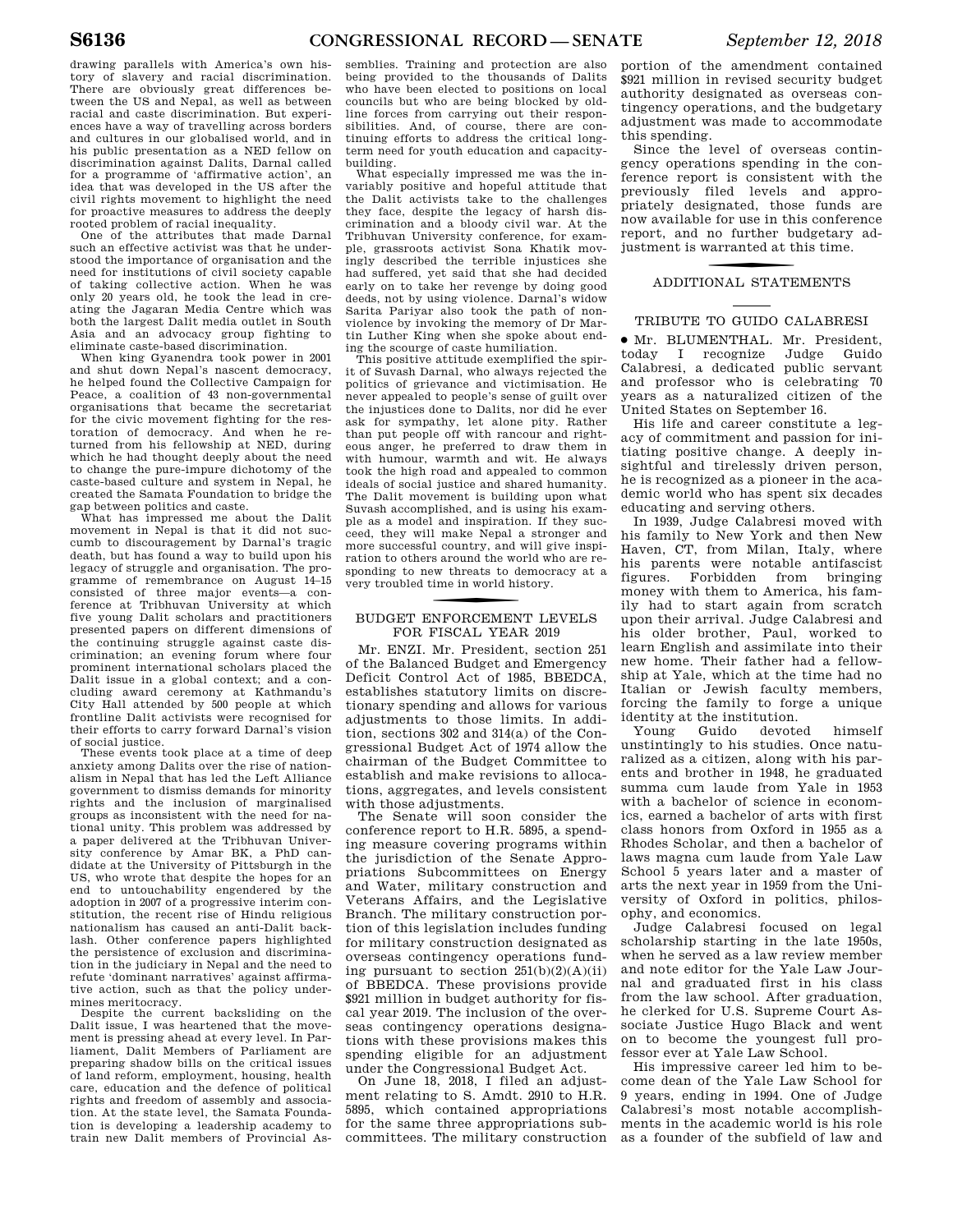economics along with Nobel Prize winner Ronald Coase. His public service included impressive charitable and local government activities, including as a town selectman in Woodbridge for 4 years, beginning in 1971.

In 1994, recognizing his extraordinary accomplishments as a teacher and scholar, President Bill Clinton nominated him to serve as a U.S. circuit judge of the United States Court of Appeals for the Second Circuit. Confirmed by the U.S. Senate, Judge Calabresi joined the court in September 1994, 55 years after fleeing to America to escape Italian racial laws.

Judge Calabresi was shaped throughout his education, as a lawyer, and as a judge by his experiences as a refugee who courageously forged his own path as a U.S. citizen. Now a senior judge for the Second Circuit and sterling professor emeritus of law and professional lecturer at Yale, he has written seven books and more than 100 articles on law and other related subjects. He has also been awarded 50 honorary degrees from universities across the globe.

With his remarkable record of public and academic service, Judge Calabresi is a credit to the State of Connecticut and to our country. His unfailing readiness to embrace new challenges and benefit his communities sets an inspiring model for all of us.

I applaud his many accomplishments and hope my colleagues will join me in congratulating Judge Guido Calabresi on this landmark of attaining 70 years as a naturalized American citizen. ∑

## 75TH ANNIVERSARY OF PORTLAND HOUSING AUTHORITY

∑ Mr. KING. Mr. President, today I wish to recognize Portland Housing Authority, which is celebrating its 75th anniversary this year. Portland Housing Authority and its affiliates provide critical long-term affordable rental housing and rental assistance to more than 3,000 low-income families, seniors, and disabled individuals in the Portland area. They house over 6,500 residents, nearly 10 percent of the city's population.

Portland Housing Authority was established in 1943 through State legislation and is authorized by resolution of the Portland City Council. They receive most of their funding through the U.S. Department of Housing and Urban Development. Their mission is to provide and expand affordable housing opportunities and services that ''improve quality of life, build community, enhance safety, and promote personal success for the people [they] serve and the neighborhoods in which they reside.'' Certainly, over the last 75 years, Portland Housing Authority has made great strides in helping those in the greater Portland area find affordable housing and strengthening the community for everyone.

One example of the strengthened community can be seen in the community groups created within the housing

units. The Portland Housing Authority received one of the first grants from Women's United, to help fund community dinners where single mothers could learn about relevant topics and get to know each other. Many of these single mothers used these dinners to make friends, discuss their goals, and encourage and motivate each other. They have created their own network, helping each other out when needed.

Another of these community groups is the Pihcintu chorus. This all-girls chorus is made up almost entirely of refugee immigrants who live in Portland Housing Authority units and who have represented Maine on some of the biggest stages, including NBC's Today Show and the Kennedy Center here in Washington DC. This group, whose name in Passamaquoddy means ''when she sings, her voice carries far,'' is a unique way for girls who are new to Maine to gather from their diverse background to join as one voice. This group was started in 2005, and since then, more than 200 girls have lent their voices to the chorus. For many, the group offers a bit of serenity, companionship with other girls who have gone through similar journeys, and a reminder of the home they left behind. The chorus is also a symbol of their new home in the State of Maine.

Over the last 75 years, Portland Housing Authority has not only helped Portland residents find affordable housing, but also has helped them thrive in their community. I want to recognize all the work they have done for the greater Portland area and the State of Maine over the last 75 years, and I look forward to seeing their continued success for many years to come.∑

## f RECOGNIZING HONOR FLIGHT HUNTINGTON

∑ Mr. MANCHIN. Mr. President, today I rise with immense pride in recognizing 85 heroic military veterans who will travel to Washington from West Virginia on the Honor Flight Huntington this week. During their time in our Nation's Capital, they will visit the monuments built in their honor. This truly moving event serves as a unique opportunity for us to honor and share our deepest gratitude for these individuals who have sacrificed so much in the service of our great Nation.

With one of our country's highest per capita rates of military servicemembers and veterans, West Virginia is undoubtedly one of our Nation's most patriotic States. Throughout the history of the Mountain State, our citizens have demonstrated the bravery and selflessness time and again in making tremendous sacrifices to keep our homeland safe and free. According to the Department of Defense, West Virginia had the highest casualty rate in the Nation during the Vietnam war, and I am so proud that the Honor Flight Huntington will allow these West Virginia veterans to tour the

monuments that have been constructed in their honor. I want to express my utmost gratitude to these special men and women for their noble sacrifice and extraordinary bravery and patriotism to keep our country free and safe.

The 85 veterans participating in this week's Honor Flight Huntington truly embody the Mountain State's history and contributions to the safeguard of our American freedoms. Of the patriots attending, Billie Barton served in World War II, Robert Duvall, Francis Gallien, Kulczycki, Rodney Murphy, Robert Sullivan, and Freddie Wells served in the Korean war, Robert Montgomery served in both the Korean war and the Vietnam war, and 73 served in the Vietnam war. These men represent our Nation's best, and their sacrifices and valor embody American patriotism. They engaged in combat all over the world and fought in pivotal wars in a critical time for our Nation. Unfortunately, as the years go by, we are losing so many of our veterans, so we must show them our utmost gratitude each and every day.

Showing our appreciation to those who have served is something that we should do each and every day, but today is a special day to pay tribute and thank those who have volunteered to put their lives on the line for our freedoms. The memorials our Honor Flight participants will visit today serve as an important reminder to us all that our freedoms and liberties come at a steep cost. However, I know our veterans will find special meaning and potentially long-lost emotions when they tour such touching sites.

Our nation would not enjoy the freedom and liberty we do today without the commitment and sacrifice of the veterans who have served throughout our history. Their bravery and sacrifice know no bounds, and for this, we are forever grateful. With this week's Honor Flight Huntington, we celebrate and give thanks for these veterans and all they have done for our country.

God bless all our servicemembers and veterans, God bless the great State of West Virginia, and God bless the United States of America.●

## f RECOGNIZING DETROIT DIESEL CORPORATION

∑ Mr. PETERS. Mr. President, today I wish to recognize the 80th anniversary of Detroit Diesel Corporation, a subsidiary of Daimler Trucks North America in Detroit, MI. I appreciate the opportunity to speak about this truly significant milestone in the history of the Detroit brand, as well as speak to the importance of this anniversary to the greater legacy of Detroit as the ''Motor City.''

Established by General Motors in 1938, as the General Motors Diesel Division, Detroit Diesel produced the company's flagship engine, the two-cycle Series 71 engine or ''two stroke.'' The two-stroke engine was introduced as a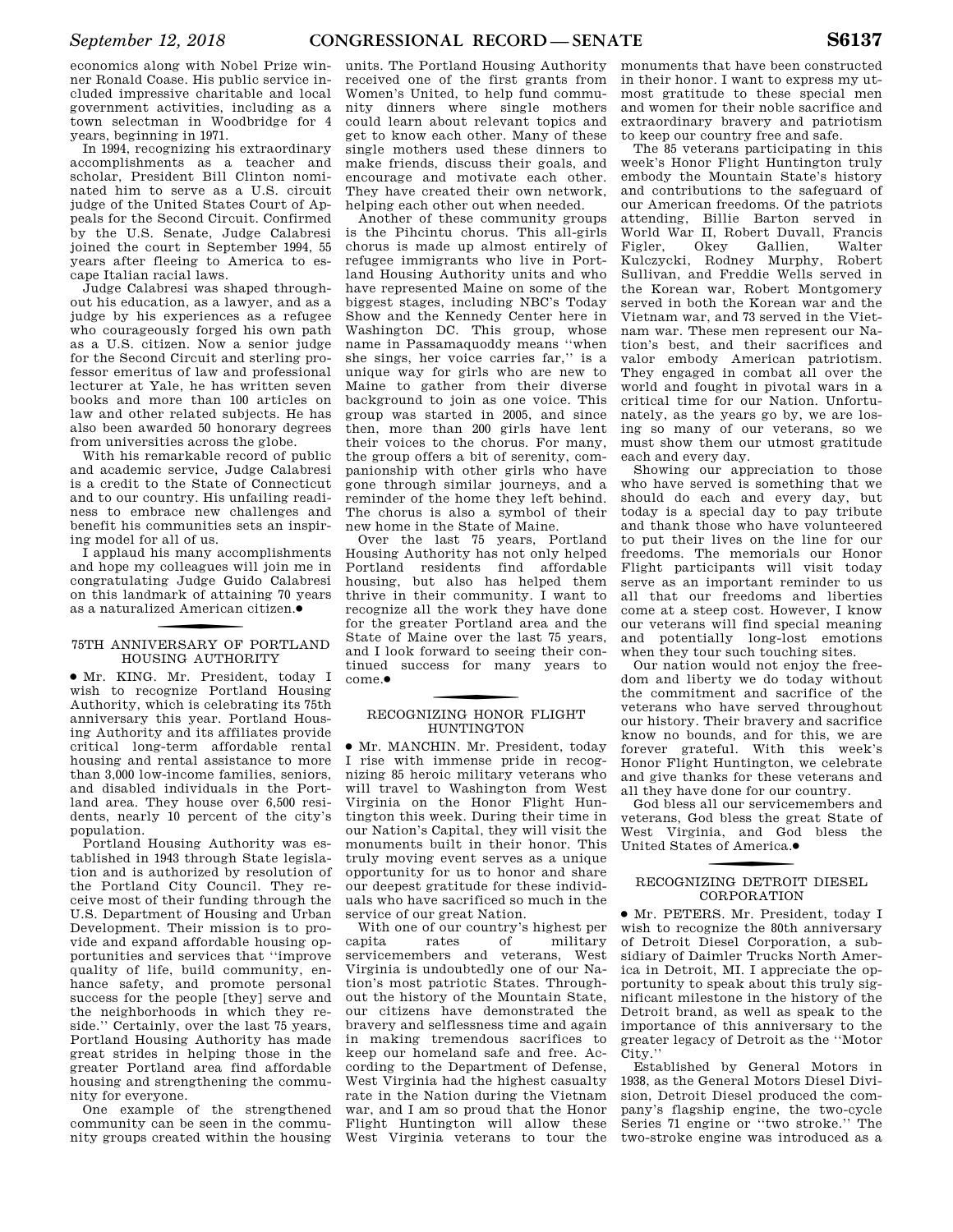cylinder inline engine and in a V-configuration in 1957.

Detroit Diesel played an important role during World War II as an essential contributor in the U.S. ''Arsenal of Democracy,'' manufacturing engines for the Allied forces. These engines were used for construction equipment, power generation, agriculture, and military operations.

In 1955, Detroit Diesel evolved to meet the demands of the commercial trucking market. Introduced in 1957, the Series 53 engine was GM Diesel's first heavy-duty engine. The powerful Series 53 engine was made for multiple applications in various industries. It has powered the American timber industry, propelling logging skidders through deep, dense woods. The Series 53 became an indispensable tool on construction sites all over the United States and around the globe. With greater sophistication and power, building from the simple two-stroke Series 71 of 1938, the Series 53's heavyduty capabilities provided operators with the muscle needed to break ground in many infrastructure projects through the United States. The Series 53 engine's versatility has been trusted for years in the aviation industry to haul packages and tow planes, and has been relied on to safely transport our troops on unforgiving terrain.

In 1965, General Motors Detroit Diesel consolidated into the Detroit Diesel Engine Division and introduced the Series 149 engine, which would be used to power tugboats and mine haul trucks. Over the next 20 years, the Detroit Diesel Engine Division combined with General Motors' Allison Division, becoming the Detroit Diesel Allison Division. From the mid to late 1960s to the late 1980s, the Detroit Diesel Allison Division would continue to innovate and strengthen its position as a leader in the field. During this time, the division created and introduced the Series 92, which would increase its capabilities in marine transportation. In the 1980s, Detroit Diesel Allison would hit yet another milestone: producing its first four-cylinder engine.

In 1987, Detroit Diesel introduced the heavy-duty, four-cylinder Detroit Diesel Series 60 engine. The Detroit Diesel Series 60 engine is known for its fuel efficiency as a heavy-duty engine. As the company's namesake, it would become one of its most well-known engines.

In 1987, General Motors partnered with another Michigan brand, Penske Corporation, and created the Detroit Diesel Corporation. As Detroit Diesel Corporation, the company experienced exponential growth in the on-highway market from the late 1980s to the late 1990s, up until Detroit Diesel Corporation was acquired by Daimler Chrysler in 2000, where they became a subsidiary of Daimler Trucks North America LLC.

In addition to cementing Michigan as an industry leader throughout the Nation and world, Detroit Diesel Corporation, now known as the Detroit brand,

powers economic and community development through its network of more than 800 locations throughout North America. In 2005, Detroit Diesel Corporation invested millions of dollars in expanding engine production in Michigan through its Renaissance project. The Detroit brand launched another major investment in Detroit in 2012; both initiatives have created thousands of jobs for hard-working families in Michigan.

As much as Detroit Diesel Corporation is the Detroit brand, at its very core, it is America's brand. I applaud its commitment to creating quality cutting-edge technology, ensuring that Michigan, as well as the United States, continues to be at the driver's seat of innovation as the automotive capital of the world. I ask my colleagues to join me in congratulating Detroit Diesel Corporation on its longevity and the immense impact it has made on communities here at home in Michigan and across the country. I wish Detroit Diesel Corporation many more decades of success.∑

## f TRIBUTE TO DICK BROWN

∑ Mr. TESTER. Mr. President, today I wish to honor my friend Dick Brown, an extraordinary Montanan who has dedicated his life to improving healthcare across Big Sky Country. Dick has shown incredible leadership as president and CEO of the Montana Hospital Association for 11 years, advocating at both the State and Federal levels for healthier families and communities.

Through his 40 years in healthcare, Dick has been on the frontlines to bring positive change to our healthcare system. He has fought for lower costs, better access, stronger healthcare facilities, and improved patient outcomes. He partnered with Montanans across the political spectrum to lead the charge for Medicaid expansion in Montana, which has created jobs, saved the State money, and, most importantly, provided coverage to more than 90,000 Montanans who would have otherwise gone without.

We also worked together to host the first Rural Health Summit in Montana, which brought together experts from across the country to tackle the unique challenges of providing quality healthcare in frontier communities.<br>Dick's positive influence

Dick's positive influence on healthcare in Montana is widely felt from Plentywood to Dillon. Dick is an adviser and friend, a moral compass and steady hand, a wise leader and compassionate advocate.

Healthcare in Montana, and especially rural Montana, wouldn't be the same without Dick Brown. His dedication to quality, affordable healthcare for Montanans has been a blessing to our State, and generations of healthier Montanans will stand as a lasting testament to his legacy.

On behalf of Montana and this body, we wish him the best in retirement.●

#### REMEMBERING THOMAS C. MANESS

∑ Mr. WYDEN. Mr. President, today I want to recognize and honor the late Dr. Thomas C. Maness, dean of the College of Forestry at Oregon State University in Corvallis, OR, for his outstanding contributions to forest research and his efforts to grow the wood product industry in my State and nationwide.

Dr. Maness served as dean of Oregon State University's College of Forestry from 2012 until his death on July 12. He was a visionary leader in my State and was known around the world for his advocacy of science-based management in the stewardship of our lands and resources. Under his guidance, the College of Forestry earned worldwide recognition for its innovative research and is currently the top-ranked program in the United States and second in the world. Dr. Maness's leadership has improved the health of our lands, people, businesses, and ecosystems by bringing credible, relevant, and timely information and science to our public and private forest land managers.

Prior to arriving at Oregon State University, Dr. Maness worked in both the private and public sectors, logging substantial achievements managing lands in the northwest, honing his scholarship in forest science and engineered timber products in both Europe and Canada, even contributing to the research arm of the U.S. Forest Service here in Washington, DC. He spent a decade in the industry as a research engineer and founded the Canadian National Centre of Excellence in Advancing Wood Processing at the University of British Columbia. Working closely with industry, Dr. Maness advanced research in sawmill optimization and real-time quality control systems and believed deeply that his research efforts should be translated into practical use for professional foresters and manufacturers.

Dr. Maness built his career on collaboration and believed it was key to effective forest management. He worked tirelessly to bridge the urbanrural divide and bring new economic life to our forest-dependent rural communities by starting what is now a nationwide movement to use mass timber building components such as cross-laminated timber in tall buildings. He called it the Forest to Frame movement. Dr. Maness truly represents what I call the Oregon Way: bringing everyone together, using science, collaboration, and cooperation to foster healthy, working landscapes capable of supporting local economies and our strong stewardship values.

Healthy forests, people, businesses, and ecosystems are the heart of the Pacific Northwest, and Oregonians feel a strong connection to these values. Dr. Maness sought balance between these ideals and provided not only Oregonians, but the Nation, with sound guidance on all matters related to one of our greatest natural resources. Dr.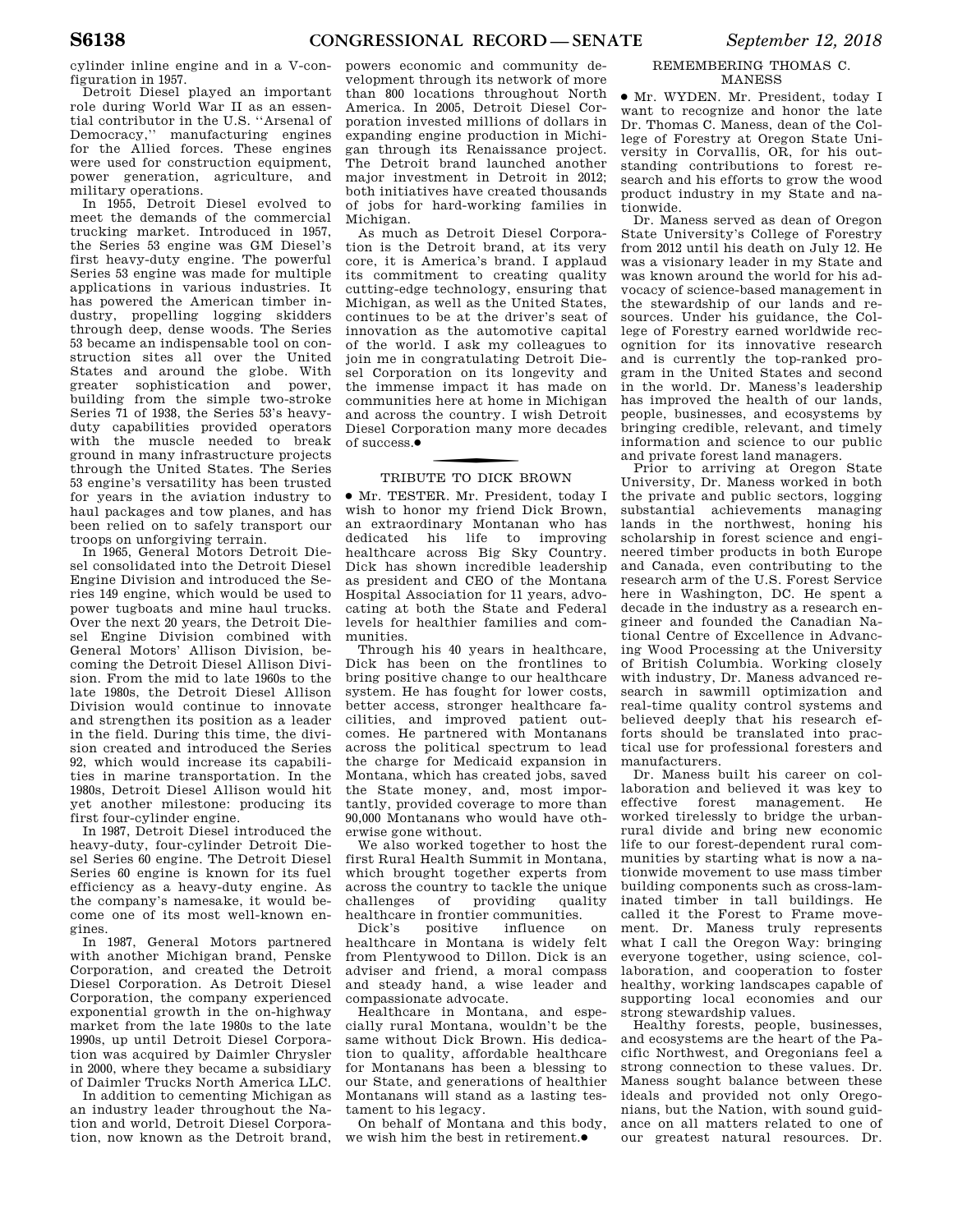Maness will be remembered for his tremendous contributions to forest management and science.●

## f MESSAGES FROM THE PRESIDENT

Messages from the President of the United States were communicated to the Senate by Ms. Ridgway, one of his secretaries.

## f EXECUTIVE MESSAGES REFERRED

In executive session the Presiding Officer laid before the Senate messages from the President of the United States submitting sundry nominations and a withdrawal which were referred to the appropriate committees.

(The messages received today are printed at the end of the Senate proceedings.)

## f PRESIDENTIAL MESSAGE

REPORT RELATIVE TO THE ISSUANCE OF AN EXECUTIVE ISSUANCE OF AN ORDER DECLARING A NATIONAL EMERGENCY WITH RESPECT TO THE THREAT OF FOREIGN IN-TERFERENCE IN THE UNITED STATES ELECTIONS—PM 47

The PRESIDING OFFICER laid before the Senate the following message from the President of the United States, together with an accompanying report, which was referred to the Committee on Banking, Housing, and Urban Affairs:

#### *To the Congress of the United States:*

Pursuant to the International Emergency Economic Powers Act (50 U.S.C. 1701 *et seq.*), the National Emergencies Act (50 U.S.C. 1601 *et seq.*), section 212(f) of the Immigration and Nationality Act of 1952 (8 U.S.C. 1182(f)), and section 301 of title 3, United States Code, I hereby report that I have issued an Executive Order declaring a national emergency to deal with the threat of foreign interference in United States elections and authorizing the United States Government to impose a range of appropriate and meaningful sanctions against foreign individuals and entities determined to have engaged in election interference.

Foreign powers have historically sought to exploit America's free and open political system. In recent years, the proliferation of digital devices and internet-based communications has created significant vulnerabilities and magnified the scope and intensity of the threat of foreign interference. To deal with this threat, I have directed the Director of National Intelligence to conduct regular assessments of any information indicating that foreign election interference has taken place. I have also directed the Attorney General and Secretary of Homeland Security to conduct evaluations of the effects of any such interference that targeted election infrastructure or campaign-related infrastructure, and to provide updates and recommendations on appropriate measures to take in response.

In the event foreign election interference is determined to have occurred, the Executive Order provides for the imposition of sanctions on foreign persons determined by the Secretary of the Treasury, in consultation with the Secretary of State, to have engaged in, sponsored, concealed, or otherwise been complicit in the interference, as well as other related persons.

The Executive Order further directs the Secretary of State and the Secretary of the Treasury to develop additional recommended sanctions measures, appropriately calibrated to account for the severity of the interference and any collateral effects on United States and allied financial stability and economic and security interests, targeting companies in significant economic sectors in a country whose government is determined to have engaged in or sponsored election interference.

I am enclosing a copy of the Executive Order I have issued.

DONALD J. TRUMP. THE WHITE HOUSE, *September 12, 2018.* 

## f MESSAGE FROM THE HOUSE RECEIVED DURING ADJOURNMENT

Under the authority of the order of the Senate of January 3, 2017, the Secretary of the Senate, on September 11, 2018, during the adjournment of the Senate, received a message from the House of Representatives announcing that the House has passed the following bill, without amendment:

S. 994. An act to amend title 18, United States Code, to provide for the protection of community centers with religious affiliation, and for other purposes.

ENROLLED BILL SIGNED

Under the authority of the order of the Senate of January 3, 2017, the Secretary of the Senate, on September 11, 2018, during the adjournment of the Senate, received a message from the House of Representatives announcing that the Speaker pro tempore (Mr. MITCHELL) had signed the following enrolled bill:

H.R. 6124. An act to amend title II of the Social Security Act to authorize voluntary agreements for coverage of Indian tribal council members, and for other purposes.

Under the authority of the order of the Senate of January 3, 2017, the enrolled bill was signed on September 11, 2018, during the adjournment of the Senate, by the Acting President pro tempore (Mr. B URR).

## f MESSAGES FROM THE HOUSE

At 3:04 p.m., a message from the House of Representatives, delivered by Mr. Novotny, one of its reading clerks, announced that the House has passed the following bill, in which it requests the concurrence of the Senate:

H.R. 6691. An act to amend title 18, United States Code, to clarify the definition of ''crime of violence'', and for other purposes.

At 6:15 p.m., a message from the House of Representatives, delivered by Mrs. Cole, one of its reading clerks, announced that the House has passed the following bill, with an amendment, in which it requests the concurrence of the Senate:

S. 2497. An act to amend the Foreign Assistance Act of 1961 and the Arms Export Control Act to make improvements to certain defense and security assistance provisions and to authorize the appropriations of funds to Israel, and for other purposes.

## f MEASURES REFERRED

The following bill was read the first and the second times by unanimous consent, and referred as indicated:

H.R. 6691. An act to amend title 18, United States Code, to clarify the definition of ''crime of violence'', and for other purposes; to the Committee on the Judiciary.

## f EXECUTIVE AND OTHER COMMUNICATIONS

The following communications were laid before the Senate, together with accompanying papers, reports, and documents, and were referred as indicated:

EC–6444. A communication from the Director of the Regulatory Management Division, Environmental Protection Agency, transmitting, pursuant to law, the report of a rule entitled ''2-Propenoic acid, 2-methyl-, 2 oxiranylmethyl ester, polymer with butyl 2 propenoate, ethenylbenzene and 2-ethylhexyl 2-propenoate; Tolerance Exemption'' (FRL No. 9982–72) received in the Office of the President of the Senate on September 6, 2018; to the Committee on Agriculture, Nutrition, and Forestry.

EC–6445. A communication from the Director of the Regulatory Management Division, Environmental Protection Agency, transmitting, pursuant to law, the report of a rule entitled ''Cloquintocet-mexyl; Pesticide Tolerances'' (FRL No. 9980–90) received in the Office of the President of the Senate on September 6, 2018; to the Committee on Agriculture, Nutrition, and Forestry.

EC–6446. A communication from the Director of the Regulatory Management Division, Environmental Protection Agency, transmitting, pursuant to law, the report of a rule entitled ''Metschnikowia fructicola strain NRRL Y–27328; Exemption from the Requirement of a Tolerance'' (FRL No. 9982–22) received in the Office of the President of the Senate on September 6, 2018; to the Committee on Agriculture, Nutrition, and Forestry.

EC–6447. A communication from the Director of the Regulatory Management Division, Environmental Protection Agency, transmitting, pursuant to law, the report of a rule entitled ''Spiromesifen; Pesticide Tolerances'' (FRL No. 9982–21) received in the Office of the President of the Senate on September 6, 2018; to the Committee on Agriculture, Nutrition, and Forestry.

EC–6448. A communication from the Regulations Management Team Lead , Rural Utilities Service, Department of Agriculture, transmitting, pursuant to law, the report of a rule entitled ''Announcement Process for Rural Utilities Service Grant Programs'' (RIN0572–AC39) received in the Office of the President of the Senate on September 6, 2018; to the Committee on Agriculture, Nutrition, and Forestry.

EC–6449. A communication from the Secretary of the Commodity Futures Trading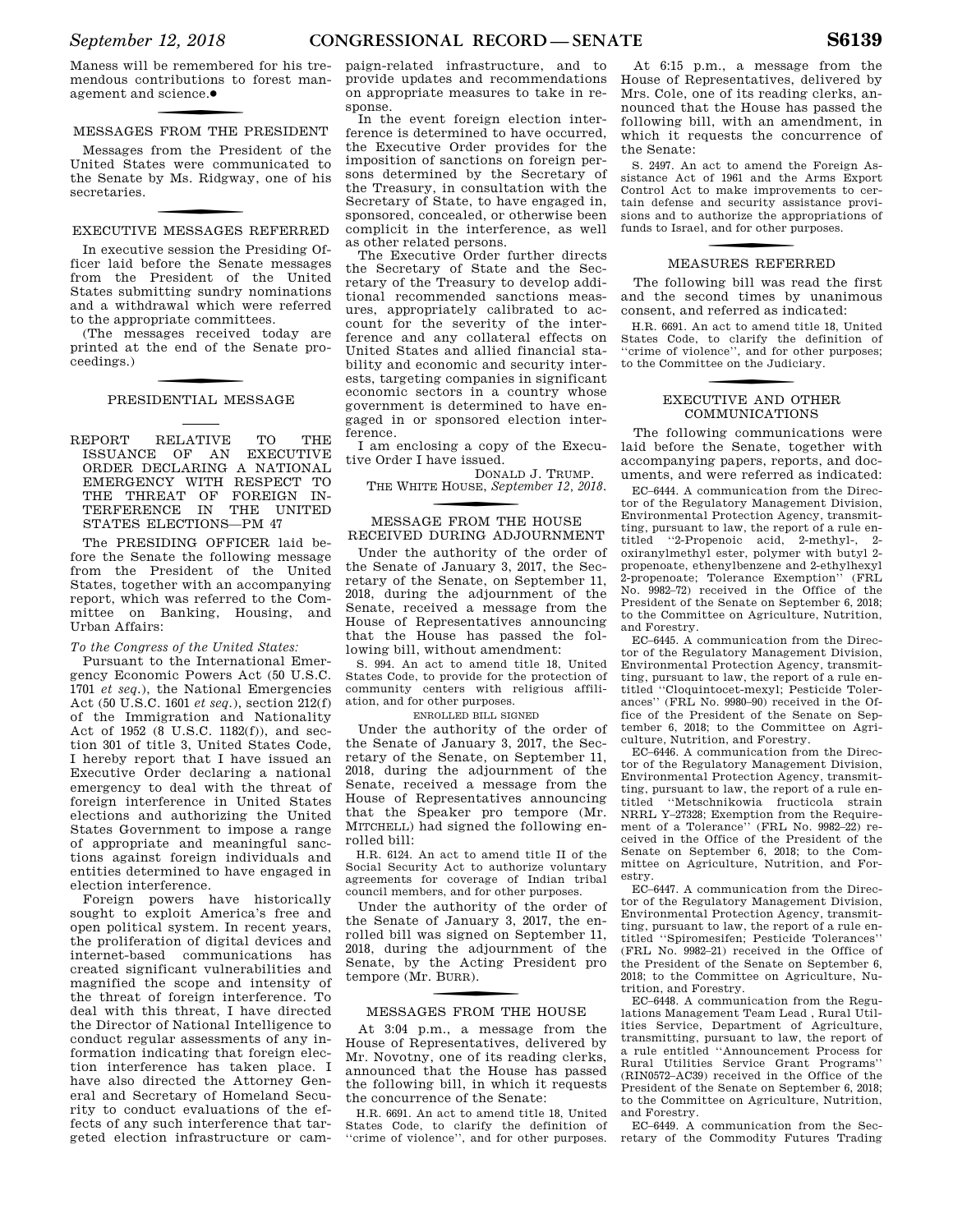Commission, transmitting, pursuant to law, the report of a rule entitled ''Chief Compliance Officer Duties and Annual Report Requirements for Futures Commission Merchants, Swap Dealers, and Major Swap Participants; Amendments'' (RIN3038–AE56) received in the Office of the President of the Senate on September 5, 2018; to the Committee on Agriculture, Nutrition, and Forestry.

EC–6450. A communication from the Director of the Regulatory Review Group, Farm Service Agency, Department of Agriculture, transmitting, pursuant to law, the report of a rule entitled ''Market Facilitation Program'' (RIN0560–AI42) received during adjournment of the Senate in the Office of the President of the Senate on September 10, 2018; to the Committee on Agriculture, Nutrition, and Forestry.

EC–6451. A communication from the Administrator of the Specialty Crops Program, Agricultural Marketing Service, Department of Agriculture, transmitting, pursuant to law, the report of a rule entitled ''Irish Potatoes Grown in Colorado; Increased Assessment Rate for Area No. 2'' ((7 CFR Part 948) (Docket No. AMS–SC–18–0022; SC18–984–1 FR)) received in the Office of the President of the Senate on September 6, 2018; to the Committee on Agriculture, Nutrition, and Forestry.

EC–6452. A communication from the Secretary of Defense, transmitting a report on the approved retirement of General John W. Nicholson, United States Army, and his advancement to the grade of general on the retired list; to the Committee on Armed Services.

EC–6453. A communication from the Secretary of Defense, transmitting the report of an officer authorized to wear the insignia of the grade of rear admiral (lower half) in accordance with title 10, United States Code, section 777; to the Committee on Armed Services.

EC–6454. A communication from the President of the United States, transmitting, pursuant to law, a report relative to the continuation of the national emergency with respect to the terrorist attacks on the United States of September 11, 2001; to the Committee on Banking, Housing, and Urban Affairs.

EC–6455. A communication from the Secretary of the Treasury, transmitting, pursuant to law, a six-month periodic report on the national emergency with respect to Ukraine that was originally declared in Executive Order 13660 of March 6, 2014; to the Committee on Banking, Housing, and Urban Affairs.

EC–6456. A communication from the Secretary of the Treasury, transmitting, pursuant to law, a six-month periodic report on the national emergency with respect to persons undermining democratic processes or institutions in Zimbabwe that was declared in Executive Order 13288 of March 6, 2003; to the Committee on Banking, Housing, and Urban Affairs.

EC–6457. A communication from the Secretary of the Treasury, transmitting, pursuant to law, a six-month periodic report on the national emergency with respect to Venezuela that was originally declared in Executive Order 13692 of March 8, 2015; to the Committee on Banking, Housing, and Urban Affairs.

EC–6458. A communication from the Secretary of the Treasury, transmitting, pursuant to law, a six-month periodic report on the national emergency with respect to Iran as declared in Executive Order 12957 of March 15, 1995; to the Committee on Banking, Housing, and Urban Affairs.

EC–6459. A communication from the Assistant General Counsel, General Law, Ethics,

and Regulation, Department of the Treasury, transmitting, pursuant to law, a report relative to a vacancy in the position of Assistant Secretary (Financial Institutions), Department of the Treasury, received during adjournment of the Senate in the Office of the President of the Senate on September 7, 2018; to the Committee on Banking, Housing, and Urban Affairs.

EC–6460. A communication from the Regulatory Specialist, Office of the Comptroller of the Currency, Department of the Treasury, transmitting, pursuant to law, the report of a rule entitled ''Expanded Examination Cycle for Certain Small Insured Depository Institutions and U.S. Branches and Agencies of Foreign Banks'' (RIN1557–AE37) received during adjournment of the Senate in the Office of the President of the Senate on September 7, 2018; to the Committee on Banking, Housing, and Urban Affairs.

EC–6461. A communication from the Assistant Secretary for Export Administration, Bureau of Industry and Security, Department of Commerce, transmitting, pursuant to law, the report of a rule entitled ''Addition of Certain Entities to the Entity list, Revision of Entries on the Entity List and Removal of Certain Entities from the Entity List'' (RIN0694–AH42) received in the Office of the President of the Senate on September 5, 2018; to the Committee on Banking, Housing, and Urban Affairs.

EC–6462. A communication from the Assistant Secretary for Export Administration, Bureau of Industry and Security, Department of Commerce, transmitting, pursuant to law, the report of a rule entitled ''Revisions to the Export Administration Regulations Based on the 2017 Missile Technology Control Regime Plenary Agreements'' (RIN0694–AH46) received in the Office of the President of the Senate on September 6, 2018; to the Committee on Banking, Housing, and Urban Affairs.

EC–6463. A communication from the Director of Legislative Affairs, Federal Deposit Insurance Corporation, transmitting, pursuant to law, the report of a rule entitled ''Liquidity Coverage Ration Rule: Treatment of Certain Municipal Obligations as High-Quality Liquid Assets'' (RIN3064–AE77) received in the Office of the President of the Senate on September 6, 2018; to the Committee on Banking, Housing, and Urban Affairs.

EC–6464. A communication from the Director of Legislative Affairs, Federal Deposit Insurance Corporation, transmitting, pursuant to law, the report of a rule entitled ''Expanded Examination Cycle for Certain Small Insured Depository Institutions and U.S. Branches and Agencies of Foreign Banks'' (RIN3064–AE76) received during adjournment of the Senate in the Office of the President of the Senate on September 7, 2018; to the Committee on Banking, Housing, and Urban Affairs.

EC–6465. A communication from the Director of the Regulatory Management Division, Environmental Protection Agency, transmitting, pursuant to law, the report of a rule entitled ''Air Plan Approval and Air Quality Designation; Florida: Redesignation of the Hillsborough County Lead Nonattainment Area to Attainment'' (FRL No. 9983–44–Region 4) received in the Office of the President of the Senate on September 6, 2018; to the Committee on Environment and Public Works.

EC–6466. A communication from the Director of the Regulatory Management Division, Environmental Protection Agency, transmitting, pursuant to law, the report of a rule entitled ''Air Plan Approval; ID, Pinehurst PM10 Redesignation, Limited Maintenance Plan; West Silver Valley 2012 Annual PM2.5 Emission Inventory'' (FRL No. 9983–53–Region 10) received in the Office of the Presi-

dent of the Senate on September 6, 2018; to the Committee on Environment and Public Works.

EC–6467. A communication from the Director of the Regulatory Management Division, Environmental Protection Agency, transmitting, pursuant to law, the report of a rule entitled ''Air Plan Approval; New Hampshire; Single Source Orders and Revisions to Definitions'' (FRL No. 9982–99–Region 1) received in the Office of the President of the Senate on September 6, 2018; to the Committee on Environment and Public Works.

EC–6468. A communication from the Director of the Regulatory Management Division, Environmental Protection Agency, transmitting, pursuant to law, the report of a rule entitled ''Air Plan Approval; North Carolina: New Source Review for Fine Particulate Matter (PM2.5)'' (FRL No. 9983–43–Region 4) received in the Office of the President of the Senate on September 6, 2018; to the Committee on Environment and Public Works.

EC–6469. A communication from the Director of the Regulatory Management Division, Environmental Protection Agency, transmitting, pursuant to law, the report of a rule entitled ''Air Plan Approval; Vermont; Infrastructure State Implementation Plan Requirements for the 2012 PM2.5 NAAQS'' (FRL No. 9983–02–Region 1) received in the Office of the President of the Senate on September 6, 2018; to the Committee on Environment and Public Works.

EC–6470. A communication from the Director of the Regulatory Management Division, Environmental Protection Agency, transmitting, pursuant to law, the report of a rule entitled ''Approval and Promulgation of Air Quality Implementation Plans; Virginia; Nonattainment New Source Review Requirements for the 2008 8-Hour Ozone Standard'' (FRL No. 9983–33–Region 3) received in the Office of the President of the Senate on September 6, 2018; to the Committee on Environment and Public Works.

EC–6471. A communication from the Director, Office of Technology Transitions, Department of Energy, transmitting, pursuant to law, a report entitled ''Report on Technology Transfer and Related Technology Partnering Activities at the National Laboratories and Other Facilities for Fiscal Year 2015''; to the Committee on Energy and Natural Resources.

EC–6472. A communication from the Chief of the Publications and Regulations Branch, Internal Revenue Service, Department of the Treasury, transmitting, pursuant to law, the report of a rule entitled ''Implementation of Nonresident Alien Deposit Interest Regulations'' (Rev. Proc. 2018–36) received in the Office of the President of the Senate on September 6, 2018; to the Committee on Finance.

EC–6473. A communication from the Chief of the Publications and Regulations Branch, Internal Revenue Service, Department of the Treasury, transmitting, pursuant to law, the report of a rule entitled ''Qualifying Relative and the Exemption Amount'' (Notice 2018–70) received in the Office of the President of the Senate on September 6, 2018; to the Committee on Finance.

EC–6474. A communication from the Chief of the Publications and Regulations Branch, Internal Revenue Service, Department of the Treasury, transmitting, pursuant to law, the report of a rule entitled ''Revenue Procedure: Examination of Returns and Claims for Refund, Credit, or Abatement; Determination of Correct Tax Liability'' (Notice 2018– 68) received in the Office of the President of the Senate on September 6, 2018; to the Committee on Finance.

EC–6475. A communication from the Assistant General Counsel, General Law, Ethics, and Regulation, Department of the Treasury,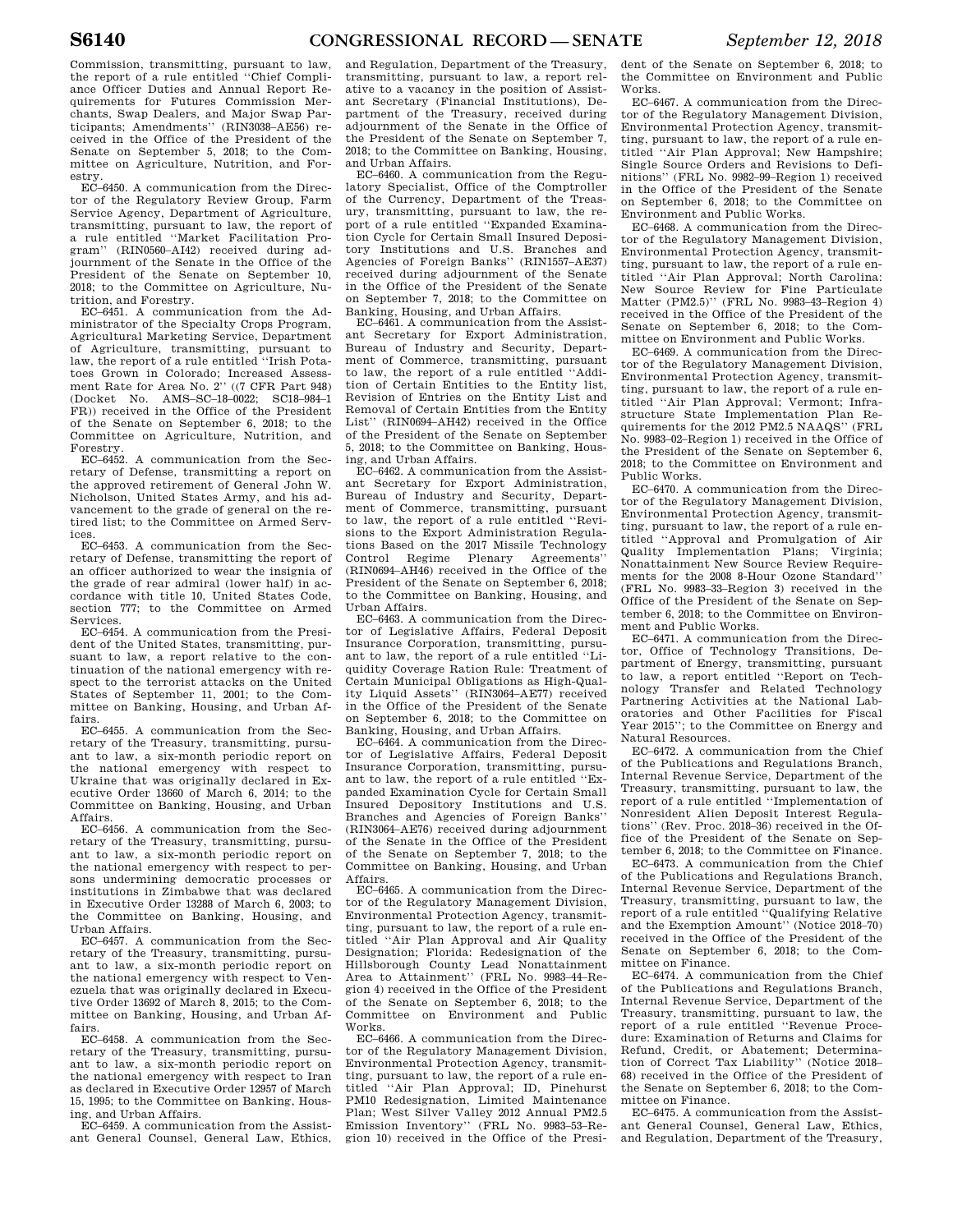transmitting, pursuant to law, a report relative to a vacancy in the position of Assistant Secretary (Economic Policy), Department of the Treasury, received during adjournment of the Senate in the Office of the President of the Senate on September 7, 2018; to the Committee on Finance.

EC–6476. A communication from the Assistant Secretary, Legislative Affairs, Department of State, transmitting, pursuant to section 36(c) of the Arms Export Control Act, the certification of a proposed license for the export of firearms abroad controlled under Category I of the U.S. Munitions List of Automatic 5.56mm rifles to the UAE in the amount of \$1,000,000 or more (Transmittal No. DDTC 18–024); to the Committee on Foreign Relations.

EC–6477. A communication from the Secretary of the Treasury, transmitting, pursuant to Executive Order 13313 of July 31, 2003, a semiannual report detailing telecommunications-related payments made to Cuba pursuant to Department of the Treasury licenses; to the Committee on Foreign Relations.

EC–6478. A communication from the Strategic Advisor and Director of Congressional Relations and Government Affairs, Office of the Special Inspector General for Afghanistan Reconstruction, transmitting, pursuant to law, a report relative to the Office's July 2018 quarterly report to Congress (OSS–2018– 1090); to the Committee on Homeland Security and Governmental Affairs.

EC–6479. A communication from the Archivist of the United States, National Archives and Records Administration, transmitting, pursuant to law, a report relative to the Administration's fiscal year 2018 Commercial Activities Inventory and Inherently Governmental Activities Inventory and the Uniform Resource Locator (URL) for the report; to the Committee on Homeland Security and Governmental Affairs.

EC–6480. A communication from the Associate General Counsel for General Law, Department of Homeland Security, transmitting, pursuant to law, a report relative to a vacancy in the position of Assistant Secretary and Director, U.S. Immigration and Customs Enforcement (ICE), Department of Homeland Security, received in the Office of the President of the Senate on September 6, 2018; to the Committee on Homeland Security and Governmental Affairs.

EC–6481. A communication from the Chief Counsel, Federal Emergency Management Agency, Department of Homeland Security, transmitting, pursuant to law, the report of a rule entitled ''Removal of Dispute Resolution Pilot Program for Public Assistance Appeals'' ((RIN1660–AA94) (Docket No. FEMA– 2018–0015)) received during adjournment of the Senate in the Office of the President of the Senate on September 10, 2018; to the Committee on Homeland Security and Governmental Affairs.

EC–6482. A communication from the Chief of the Regulatory Coordination Division, Citizenship and Immigration Services, Department of Homeland Security, transmitting, pursuant to law, the report of a rule entitled ''Adjustment to Premium Processing Fee'' (RIN1615–ZB73) received in the Office of the President of the Senate on September 5, 2018; to the Committee on the Judiciary.

EC–6483. A communication from the Assistant General Counsel for Regulatory Affairs, Consumer Product Safety Commission, transmitting, pursuant to law, the report of a rule entitled ''Safety Standard for Automatic Residential Garage Door Operators'' (RIN3041–AD66) received in the Office of the President of the Senate on August 27, 2018; to the Committee on Commerce, Science, and Transportation.

EC–6484. A communication from the Program Analyst, Office of Managing Director,

Federal Communications Commission, transmitting, pursuant to law, the report of a rule entitled ''Assessment and Collection of Regulatory Fees for Fiscal Year 2018'' (FCC 18– 126) received during adjournment of the Senate in the Office of the President of the Senate on September 11, 2018; to the Committee on Commerce, Science, and Transportation.

## f PETITIONS AND MEMORIALS

The following petitions and memorials were laid before the Senate and were referred or ordered to lie on the table as indicated:

POM–299. A joint resolution adopted by the Legislature of the State of Illinois memorializing its ratification of the proposed Equal Rights Amendment to the Constitution of the United States of America; to the Committee on the Judiciary.

#### SENATE JOINT RESOLUTION CONSTITUTIONAL AMENDMENT NO. 4

Whereas, The Ninety-second Congress of the United States of America, at its Second Session, in both houses, by a constitutional majority of two-thirds, adopted the following proposition to amend the Constitution of the United States of America:

#### ''JOINT RESOLUTION

*Resolved by the House of Representatives and Senate of the United States of America in Congress assembled (two-thirds of each house concurring therein),* That the following article is proposed as an amendment to the Constitution of the United States, which shall be valid to all intents and purposes as a part of the Constitution when ratified by the legislatures of three-fourths of the several States within seven years from the date of its submission by the Congress:

#### ''ARTICLE

Section 1. Equality of rights under the law shall not be denied or abridged by the United States or by any State on account of sex.

Section 2. The Congress shall have the power to enforce, by appropriate legislation, the provisions of this article.

Section 3. This amendment shall take effect two years after the date of ratification.''''; and

Whereas, A Joint Resolution is a resolution adopted by both houses of the General Assembly and does not require the signature of the Governor; a Joint Resolution is sufficient for Illinois' ratification of an amendment to the United States Constitution; and

Whereas, The United States Congress has recently adopted the 27th Amendment to the Constitution of the United States, the socalled Madison Amendment, relating to Compensation of Members of Congress; this amendment was proposed 203 years earlier by our First Congress and only recently ratified by three-fourths of the States; the United States Archivist certified the 27th Amendment on May 18, 1992; and

Whereas, The founders of our nation, James Madison included, did not favor further restrictions to Article V of the Constitution of the United States, the amending procedure; the United States Constitution is harder to amend than any other constitution in history; and

Whereas, The restricting time limit for the Equal Rights Amendment ratification is in the resolving clause and is not a part of the amendment proposed by Congress and already ratified by 35 states; and

Whereas, Having passed a time extension for the Equal Rights Amendment on October 20, 1978, Congress has demonstrated that a time limit in a resolving clause can be disregarded if it is not a part of the proposed amendment; and

Whereas, The United States Supreme Court in *Coleman* v. *Miller*, 307 U.S. 433, at 456 (1939), recognized that Congress is in a unique position to judge the tenor of the nation, to be aware of the political, social, and economic factors affecting the nation, and to be aware of the importance to the nation of the proposed amendment; and

Whereas, If an amendment to the Constitution of the United States has been proposed by two-thirds of both houses of Congress and ratified by three-fourths of the state legislatures, it is for Congress under the principles of *Coleman* v. *Miller* to determine the validity of the state ratifications occurring after a time limit in the resolving clause, but not in the amendment itself; and<br>Whereas, Constitution

Constitutional equality for women and men continues to be timely in the United States and worldwide, and a number of other nations have achieved constitutional equality for their women and men; therefore, be it

*Resolved, by the Senate of the One Hundredth General Assembly of the State of Illinois, the House of Representatives concurring herein,*  that the proposed amendment to the Constitution of the United States of America set forth in this resolution is ratified; and be it further

*Resolved,* That a certified copy of this resolution be forwarded to the Archivist of the United States, the President pro tempore of the Senate and the Speaker of the House of Representatives of the Congress of the United States, and each member of the Illinois congressional delegation.

POM–300. A petition from a citizen of the State of Texas relative to the Medicare Payment Advisory Commission June 2018 report submitted to the United States Congress; to the Committee on Finance.

POM–301. A petition from a citizen of the State of Texas relative to national security clearances; to the Select Committee on Intelligence.

POM–302. A petition from a citizen of the District of Columbia relative to voting representatives in the United States Congress; to the Committee on the Judiciary.

## f REPORTS OF COMMITTEES

The following reports of committees were submitted:

By Mr. SHELBY, from the Committee on Appropriations:

Special Report entitled ''Further Revised Allocation to Subcommittees of Budget To-

tals for Fiscal Year 2019'' (Rept. No. 115–337). By Mr. GRASSLEY, from the Committee on the Judiciary, with an amendment in the nature of a substitute:

S. 2823. A bill to modernize copyright law, and for other purposes.

By Mr. THUNE, from the Committee on Commerce, Science, and Transportation, with an amendment in the nature of a substitute:

H.R. 4323. A bill to promote veteran involvement in STEM education, computer science, and scientific research, and for other purposes.

By Mr. THUNE, from the Committee on Commerce, Science, and Transportation, without amendment:

H.R. 4467. A bill to require the Federal Air Marshal Service to utilize risk-based strategies, and for other purposes.

H.R. 4559. A bill to conduct a global aviation security review, and for other purposes.

## f EXECUTIVE REPORT OF COMMITTEE—TREATY

The following executive report of committee was submitted: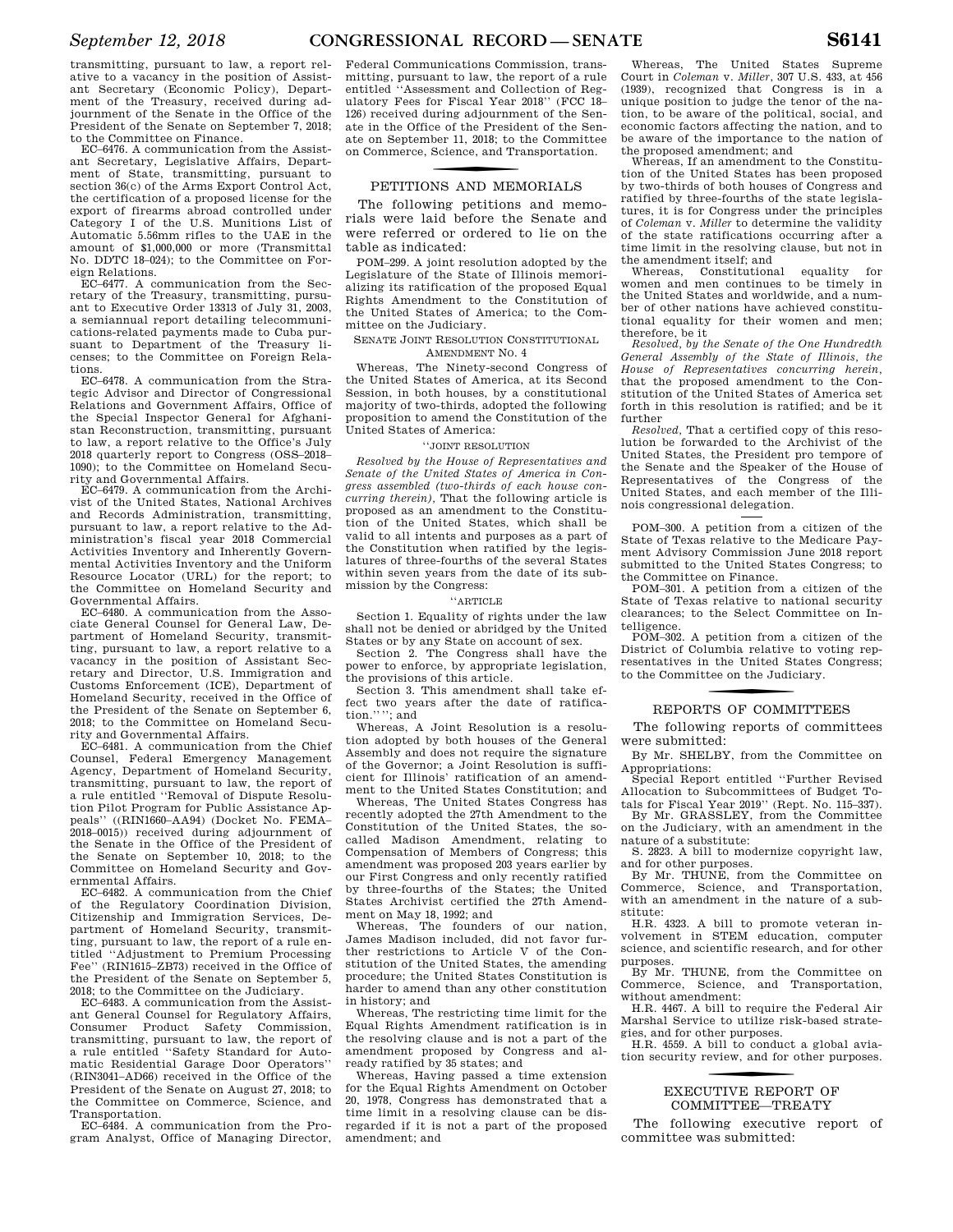By Mr. CORKER, from the Committee on Foreign Relations:

[Treaty Doc. 114–7 U.N. Convention on the Assignment of Receivables in International Trade with 6 declarations and 5 understandings (Ex. Rept. 115–7)]

The text of the committee-recommended resolution of advice and consent to ratification is as follows:

*Resolved, (two-thirds of the Senators present concurring therein),* 

Section 1. Senate Advice and Consent Subject to Understandings and Declarations.

The Senate advises and consents to the ratification of the United Nations Convention on the Assignment of Receivables in International Trade, done at New York on December 12, 2001, and signed by the United States on December 30, 2003 (the ''Convention'') (Treaty Doc. 114–7), subject to the understandings of section 2 and the declarations of sections 3 and 4.

Sec. 2. Understandings.

The Senate's advice and consent under section 1 is subject to the following understandings, which shall be included in the instrument of ratification:

(1) It is the understanding of the United States that paragraph (2)(e) of Article 4 excludes from the scope of the Convention the assignment of—

(A) receivables that are securities, regardless of whether such securities are held with an intermediary; and

(B) receivables that are not securities, but are financial assets or instruments, if such financial assets or instruments are held with an intermediary.

(2) It is the understanding of the United States that the phrase ''that place where the central administration of the assignor or the assignee is exercised,'' as used in Articles 5(h) and 36 of the Convention, has a meaning equivalent to the phrase, ''that place where the chief executive office of the assignor or assignee is located.''

(3) It is the understanding of the United States that the reference, in the definition of ''financial contract'' in Article 5(k), to ''any other transaction similar to any transaction referred to above entered into in financial markets'' is intended to include transactions that are or become the subject of recurrent dealings in financial markets and under which payment rights are determined by reference to—

(A) underlying asset classes; or

(B) quantitative measures of economic or financial risk or value associated with an occurrence or contingency. Examples are transactions under which payment rights are determined by reference to weather statistics, freight rates, emissions allowances, or economic statistics.

(4) It is the understanding of the United States that because the Convention applies only to ''receivables,'' which are defined in Article 2(a) as contractual rights to payment of a monetary sum, the Convention does not apply to other rights of a party to a license of intellectual property or an assignment or other transfer of an interest in intellectual property or other types of interests that are not a contractual right to payment of a monetary sum.

(5) The United States understands that, with respect to Article 24 of the Convention, the Article requires a Contracting State to provide a certain minimum level of rights to an assignee with respect to proceeds, but that it does not prohibit Contracting States from providing additional rights in such proceeds to such an assignee.

Sec. 3. Declarations to be Included in the Instrument of Ratification.

The Senate's advice and consent under section 1 is subject to the following declarations, which shall be included in the instrument of ratification:

(1) Pursuant to Article 23(3), the United States declares that, in an insolvency proceeding of the assignor, the insolvency laws of the United States or its territorial units may under some circumstances—

(A) result in priority over the rights of an assignee being given to a lender extending credit to the insolvency estate, or to an insolvency administrator that expends funds of the insolvency estate for the preservation of the assigned receivables (see, for example, title 11 of the United States Code, sections 364(d) and 506(c)); or

(B) subject the assignment of receivables to avoidance rules, such as those dealing with preferences, undervalued transactions and transactions intended to defeat, delay, or hinder creditors of the assignor.

(2) Pursuant to Article 36 of the Convention, the United States declares that, with respect to an assignment of receivables governed by enactments of Article 9 of the Uniform Commercial Code, as adopted in one of its territorial units, if an assignor's location pursuant to Article 5(h) of the Convention is the United States and, under the location rules contained in section 9–307 of the Uniform Commercial Code, as adopted in that territorial unit, the assignor is located in a territorial unit of the United States, that territorial unit is the location of the assignor for purposes of this Convention.

(3) Pursuant to Article 37 of the Convention, the United States declares that any reference in the Convention to the law of the United States means the law in force in the territorial unit thereof determined in accordance with Article 36 and the Article 5(h) definition of location. However, to the extent under the conflict-of-laws rules in force in that territorial unit, a particular matter would be governed by the law in force in a different territorial unit of the United States, the reference to ''law of the United States'' with respect to that matter is to the law in force in the different territorial unit. The conflict-of-laws rules referred to in the preceding sentence refer primarily to the conflict-of-laws rules in section 9–301 of the Uniform Commercial Code as enacted in each State of the United States.

(4) Pursuant to Article 39 of the Convention, the United States declares that it will not be bound by chapter V of the Convention.

(5) Pursuant to Article 40, the United States declares that the Convention does not affect contractual anti-assignment provisions where the debtor is a governmental entity or an entity constituted for a public purpose in the United States.

Sec. 4. Self-Execution Declaration.

The Senate's advice and consent under section 1 is subject to the following declaration: This Convention is self-executing.

## f INTRODUCTION OF BILLS AND JOINT RESOLUTIONS

The following bills and joint resolutions were introduced, read the first and second times by unanimous consent, and referred as indicated:

> By Mr. MERKLEY (for himself, Mr. WYDEN, Mr. BLUMENTHAL, Mr. BEN-

NET, Mr. VAN HOLLEN, and Mr. KING): S. 3427. A bill to effectively staff the public elementary schools and secondary schools of the United States with school-based mental health services providers; to the Committee on Health, Education, Labor, and Pensions.

By Mr. MARKEY (for himself and Mr. HATCH):

S. 3428. A bill to amend the Controlled Substances Act to require warning labels for pre-

scription opioids, and for other purposes; to the Committee on Health, Education, Labor, and Pensions.

By Mr. MENENDEZ (for himself, Mr. CARPER, Mr. NELSON, and Mr. CASEY):

S. 3429. A bill to require the Secretary of Health and Human Services to issue guidance to States to improve care for infants with neonatal abstinence syndrome and their mothers and fathers or guardians under Medicaid; to the Committee on Health, Education, Labor, and Pensions.

By Mr. DAINES (for himself and Mr. TESTER):

S. 3430. A bill to amend title 49, United States Code, to provide for the treatment of certain seasonal airports; to the Committee on Commerce, Science, and Transportation.

By Mr. PERDUE (for himself, Mr. CRUZ, and Mr. RUBIO):

S. 3431. A bill to impose sanctions with respect to certain militias in Iraq that are backed by the Government of Iran; to the Committee on Banking, Housing, and Urban Affairs.

#### By Ms. DUCKWORTH:

S. 3432. A bill to direct the Secretary of Transportation to issue rules requiring the inclusion of new safety equipment in school buses, and for other purposes; to the Committee on Commerce, Science, and Transportation.

By Mr. TOOMEY:

S. 3433. A bill to exempt firefighters and police officers from the Government Pension Offset and Windfall Elimination Provisions under the Social Security Act; to the Committee on Finance.

By Ms. SMITH (for herself and Mr. CAS-SIDY):

S. 3434. A bill to amend the Public Health Service Act to provide for grants to enable States to carry out activities to reduce administrative costs and burdens in health care; to the Committee on Health, Education, Labor, and Pensions.

> By Mr. SCHATZ (for himself, Mr. DUR-BIN, Mr. BOOKER, Mr. VAN HOLLEN, Mr. MURPHY, Ms. WARREN, Ms. BALD-WIN, Ms. HARRIS, and Ms. CORTEZ MASTO):

S. 3435. A bill to amend the Higher Education Act of 1965 to direct the Secretary of Education to issue guidance and recommendations for institutions of higher education on removing criminal and juvenile justice questions from their application for admissions process; to the Committee on Health, Education, Labor, and Pensions.

By Mrs. MURRAY (for herself, Ms. WARREN, Mrs. SHAHEEN, Ms. BALD-WIN, Ms. HEITKAMP, Ms. HIRONO, Ms. STABENOW, Ms. CANTWELL, Ms. KLO-BUCHAR, Ms. HASSAN, Ms. CORTEZ MASTO, Ms. DUCKWORTH, Ms. SMITH, Mrs. MCCASKILL, and Mrs. FEIN- $STERIN$ )

S. 3436. A bill to amend the Employee Retirement Income Security Act of 1974 to provide for greater spousal protection under defined contribution plans, and for other purposes; to the Committee on Health, Education, Labor, and Pensions.

By Mr. PETERS (for himself and Mr. HOEVEN):

S. 3437. A bill to establish a Federal rotational cyber workforce program for the Federal cyber workforce; to the Committee on Homeland Security and Governmental Affairs.

By Mr. PORTMAN (for himself and Ms. KLOBUCHAR):

S. 3438. A bill to require the Director of the Government Publishing Office to establish and maintain a website accessible to the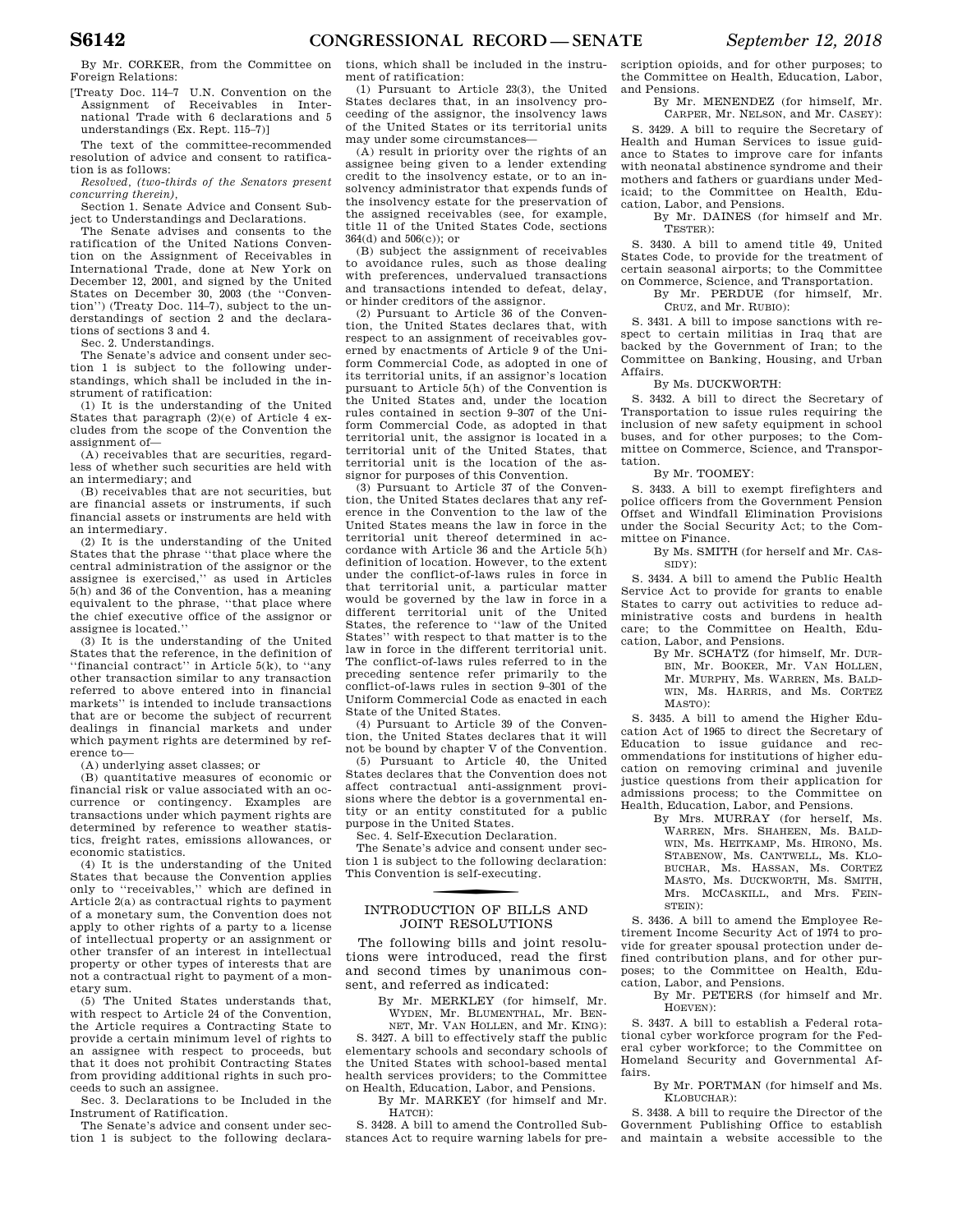public that allows the public to obtain electronic copies of all congressionally mandated reports in one place, and for other purposes; to the Committee on Homeland Security and Governmental Affairs.

By Mr. GRAHAM (for himself and Mr. SCOTT):

S. 3439. A bill to redesignate the Reconstruction Era National Monument as the Reconstruction Era National Historical Park, and for other purposes; to the Committee on Energy and Natural Resources.

## SUBMISSION OF CONCURRENT AND SENATE RESOLUTIONS

The following concurrent resolutions and Senate resolutions were read, and referred (or acted upon), as indicated:

> By Mr. CARDIN (for himself, Ms. COL-LINS, Mr. KING, Mr. BROWN, Mr. MAR-KEY, Mr. MURPHY, Mr. MENENDEZ, Ms. WARREN, Ms. KLOBUCHAR, Mr. BLUMENTHAL, Ms. HASSAN, Mr. JONES, Mr. VAN HOLLEN, Mr. CASEY, Ms. BALDWIN, and Mr. DONNELLY):

S. Res. 625. A resolution designating the week beginning September 9, 2018, as ''National Direct Support Professionals Recognition Week''; to the Committee on the Judiciary.

By Mr. WYDEN (for himself, Mrs. MUR-RAY, Ms. HARRIS, Mr. UDALL, Mr. COONS, Ms. HIRONO, Mr. MARKEY, Mr. SANDERS, Mr. BROWN, Ms. WARREN, Mr. BENNET, Mr. DURBIN, Mr. VAN HOLLEN, Mr. MERKLEY, Mr. CARPER, Ms. SMITH, and Mr. BOOKER):

S. Res. 626. A resolution designating September 2018 as ''National Voting Rights Month''; to the Committee on Rules and Administration.

By Mr. RUBIO (for himself and Mr. NELSON):

S. Res. 627. A resolution designating September 2018 as ''National Spinal Cord Injury Awareness Month''; considered and agreed to.

By Mr. MCCONNELL (for himself and Mr. SCHUMER):

S. Res. 628. A resolution to authorize document production by the Select Committee on Intelligence in United States v. Paul J. Manafort, Jr. (D.D.C.); considered and agreed to.

#### By Mr. SHELBY:

S. Con. Res. 46. A concurrent resolution directing the Clerk of the House of Representatives to make a correction in the enrollment of H.R. 5895; considered and agreed to.

## f ADDITIONAL COSPONSORS

#### S. 635

At the request of Mrs. SHAHEEN, the names of the Senator from Nevada (Ms. CORTEZ MASTO), the Senator from Washington (Ms. CANTWELL), the Senator from Illinois (Mr. DURBIN), the Senator from New York (Mrs. GILLI-BRAND), the Senator from Vermont (Mr. SANDERS) and the Senator from Delaware (Mr. CARPER) were added as cosponsors of S. 635, a bill to amend title 28, United States Code, to prohibit the exclusion of individuals from service on a Federal jury on account of sexual orientation or gender identity.

#### S. 732

At the request of Mr. BOOZMAN, the name of the Senator from Pennsylvania (Mr. CASEY) was added as a cosponsor of S. 732, a bill to amend the

Internal Revenue Code of 1986 to allow a refundable tax credit against income tax for the purchase of qualified access technology for the blind.

#### S. 796

At the request of Mr. WARNER, the names of the Senator from New Mexico (Mr. HEINRICH), the Senator from Massachusetts (Mr. MARKEY) and the Senator from New Mexico (Mr. UDALL) were added as cosponsors of S. 796, a bill to amend the Internal Revenue Code of 1986 to extend the exclusion for employer-provided education assistance to employer payments of student loans.

#### S. 797

At the request of Mr. BROWN, the name of the Senator from Washington (Mrs. MURRAY) was added as a cosponsor of S. 797, a bill to amend the Internal Revenue Code of 1986 to make permanent the Volunteer Income Tax Assistance matching grant program.

#### S. 835

At the request of Mr. MURPHY, the name of the Senator from New York (Mrs. GILLIBRAND) was added as a cosponsor of S. 835, a bill to require the Supreme Court of the United States to promulgate a code of ethics.

#### S. 1112

At the request of Ms. HEITKAMP, the name of the Senator from Missouri (Mrs. MCCASKILL) was added as a cosponsor of S. 1112, a bill to support States in their work to save and sustain the health of mothers during pregnancy, childbirth, and in the postpartum period, to eliminate disparities in maternal health outcomes for pregnancy-related and pregnancyassociated deaths, to identify solutions to improve health care quality and health outcomes for mothers, and for other purposes.

#### S. 1143

At the request of Mrs. MURRAY, the names of the Senator from Nevada (Ms. CORTEZ MASTO), the Senator from Illinois (Mr. DURBIN), the Senator from Wisconsin (Ms. BALDWIN), the Senator from Maine (Ms. COLLINS) and the Senator from Vermont (Mr. SANDERS) were added as cosponsors of S. 1143, a bill to amend the Equal Credit Opportunity Act to prohibit discrimination on account of sexual orientation or gender identity when extending credit.

#### S. 1164

At the request of Mr. DAINES, the name of the Senator from Maine (Ms. COLLINS) was added as a cosponsor of S. 1164, a bill to protect consumers from deceptive practices with respect to online booking of hotel reservations, and for other purposes.

#### S. 1328

At the request of Mr. KAINE, the names of the Senator from Washington (Ms. CANTWELL), the Senator from Maine (Ms. COLLINS), the Senator from Illinois (Mr. DURBIN), the Senator from Washington (Mrs. MURRAY) and the Senator from Vermont (Mr. SANDERS) were added as cosponsors of S. 1328, a

bill to extend the protections of the Fair Housing Act to persons suffering discrimination on the basis of sexual orientation or gender identity, and for other purposes.

#### S. 1503

At the request of Ms. WARREN, the name of the Senator from Maryland (Mr. CARDIN) was added as a cosponsor of S. 1503, a bill to require the Secretary of the Treasury to mint coins in recognition of the 60th anniversary of the Naismith Memorial Basketball Hall of Fame.

#### S. 1539

At the request of Ms. KLOBUCHAR, the name of the Senator from New Jersey (Mr. MENENDEZ) was added as a cosponsor of S. 1539, a bill to protect victims of stalking from gun violence.

#### S. 2006

At the request of Mrs. FEINSTEIN, the name of the Senator from Illinois (Mr. DURBIN) was added as a cosponsor of S. 2006, a bill to require breast density reporting to physicians and patients by facilities that perform mammograms, and for other purposes.

#### S. 2038

At the request of Mr. MORAN, the name of the Senator from Wisconsin (Ms. BALDWIN) was added as a cosponsor of S. 2038, a bill to amend title 38, United States Code, to provide for a presumption of herbicide exposure for certain veterans who served in Korea, and for other purposes.

#### S. 2072

At the request of Mr. MERKLEY, the name of the Senator from Connecticut (Mr. BLUMENTHAL) was added as a cosponsor of S. 2072, a bill to amend the Toxic Substances Control Act to require the Administrator of the Environmental Protection Agency to take action to eliminate human exposure to asbestos, and for other purposes.

#### S. 2076

At the request of Ms. COLLINS, the name of the Senator from New Mexico (Mr. HEINRICH) was added as a cosponsor of S. 2076, a bill to amend the Public Health Service Act to authorize the expansion of activities related to Alzheimer's disease, cognitive decline, and brain health under the Alzheimer's Disease and Healthy Aging Program, and for other purposes.

#### S. 2164

At the request of Mr. CARDIN, the name of the Senator from Colorado (Mr. BENNET) was added as a cosponsor of S. 2164, a bill to amend the Congressional Budget Act of 1974 respecting the scoring of preventive health savings.

#### S. 2208

At the request of Mr. MARKEY, the name of the Senator from Connecticut (Mr. BLUMENTHAL) was added as a cosponsor of S. 2208, a bill to provide for the issuance of an Alzheimer's Disease Research Semipostal Stamp.

#### S. 2313

At the request of Mr. VAN HOLLEN, the names of the Senator from Minnesota (Ms. KLOBUCHAR) and the Senator from Indiana (Mr. DONNELLY) were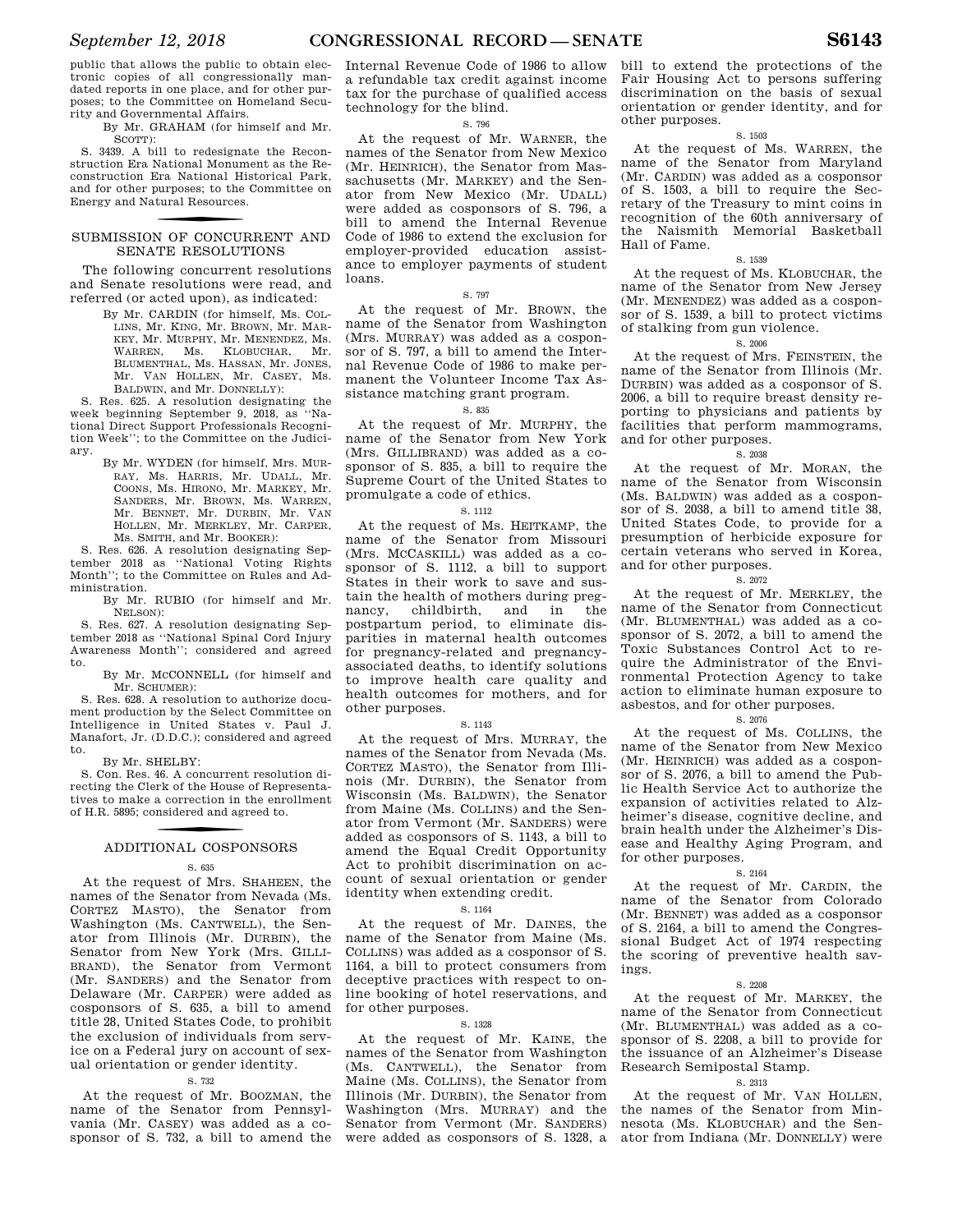added as cosponsors of S. 2313, a bill to deter foreign interference in United States elections, and for other purposes.

#### S. 2317

At the request of Mr. MARKEY, the name of the Senator from New Mexico (Mr. HEINRICH) was added as a cosponsor of S. 2317, a bill to amend the Controlled Substances Act to provide for additional flexibility with respect to medication-assisted treatment opioid use disorders, and for other purposes.

#### S. 2554

At the request of Ms. COLLINS, the names of the Senator from Ohio (Mr. BROWN) and the Senator from New Mexico (Mr. HEINRICH) were added as cosponsors of S. 2554, a bill to ensure that health insurance issuers and group health plans do not prohibit pharmacy providers from providing certain information to enrollees.

#### S. 2568

At the request of Mr. BROWN, the name of the Senator from Michigan (Mr. PETERS) was added as a cosponsor of S. 2568, a bill to amend section 5000A of the Internal Revenue Code of 1986 to provide an additional religious exemption from the individual health coverage mandate, and for other purposes.

#### S. 2572

At the request of Mr. CASEY, the names of the Senator from Maryland (Mr. VAN HOLLEN), the Senator from Oregon (Mr. MERKLEY) and the Senator from Missouri (Mrs. MCCASKILL) were added as cosponsors of S. 2572, a bill to amend the Elementary and Secondary Education Act of 1965 to address and take action to prevent bullying and harassment of students.

#### S. 2578

At the request of Mr. SCHATZ, the name of the Senator from Virginia (Mr. WARNER) was added as a cosponsor of S. 2578, a bill to amend title 13, United States Code, to require the Secretary of Commerce to provide advanced notice to Congress before changing any questions on the decennial census, and for other purposes.

#### S. 2584

At the request of Ms. BALDWIN, the name of the Senator from Nevada (Ms. CORTEZ MASTO) was added as a cosponsor of S. 2584, a bill to end discrimination based on actual or perceived sexual orientation or gender identity in public schools, and for other purposes.

#### S. 2680

At the request of Mrs. MURRAY, the names of the Senator from Colorado (Mr. BENNET), the Senator from New Hampshire (Ms. HASSAN), the Senator from Massachusetts (Ms. WARREN), the Senator from New Hampshire (Mrs. SHAHEEN) and the Senator from California (Mrs. FEINSTEIN) were added as cosponsors of S. 2680, a bill to address the opioid crisis.

#### S. 2785

At the request of Mr. DURBIN, the names of the Senator from Connecticut

(Mr. BLUMENTHAL) and the Senator from Texas (Mr. CRUZ) were added as cosponsors of S. 2785, a bill to designate foreign persons who improperly interfere in United States elections as inadmissible aliens, and for other purposes.

#### S. 2823

At the request of Mr. HATCH, the names of the Senator from New Mexico (Mr. HEINRICH), the Senator from Montana (Mr. TESTER), the Senator from Virginia (Mr. WARNER), the Senator from Washington (Ms. CANTWELL) and the Senator from Indiana (Mr. DON-NELLY) were added as cosponsors of S. 2823, a bill to modernize copyright law, and for other purposes.

#### S. 2852

At the request of Mr. BURR, the name of the Senator from Wyoming (Mr. ENZI) was added as a cosponsor of S. 2852, a bill to reauthorize certain programs under the Pandemic and All-Hazards Preparedness Reauthorization Act.

#### S. 2902

At the request of Mr. CASSIDY, the name of the Senator from West Virginia (Mr. MANCHIN) was added as a cosponsor of S. 2902, a bill to amend title XIX of the Social Security Act to facilitate Medicaid access to State prescription drug monitoring programs, and for other purposes.

#### S. 2905

At the request of Mr. TOOMEY, the name of the Senator from West Virginia (Mr. MANCHIN) was added as a cosponsor of S. 2905, a bill to amend title XVIII of the Social Security Act to provide for certain integrity transparency measures under Medicare parts C and D.

#### S. 2909

At the request of Mr. HELLER, the name of the Senator from West Virginia (Mr. MANCHIN) was added as a cosponsor of S. 2909, a bill to require the Comptroller General of the United States to study and report on State Medicaid agencies' options related to the distribution of substance use disorder treatment medications under the Medicaid program.

#### S. 2911

At the request of Mr. HELLER, the name of the Senator from West Virginia (Mr. MANCHIN) was added as a cosponsor of S. 2911, a bill to require the Secretary of Health and Human Services to provide guidance to States regarding Medicaid items and services for non-opioid pain treatment and management.

#### S. 2912

At the request of Mr. CASSIDY, the name of the Senator from West Virginia (Mr. MANCHIN) was added as a cosponsor of S. 2912, a bill to require the Secretary of Health and Human Services to publish data related to the prevalence of substance use disorders in the Medicaid beneficiary population and the treatment of substance use disorders under Medicaid, and for other purposes.

#### S. 2918

At the request of Ms. HARRIS, the names of the Senator from Nevada (Ms. CORTEZ MASTO), the Senator from Connecticut (Mr. BLUMENTHAL), the Senator from Washington (Mrs. MURRAY), the Senator from New Hampshire (Mrs. SHAHEEN) and the Senator from Delaware (Mr. CARPER) were added as cosponsors of S. 2918, a bill to amend the Religious Freedom Restoration Act of 1993 to protect civil rights and otherwise prevent meaningful harm to third parties, and for other purposes.

#### S. 2921

At the request of Mr. HELLER, the name of the Senator from West Virginia (Mr. MANCHIN) was added as a cosponsor of S. 2921, a bill to amend title XIX of the Social Security Act to help ensure coverage of inpatient treatment services furnished in institutions for mental disease.

#### S. 2961

At the request of Mr. BLUNT, the name of the Senator from Connecticut (Mr. BLUMENTHAL) was added as a cosponsor of S. 2961, a bill to reauthorize subtitle A of the Victims of Child Abuse Act of 1990.

#### S. 2971

At the request of Mr. BOOKER, the name of the Senator from Alabama (Mr. JONES) was added as a cosponsor of S. 2971, a bill to amend the Animal Welfare Act to prohibit animal fighting in the United States territories.

#### S. 3020

At the request of Mr. MARKEY, the name of the Senator from Illinois (Ms. DUCKWORTH) was added as a cosponsor of S. 3020, a bill to establish in the Bureau of Democracy, Human Rights, and Labor of the Department of State a Special Envoy for the Human Rights of LGBTI Peoples, and for other purposes. S. 3032

At the request of Ms. WARREN, the name of the Senator from California (Mrs. FEINSTEIN) was added as a cosponsor of S. 3032, a bill to amend the Controlled Substances Act to provide for a new rule regarding the application of the Act to marihuana, and for other purposes.

#### S. 3057

At the request of Mr. PORTMAN, the names of the Senator from Wisconsin (Ms. BALDWIN) and the Senator from Montana (Mr. DAINES) were added as cosponsors of S. 3057, a bill to provide for the processing by U.S. Customs and Border Protection of certain international mail shipments and to require the provision of advance electronic information on international mail shipments of mail.

#### S. 3135

At the request of Mrs. HYDE-SMITH, the name of the Senator from Mississippi (Mr. WICKER) was added as a cosponsor of S. 3135, a bill to prohibit Federal funding of State firearm ownership databases, and for other purposes.

#### S. 3151

At the request of Ms. HIRONO, the name of the Senator from New Mexico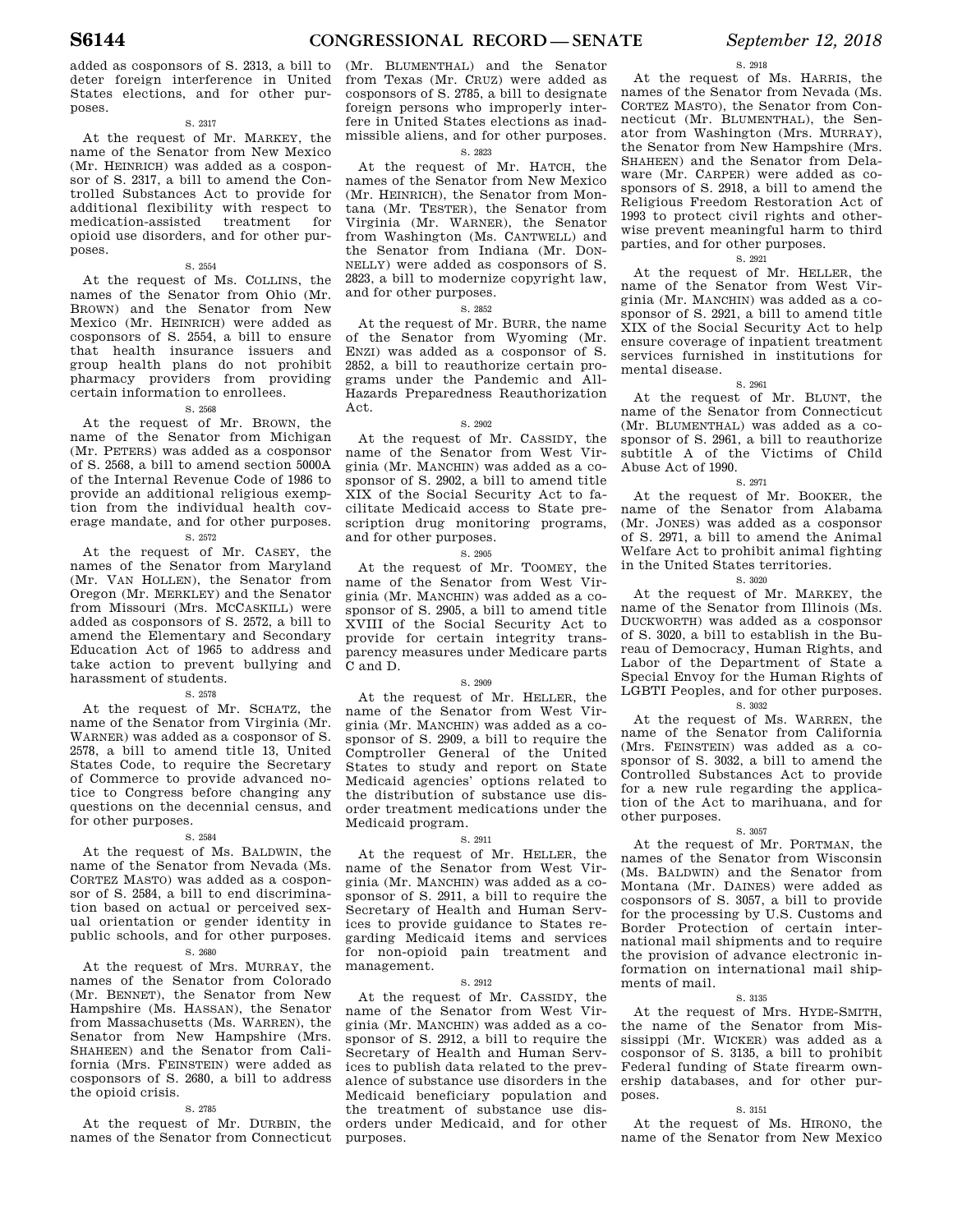(Mr. UDALL) was added as a cosponsor of S. 3151, a bill to secure the rights of public employees to organize, act concertedly, and bargain collectively, which safeguard the public interest and promote the free and unobstructed flow of commerce, and for other purposes.

#### S. 3170

At the request of Mr. CORNYN, the name of the Senator from Iowa (Mr. GRASSLEY) was added as a cosponsor of S. 3170, a bill to amend title 18, United States Code, to make certain changes to the reporting requirement of certain service providers regarding child sexual exploitation visual depictions, and for other purposes.

#### S. 3178

At the request of Ms. HARRIS, the name of the Senator from New Hampshire (Mrs. SHAHEEN) was added as a cosponsor of S. 3178, a bill to amend title 18, United States Code, to specify lynching as a deprivation of civil rights, and for other purposes.

#### S. 3247

At the request of Mr. BOOZMAN, the name of the Senator from Illinois (Mr. DURBIN) was added as a cosponsor of S. 3247, a bill to improve programs and activities relating to women's entrepreneurship and economic empowerment that are carried out by the United States Agency for International Development, and for other purposes.

S. 3257

At the request of Mr. CRUZ, the names of the Senator from Wisconsin (Ms. BALDWIN), the Senator from Missouri (Mr. BLUNT), the Senator from Louisiana (Mr. CASSIDY), the Senator from Iowa (Mrs. ERNST), the Senator from South Carolina (Mr. GRAHAM), the Senator from Oklahoma (Mr. INHOFE), the Senator from Maine (Mr. KING) and the Senator from North Carolina (Mr. TILLIS) were added as cosponsors of S. 3257, a bill to impose sanctions on foreign persons responsible for serious violations of international law regarding the protection of civilians during armed conflict, and for other purposes.

#### S. 3290

At the request of Mr. COTTON, the names of the Senator from Mississippi (Mr. WICKER) and the Senator from North Carolina (Mr. TILLIS) were added as cosponsors of S. 3290, a bill to require the Secretary of the Treasury to mint coins in commemoration of the centennial of the establishment of the Tomb of the Unknown Soldier.

#### S. 3298

At the request of Mr. DAINES, the name of the Senator from Nevada (Ms. CORTEZ MASTO) was added as a cosponsor of S. 3298, a bill to extend the authority of the Vietnam Veterans Memorial Fund, Inc., to establish a visitor center for the Vietnam Veterans Memorial.

#### S. 3321

At the request of Mr. COONS, the name of the Senator from Illinois (Ms. DUCKWORTH) was added as a cosponsor of S. 3321, a bill to award Congressional

Gold Medals to Katherine Johnson and Dr. Christine Darden and to posthumously award Congressional Gold Medals to Dorothy Vaughan and Mary Jackson in recognition of their contributions to the success of the National Aeronautics and Space Administration during the Space Race.

#### S. 3352

At the request of Mr. YOUNG, the name of the Senator from Arkansas (Mr. BOOZMAN) was added as a cosponsor of S. 3352, a bill to direct the Secretary of Transportation to issue regulations relating to commercial motor vehicle drivers under the age of 21, and for other purposes.

#### S. 3354

At the request of Mr. GRASSLEY, the name of the Senator from Texas (Mr. CORNYN) was added as a cosponsor of S. 3354, a bill to amend the Missing Children's Assistance Act, and for other purposes.

#### S. 3419

At the request of Ms. HIRONO, the name of the Senator from Nevada (Mr. HELLER) was added as a cosponsor of S. 3419, a bill to amend title 38, United States Code, to extend authorities relating to homeless veterans, and for other purposes.

#### S. CON. RES. 7

At the request of Mr. ROBERTS, the name of the Senator from Oklahoma (Mr. LANKFORD) was added as a cosponsor of S. Con. Res. 7, a concurrent resolution expressing the sense of Congress that tax-exempt fraternal benefit societies have historically provided and continue to provide critical benefits to the people and communities of the United States.

#### S. RES. 481

At the request of Mr. HATCH, the name of the Senator from Georgia (Mr. PERDUE) was added as a cosponsor of S. Res. 481, a resolution calling upon the leadership of the Government of the Democratic People's Republic of Korea to dismantle its labor camp system, and for other purposes.

#### S. RES. 610

At the request of Mr. BLUMENTHAL, the name of the Senator from Massachusetts (Mr. MARKEY) was added as a cosponsor of S. Res. 610, a resolution urging the release of information regarding the September 11, 2001, terrorist attacks upon the United States.

## SUBMITTED RESOLUTIONS

SENATE RESOLUTION 625—DESIG-NATING THE WEEK BEGINNING SEPTEMBER 9, 2018, AS ''NA-TIONAL DIRECT SUPPORT PRO-FESSIONALS RECOGNITION WEEK''

Mr. CARDIN (for himself, Ms. COL-LINS, Mr. KING, Mr. BROWN, Mr. MAR-KEY, Mr. MURPHY, Mr. MENENDEZ, Ms. WARREN, Ms. KLOBUCHAR, Mr. BLUMENTHAL, Ms. HASSAN, Mr. JONES, Mr. VAN HOLLEN, Mr. CASEY, Ms. BALD-

WIN, and Mr. DONNELLY) submitted the following resolution; which was referred to the Committee on the Judiciary:

#### S. RES. 625

Whereas direct support professionals, including direct care workers, personal assistants, personal attendants, in-home support workers, and paraprofessionals, are key to providing publicly funded, long-term support and services for millions of individuals with disabilities;

Whereas direct support professionals provide essential support that ensures that individuals with disabilities are—

(1) included as a valued part of the community of the individual;

(2) supported at home, at work, and in the communities of the United States; and

(3) empowered to live with the dignity that all people of the United States deserve;

Whereas all communities have a stake in ensuring that individuals with disabilities thrive through the connections of the individuals to their families, friends, and communities, fostered by the direct support professionals of those individuals, so as to avoid more costly institutional care;

Whereas direct support professionals support individuals with disabilities by helping those individuals make person-centered choices that lead to meaningful, productive lives;

Whereas direct support professionals must build close, respectful, and trusting relationships with individuals with disabilities;

Whereas direct support professionals provide a broad range of individualized support to individuals with disabilities, including—

(1) assisting with the preparation of meals; (2) helping with medication;

(3) assisting with bathing, dressing, and other aspects of daily living;

(4) assisting with access to the environment of the individuals;

(5) providing transportation to school, work, religious, and recreational activities; and

(6) helping with general daily affairs, such as assisting with financial matters, medical appointments, and personal interests;

Whereas there is a documented critical and increasing shortage of direct support professionals throughout the United States;

Whereas direct support professionals are a critical element in supporting—

(1) individuals who are receiving health care services for severe chronic health conditions and individuals with functional limitations; and

(2) the successful transition of individuals from medical events to post-acute care and long-term support and services;

Whereas many direct support professionals are the primary financial providers for their families;

Whereas direct support professionals are hardworking, taxpaying citizens who provide an important service to people with disabilities in the United States, yet many continue to earn low wages, receive inadequate benefits, and have limited opportunities for advancement, resulting in high turnover and vacancy rates that adversely affect the quality of support, safety, and health of individuals with disabilities;

Whereas the Supreme Court of the United States, in Olmstead v. L.C. by Zimring, 527 U.S. 581 (June 22, 1999)—

(1) recognized the importance of the deinstitutionalization of, and community-based services for, individuals with disabilities; and

(2) held that, under the Americans with Disabilities Act of 1990 (42 U.S. 12101 et seq.), a State must provide community-based services to persons with intellectual and developmental disabilities if—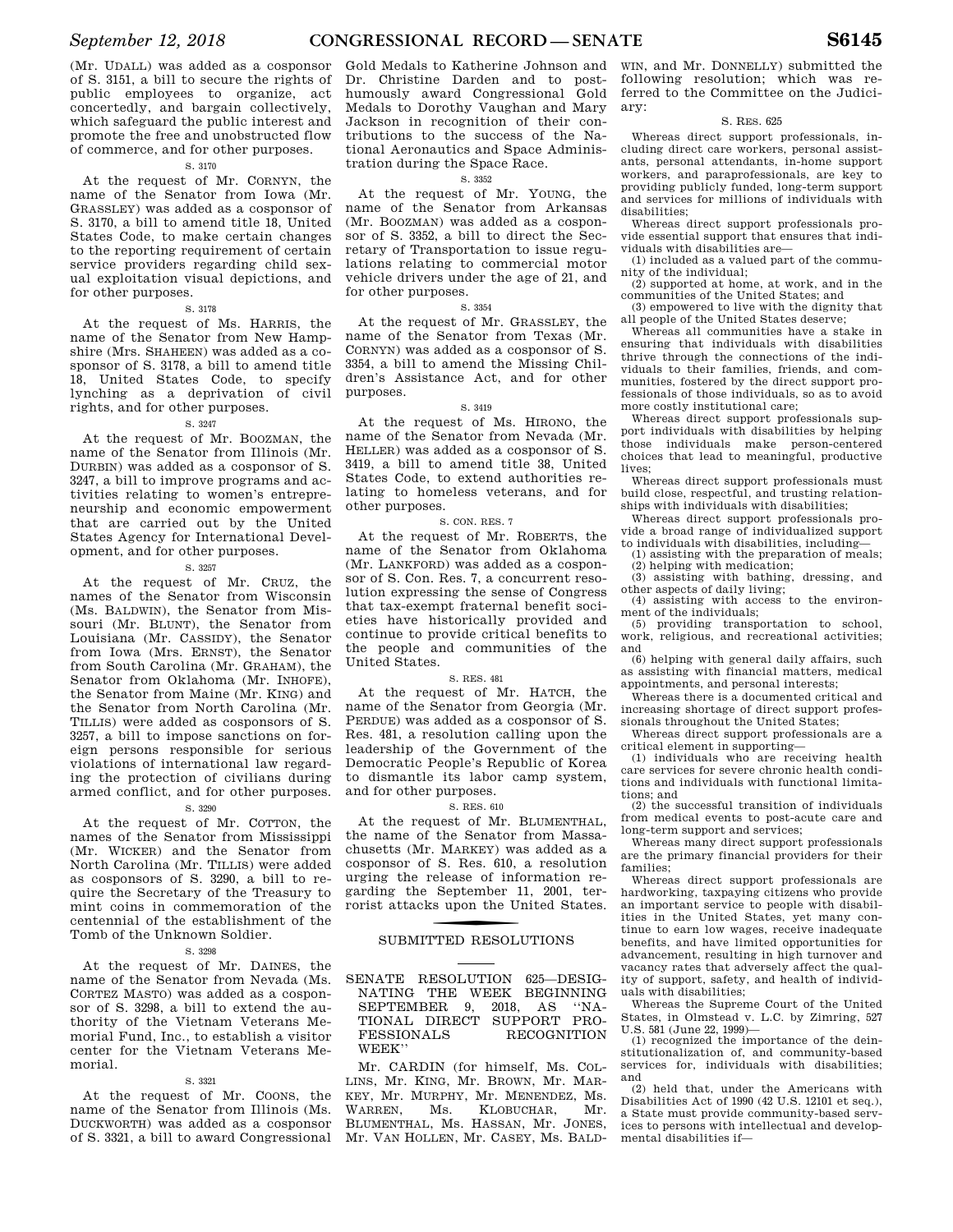(A) the community-based services are appropriate;

(B) the affected person does not oppose receiving the community-based services; and

(C) the community-based services can be reasonably accommodated after the community has taken into account the resources available to the State and the needs of other individuals with disabilities in the State; and

Whereas, in 2018, the majority of direct support professionals are employed in homeand community-based settings and that trend will increase over the next decade: Now, therefore, be it

*Resolved,* That the Senate—

(1) designates the week beginning September 9, 2018, as ''National Direct Support Professionals Recognition Week'';

(2) recognizes the dedication and vital role of direct support professionals in enhancing the lives of individuals with disabilities of all ages;

(3) appreciates the contribution of direct support professionals in supporting individuals with disabilities and their families in the United States;

(4) commends direct support professionals for being integral to the provision of longterm support and services for individuals with disabilities;

(5) encourages the Bureau of Labor Statistics of the Department of Labor to collect data specific to direct support professionals; and

(6) finds that the successful implementation of the public policies affecting individuals with disabilities in the United States depends on the dedication of direct support professionals.

Mr. CARDIN. Mr. President, I rise today with my colleagues Senators COLLINS, KING, BROWN, MARKEY, MUR-PHY, MENENDEZ, WARREN, KLOBUCHAR, BLUMENTHAL, HASSAN, JONES, VAN HOL-LEN, CASEY, BALDWIN, and DONNELLY to recognize the week beginning September 9th, 2018 as National Direct Support Professionals Recognition Week. Direct Support Professionals are an invaluable part of our Nation's health care system, caring for the most vulnerable Americans, including the chronically ill, seniors, and those living with a disability. With the help of Direct Support Professionals, these individuals can perform daily activities that many people take for granted, such as eating, bathing, dressing, and leaving the house. The work of Direct Support Professionals ensures that these individuals can be active participants in their communities.

Let me share with you the experience of Euricka Stevens, a direct support professional who was recognized this year for her incredible work and dedication when she was given Maryland's Direct Support Professional, DSP, of the Year Award by the American Network of Community Options and Resources, ANCOR. It was said of Euricka that she, ''doesn't see limitations or disabilities. She sees a person for their distinctive collection of traits and strengths and frailties and meets them there. She listens to the person and has an uncanny knack for unearthing what makes them remarkable.''

For example, there was an instance where a non-verbal individual was ex-

periencing distress. Euricka was able to patiently determine that he was bothered by noise and calmed by sitting in a recliner. Because of her efforts, this individual is now able to participate in the life of the center, and have his needs taken care of if he is showing signs of discomfort.

As Euricka's story demonstrates, the job of a direct support professional is not easy. The hours are often long, and the wages are low. The job can be physically laborious, as well as emotionally draining. The reward for direct support professionals, however, is that they are able to improve the lives of individuals with disabilities and help fulfill the promise of the Americans with Disabilities Act by making it possible for these Americans to participate in their communities to the fullest extent possible.

In our Nation, we are incredibly fortunate to have millions of service-oriented individuals who are willing to rise to the task of becoming a Direct Support Professional. According to the Bureau of Labor Statistics, the employment of DSPs is projected to grow by an average of 26 percent from 2014 to 2024, compared to a 7 percent average growth rate for all occupations during that period. Unfortunately, direct support professionals are often forced to leave the jobs they love due to low wages and excessive, difficult, work hours. Many Direct Support Professionals rely on public benefits, and some must work multiple jobs in order to provide for themselves and their families. Now, more than ever, it is imperative that we work to ensure that these hard-working individuals have the income and emotional support they need and deserve.

I urge my colleagues to join me and Senators COLLINS, KING, BROWN, MAR-KEY, MURPHY, MENENDEZ, WARREN, KLOBUCHAR, BLUMENTHAL, HASSAN, JONES, VAN HOLLEN, CASEY, BALDWIN, and DONNELLY in expressing our appreciation for the critically important work of our country's Direct Support Professionals, in thanking them for their commitment and dedication, and in supporting the resolution designating the week beginning September 9, 2018, as National Direct Support Professionals Recognition Week.

#### SENATE RESOLUTION 626-DESIG-NATING SEPTEMBER 2018 AS ''NATIONAL VOTING RIGHTS MONTH''

Mr. WYDEN (for himself, Mrs. MUR-RAY, Ms. HARRIS, Mr. UDALL, Mr. COONS, Ms. HIRONO, Mr. MARKEY, Mr. SANDERS, Mr. BROWN, Ms. WARREN, Mr. BENNET, Mr. DURBIN, Mr. VAN HOLLEN, Mr. MERKLEY, Mr. CARPER, Ms. SMITH, and Mr. BOOKER) submitted the following resolution; which was referred to the Committee on Rules and Administration:

#### S. RES. 626

Whereas voting is one of the single most important rights that can be exercised in a democracy;

Whereas over the course of history, various voter suppression laws in the United States have hindered, and even prohibited, certain individuals and groups from exercising the right to vote;

Whereas during the 19th and early 20th centuries, Native Americans and people who were born to United States citizens abroad, people who spoke a language other than English, and people who were formerly subjected to slavery were denied full citizenship and prevented from voting by English literacy tests;

Whereas from 1954 to 1968, minority groups such as African Americans in the South suffered from the oppressive effects of Jim Crow laws designed to prevent political, economic, and social mobility;

Whereas African Americans, Latinos, Asian Americans, Native Americans, and other underrepresented voters were subject to violence at polling stations, poll taxes, literacy tests, all-White primaries, property ownership tests, grandfather clauses, voter roll purges, and laws that prevented former prisoners from voting;

Whereas Congress passed the Voting Rights Act of 1965 (52 U.S.C. 10301 et seq.) to protect the rights of African Americans and other traditionally disenfranchised groups to vote;

Whereas in 2013, the Supreme Court invalidated section 4 of the Voting Rights Act of 1965, dismantling the preclearance formula provision in that Act that protected voters in States that historically have suppressed the right of minorities to vote;

Whereas, since the invalidation of the preclearance formula provisions of the Voting Rights Act of 1965, gerrymandered districts in many States have gone unchallenged or have become less likely to be invalidated by the courts;

Whereas gerrymandering has a discriminatory impact on traditionally disenfranchised minorities, including by—

(1) diluting the voting power of minorities across many districts (known as ''cracking''); and

(2) concentrating the voting power of minorities in 1 district to reduce the voting power of minorities in other districts (known as ''packing'');

Whereas the courts have found that the congressional and, in some cases, State legislative district maps, in Texas, North Carolina, Florida, and Wisconsin were gerrymandered with the intent of interfering with the constitutional right to vote;

Whereas the decision of the Supreme Court of the United States in Shelby County v. Holder, 570 U.S. 529 (2013), calls on Congress to fix the formula in the Voting Rights Act of 1965;

Whereas some form of a restrictive voting law has been instituted in 33 States since 2013;

Whereas restrictive voting laws have resulted in cutbacks in early voting, voter roll purges, placement of faulty equipment in minority communities, a requirement of photo identification, the procurement of which amounts to a modern day poll tax, and the elimination of same-day registration;

Whereas more than 80,000,000 minority, elderly, poor, and disabled voters could be disenfranchised by restrictive voting laws;

Whereas in 2016, discriminatory laws in North Carolina, Wisconsin, North Dakota, and Texas have been ruled unconstitutional and overturned by the courts;

Whereas there are local elected officials who refuse to adhere to Federal court decisions that have struck down suppressive voting laws instituted since Shelby County v. Holder;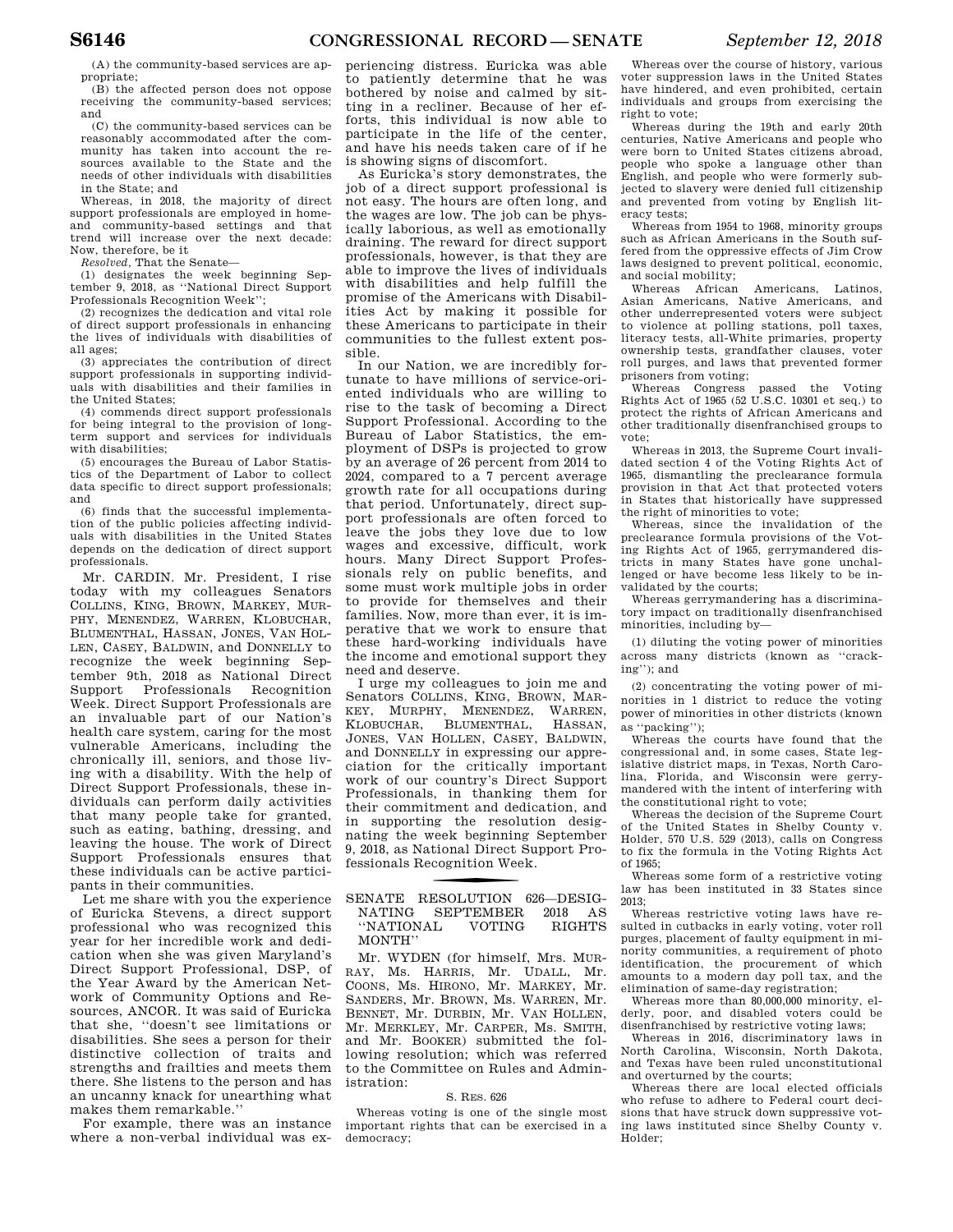Whereas there is much more work to be done to ensure all citizens of the United States have the right to vote;

Whereas ''National Voter Registration Day'' is September 25; and

Whereas the month of September is an appropriate month to designate as ''National Voting Rights Month'': Now, therefore, be it *Resolved,* That the Senate—

(1) supports the designation of September 2018 as ''National Voting Rights Month'';

(2) encourages all people in the United States to uphold the right of every citizen to exercise the sacred and fundamental right to vote; and

(3) to further the mission of allowing all citizens to vote, supports the following actions:

(A) The development by public schools and universities of an academic curriculum that educates students about—

(i) the importance of voting, how to register to vote, where to vote, and the different forms of voting;

(ii) the history of voter suppression in the United States before the passage of the Voting Rights Act of 1965 (52 U.S.C. 10301 et seq.);

(iii) current issues relating to laws passed after 1965 that restrict the right to vote; and

(iv) the actions taken by State and Federal Government officials since passage of the Voting Rights Act of 1965 that have created barriers to the exercise of the right to vote.

(B) During the month of September, the issuance of a special Fannie Lou Hamer stamp by the Postmaster General of the United States Postal Service to remind people in the United States that ordinary citizens risked their lives, marched, and participated in the great democracy of the United States so that all citizens would have the fundamental right to vote.

(C) The allocation of requisite funds by Congress for public service announcements—

(i) to remind people in the United States when elections are being held and urge people to vote; and

(ii) through various forms of media, including television, radio, newspapers, magazines, social media, billboards, and buses.

(D) The passage of legislation by Congress to allow any citizen to be automatically registered to vote in Federal elections when that citizen reaches the age of 18 years.

#### SENATE RESOLUTION 627-DESIG-NATING SEPTEMBER 2018 AS ''NATIONAL SPINAL CORD IN-JURY AWARENESS MONTH''

Mr. RUBIO (for himself and Mr. NEL-SON) submitted the following resolution; which was considered and agreed to:

#### S. RES. 627

Whereas more than 288,000 individuals in the United States live with spinal cord injuries, which cost society billions of dollars in health care costs and lost wages;

Whereas there are approximately 17,700 new spinal cord injuries in the United States each year;

Whereas more than 42,000 victims of spinal cord injuries are veterans who suffered a spinal cord injury while serving in the Armed Forces;

Whereas motor vehicle accidents are the leading cause of spinal cord injuries and the third leading cause of traumatic brain injuries;

Whereas more than 50 percent of all spinal cord injuries to children under the age of 18 occur as a result of motor vehicle accidents;

Whereas there is an urgent need to develop new neuroprotection, pharmacological, and

regeneration treatments to reduce, prevent, and reverse paralysis; and

Whereas increased education and investment in research are key factors in improving outcomes for victims of spinal cord injuries, improving the quality of life of victims of spinal cord injuries, and ultimately curing paralysis: Now, therefore, be it

*Resolved,* That the Senate—

(1) designates September 2018 as ''National Spinal Cord Injury Awareness Month'';

(2) supports the goals and ideals of National Spinal Cord Injury Awareness Month;

(3) continues to support research to find better treatments, therapies, and a cure for spinal cord injuries;

(4) supports clinical trials for new therapies that offer promise and hope to individuals living with paralysis; and

(5) commends the dedication of national, regional, and local organizations, researchers, doctors, volunteers, and people across the United States that are working to improve the quality of life of individuals living with spinal cord injuries and their families.

f SENATE RESOLUTION 628—TO AU-THORIZE DOCUMENT PRODUC-TION BY THE SELECT COM-MITTEE ON INTELLIGENCE IN UNITED STATES V. PAUL J. MANAFORT, JR. (D.D.C.)

Mr. MCCONNELL (for himself and Mr. SCHUMER) submitted the following resolution; which was considered and agreed to:

#### S. RES. 628

Whereas, the prosecution in *United States v. Paul J. Manafort, Jr.*, Cr. No. 17–201, currently pending in the United States District Court for the District of Columbia, has requested a copy of a transcript of an interview of W. Samuel Patten conducted by the Select Committee on Intelligence;

Whereas, by the privileges of the Senate of the United States and Rule XI of the Standing Rules of the Senate, no evidence under the control or in the possession of the Senate can, by administrative or judicial process, be taken from such control or possession but by permission of the Senate;

Whereas, when it appears that documents, papers, and records under the control or in the possession of the Senate may promote the administration of justice, the Senate will take such action as will promote the ends of justice consistent with the privileges of the Senate: Now, therefore, be it

*Resolved,* That the Chairman and Vice Chairman of the Senate Select Committee on Intelligence, acting jointly, are authorized to provide to the prosecution in *United States v. Paul J. Manafort, Jr.*, under appropriate security procedures, a copy of the transcript of the Committee's interview of W. Samuel Patten and exhibits referenced in the interview.

Mr. MCCONNELL. Mr. President, on behalf of myself and the distinguished Democratic leader, Mr. SCHUMER, I send to the desk a resolution on documentary production by the Select Committee on Intelligence, and ask for its immediate consideration.

Mr. MCCONNELL. Mr. President, the Select Committee on Intelligence has received a request from the Department of Justice in a pending criminal case against Paul J. Manafort, Jr., for a copy of a transcript of an interview that the Committee staff conducted of a witness named W. Samuel Patten in January 2018.

In response to this request, this resolution would authorize the Chairman and Vice Chairman of the Select Committee on Intelligence, acting jointly, to provide a copy of the interview transcript, under appropriate security procedures, to the prosecution, which intends to share it with the defense under a protective order entered in the case.

f SENATE CONCURRENT RESOLU-TION 46—DIRECTING THE CLERK OF THE HOUSE OF REPRESENTA-TIVES TO MAKE A CORRECTION IN THE ENROLLMENT OF H.R. 5895

Mr. SHELBY submitted the following concurrent resolution; which was considered and agreed to:

#### S. CON. RES. 46

*Resolved by the Senate (the House of Representatives concurring),* That, in the enrollment of the bill H.R. 5895, the Clerk of the House of Representatives shall make the following correction to the title so as to read: ''Making consolidated appropriations for Energy and Water Development, the Legislative Branch, Military Construction, Veterans Affairs, and Related Agencies for the fiscal year ending September 30, 2019, and for other purposes.''.

### f AMENDMENTS SUBMITTED AND PROPOSED

SA 4015. Mr. FLAKE (for Ms. DUCKWORTH) proposed an amendment to the bill S. 1050, to award a Congressional Gold Medal, collectively, to the Chinese-American Veterans of World War II, in recognition of their dedicated service during World War II.

SA 4016. Mr. FLAKE (for Mr. ALEXANDER) proposed an amendment to the bill S. 3029, to revise and extend the Prematurity Research Expansion and Education for Mothers who deliver Infants Early Act (PREEMIE Act).

## TEXT OF AMENDMENTS

**SA 4015.** Mr. FLAKE (for Ms. DUCKWORTH) proposed an amendment to the bill S. 1050, to award a Congressional Gold Medal, collectively, to the Chinese-American Veterans of World War II, in recognition of their dedicated service during World War II; as follows:

Strike all after the enacting clause and insert the following:

#### **SECTION 1. SHORT TITLE.**

This Act may be cited as the ''Chinese-American World War II Veteran Congressional Gold Medal Act''.

#### **SEC. 2. FINDINGS.**

Congress finds that—

(1) Chinese Americans served the United States in every conflict since the Civil War, and distinguished themselves in World War II, serving in every theater of war and every branch of service, earning citations for their heroism and honorable service, including the Medal of Honor;

(2) Chinese nationals and Chinese Americans faced institutional discrimination in the United States since before World War II, limiting the size of their population and their ability to build thriving communities in the United States;

(3) the Act entitled ''An Act to execute certain treaty stipulations relating to Chinese'',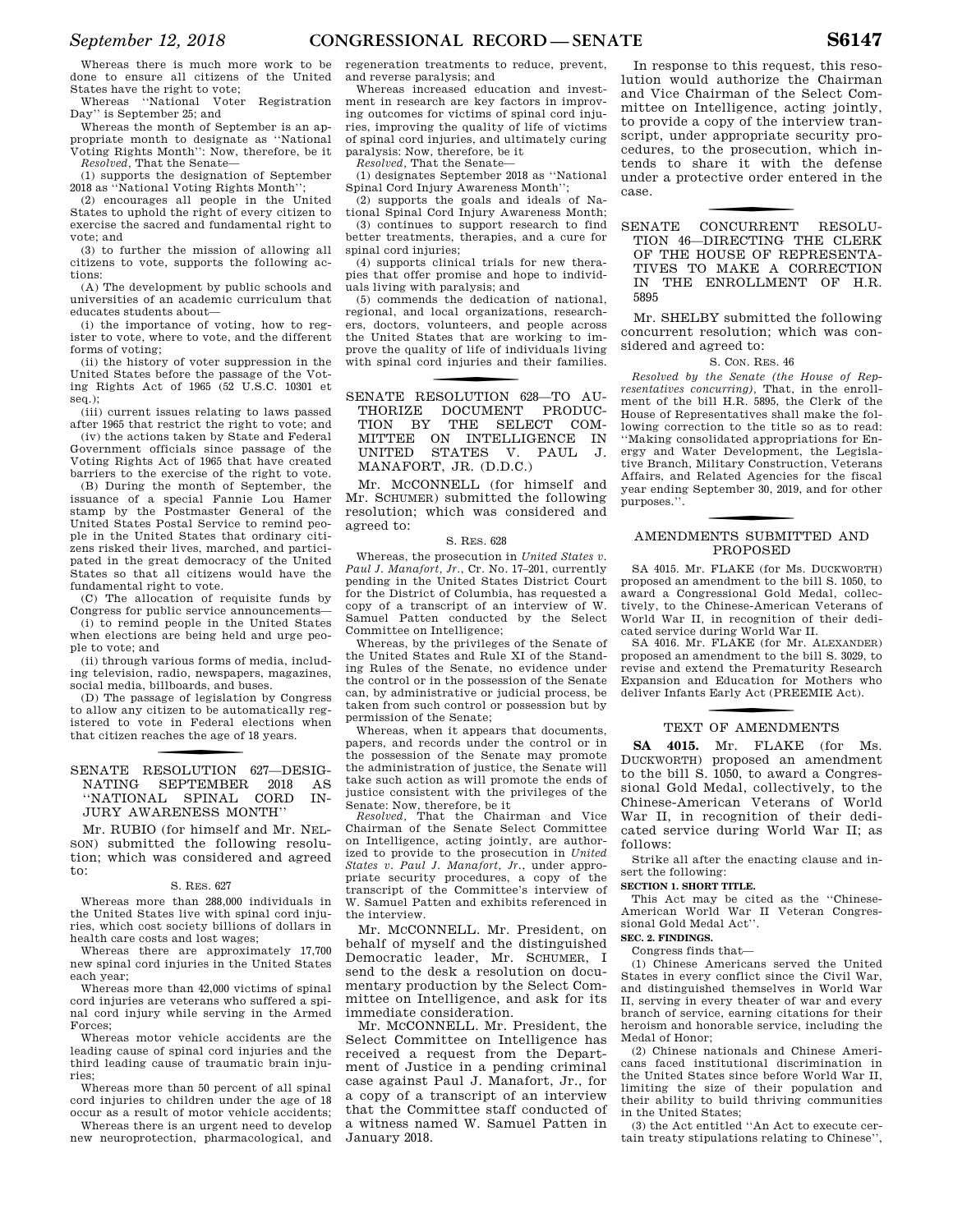approved May 6, 1882 (commonly known as the ''Chinese Exclusion Act of 1882'') (22 Stat. 58, chapter 126), was the first Federal law that broadly restricted immigration and a specific nationality, making it illegal for Chinese laborers to immigrate to the United States and limiting the Chinese population in the United States for over 60 years;

(4) major court decisions such as the decisions in Lum v. Rice, 275 U.S. 78 (1927), and People v. Hall, 4 Cal. 399 (1854), found ''yellow'' races to be equal to African Americans with regard to ''separate but equal'' school facilities, and prohibited Chinese Americans, along with ''Black, mulatto, or Indian'' persons, from testifying against White men;

(5) Chinese Americans were harassed, beaten, and murdered because of their ethnicity, including the Chinese Massacre of 1871, where 17 Chinese immigrants in Los Angeles, California, were tortured and murdered, the Rock Springs Massacre of 1885 where White rioters killed 28 Chinese miners and burned 75 of their homes in Rock Springs, Wyoming, and the Hells Canyon Massacre of 1887 where 34 Chinese gold miners were ambushed and murdered in Hells Canyon, Oregon;

(6) there were only 78,000 Chinese Americans living on the United States mainland, with 29,000 living in Hawaii, at the start of World War II as result of Federal and State legislation and judicial decisions;

(7) despite the anti-Chinese discrimination at the time, as many as 20,000 Chinese Americans served in the Armed Forces during World War II, of whom, approximately 40 percent were not United States citizens due to the laws that denied citizenship to persons of Chinese descent;

(8) Chinese Americans, although small in numbers, made important contributions to the World War II effort;

(9) of the total Chinese Americans serving, approximately 25 percent served in the United States Army Air Force, with some sent to the China-Burma-India Theater with the 14th Air Service Group;

(10) the remainder of Chinese Americans who served in World War II served in all branches of the Armed Forces in all 4 theaters of war;

(11) the first all Chinese-American group was the 14th Air Service Group in the China-Burma-India Theater which enabled extensive and effective operations against the Japanese military in China;

(12) Chinese Americans are widely acknowledged for their role in the 14th Air Force, widely known as the Flying Tigers;

(13) Chinese Americans assigned to the China-Burma-India Theater made transoceanic journeys through hostile territories and were subject to enemy attack while at sea and in the air;

(14) in the Pacific Theater, Chinese Americans were in ground, air, and ocean combat and support roles throughout the Pacific including New Guinea, Guadalcanal, Solomon Islands, Iwo Jima, Okinawa, Philippines, Mariana Islands, and Aleutian Islands;

(15) throughout the Pacific and China-Burma-India theaters, Chinese Americans performed vital functions in translating, coordinating Nationalist Chinese and United States combat operations, servicing and repairing aircraft and armaments, training Nationalist Chinese troops and sailors, delivering medical care, providing signal and communication support, gathering and analyzing intelligence, participating in ground and air combat, and securing and delivering supplies;

(16) Chinese Americans also served in combat and support roles in the European and African theaters, serving in North Africa, Sicily, Italy, the Normandy D–Day invasion, which liberated Western Europe, and the Battle of the Bulge, occupying Western Ger-

many while helping to liberate Central Europe;

(17) Chinese Americans flew bomber missions, served in infantry units and combat ships in the Battle of the Atlantic, including aboard Merchant Marines convoys vulnerable to submarine and air attacks;

(18) many Chinese-American women served in the Women's Army Corps, the Army Air Forces, and the United States Naval Reserve Women's Reserve, and some became pilots, air traffic controllers, flight trainers, weather forecasters, occupational therapists, and nurses;

(19) Captain Francis B. Wai is the only Chinese American who served in World War II to have been awarded the Medal of Honor, the highest military award given by the United States

(20) Chinese Americans also earned Combat Infantry Badges, Purple Hearts, Bronze Stars, Silver Stars, Distinguished Service Cross, and Distinguished Flying Cross;

(21) units of the Armed Forces with Chinese Americans were also awarded unit citations for valor and bravery;

(22) the United States remains forever indebted to the bravery, valor, and dedication that the Chinese-American Veterans of World War II displayed; and

(23) the commitment and sacrifice of Chinese Americans demonstrates a highly uncommon and commendable sense of patriotism and honor in the face of discrimination. **SEC. 3. DEFINITIONS.** 

In this Act—

(1) the term ''Chinese-American Veterans of World II'' includes individuals of Chinese ancestry who served—

(A) honorably at any time during the period December 7, 1941, and ending December 31, 1946; and

(B) in an active duty status under the command of the Armed Forces; and

(2) the term ''Secretary'' means the Secretary of the Treasury.

#### **SEC. 4. CONGRESSIONAL GOLD MEDAL.**

(a) AWARD AUTHORIZED.—The President Pro Tempore of the Senate and the Speaker of the House of Representatives shall make appropriate arrangements for the award, on behalf of Congress, of a single gold medal of appropriate design to the Chinese-American Veterans of World War II, in recognition of their dedicated service during World War II.

(b) DESIGN AND STRIKING.—For the purposes of the award referred to in subsection (a), the Secretary shall strike the gold medal with suitable emblems, devices, and inscriptions to be determined by the Secretary. (c) SMITHSONIAN INSTITUTE.—

(1) IN GENERAL.—Following the award of the gold medal in honor of the Chinese-American Veterans of World War II, the gold medal shall be given to the Smithsonian Institution, where it shall be available for display as appropriate and made available for research.

(2) SENSE OF CONGRESS.—It is the sense of Congress that the Smithsonian Institution should make the gold medal received under paragraph (1) available for display elsewhere, particularly at other locations associated with the Chinese-American Veterans of World II or with World War II.

(d) DUPLICATE MEDALS.—Under regulations that the Secretary may promulgate, the Secretary may strike and sell duplicates in bronze of the gold medal struck under this Act, at a price sufficient to cover the cost of the medals, including labor, materials, dies, use of machinery, and overhead expenses. **SEC. 5. STATUS OF MEDAL.** 

(a) NATIONAL MEDAL.—The gold medal struck under this Act shall be a national medal for the purposes of chapter 51 of title 31, Unites States Code.

(b) NUMISMATIC ITEMS.—For purpose of section 5134 of title 31, United States Code, all medals struck under this Act shall be considered to be numismatic items.

**SA 4016.** Mr. FLAKE (for Mr. ALEX-ANDER) proposed an amendment to the bill S. 3029, to revise and extend the Prematurity Research Expansion and Education for Mothers who deliver Infants Early Act (PREEMIE Act); as follows:

On page 16, line 22, insert '', in collaboration with other departments, as appropriate,'' after ''Services''.

Beginning on page 16, line 24, strike ''within'' and all that follows through ''Services'' on page 17, line 1.

On page 17, line 11, insert '', and, as applicable, those in other departments,'' after ''Services''.

## f AUTHORITY FOR COMMITTEES TO **MEET**

Mr. DAINES. Mr. President, I have a request for one committee to meet during today's session of the Senate. It has the approval of the Majority and Minority leaders.

Pursuant to rule XXVI, paragraph 5(a), of the Standing Rules of the Senate, the following committee is authorized to meet during today's session of the Senate:

COMMITTEE ON BANKING, HOUSING, AND URBAN AFFAIRS

The Committee on Banking, Housing, and Urban Affairs is authorized to meet during the session of the Senate on Wednesday, September 12, 2018, at 2:30 p.m., to conduct a hearing entitled, ''Countering Russia: Assessing New Tools.''

## f PRIVILEGES OF THE FLOOR

Mr. MERKLEY. Mr. President, I ask unanimous consent that my intern Sam Satterfield have privileges of the floor for the balance of the day.

The PRESIDING OFFICER. Without objection, it is so ordered.

## f APPROPRIATIONS

Mr. ALEXANDER. Mr. President, Boy Scouts shouldn't get a merit badge for telling the truth, and Senators shouldn't get an award for passing an appropriations bill, because that is what we are supposed to do. But it is worth noting that for the first time in at least 10 years, these appropriations bills that we just passed are on time and within the budget Congress has set.

With this vote today, we are moving toward restoring the practice of regular order in the Senate from start to finish. This is what the right way means: hearings—we held three. Mark up the bills—all 12 bills are completed before the Fourth of July recess. Consult with other Senators—in the case of the Energy and Water appropriations bills, 87 Senators, we believe, had their wishes reflected in our bill. Floor debate, amendment votes, then a conference committee, and then we had the vote today.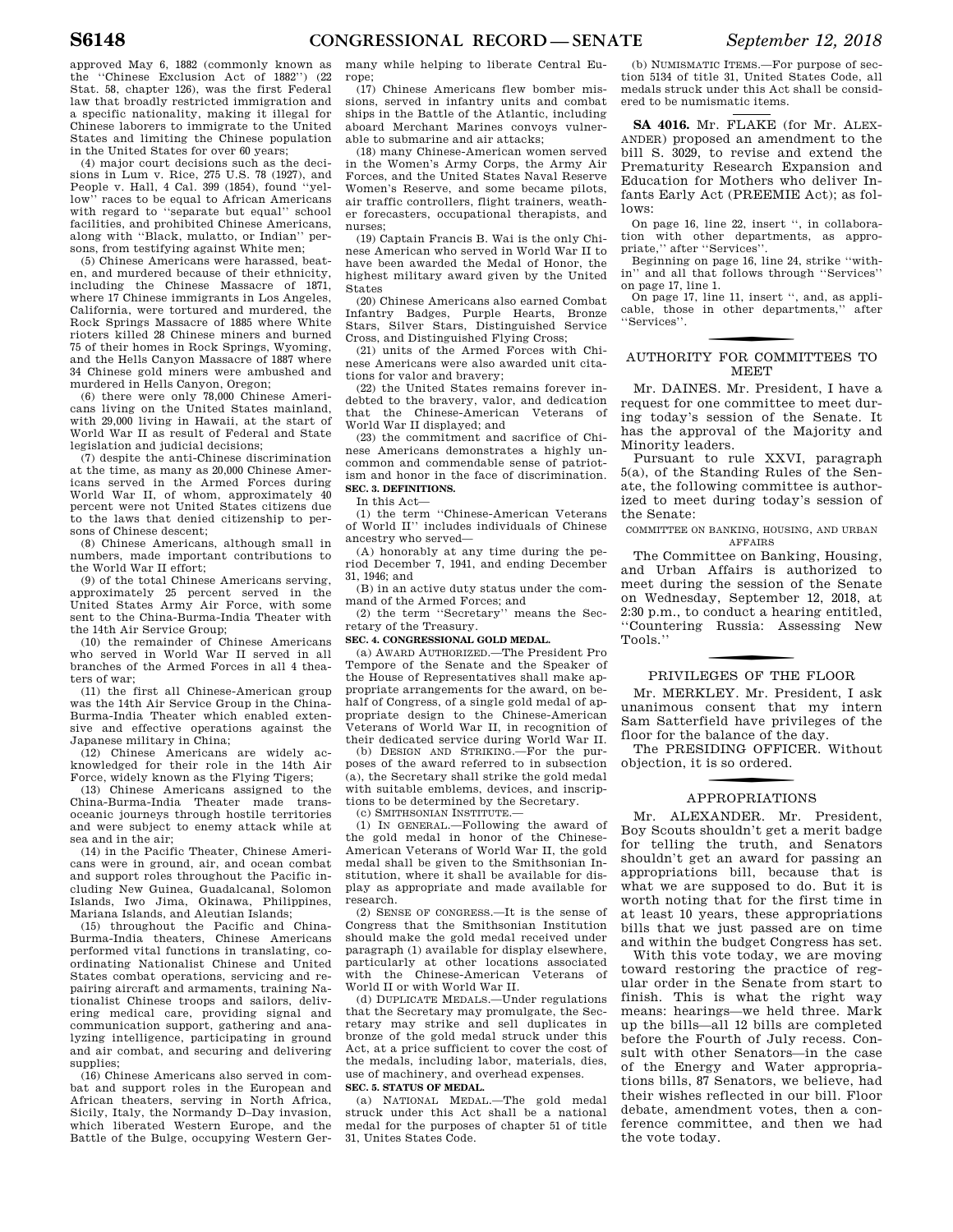I look forward to President Trump signing these appropriations bills into law. They will help to keep our country first in science, technology, and supercomputing, and they will build the ports and waterways that create jobs.

This bill supports funding for several important agencies, including the Corps of Engineers, the U.S. Department of Energy, the National Nuclear Security Administration, the Nuclear Regulatory Commission, the Bureau of Reclamation, and regional commissions, including the Appalachian Regional Commission and the Delta Regional Authority.

The amount of funding in the bill is also consistent with spending caps agreed to as part of the bipartisan budget agreement. It sets priorities while reducing unnecessary spending.

Let me start with the Army Corps of Engineers, which affects the lives of almost every American. Based upon the appropriations request we received, this is the most popular agency in the budget. The Corps maintains our inland waterways; it deepens and keeps our ports open; it looks after our recreational waters and lands; it manages our rivers to prevent flooding; its dams provide emission-free, renewable hydroelectric energy. The bill restores \$2.3 billion that was cut from the President's budget request, bringing the Corps' budget up to \$6.999 billion—a new record level of funding in a regular appropriations bill.

For the fifth consecutive year, the bill makes full use of the Inland Waterways Trust Fund revenues for water infrastructure projects, including up to \$117.7 million to continue construction of Chickamauga Lock in Chattanooga and \$2.125 million for dredging at Memphis Harbor McKellar Lake.

The bill also provides funding that exceeds the Harbor Maintenance Trust Fund, a spending target established by the Water Resources and Development Act of 2014. This is the fifth consecutive year that the bill has met or exceeded the Harbor Maintenance Trust Fund spending targets, which is necessary to adequately fund our Nation's harbors, including Mobile Harbor in Alabama, Savannah Harbor in Georgia, Long Beach Harbor in California, and many others across the country.

For the Department of Energy, for the fourth consecutive year, we have included record funding levels in a regular appropriations bill for the following activities: No. 1, for the Department's Office of Science. This is the Nation's largest support of research in the physical sciences. It is funded at \$6.5 billion, a new record funding level. The Office of Science provides funding for our 17 national laboratories—I call them our secret weapons—including the Oak Ridge National Laboratory. No other country has anything like them.

Let's take supercomputing. The bill provides a total of \$1.6 billion for high performance computing, including \$935 million within the Office of Science and \$723 million within the National

Nuclear Security Administration. This includes \$6.76 million to deliver at least one exascale machine in 2021 to reassert U.S. leadership in the critical area of supercomputing.

This accomplishment is not the result of 1 year of funding, but of 10 years of bipartisan effort through three different administrations, Democrat and Republican, to try to make sure that the United States is first in the world in supercomputing. We continue to do that in this appropriations bill.

Nuclear power is our best source of inexpensive, carbon-free baseload power. It is important for national security and competitiveness. Nuclear power provides 20 percent of our Nation's electricity and more than half of our carbon-free electricity. The Nuclear Regulatory Commission, which oversees our 99 nuclear power reactors, is also funded in this bill. We wanted to make sure it is prepared to review applications for new reactors, particularly small modular reactors and advanced reactors, and to extend the licenses of existing nuclear reactors, if it is the safe thing to do.

The bill also provides \$47 million for research and development at the Department of Energy to support existing reactors, \$27 million for the Consortium for Advanced Simulation of Light Water Reactors, and \$30 million for the Transformational Challenge Reactor.

It advances efforts to clean up hazardous materials at Cold War-era sites. The bill provides \$7.2 billion to support cleanup efforts, which is \$578 million above the President's budget request.

A key pillar of our national defense is a strong nuclear deterrent. That is in this appropriations bill, as well, including \$11.1 billion for weapons activities within the NNSA, including nearly \$2 billion for six life extension programs, which fix or replace components in weapons systems to make sure they are safe and reliable. Congress must maintain a safe and effective nuclear weapons stockpile and keep big construction projects on time and on budget.

I want to compliment Senator FEIN-STEIN, of California, my partner on the Energy and Water Subcommittee. We worked hard together on all aspects of this bill, but especially on keeping those big construction projects on time and on budget.

A principal reason the United States produces 24 percent of all the money in the world for just 5 percent of the people in the world is the extraordinary concentration of brain power in the United States supported by Federal dollars through our National Laboratories, the National Institutes of Health, the National Science Foundation, and other agencies. It is important that the American people know that the Republican majority in Congress worked together with Democrats to provide record levels of funding for science, research, and technology.

I would state to all of those who might not have noticed this quiet new

development that Congress is funding science and research at record levels, and if we continue to do so, we will make America more competitive and help spur innovation and create goodpaying jobs.

A lot of hard work went into these negotiations over the last several months. Our staff members have worked over weekends and over vacations to make that happen, including the last few days. On my staff were Tyler Owens, Adam DeMella, Meyer Seligman, Jen Armstrong, Molly Marsh, and Rachel Littleton; on Senator FEINSTEIN's staff, Doug Clapp, Chris Hanson, Samantha Nelson; and on Senator SHELBY's staff, Shannon Hines, Jonathan Graffeo, and David Adkins. I am deeply grateful to them for their professionalism and their bipartisan work.

## OPIOID LEGISLATION

Mr. ALEXANDER. Mr. President, now I would like to say a word about legislation that the majority leader, Senator MCCONNELL, has described as landmark legislation, which I expect the Senate to move to early next week, and that is the legislation dealing with the most serious public health epidemic in America today, the opioid crisis.

We will be voting on the Opioid Crisis Response Act. This landmark legislation is the work of five different committees in the Senate. More than 70 Senators—half Republican, half Democrat—have provisions in this bill.

A big bill is hard to talk about, so let me just mention 10 key provisions: first, Senator PORTMAN's STOP Act to stop illegal drugs, including fentanyl, at the border coming through the mail; second, new nonaddictive painkillers, research and fast-track. I call this the holy grail of the opioids crisis because 100 million Americans hurt. They have pain; 25 million have chronic pain. They need help, and we need new nonaddictive treatments to help them. Blister packs for opioids, such as a 3 to 5 days' supply—we authorized the FDA to require manufacturers to do that. More medication-assisted treatment, preventing doctor shopping by improving State prescription drug monitoring programs, and more behavioral and mental health providers. No. 7, support for comprehensive opioid recovery centers; No. 8, help for babies born in opioid withdrawal; No. 9, help for mothers with opioid use disorders, addicted to opioids; and No. 10, more early intervention with vulnerable children who have experienced trauma. Those are 10 of the 70 provisions that change the authorizing law, but in addition to that, we have placed unprecedented amounts of Federal dollars toward the opioid crisis.

In March, in the omnibus bill, Congress and the President directed \$4.7 billion toward the opioid crisis. Tomorrow, the conference committee considering the Labor, Health, and Human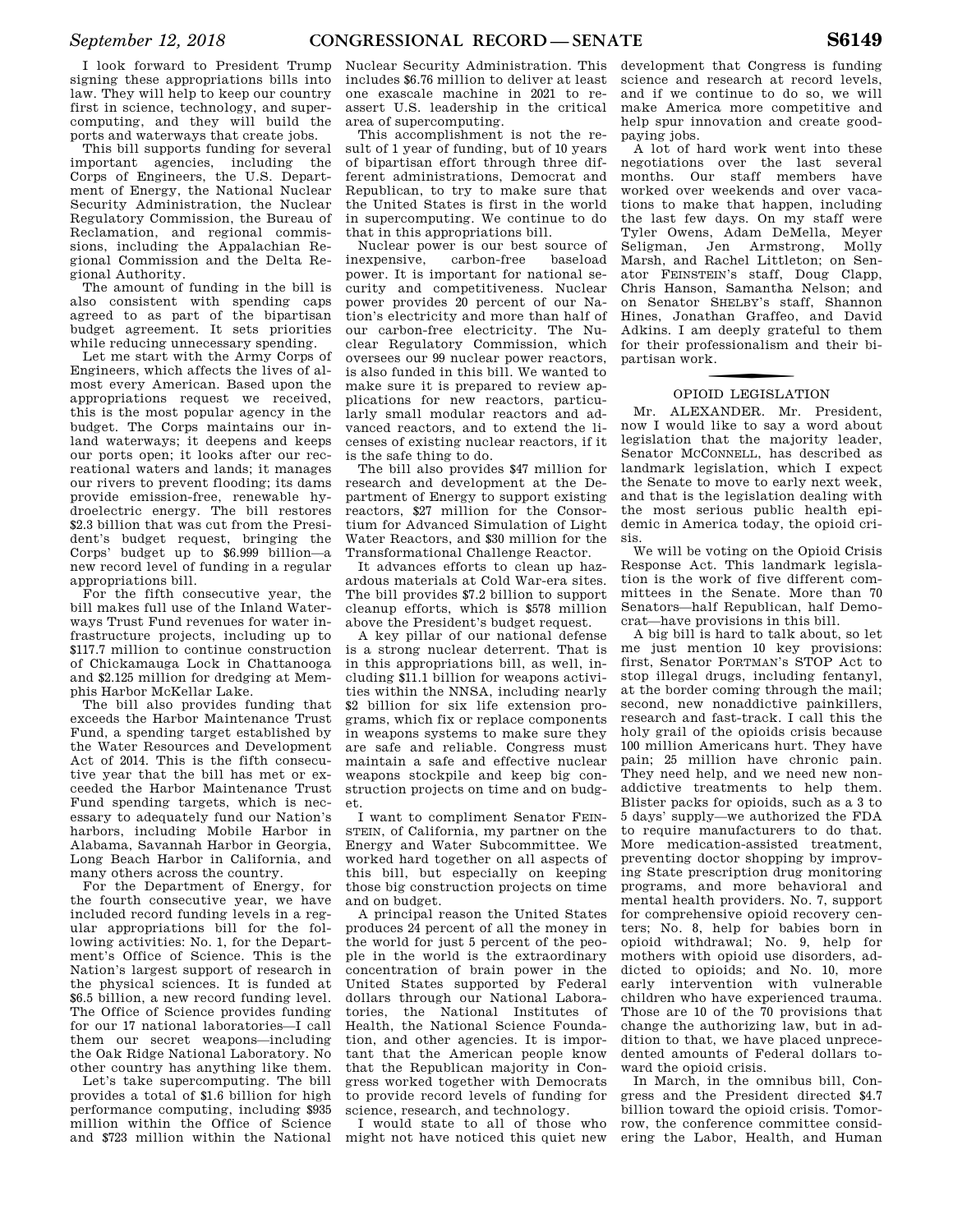Services, and Education Appropriations bill will meet. When that appropriations bill is approved, as we expect and hope it will be by the end of the month, that is another \$3.7 billion. So that is \$8.4 billion in the last few months that will have been directed toward the opioid crisis.

We have had seven hearings in our committee on opioids. On June 14, Becky Savage talked to us about two of her sons. She lost both of them after they accidentally overdosed on a combination of alcohol and opioids that they took in their own home after a graduation party.

At our hearing, Becky Savage said:

How could two boys who have always seemed to make good decisions in life make a choice that would ultimately cost them their lives? [H]ow did someone's prescription end up in the pocket of a teenager at a graduation party?

Nick and Jack were just two of the 33,000 Americans who died in 2015 from an opioid overdose, according to the Centers for Disease Control and Prevention. By 2016, the number had increased to 42,000 Americans. We suspect those numbers are even higher now. Last year, 1,776 Tennesseans died of a drug overdose, according to the Tennessee Department of Health, up from 1,630 the year before. We know that the opioid crisis is ravaging virtually every American community.

Becky Savage's story was just one of the heartbreaking stories the Senate HELP Committee heard last year in our seven hearings. Senator ISAKSON in Georgia told us of waking up to answer a phone call at 3 a.m. in December of 2016. His son John called to tell Senator ISAKSON that his grandson had passed away from an opioid overdose.

We heard Dr. Omar Abubaker, who lost his youngest son, Adam, 21 years old, after he overdosed on a mixture of heroin and benzodiazepines. At our hearing he said, ''Since my son's death 3 years ago, more than 165,000 other parents in this country have experienced the same agony.''

I imagine every Senator has heard heartbreaking stories of how the opioid crisis has impacted patients and children, doctors and nurses, entire communities in our States.

But at our hearings, we also heard stories of hope. Jessica Hulsey Nickel knows ''firsthand the devastating impact that addiction can have on families,'' having lost both of her parents to addiction. Jessica has since dedicated her life to helping others battling the same disease.

Trish Tanner, the chief pharmacy officer at Ballad Health in Johnson City, TN, lost her nephew Dustin to an opioid overdose. As part of an executive fellowship program, she worked on a project on ways to reduce opioid prescribing, saying that ''as Dustin's aunt and as a pharmacist, I have a duty and a desire to bring about change now.''

To spread awareness and tell the story of losing her two sons, Becky Savage and her husband have created

the 525 Foundation in memory of Nick and Jack. When she testified before our committee, Becky told us that ''you could have heard a pin drop in many of the auditoriums I speak in.'' After hearing her story, you could hear a pin drop in our committee room as well.

The challenge of solving the opioid crisis has been often been described as needing a moonshot. I wish we could do that. I wish we could appoint a single agency in Washington to solve this problem in every community in America, but what we have found is that will not work. Solving the opioid crisis might require the energy and resources of a moonshot, but ultimately it is not something that can be solved by a single agency here. What the Federal Government can do is create an environment so that everyone—Governors, mayors, judges, counselors, law enforcement, doctors, nurses, and families like the Savages—can succeed in fighting the crisis.

This is a package of more than 70 proposals from nearly three-quarters of the Members of the U.S. Senate—72 Members—that includes the work of five committees: the HELP Committee that I chair, the Finance, Judiciary, Commerce, and Banking Committees.

Since last October, the Senate HELP Committee, which I chair and Senator PATTY MURRAY of Washington is the ranking member of, has held seven hearings on the opioid crisis. We heard from Governors, from doctors, from addiction experts, family members, and others on how the Federal Government can be the best possible partner as we work to solve the crisis.

We took the input we heard at the first six hearings, and we turned it into a draft package of proposals, which Senator MURRAY and I released on April 5. On April 11, we held our seventh hearing to review the draft proposal. On April 17, we introduced an updated package of 40 proposals, based on the feedback we heard at the seventh hearing. On April 24, the Senate Health Committee voted 23 to 0 to pass this legislation, which included proposals from 38 different Senators.

Because this crisis is so widespread, the Finance, Judiciary, Commerce, and Banking Committees also have been working on their contributions to this bill.

On May 22, the Commerce Committee passed two provisions; May 24, the Judiciary passed six; June 12, the Finance Committee offered 22 more provisions. We have also included a provision that the Banking Committee has been working on.

Senator MURRAY and I have since worked with Senators HATCH, GRASS-LEY, THUNE, WYDEN, FEINSTEIN, and NELSON to combine all of these proposals, along with other proposals, such as Senator PORTMAN's STOP Act, into one package of legislation—the Opioid Crisis Response Act. We thank all of them.

Over 20 Senators contributed to the Finance Committee provisions, 25 to

the Judiciary provisions, and 7 to the Commerce Committee's provisions. I think it is a testament to just how farreaching this crisis is and why we feel a sense of bipartisan urgency in passing this legislation in the Senate and in the Congress.

In June the House of Representatives passed its own package of legislation to fight the opioid crisis by a vote of 396 to 14. The Senate and House staff combined our legislation and what the House has passed, and we believe it will produce an even stronger bill to fight the crisis.

My hope is that the five Senate committees will work quickly with our House colleagues to reach an agreement by September 21, so the House can pass a final opioids package, the Senate can pass it, and we can send it to the President's desk as quickly as possible. That is the bipartisan sense of urgency I feel so that we can help States and communities fight the opioid crisis.

This act builds on the work already done—the Comprehensive Addiction and Recovery Act, or CARA, passed in 2016, which gave a substantial boost to States on the frontlines, providing grants to expand access to lifesaving opioid overdose reversal medications and to support State efforts to help individuals.

Later in 2016, Congress enacted the 21st Century Cures Act, which included \$1 billion over 2 years in State grants to fight the crisis. It sought to accelerate research for major discoveries, like new nonaddictive pain medicines, which, as I mentioned, I believe is the Holy Grail of solving the opioid crisis.

Then, the omnibus appropriations bill in March provided \$4.7 billion of funding, and \$1 billion of that is for grants. We believe another \$3.7 billion is coming from the Labor, Health and Human Services, and Education Appropriations bill, which we hope to pass this month.

According to Senator BLUNT, the chairman of the Senate Appropriations subcommittee on Labor, Health and Human Services, Education and Related Agencies, Federal funding to help combat the opioid epidemic has increased nearly 1,300 percent over the past 4 years. The bill we are voting on next week builds on this funding.

So we will be passing the STOP Act, new nonaddictive painkillers, blister packs for opioids, more medication-assisted treatment, and efforts to prevent doctor shopping, to provide more behavioral and mental health providers, to support comprehensive opioid recovery centers, and to provide help for babies born in opioid withdrawal, help for mothers with opioid use disorders, and more early intervention with vulnerable children who have experienced trauma. These are just a portion of the more than 70 provisions in the Opioid Crisis Response Act.

This is, as the majority leader, Senator MCCONNELL, has said, ''landmark legislation'' that represents the work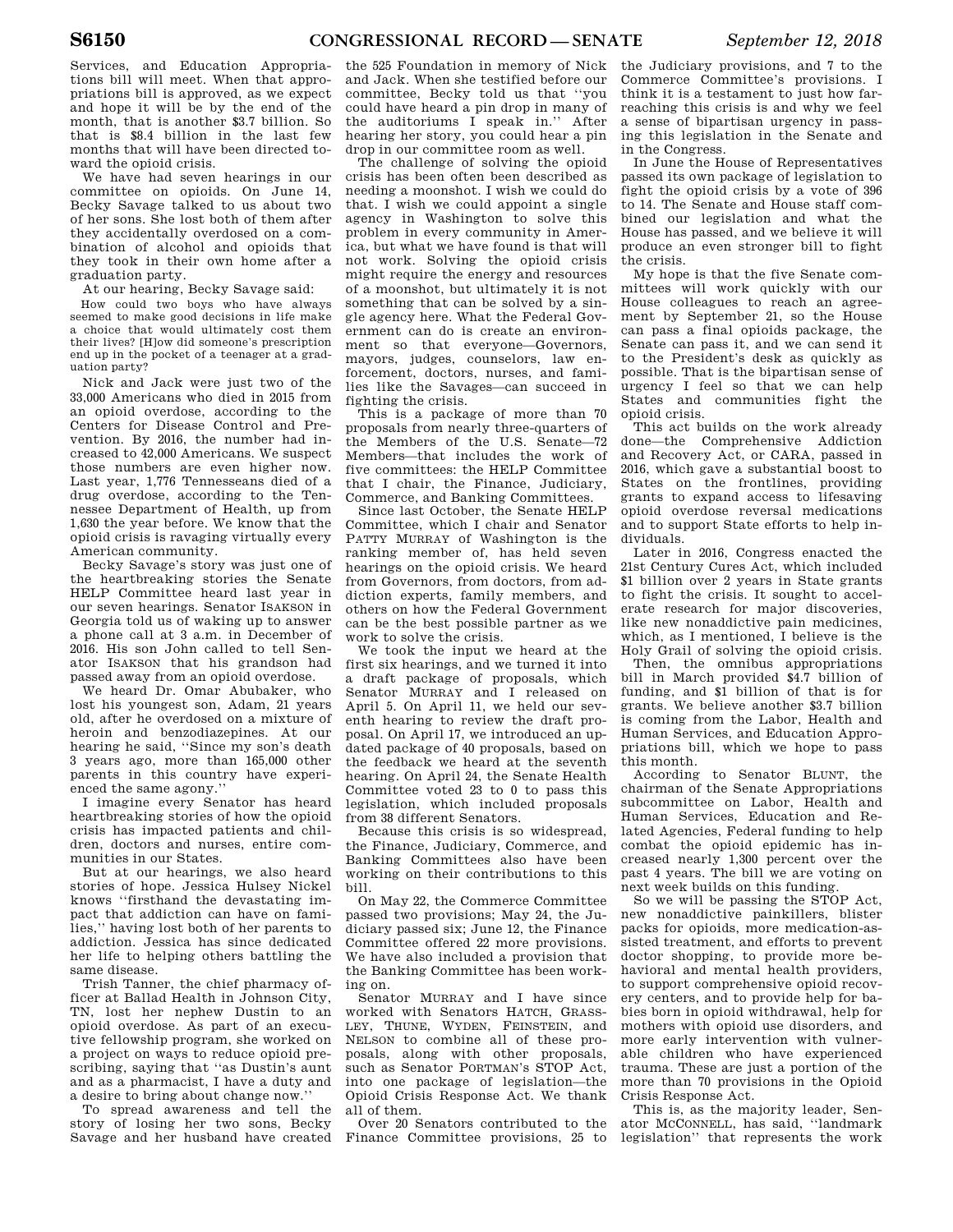of nearly three-fourths of the Senate, five committees, and countless staff who have worked to try to help States and communities put an end to this crisis that is ravaging virtually every community in America.

The House of Representatives has passed its version. We have our bipartisan urgency to work together. No mother should have to go through what Becky Savage has gone through. It is time to finish our work and help States and communities bring an end to the opioid crisis. This legislation would give us many of the tools we need to do just that.

I yield the floor.

The PRESIDING OFFICER. The Senator from Arizona.

## f ATTORNEY GENERAL SESSIONS

Mr. FLAKE. Mr. President, in the annals of ''President's Say the Darndest Things,'' last week's Twitter outburst will stand out, at least for me, because the President attacked the Attorney General of the United States for simply doing the job he swore an oath to do.

Of course, it wasn't the first time the President has so diminished himself, but this particular slander was leveled at the Attorney General for having the temerity to prosecute public corruption by Members of Congress who also happen to belong to the President's political party.

That is right. The President attacked Mr. Sessions by name for refusing to cover up allegations of Republican misconduct. The President's concern was not for justice but for the political fortunes of the accused, because their congressional seats might now be at risk of falling to Democrats. In doing this, the President is projecting a vision onto the system of American justice that is both bizarre and, more importantly, destructive.

Of course, the only truly shocking thing about this statement from the President is that, given what all of us have become accustomed to during this Presidency—or, even worse, have become numb to—this Twitter eruption was not at all surprising. This numb acceptance is an appalling statement on the very real threat to our democratic institutions.

At this point, it might be too late for tutorials on the American justice system, but it certainly bears repeating that in order for justice to truly be served, justice must be based in empirical truth and must be absolutely carried out independent of politics, period.

No President—any President—administers the justice system in America, any more than he or she decrees what is objective truth. In this country, justice and truth operate quite independent of the dictates of even the most powerful of offices.

The reasons for this point are obvious to most, but we know by now that this particular President seems to have a profound unease with both justice and truth and so has been at unrelent-

ing war with both, virtually since the moment he swore the oath—not because there is any deficiency in justice or truth that requires his intervention, mind you, but for other less noble reasons. The President seems to think that the office confers on him the ability to decide who and what gets investigated in the United States and who and what does not.

Weekly, it seems, this President has been threatening to ''get involved'' in the function of the Justice Department—sometimes intimidating, sometimes plainly threatening to corrupt the independence of justice in America.

He has overtly expressed a desire for his political opponents to be investigated, and almost 2 years into his Presidency, he presides over boisterous rallies where the last election is relitigated and chants of ''lock her up'' fill the halls.

None of this is normal or acceptable, but his is not mere recklessness. It seems to be a deliberate program, by which he intends to weaken the institution of American justice, threaten its independence, and perhaps set the stage for some future assault on it—the firing of the attorney general, the deputy attorney general, and perhaps even the special counsel.

It has been said that the President deserves to have an attorney general of his choice, a top lawyer with whom he is compatible. This is true. The President's appointment powers are clear, and all of his appointees serve at the pleasure of the President. But what no President deserves is a top lawyer who is simply there to do his bidding. The Attorney General is not the President's personal lawyer, and his job is not to protect the President from damaging facts or to turn the power of American justice onto the President's enemies or to direct Justice Department investigations in any particular way that is either politically motivated or presupposes guilt or innocence or favors any outcome whatsoever, other than that which is supported by the evidence and truth. The Attorney General's job description, as tweeted last week by the President, bears scant resemblance to the Attorney General's job in a constitutional democracy.

So I rise today because the Founders gave us the article I branch of this government that they conceived and the responsibility to curb such reckless behavior.

Thus far, I believe we have all been so incredulous at the daily excess and ever hopeful—hopeful beyond any reason—that this President would at last begin to inhabit the office in a more responsible fashion that we have been somewhat uncertain what to do.

First and foremost, we must speak out. We cannot be quiet when the moment requires us to defend the democratic norms under which this system functions, and without which our system ceases to function. The President has repeatedly and over time heedlessly breached these norms. If we say

nothing, then, we become accomplices in the destruction of these democratic norms.

The Senate is not the place to come for deniability. We must do what we can to curb the destructive impulses of this White House. We must encourage the administration of justice. That means voicing our support for Mr. Mueller and his team. We have passed bipartisan legislation out of the Senate Judiciary Committee—legislation to protect the special counsel. I call on the majority leader to bring this legislation to the Senate floor.

We must also say in no uncertain terms that to call this investigation a ''witch hunt'' is wrong. To call Mr. Mueller's team ''thugs'' is wrong. Relentlessly slandering the Attorney General of the United States is wrong. It is a travesty, and it is unbecoming of the Office of the Presidency.

I would say to the Attorney General: Stand firm. You spent your life in public service, in the service of your country. At the risk of being presumptuous, I will say that these days of your service, right now, during this crucial period in which we have a President who in a malign fashion is actively testing the limits of his power and the independence of American justice, your determination to safeguard the independence of the Justice Department at the same time that you have been under assault by the President has verged on heroic. In your long career, you will render no more consequential service to your country. Stand firm, Attorney General Sessions.

I appeal to the leadership of this body to speak out. You don't have to speak out at every Twitter outburst, but when the President so blatantly calls for the Department of Justice to act as an arm of the Republican Party, then, the leaders of the Republican Party in this body need to stand and say that the President is out of bounds.

We all have our pulls to conscience. Most recently for me, I hear the whisper so well described a few weeks ago the whisper over my shoulder that says: We are better than this. America is better than this. In a time of rank tribalism, we need to remember that we are all Americans. That is our only tribe. It is to the rule of law and the ideals of our founding that we owe our allegiance.

I yield the floor.

The PRESIDING OFFICER. The Senator from Arizona.

## f EXECUTIVE SESSION

#### EXECUTIVE CALENDAR

Mr. FLAKE. Mr. President, I ask unanimous consent that the Senate proceed to executive session for the en bloc consideration of the following nominations: Executive Calendar Nos. 933, 934.

The PRESIDING OFFICER. Without objection, it is so ordered.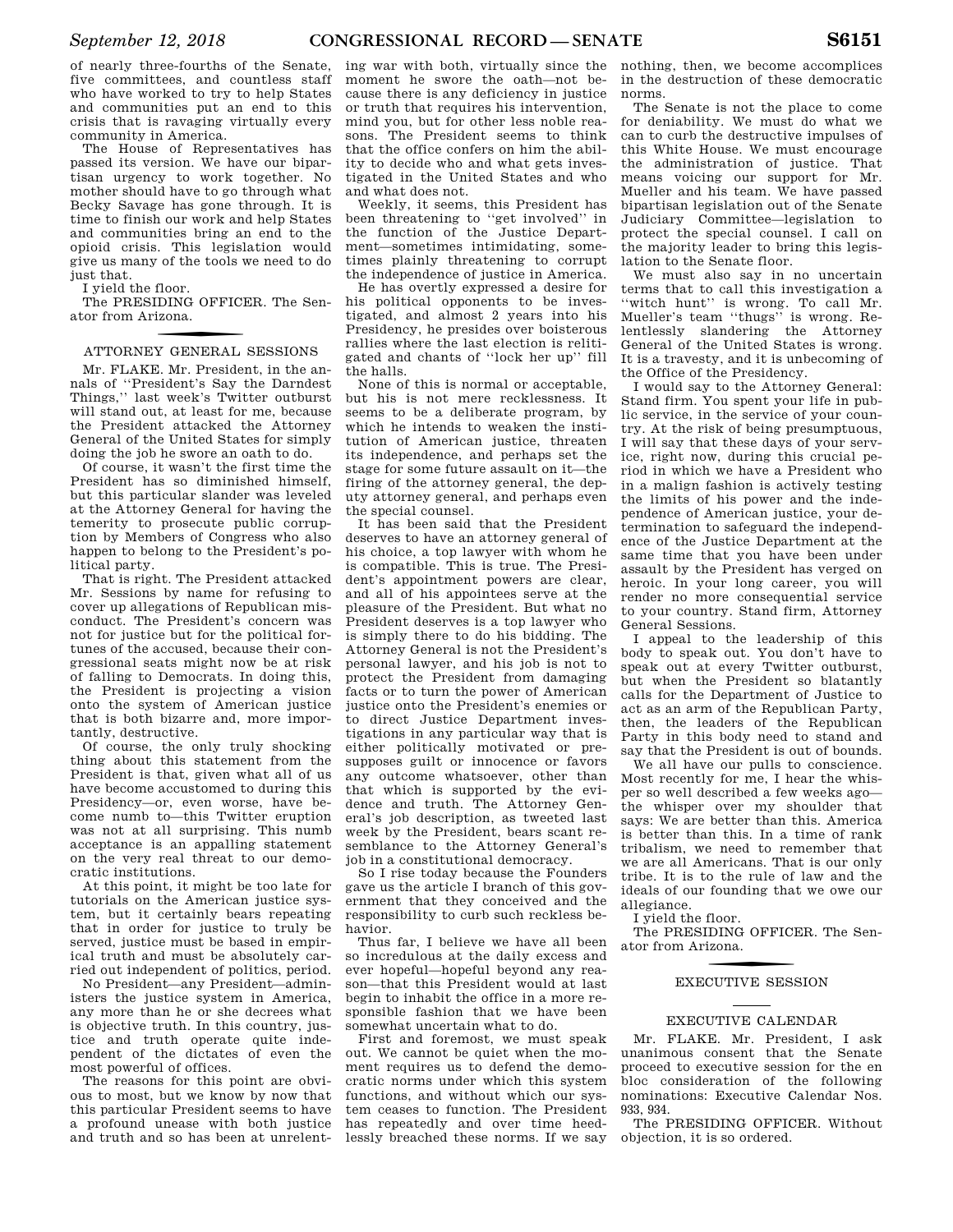The clerk will report the nominations en bloc.

The senior assistant legislative clerk read the nominations of Cherith Norman Chalet, of New Jersey, to be Representative of the United States of America to the United Nations for U.N. Management and Reform, with the rank of Ambassador, and Cherith Norman Chalet, of New Jersey, to be an Alternate Representative of the United States of America to the Sessions of the General Assembly of the United Nations, during her tenure of service as Representative of the United States of America to the United Nations for U.N. Management and Reform.

Thereupon, the Senate proceeded to consider the nominations en bloc.

Mr. FLAKE. I ask unanimous consent that the Senate vote on the nominations en bloc with no intervening action or debate; that if confirmed, the motions to reconsider be considered made and laid upon the table en bloc; that the President be immediately notified of the Senate's action; that no further motions be in order; and that any statements relating to the nominations be printed in the RECORD.

The PRESIDING OFFICER. Without objection, it is so ordered.

The question is, Will the Senate advise and consent to the Chalet and Chalet nominations en bloc?

The nominations were confirmed en bloc.

## LEGISLATIVE SESSION

#### MORNING BUSINESS

Mr. FLAKE. Mr. President, I ask unanimous consent that the Senate proceed to legislative session for a period of morning business, with Senators permitted to speak therein for up to 10 minutes each.

The PRESIDING OFFICER. Without objection, it is so ordered.

f CHINESE-AMERICAN WORLD WAR II VETERAN CONGRESSIONAL GOLD MEDAL ACT

Mr. FLAKE. Mr. President, I ask unanimous consent that the Committee on Banking, Housing, and Urban Affairs be discharged from further consideration of S. 1050 and that the Senate proceed to its immediate consideration.

The PRESIDING OFFICER. Without objection, it is so ordered.

The clerk will report the bill by title. The senior assistant legislative clerk read as follows:

A bill (S. 1050) to award a Congressional Gold Medal, collectively, to the Chinese-American Veterans of World War II, in recognition of their dedicated service during World War II.

There being no objection, the Senate proceeded to consider the bill.

Mr. FLAKE. I ask unanimous consent that the Duckworth amendment which is at the desk be agreed to and that the bill, as amended, be considered read a third time.

The PRESIDING OFFICER. Without objection, it is so ordered.

The amendment (No. 4015) in the nature of a substitute was agreed to, as follows:

(Purpose: In the nature of a substitute)

Strike all after the enacting clause and insert the following:

**SECTION 1. SHORT TITLE.** 

This Act may be cited as the ''Chinese-American World War II Veteran Congres-sional Gold Medal Act''.

#### **SEC. 2. FINDINGS.**

Congress finds that—

(1) Chinese Americans served the United States in every conflict since the Civil War, and distinguished themselves in World War II, serving in every theater of war and every branch of service, earning citations for their heroism and honorable service, including the Medal of Honor;

(2) Chinese nationals and Chinese Americans faced institutional discrimination in the United States since before World War II, limiting the size of their population and their ability to build thriving communities in the United States;

(3) the Act entitled ''An Act to execute certain treaty stipulations relating to Chinese'', approved May 6, 1882 (commonly known as the ''Chinese Exclusion Act of 1882'') (22 Stat. 58, chapter 126), was the first Federal law that broadly restricted immigration and a specific nationality, making it illegal for Chinese laborers to immigrate to the United States and limiting the Chinese population in the United States for over 60 years;

(4) major court decisions such as the decisions in Lum v. Rice, 275 U.S. 78 (1927), and People v. Hall, 4 Cal. 399 (1854), found ''yellow'' races to be equal to African Americans with regard to ''separate but equal'' school facilities, and prohibited Chinese Americans, along with ''Black, mulatto, or Indian'' persons, from testifying against White men;

(5) Chinese Americans were harassed, beaten, and murdered because of their ethnicity, including the Chinese Massacre of 1871, where 17 Chinese immigrants in Los Angeles, California, were tortured and murdered, the Rock Springs Massacre of 1885 where White rioters killed 28 Chinese miners and burned 75 of their homes in Rock Springs, Wyoming, and the Hells Canyon Massacre of 1887 where 34 Chinese gold miners were ambushed and murdered in Hells Canyon, Oregon;

(6) there were only 78,000 Chinese Americans living on the United States mainland, with 29,000 living in Hawaii, at the start of World War II as result of Federal and State legislation and judicial decisions;

(7) despite the anti-Chinese discrimination at the time, as many as 20,000 Chinese Americans served in the Armed Forces during World War II, of whom, approximately 40 percent were not United States citizens due to the laws that denied citizenship to persons of Chinese descent;

(8) Chinese Americans, although small in numbers, made important contributions to the World War II effort;

(9) of the total Chinese Americans serving, approximately 25 percent served in the United States Army Air Force, with some sent to the China-Burma-India Theater with the 14th Air Service Group;

(10) the remainder of Chinese Americans who served in World War II served in all branches of the Armed Forces in all 4 theaters of war;

(11) the first all Chinese-American group was the 14th Air Service Group in the China-Burma-India Theater which enabled extensive and effective operations against the Japanese military in China;

(12) Chinese Americans are widely acknowledged for their role in the 14th Air Force, widely known as the Flying Tigers;

(13) Chinese Americans assigned to the China-Burma-India Theater made transoceanic journeys through hostile territories and were subject to enemy attack while at sea and in the air;

(14) in the Pacific Theater, Chinese Americans were in ground, air, and ocean combat and support roles throughout the Pacific including New Guinea, Guadalcanal, Solomon Islands, Iwo Jima, Okinawa, Philippines, Mariana Islands, and Aleutian Islands;

(15) throughout the Pacific and China-Burma-India theaters, Chinese Americans performed vital functions in translating, coordinating Nationalist Chinese and United States combat operations, servicing and repairing aircraft and armaments, training Nationalist Chinese troops and sailors, delivering medical care, providing signal and communication support, gathering and analyzing intelligence, participating in ground and air combat, and securing and delivering supplies;

(16) Chinese Americans also served in combat and support roles in the European and African theaters, serving in North Africa, Sicily, Italy, the Normandy D–Day invasion, which liberated Western Europe, and the Battle of the Bulge, occupying Western Germany while helping to liberate Central Europe;

(17) Chinese Americans flew bomber missions, served in infantry units and combat ships in the Battle of the Atlantic, including aboard Merchant Marines convoys vulnerable to submarine and air attacks;

(18) many Chinese-American women served in the Women's Army Corps, the Army Air Forces, and the United States Naval Reserve Women's Reserve, and some became pilots, air traffic controllers, flight trainers, weather forecasters, occupational therapists, and nurses;

(19) Captain Francis B. Wai is the only Chinese American who served in World War II to have been awarded the Medal of Honor, the highest military award given by the United States

(20) Chinese Americans also earned Combat Infantry Badges, Purple Hearts, Bronze Stars, Silver Stars, Distinguished Service Cross, and Distinguished Flying Cross;

(21) units of the Armed Forces with Chinese Americans were also awarded unit citations for valor and bravery;

(22) the United States remains forever indebted to the bravery, valor, and dedication that the Chinese-American Veterans of World War II displayed; and

(23) the commitment and sacrifice of Chinese Americans demonstrates a highly uncommon and commendable sense of patriotism and honor in the face of discrimination. **SEC. 3. DEFINITIONS.** 

#### In this Act—

(1) the term ''Chinese-American Veterans of World II'' includes individuals of Chinese ancestry who served—

(A) honorably at any time during the period December 7, 1941, and ending December 31, 1946; and

(B) in an active duty status under the command of the Armed Forces; and

(2) the term ''Secretary'' means the Secretary of the Treasury.

#### **SEC. 4. CONGRESSIONAL GOLD MEDAL.**

(a) AWARD AUTHORIZED.—The President Pro Tempore of the Senate and the Speaker of the House of Representatives shall make appropriate arrangements for the award, on behalf of Congress, of a single gold medal of appropriate design to the Chinese-American Veterans of World War II, in recognition of their dedicated service during World War II.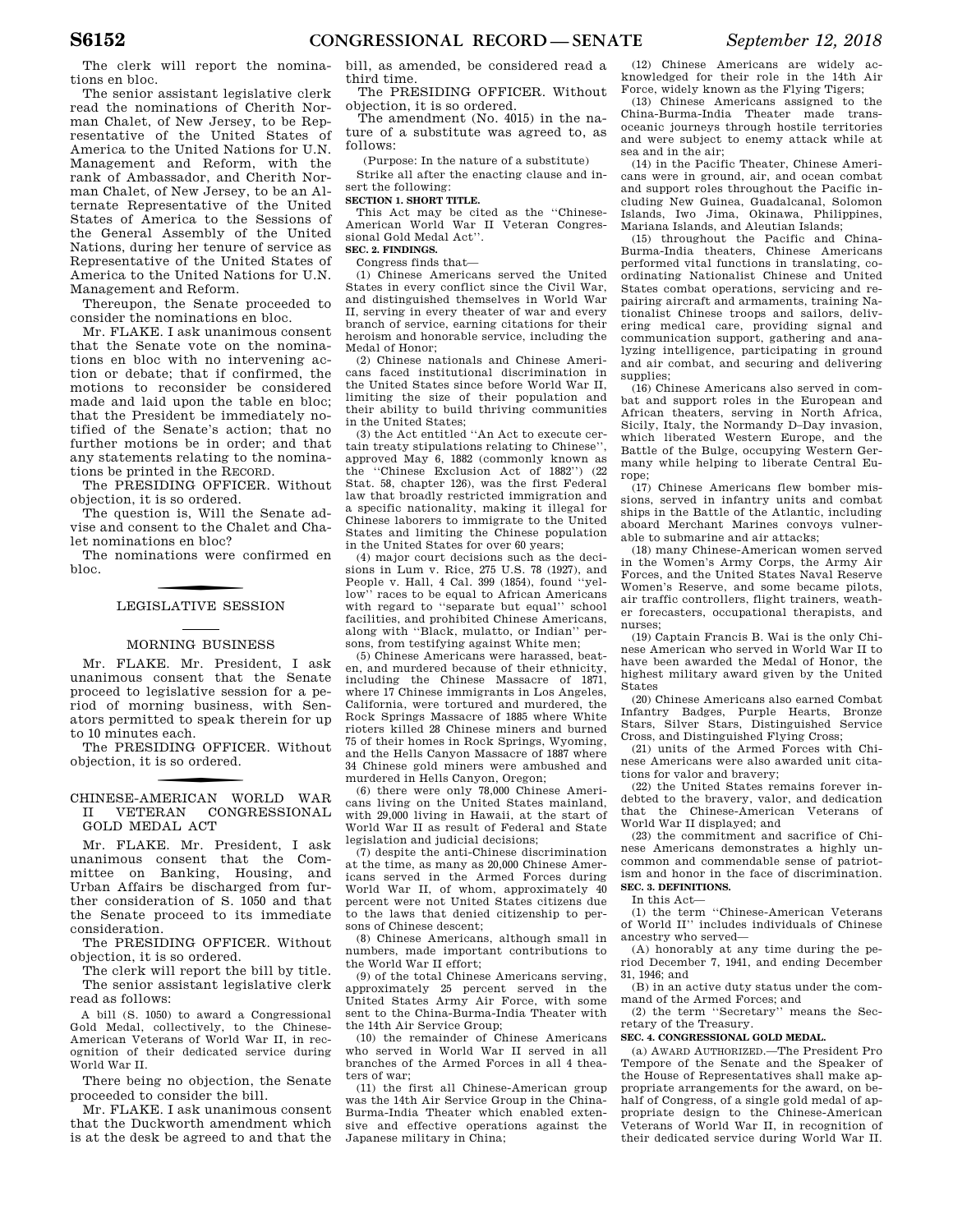(b) DESIGN AND STRIKING.—For the purposes of the award referred to in subsection (a), the Secretary shall strike the gold medal with suitable emblems, devices, and inscriptions to be determined by the Secretary.

(c) SMITHSONIAN INSTITUTE.—

(1) IN GENERAL.—Following the award of the gold medal in honor of the Chinese-American Veterans of World War II, the gold medal shall be given to the Smithsonian Institution, where it shall be available for display as appropriate and made available for research.

(2) SENSE OF CONGRESS.—It is the sense of Congress that the Smithsonian Institution should make the gold medal received under paragraph (1) available for display elsewhere, particularly at other locations associated with the Chinese-American Veterans of World II or with World War II.

(d) DUPLICATE MEDALS.—Under regulations that the Secretary may promulgate, the Secretary may strike and sell duplicates in bronze of the gold medal struck under this Act, at a price sufficient to cover the cost of the medals, including labor, materials, dies, use of machinery, and overhead expenses.

#### **SEC. 5. STATUS OF MEDAL.**

(a) NATIONAL MEDAL.—The gold medal struck under this Act shall be a national medal for the purposes of chapter 51 of title 31, Unites States Code.

(b) NUMISMATIC ITEMS.—For purpose of section 5134 of title 31, United States Code, all medals struck under this Act shall be considered to be numismatic items.

The bill was ordered to be engrossed for a third reading and was read the third time.

Mr. FLAKE. Mr. President, I know of no further debate on the bill, as amended.

The PRESIDING OFFICER. The bill having been read the third time, the question is, Shall the bill pass?

The bill (S. 1050), as amended, was passed.

Mr. FLAKE. I ask unanimous consent that the motion to reconsider be considered made and laid upon the table.

The PRESIDING OFFICER. Without objection, it is so ordered.

## f NATIONAL POLYCYSTIC KIDNEY DISEASE AWARENESS DAY

Mr. FLAKE. Mr. President, I ask unanimous consent that the Committee on the Judiciary be discharged from further consideration of S. Res. 576 and that the Senate proceed to its immediate consideration.

The PRESIDING OFFICER. Without objection, it is so ordered.

The clerk will report the resolution by title.

The senior assistant legislative clerk read as follows:

A resolution (S. Res. 576) designating September 4, 2018, as ''National Polycystic Kidney Disease Awareness Day'', and raising awareness and understanding of polycystic kidney disease.

There being no objection, the Senate proceeded to consider the resolution.

Mr. FLAKE. I further ask unanimous consent that the resolution be agreed to, the preamble be agreed to, and the motions to reconsider be considered made and laid upon the table with no intervening action or debate.

The PRESIDING OFFICER. Without objection, it is so ordered.

The resolution (S. Res. 576) was

agreed to. The preamble was agreed to.

(The resolution, with its preamble, is printed in the RECORD of July 18, 2018, under ''Submitted Resolutions.'')

#### f PREEMIE REAUTHORIZATION ACT OF 2018

Mr. FLAKE. Mr. President, I ask unanimous consent that the Senate proceed to the immediate consideration of Calendar No. 503, S. 3029.

The PRESIDING OFFICER. The clerk will report the bill by title.

The senior assistant legislative clerk read as follows:

A bill (S. 3029) to revise and extend the Prematurity Research Expansion and Education for Mothers who deliver Infants Early Act (PREEMIE Act).

There being no objection, the Senate proceeded to consider the bill, which had been reported from the Committee on Health, Education, Labor, and Pensions, with an amendment to strike all after the enacting clause and insert in lieu thereof the following:

#### *SECTION 1. SHORT TITLE.*

*This Act may be cited as the ''Prematurity Research Expansion and Education for Mothers who deliver Infants Early Reauthorization Act of 2018'' or the ''PREEMIE Reauthorization Act of 2018''.* 

#### *SEC. 2. RESEARCH RELATING TO PRETERM LABOR AND DELIVERY AND THE CARE, TREATMENT, AND OUTCOMES OF PRETERM AND LOW BIRTH-WEIGHT INFANTS.*

*Section 2 of the Prematurity Research Expansion and Education for Mothers who deliver Infants Early Act (42 U.S.C. 247b–4f) is amended— (1) in subsection (b)—* 

*(A) in paragraph (1)(A), by striking ''clinical, biological, social, environmental, genetic, and*  behavioral factors relating" and inserting *tors relating to prematurity, such as clinical, biological, social, environmental, genetic, and behavioral factors, and other determinants that contribute to health disparities and are related''; and* 

*(B) in paragraph (2), by striking '' concerning the progress and any results of studies conducted under paragraph (1)'' and inserting ''regarding activities and studies conducted under paragraph (1), including any applicable analyses of preterm birth. Such report shall be posted on the Internet website of the Department of Health and Human Services.'';* 

*(2) by striking subsection (c) and inserting the following:* 

*''(c) PREGNANCY RISK ASSESSMENT MONI-TORING SURVEY.—The Secretary of Health and Human Services, acting through the Director of the Centers for Disease Control and Prevention, shall—* 

*''(1) continue systems for the collection of maternal-infant clinical and biomedical information, including electronic health records, electronic databases, and biobanks, to link with the Pregnancy Risk Assessment Monitoring System (PRAMS) and other epidemiological studies of prematurity in order to track, to the extent practicable, all pregnancy outcomes and prevent preterm birth; and* 

*''(2) provide technical assistance, as appropriate, to support States in improving the collection of information pursuant to this subsection.''; and* 

*(3) in subsection (e), by striking ''except for subsection (c), \$1,880,000 for each of fiscal years*  *2014 through 2018'' and inserting ''\$2,000,000 for each of fiscal years 2019 through 2023''.* 

#### *SEC. 3. PUBLIC AND HEALTH CARE PROVIDER EDUCATION AND SUPPORT SERV-ICES.*

*Section 399Q of the Public Health Service Act (42 U.S.C. 280g–5) is amended—* 

*(1) in subsection (a)—* 

*(A) by striking ''conduct demonstration*  and inserting "conduct activities, *which may include demonstration projects''; and* 

*(B) by striking ''for babies born preterm'' and inserting ''mothers of infants born preterm, and infants born preterm, as appropriate''; and* 

*(2) in subsection (b)—* 

*(A) in the matter preceding paragraph (1), by striking ''under the demonstration project''; (B) in paragraph (1)—* 

*(i) in the matter preceding subparagraph (A), by striking ''programs to test and evaluate various strategies to provide'' and inserting ''programs, including those to test and evaluate strategies, which, in collaboration with States, localities, tribes, and community organizations, support the provision of'';* 

*(ii) by redesignating subparagraphs (B) through (F) as subparagraphs (C) through (G), respectively;* 

*(iii) by inserting after subparagraph (A), the following:* 

*''(B) evidence-based strategies to prevent preterm birth and associated outcomes;'';* 

*(iv) in subparagraph (C), as so redesignated, by inserting '', and the risks of non-medically indicated deliveries before full term'' before the semicolon;* 

*(v) in subparagraph (D), as so redesignated— (I) in clause (ii), by inserting ''intake'' before the semicolon;* 

*(II) in clause (iii), by striking ''and'' at the end;* 

*(III) by redesignating clause (iv) as clause (vii); and* 

*(IV) by inserting after clause (iii), the following:* 

*''(iv) screening for and treatment of substance use disorders;* 

*''(v) screening for and treatment of maternal depression;* 

*''(vi) maternal immunization; and'';* 

*(vi) in subparagraph (E), as so redesignated, by adding ''and'' after the semicolon;* 

*(vii) in subparagraph (F), as so redesignated, by striking ''; and'' and inserting a period; and (viii) by striking subparagraph (G), as so redesignated; and* 

*(C) in paragraph (2), by inserting '', as well as prevention of a future preterm birth'' before the semicolon.* 

#### *SEC. 4. ADVISORY COMMITTEE ON MATERNAL AND INFANT HEALTH.*

*Section 104(b) of the PREEMIE Reauthorization Act (42 U.S.C. 247b–4f note) is amended—* 

*(1) in paragraph (2)—* 

*(A) in the matter preceding subparagraph (A), by striking ''and recommendations to the Secretary concerning the following activities'' and inserting '', recommendations, or information to the Secretary as may be necessary to improve activities and programs to reduce severe maternal morbidity, maternal mortality, infant mortality, and preterm birth, which may include recommendations, advice, or information related to the following'';* 

*(B) in subparagraph (A), by striking ''and improving the health status of pregnant women and infants'' and inserting '', preterm birth, and improving the health status of pregnant women and infants, and information on cost-effectiveness and outcomes of such programs'';* 

*(C) in subparagraph (C), by striking ''Implementation of the'' and inserting ''The''; and (D) by striking subparagraph (D) and insert-*

*ing the following: ''(D) Implementation of Healthy People objec-*

*tives related to maternal and infant health.* 

*''(E) Strategies to reduce racial, ethnic, geographic, and other health disparities in birth*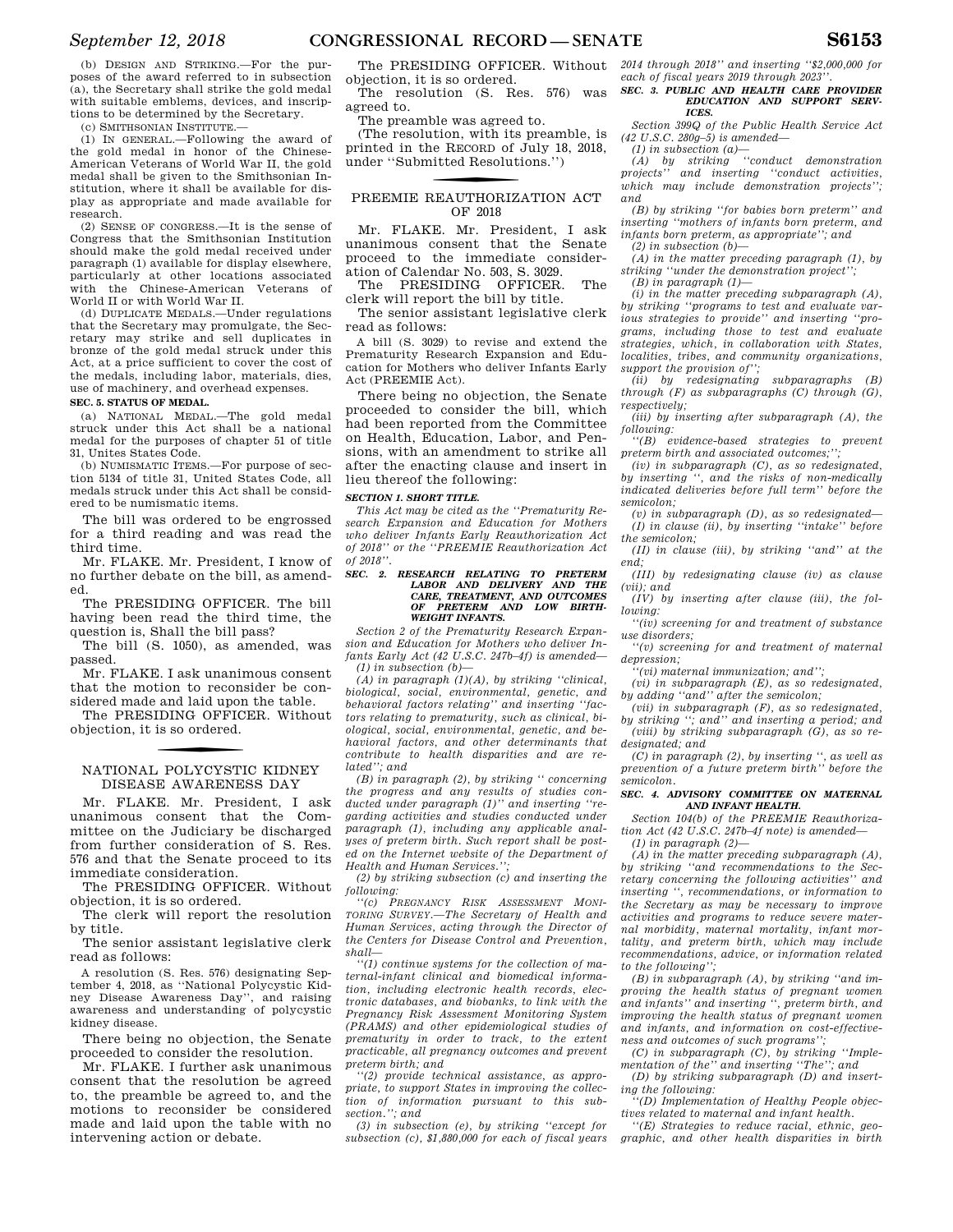*outcomes, including by increasing awareness of Federal programs related to appropriate access to, or information regarding, prenatal care to address risk factors for preterm labor and deliv-*

*ery. ''(F) Strategies, including the implementation of such strategies, to address gaps in Federal research, programs, and education efforts related to the prevention of severe maternal morbidity, maternal mortality, infant mortality, and other adverse birth outcomes.'';* 

*(2) by striking paragraph (3) and redesignating paragraph (4) as paragraph (3); and* 

*(3) by adding at the end the following:* 

*''(4) BIENNIAL REPORT.—Not later than 1 year after the date of enactment of the PREEMIE Reauthorization Act of 2018, and every 2 years thereafter, the Advisory Committee shall—* 

*''(A) publish a report summarizing activities and recommendations of the Advisory Committee since the publication of the previous report; ''(B) submit such report to the Secretary and* 

*the appropriate Committees of Congress; and* 

*''(C) post such report on the Internet website of the Department of Health and Human Services.''.* 

#### *SEC. 5. INTERAGENCY WORKING GROUP.*

*(a) IN GENERAL.—The Secretary of Health and Human Services, in collaboration with other departments, as appropriate, may establish an interagency working group in order to improve coordination of programs and activities to prevent preterm birth, infant mortality, and related adverse birth outcomes.* 

*(b) DUTIES.—The working group established under subsection (a) shall—* 

*(1) identify gaps, unnecessary duplication, and opportunities for improved coordination in Federal programs and activities related to preterm birth and infant mortality;* 

*(2) assess the extent to which the goals and metrics of relevant programs and activities within the Department of Health and Human Services, and, as applicable, those in other departments, are aligned; and* 

*(3) assess the extent to which such programs are coordinated across agencies within such Department; and* 

*(4) make specific recommendations, as applicable, to reduce or minimize gaps and unnecessary duplication, and improve coordination of goals, programs, and activities across agencies within such Department.* 

*(c) REPORT.—Not later than 1 year after the date on which the working group is established under subsection (a), the Secretary of Health and Human Services shall submit to the Committee on Health, Education, Labor, and Pensions of the Senate and the Committee on Energy and Commerce of the House of Representatives a report summarizing the findings of the working group under subsection (b) and the specific recommendations to improve Federal programs at the Department of Health and Human Services under subsection (b)(4).* 

Mr. FLAKE. I ask unanimous consent that the Alexander amendment at the desk be agreed to; that the committeereported substitute amendment be agreed to; that the bill, as amended, be considered read a third time and passed; and that the motion to reconsider be considered made and laid upon the table.

The PRESIDING OFFICER. Without objection, it is so ordered.

The amendment (No. 4016) was agreed to as follows:

(Purpose: To modify provisions relating to the interagency working group)

On page 16, line 22, insert '', in collaboration with other departments, as appropriate," after "Services"

Beginning on page 16, line 24, strike ''within'' and all that follows through ''Services'' on page 17, line 1.

On page 17, line 11, insert '', and, as applicable, those in other departments,'' after ''Services''.

The committee-reported amendment in the nature of a substitute was agreed to.

The bill (S. 3029), as amended, was ordered to be engrossed for a third reading, was read the third time, and passed as follows:

#### S. 3029

*Be it enacted by the Senate and House of Representatives of the United States of America in Congress assembled,* 

#### **SECTION 1. SHORT TITLE.**

This Act may be cited as the ''Prematurity Research Expansion and Education for Mothers who deliver Infants Early Reauthorization Act of 2018'' or the ''PREEMIE Reauthorization Act of 2018''.

#### **SEC. 2. RESEARCH RELATING TO PRETERM LABOR AND DELIVERY AND THE CARE, TREATMENT, AND OUTCOMES OF PRETERM AND LOW BIRTH-WEIGHT INFANTS.**

Section 2 of the Prematurity Research Expansion and Education for Mothers who deliver Infants Early Act (42 U.S.C. 247b–4f) is amended—

 $(1)$  in subsection  $(b)$ –

(A) in paragraph  $(1)(A)$ , by striking "clinical, biological, social, environmental, genetic, and behavioral factors relating'' and inserting ''factors relating to prematurity, such as clinical, biological, social, environmental, genetic, and behavioral factors, and other determinants that contribute to health disparities and are related''; and

(B) in paragraph (2), by striking '' concerning the progress and any results of studies conducted under paragraph (1)'' and inserting ''regarding activities and studies conducted under paragraph (1), including any applicable analyses of preterm birth. Such report shall be posted on the Internet website of the Department of Health and Human Services.'';

(2) by striking subsection (c) and inserting the following:

''(c) PREGNANCY RISK ASSESSMENT MONI-TORING SURVEY.—The Secretary of Health and Human Services, acting through the Director of the Centers for Disease Control and Prevention, shall—

''(1) continue systems for the collection of maternal-infant clinical and biomedical information, including electronic health records, electronic databases, and biobanks, to link with the Pregnancy Risk Assessment Monitoring System (PRAMS) and other epidemiological studies of prematurity in order to track, to the extent practicable, all pregnancy outcomes and prevent preterm birth; and

''(2) provide technical assistance, as appropriate, to support States in improving the collection of information pursuant to this subsection.''; and

(3) in subsection (e), by striking ''except for subsection (c), \$1,880,000 for each of fiscal years 2014 through 2018'' and inserting ''\$2,000,000 for each of fiscal years 2019 through 2023''.

#### **SEC. 3. PUBLIC AND HEALTH CARE PROVIDER EDUCATION AND SUPPORT SERV-ICES.**

Section 399Q of the Public Health Service Act (42 U.S.C. 280g–5) is amended—

 $(1)$  in subsection  $(a)$ —

(A) by striking ''conduct demonstration projects'' and inserting ''conduct activities, which may include demonstration projects"; and

(B) by striking "for babies born preterm"<br>and inserting "mothers of infants born "mothers of infants born preterm, and infants born preterm, as appropriate''; and

(2) in subsection (b)—

(A) in the matter preceding paragraph (1), by striking ''under the demonstration project'';

(B) in paragraph (1)—

(i) in the matter preceding subparagraph (A), by striking ''programs to test and evaluate various strategies to provide'' and inserting ''programs, including those to test and evaluate strategies, which, in collaboration with States, localities, tribes, and community organizations, support the provision of'';

(ii) by redesignating subparagraphs (B) through (F) as subparagraphs (C) through (G), respectively;

(iii) by inserting after subparagraph (A), the following:

''(B) evidence-based strategies to prevent preterm birth and associated outcomes;'';

(iv) in subparagraph (C), as so redesignated, by inserting '', and the risks of non-medically indicated deliveries before full term'' before the semicolon;

(v) in subparagraph (D), as so redesignated—

(I) in clause (ii), by inserting ''intake'' before the semicolon;

(II) in clause (iii), by striking ''and'' at the end;

(III) by redesignating clause (iv) as clause (vii); and

(IV) by inserting after clause (iii), the following:

''(iv) screening for and treatment of substance use disorders;

''(v) screening for and treatment of maternal depression;

''(vi) maternal immunization; and'';

(vi) in subparagraph (E), as so redesig-nated, by adding ''and'' after the semicolon;

(vii) in subparagraph (F), as so redesig-nated, by striking ''; and'' and inserting a period; and

(viii) by striking subparagraph (G), as so redesignated; and

(C) in paragraph (2), by inserting '', as well as prevention of a future preterm birth'' before the semicolon.

#### **SEC. 4. ADVISORY COMMITTEE ON MATERNAL AND INFANT HEALTH.**

Section 104(b) of the PREEMIE Reauthorization Act (42 U.S.C. 247b–4f note) is amended—

(1) in paragraph (2)—

(A) in the matter preceding subparagraph (A), by striking ''and recommendations to the Secretary concerning the following activities'' and inserting '', recommendations, or information to the Secretary as may be necessary to improve activities and programs to reduce severe maternal morbidity, maternal mortality, infant mortality, and preterm birth, which may include recommendations, advice, or information related to the following'';

(B) in subparagraph (A), by striking ''and improving the health status of pregnant women and infants'' and inserting '', preterm birth, and improving the health status of pregnant women and infants, and information on cost-effectiveness and outcomes of such programs'';

(C) in subparagraph (C), by striking ''Implementation of the'' and inserting ''The''; and

(D) by striking subparagraph (D) and inserting the following:

''(D) Implementation of Healthy People objectives related to maternal and infant health.

''(E) Strategies to reduce racial, ethnic, geographic, and other health disparities birth outcomes, including by increasing awareness of Federal programs related to appropriate access to, or information regarding, prenatal care to address risk factors for preterm labor and delivery.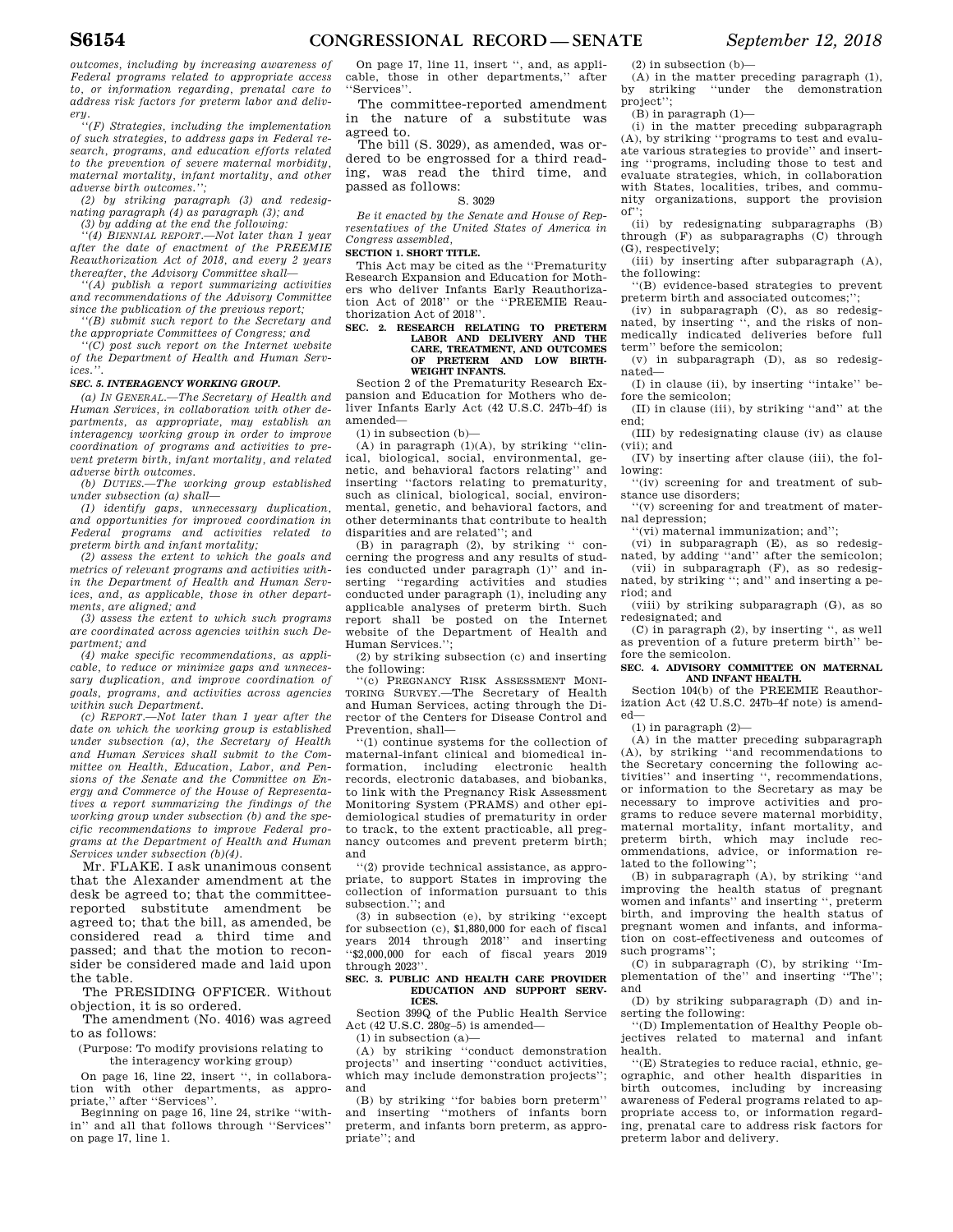''(F) Strategies, including the implementation of such strategies, to address gaps in Federal research, programs, and education efforts related to the prevention of severe maternal morbidity, maternal mortality, infant mortality, and other adverse birth outcomes.'';

(2) by striking paragraph (3) and redesignating paragraph (4) as paragraph (3); and

(3) by adding at the end the following: ''(4) BIENNIAL REPORT.—Not later than 1

year after the date of enactment of the PREEMIE Reauthorization Act of 2018, and every 2 years thereafter, the Advisory Committee shall—

''(A) publish a report summarizing activities and recommendations of the Advisory Committee since the publication of the previous report;

''(B) submit such report to the Secretary and the appropriate Committees of Congress; and

''(C) post such report on the Internet website of the Department of Health and Human Services.''.

#### **SEC. 5. INTERAGENCY WORKING GROUP.**

(a) IN GENERAL.—The Secretary of Health and Human Services, in collaboration with other departments, as appropriate, may establish an interagency working group in order to improve coordination of programs and activities to prevent preterm birth, infant mortality, and related adverse birth outcomes.

(b) DUTIES.—The working group established under subsection (a) shall—

(1) identify gaps, unnecessary duplication, and opportunities for improved coordination in Federal programs and activities related to preterm birth and infant mortality;

(2) assess the extent to which the goals and metrics of relevant programs and activities within the Department of Health and Human Services, and, as applicable, those in other departments, are aligned; and

(3) assess the extent to which such programs are coordinated across agencies within such Department; and

(4) make specific recommendations, as applicable, to reduce or minimize gaps and unnecessary duplication, and improve coordination of goals, programs, and activities across agencies within such Department.

(c) REPORT.—Not later than 1 year after the date on which the working group is established under subsection (a), the Secretary of Health and Human Services shall submit to the Committee on Health, Education, Labor, and Pensions of the Senate and the Committee on Energy and Commerce of the House of Representatives a report summarizing the findings of the working group under subsection (b) and the specific recommendations to improve Federal programs at the Department of Health and Human Services under subsection (b)(4).

## f NATIONAL DEMOCRACY MONTH

Mr. FLAKE. Mr. President, I ask unanimous consent that the Judiciary Committee be discharged from further consideration and the Senate proceed to S. Res. 525.

The PRESIDING OFFICER. Without objection, it is so ordered.

The clerk will report the resolution by title.

The senior assistant legislative clerk read as follows:

A bill (S. Res. 525) designating September 2018 as National Democracy Month as a time to reflect on the contributions of the system of government of the United States to a more free and stable world.

There being no objection, the Senate proceeded to consider the resolution.

Mr. FLAKE. I know of no further debate on the measure.

The PRESIDING OFFICER. If there is no further debate, the question is on agreeing to the resolution.

The resolution (S. Res. 525) was agreed to.

Mr. FLAKE. I ask unanimous consent that the preamble be agreed to and that the motions to reconsider be considered made and laid upon the table with no intervening action or debate.

The PRESIDING OFFICER. Without objection, it is so ordered.

The preamble was agreed to.

(The resolution, with its preamble, is printed in the RECORD of May 24, 2018, under ''Submitted Resolutions.'')

## f NATIONAL SPINAL CORD INJURY AWARENESS MONTH

Mr. FLAKE. Mr. President, I ask unanimous consent that the Senate proceed to the consideration of S. Res. 627, submitted earlier today.

The PRESIDING OFFICER. The clerk will report the resolution by title.

The senior assistant legislative clerk read as follows:

A resolution (S. Res. 627) designating September 2018 as ''National Spinal Cord Injury Awareness Month.''

There being no objection, the Senate proceeded to consider the resolution.

Mr. FLAKE. I ask unanimous consent that the resolution be agreed to, the preamble be agreed to, and the motions to reconsider be considered made and laid upon the table with no intervening action or debate.

The PRESIDING OFFICER. Without objection, it is so ordered.

The resolution (S. Res. 627) was agreed to.

The preamble was agreed to.

(The resolution, with its preamble, is printed in today's RECORD under ''Submitted Resolutions.'')

#### AUTHORIZING DOCUMENT PRODUC-TION BY THE SELECT COM-MITTEE ON INTELLIGENCE

Mr. FLAKE. Mr. President, I ask unanimous consent that the Senate proceed to the consideration of S. Res. 628, submitted earlier today.

The PRESIDING OFFICER. Without objection, it is so ordered.

The clerk will report the resolution by title.

The senior assistant legislative clerk read as follows:

A resolution (S. Res. 628) to authorize document production by the Select Committee on Intelligence in United States v. Paul J. Manafort, Jr. (D.D.C.).

There being no objection, the Senate proceeded to consider the resolution.

Mr. FLAKE. I ask unanimous consent that the resolution be agreed to, the preamble be agreed to, and the motions to reconsider be considered made and laid upon the table with no intervening action or debate.

The PRESIDING OFFICER. Without objection, it is so ordered.

The resolution (S. Res. 628) was agreed to.

The preamble was agreed to.

(The resolution, with its preamble, is printed in today's RECORD under ''Submitted Resolutions.'')

#### f ORDERS FOR THURSDAY, SEP-TEMBER 13, 2018, AND MONDAY, SEPTEMBER 17, 2018

Mr. FLAKE. Mr. President, I ask unanimous consent that when the Senate completes its business today, it adjourn, to then convene for a pro forma session only, with no business being conducted, on Thursday, September 13, at 9:45 a.m. I further ask that when the Senate adjourns on Thursday, September 13, it next convene at 2 p.m., Monday, September 17, and that following the prayer and pledge, the morning hour be deemed expired, the Journal of proceedings be approved to date, the time for the two leaders be reserved for their use later in the day, and morning business be closed; further, that upon the conclusion of morning business and notwithstanding the orders of September 6, the Senate proceed to the consideration of H.R. 6 and that debate time on H.R. 6 and S. 2554 run concurrently, be equally divided in the usual form, and be considered expired at 5:30 p.m., and that the Senate then proceed to votes in relation to S. 2554 and H.R. 6, with all other provisions under the previous orders remaining in effect.

The PRESIDING OFFICER. Without objection, it is so ordered.

## f ADJOURNMENT UNTIL 9:45 A.M. TOMORROW

Mr. FLAKE. Mr. President, if there is no further business to come before the Senate, I ask unanimous consent that it stand adjourned under the previous order.

There being no objection, the Senate, at 7:52 p.m., adjourned until Thursday, September 13, 2018, 9:45 a.m.

## f NOMINATIONS

Executive nominations received by the Senate:

#### DEPARTMENT OF STATE

EARLE D. LITZENBERGER, OF CALIFORNIA, A CAREER MEMBER OF THE SENIOR FOREIGN SERVICE, CLASS OF MINISTER–COUNSELOR, TO BE AMBASSADOR EXTRAOR-DINARY AND PLENIPOTENTIARY OF THE UNITED STATES OF AMERICA TO THE REPUBLIC OF AZERBAIJAN.

PATRICIA MAHONEY, OF VIRGINIA, A CAREER MEMBER OF THE SENIOR FOREIGN SERVICE, CLASS OF MINISTER– COUNSELOR, TO BE AMBASSADOR EXTRAORDINARY AND PLENIPOTENTIARY OF THE UNITED STATES OF AMERICA TO THE REPUBLIC OF BENIN.

JOHN MARK POMMERSHEIM, OF FLORIDA, A CAREER MEMBER OF THE SENIOR FOREIGN SERVICE, CLASS OF COUNSELOR, TO BE AMBASSADOR EXTRAORDINARY AND PLENIPOTENTIARY OF THE UNITED STATES OF AMERICA

TO THE REPUBLIC OF TAJIKISTAN.<br>AUSTIN M. SMITH, OF SOUTH CAROLINA, TO BE ALTER-<br>NATE REPRESENTATIVE OF THE UNITED STATES OF<br>AMERICA FOR SPECIAL POLITICAL AFFAIRS IN THE<br>UNITED NATIONS, WITH THE RANK OF AMBASSADOR.<br>AUSTIN M

TERNATE REPRESENTATIVE OF THE UNITED STATES OF